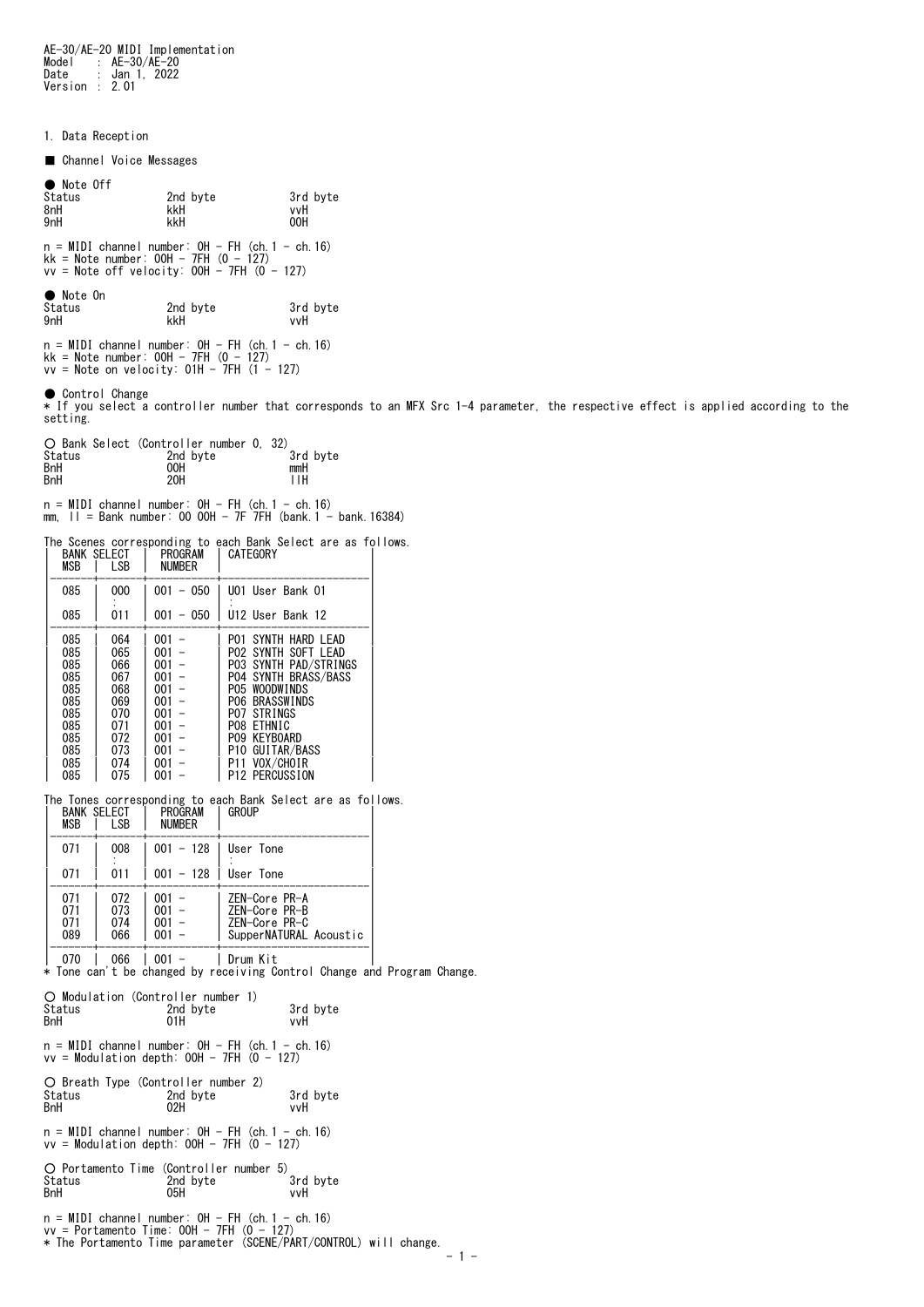○ Data Entry (Controller number 6, 38) Status 2nd byte 3rd byte 3rd byte<br>BnH 06H mmH BnH 06H mmH BnH 26H llH  $n = MIDI$  channel number:  $OH - FH$  (ch. 1 - ch. 16) mm, ll = the value of the parameter specified by RPN/NRPN mm = MSB, ll = LSB ○ Volume (Controller number 7) Status 2nd byte 3rd byte BnH 07H vvH n = MIDI channel number: OH - FH (ch.1 - ch.16)<br>vv = Volume: OOH - 7FH (0 - 127)<br>\* Not received when the Rx Volume parameter (SCENE PART EDIT: MIDI) is OFF.<br>\* The Part Level parameter (SCENE/PART/OUTPUT) will change. ○ Panpot (Controller number 10) Status 2nd byte 3rd byte BnH 0AH vvH n = MIDI channel number: 0H - FH (ch.1 - ch.16) vv = Panpot: 00H - 40H - 7FH (Left - Center - Right) \* The Part Pan parameter (SCENE/PART/OUTPUT) will change. O Expression (Controller number 11)<br>Status – 2nd byte<br>BnH – OBH Status 2nd byte 3rd byte BnH 0BH vvH  $n = MIDI$  channel number:  $OH - FH$  (ch. 1 - ch. 16)  $vv = Expression: OOH - 7FH (0 - 127)$ ○ Hold 1 (Controller number 64) Status 2nd byte 3rd byte Status<br>BnH n = MIDI channel number: 0H - FH (ch.1 - ch.16) vv = Control value: 00H - 7FH (0 - 127) 0-63 = OFF, 64-127 = ON ○ Portamento (Controller number 65) Status 2nd byte 3rd byte BnH 41H vvH n = MIDI channel number: 0H - FH (ch.1 - ch.16) vv = Control value: 00H - 7FH (0 - 127) 0-63 = OFF, 64-127 = ON \* The Portamento Switch parameter (SCENE/PART/CONTROL) will change. ○ Sostenuto (Controller number 66) Status 2nd byte 3rd byte BnH 42H vvH n = MIDI channel number: 0H - FH (ch.1 - ch.16)<br>vv = Control value: 00H - 7FH (0 - 127)<br>0 - 63 = 0FF, 64-127 = 0N<br>O Legato Foot Switch (Controller number 68)<br>Status 2nd byte 3rd byte<br>8nH 44H vvH<br>BnH n = MIDI channel number: 0H - FH (ch.1 - ch.16) vv = Control value: 00H - 7FH (0 - 127) 0-63 = OFF, 64-127 = ON \* The Legato Switch parameter (SCENE/PART/CONTROL) will change. ○ Resonance (Controller number 71) Status 2nd byte 3rd byte BnH 47H vvH n = MIDI channel number: OH - FH (ch.1 - 16)<br>vv= Resonance value (relative change): OOH - 4OH - 7FH (-64 - 0 - +63)<br>\* The Resonance parameter (SCENE/PART/OFFSET) will change. O Release Time (Controller number 72)<br>Status – 2nd byte<br>BnH – 48H Status 2nd byte 3rd byte BnH 48H vvH n = MIDI channel number: OH - FH (ch.1 - 16)<br>vv = Release Time value (relative change): OOH - 4OH - 7FH (-64 - 0 - +63)<br>\* The Release Time parameter (SCENE/PART/OFFSET) will change. ○ Attack time (Controller number 73) Status 2nd byte 3rd byte BnH 49H vvH n = MIDI channel number: OH - FH (ch.1 - 16)<br>vv = Attack time value (relative change): OOH - 4OH - 7FH (-64 - 0 - +63)<br>\* The Attack Time parameter (SCENE/PART/OFFSET) will change. O Cutoff (Controller number 74)<br>Status 2nd byte Status 2nd byte 3rd byte<br>
2nd byte 3rd byte<br>
2nd byte 3rd byte BnH 4AH vvH  $n = MIDI$  channel number:  $OH - FH$  (ch. 1 - 16) vv = Cutoff value (relative change): 00H - 40H - 7FH (-64 - 0 - +63) \* The Cutoff parameter (SCENE/PART/OFFSET) will change.  $- 2 -$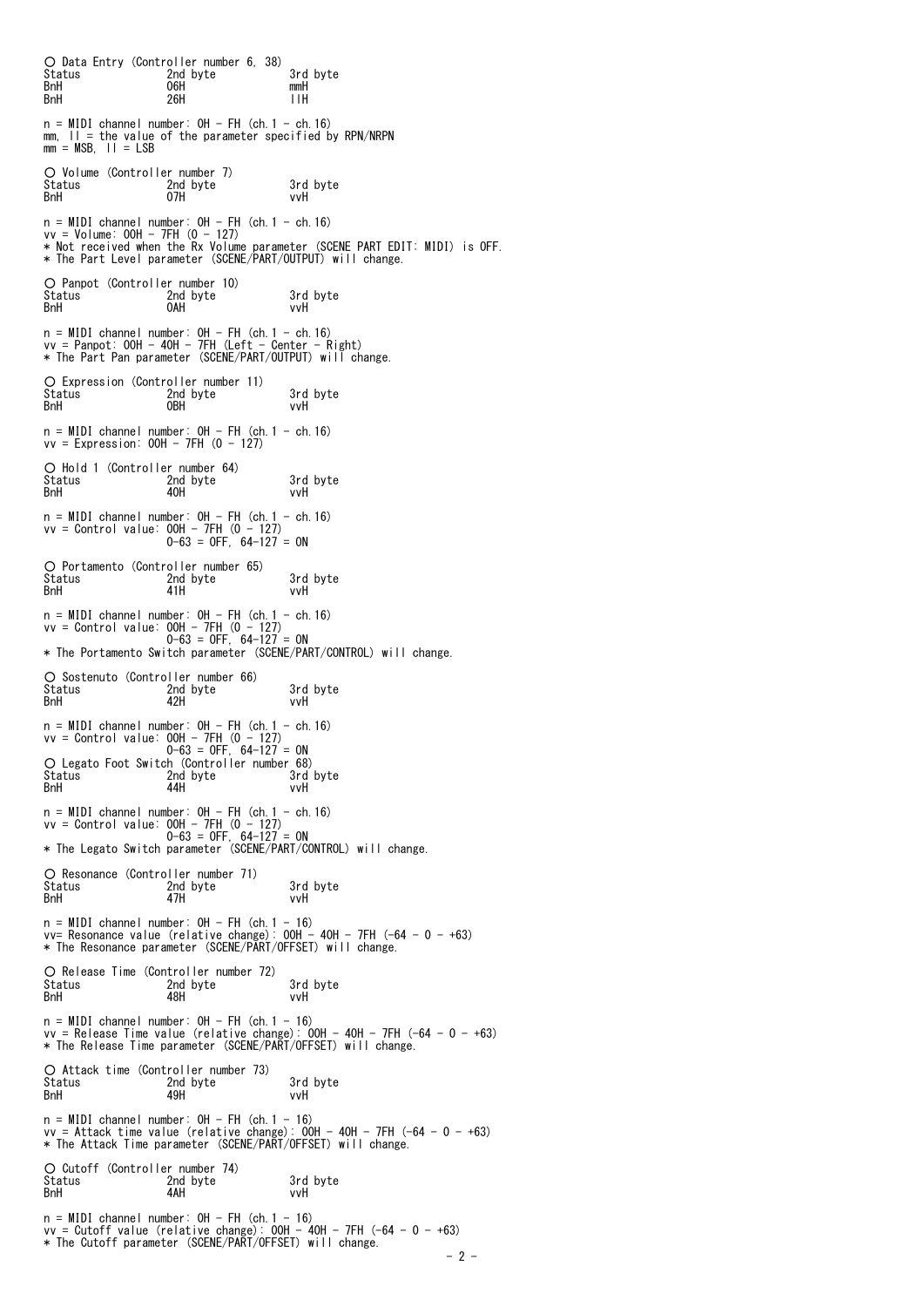| ○ Decay Time (Controller number 75)<br>Status<br>BnH | 2nd byte<br>4BH                                                                                                                                                                      | 3rd byte<br>vvH                                                                                                                                                                                                                                                                                                                                                                                                                                                                                                                                                                                             |
|------------------------------------------------------|--------------------------------------------------------------------------------------------------------------------------------------------------------------------------------------|-------------------------------------------------------------------------------------------------------------------------------------------------------------------------------------------------------------------------------------------------------------------------------------------------------------------------------------------------------------------------------------------------------------------------------------------------------------------------------------------------------------------------------------------------------------------------------------------------------------|
|                                                      | $n = MIDI$ channel number: $OH - FH$ (ch. 1 - 16)<br>* The Decay Time parameter (SCENE/PART/OFFSET) will change.                                                                     | $vv = \text{Decay Time value}$ (relative change): OOH - 40H - 7FH $(-64 - 0 - +63)$                                                                                                                                                                                                                                                                                                                                                                                                                                                                                                                         |
| Status<br>BnH                                        | ○ Vibrato Rate (Controller number 76)<br>2nd byte<br>4CH                                                                                                                             | 3rd byte<br>vvH                                                                                                                                                                                                                                                                                                                                                                                                                                                                                                                                                                                             |
|                                                      | $n = MIDI$ channel number: $OH - FH$ (ch. 1 - 16)                                                                                                                                    | $vv =$ Vibrato Rate value (relative change): 00H - 40H - 7FH (-64 - 0 - +63)<br>* The Vibrato Rate parameter (SCENE/PART/OFFSET) will change.                                                                                                                                                                                                                                                                                                                                                                                                                                                               |
| Status<br>BnH                                        | ○ Vibrato Depth (Controller number 77)<br>2nd byte<br>4DH                                                                                                                            | 3rd byte<br>vvH                                                                                                                                                                                                                                                                                                                                                                                                                                                                                                                                                                                             |
|                                                      | $n = MIDI$ channel number: $OH - FH$ (ch. 1 - 16)                                                                                                                                    | $vv =$ Vibrato Depth Value (relative change): OOH - 40H - 7FH (-64 - 0 - +63)<br>* The Vibrato Depth parameter (SCENE/PART/OFFSET) will change.                                                                                                                                                                                                                                                                                                                                                                                                                                                             |
| Status<br>BnH                                        | O Vibrato Delay (Controller number 78)<br>2nd byte<br>4EH                                                                                                                            | 3rd byte<br>vvH                                                                                                                                                                                                                                                                                                                                                                                                                                                                                                                                                                                             |
|                                                      | $n = MIDI$ channel number: $OH - FH$ (ch. 1 - 16)                                                                                                                                    | $vv =$ Vibrato Delay value (relative change): OOH - 40H - 7FH (-64 - 0 - +63)<br>* The Vibrato Delay parameter (SCENE/PART/OFFSET) will change.                                                                                                                                                                                                                                                                                                                                                                                                                                                             |
| Status<br>BnH                                        | O Portamento control (Controller number 84)<br>2nd byte<br>54H                                                                                                                       | 3rd byte<br>kkH                                                                                                                                                                                                                                                                                                                                                                                                                                                                                                                                                                                             |
| Source Note Number.                                  | $n = MIDI$ channel number: $OH - FH$ (ch. 1 - ch. 16)<br>kk = source note number: $00H - 7FH (0 - 127)$                                                                              | * A Note-on received immediately after a Portamento Control message will change continuously in pitch, starting from the pitch of the<br>* If a voice is already sounding for a note number identical to the Source Note Number, this voice will continue sounding (i.e., legato)<br>and will, when the next Note-on is received, smoothly change to the pitch of that Note-on.<br>* The rate of the pitch change caused by Portamento Control is determined by the Portamento Time value.                                                                                                                  |
| (Controller number 91)<br>Status<br><b>B</b> nH      | ○ General Purpose Effect 1 (Reverb Send Level)<br>2nd byte<br>5BH                                                                                                                    | 3rd byte<br>vvH                                                                                                                                                                                                                                                                                                                                                                                                                                                                                                                                                                                             |
|                                                      | $n = MIDI$ channel number: $OH - FH$ (ch. 1 - ch. 16)<br>$vv =$ Reverb Send Level: OOH - 7FH $(0 - 127)$<br>* The Reverb Send parameter (SCENE/PART/OUTPUT) will change.             |                                                                                                                                                                                                                                                                                                                                                                                                                                                                                                                                                                                                             |
| (Controller number 93)<br>Status<br>BnH              | ○ General Purpose Effect 3 (Chorus Send Level)<br>2nd byte<br>5DH                                                                                                                    | 3rd byte<br>vvH                                                                                                                                                                                                                                                                                                                                                                                                                                                                                                                                                                                             |
|                                                      | $n = MIDI$ channel number: $OH - FH$ (ch. 1 - ch. 16)<br>$vv =$ Chorus Send Level: 00H - 7FH $(0 - 127)$<br>* The Chorus Send parameter (SCENE/PART/OUTPUT) will change.             |                                                                                                                                                                                                                                                                                                                                                                                                                                                                                                                                                                                                             |
| Status<br>BnH<br>BnH                                 | ○ RPN MSB/LSB (Controller number 100, 101)<br>2nd byte<br>65H<br>64H                                                                                                                 | 3rd byte<br>mmH<br>11H                                                                                                                                                                                                                                                                                                                                                                                                                                                                                                                                                                                      |
|                                                      | $n = MIDI$ channel number: $OH - FH$ (ch. 1 - ch. 16)<br>mm = upper byte (MSB) of parameter number specified by RPN<br>$ I $ = lower byte (LSB) of parameter number specified by RPN |                                                                                                                                                                                                                                                                                                                                                                                                                                                                                                                                                                                                             |
| <<< RPN >>>                                          | This device receives the following RPNs.                                                                                                                                             | Control Changes include RPN (Registered Parameter Numbers), which are extended.<br>When using RPNs, first RPN (Controller numbers 100 and 101; they can be sent in any order) should be sent in order to select the<br>parameter, then Data Entry (Controller numbers 6 and 38) should be sent to set the value. Once RPN messages are received, Data Entry<br>messages that is received at the same MIDI channel after that are recognized as changing toward the value of the RPN messages. In order<br>not to make any mistakes, transmitting RPN Null is recommended after setting parameters you need. |
| rpn<br>MSB. LSB<br>00H, 00H                          | Data entry<br>MSB, LSB<br>mmH, IIH                                                                                                                                                   | Notes<br>Pitch Bend Sensitivity<br>$mm:$ OOH - 18H (0 - 24 semitones)<br>$II:$ ignored (processed as $00H$ )<br>Up to 2 octave can be specified in<br>semitone steps.                                                                                                                                                                                                                                                                                                                                                                                                                                       |
|                                                      | * The Fine Tune parameter (SCENE/PART/PITCH) will change.                                                                                                                            |                                                                                                                                                                                                                                                                                                                                                                                                                                                                                                                                                                                                             |
| 00H, 02H                                             | $mmH, \quad \Box H$                                                                                                                                                                  | Channel Coarse Tuning<br>mm: 10H - 40H - 70H<br>$(-48 - 0 - +48 \text{ semitones})$                                                                                                                                                                                                                                                                                                                                                                                                                                                                                                                         |
|                                                      | * The Coarse Tune parameter (SCENE/PART/PITCH) will change                                                                                                                           | II: ignored (processed as OOH)                                                                                                                                                                                                                                                                                                                                                                                                                                                                                                                                                                              |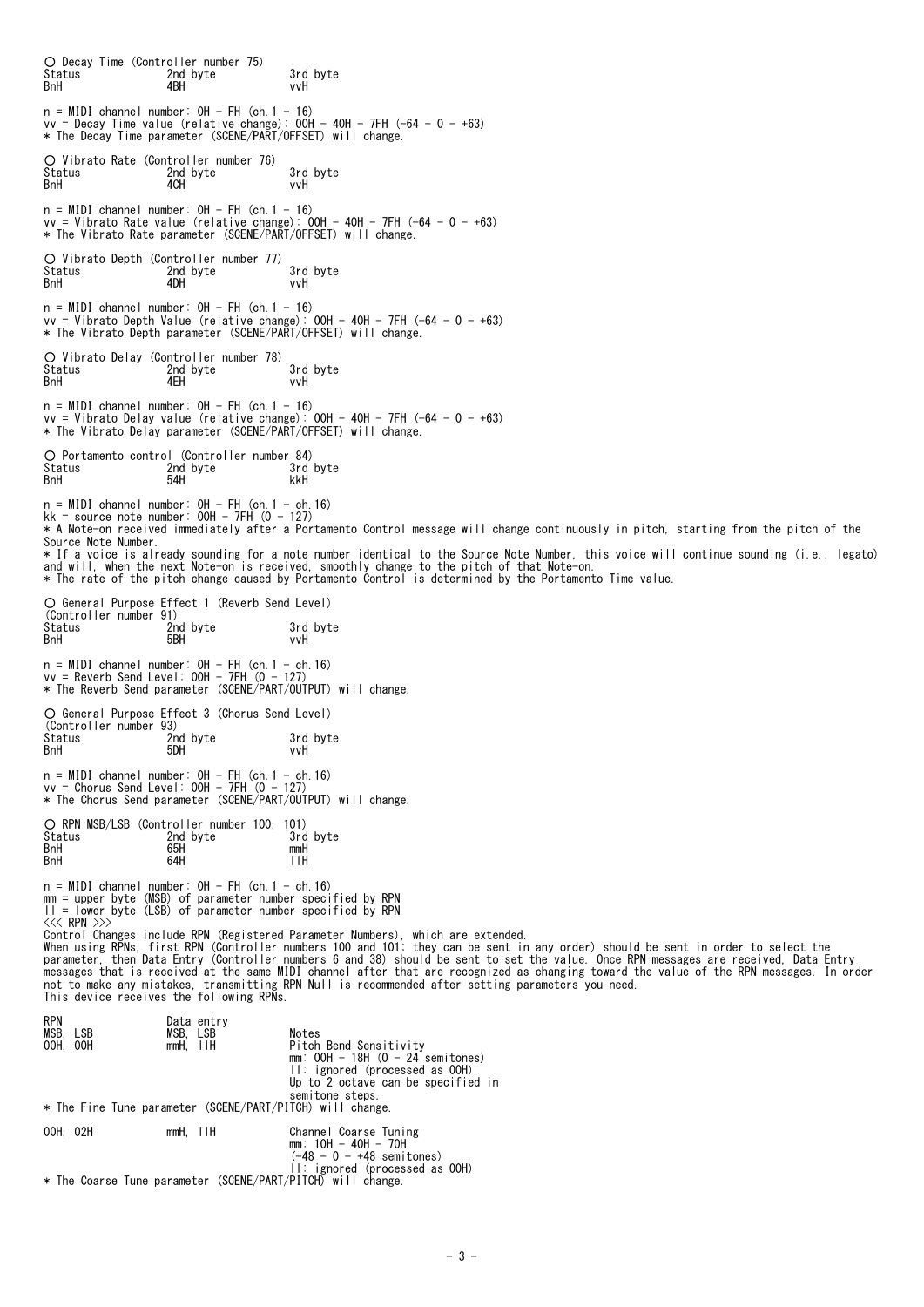$7FH$ ,  $7FH$   $-- ---$  RPN null RPN and NRPN will be set as 'unspecified. Once this setting has been made subsequent Parameter values that were previously set will not change. mm, ll: ignored ● Program Change<br>Status 2nd byte CnH ppH n = MIDI channel number: 0H - FH (ch.1 - ch.16) pp = Program number: 00H - 7FH (prog.1 - prog.128) ● Channel Pressure<br>Status 2nd byte DnH vvH n = MIDI channel number: 0H - FH (ch.1 - ch.16) vv = Channel Pressure: 00H - 7FH (0 - 127) ● Pitch Bend Change<br>Status Status 2014 2014 2nd byte 3rd byte<br>EnH 1.1H mmH EnH llH mmH n = MIDI channel number: 0H - FH (ch.1 - ch.16) mm, ll = Pitch Bend value: 00 00H - 40 00H - 7F 7FH (-8192 - 0 - +8191) ■ Channel Mode Messages ● All Sounds Off (Controller number 120) Status 2nd byte 3rd byte<br>
BnH 78H 78H 00H BnH 78H 00H  $n = MIDI$  channel number:  $OH - FH$  (ch. 1 - ch. 16) \* When this message is received, all notes currently sounding on the corresponding channel will be turned off. ● Reset All Controllers (Controller number 121) Status 2nd byte 3rd byte<br>BnH 3rd 79H 00H BnH 79H 00H n = MIDI channel number: 0H - FH (ch.1 - ch.16) \* When this message is received, the following controllers will be set to their reset values. Controller Reset value Pitch Bend Change +/-0 (center) Polyphonic Key Pressure 0 (off) Channel Pressure 0 (off) Controller Reset value<br>
Pitch Bend Change  $+/-0$  (center)<br>
Polyphonic Key Pressure 0 (off)<br>
Channel Pressure 0 (off)<br>
Modulation 0 (off)<br>
Breath Type 0 (min) Breath Type Foot Type<br>Expression  $0 \text{ (min)}$ <br>127 (max) id a controller will be at minimum.<br>Hold 1 and 1 0 (off) 0 (off)<br>0 (off) Sostenuto<br>Soft<br>RPN  $0$  (off) RPN unset; previously set data will not change<br>unset; previously set data will not change unset; previously set data will not change ● All Notes Off (Controller number 123) Status 2nd byte 3rd byte<br>1991 BnH 2008 7BH 2008 2008 BnH 7BH 00H n = MIDI channel number: 0H - FH (ch.1 - ch.16) \* When All Notes Off is received, all notes on the corresponding channel will be turned off. However, if Hold 1 or Sostenuto is ON, the sound will be continued until these are turned off. ● OMNI OFF (Controller number 124)<br>Status 2nd byte<br>BnH 7CH Status 2nd byte 3rd byte BnH 7CH 00H  $n = MIDI$  channel number:  $OH - FH$  (ch. 1 - ch. 16) \* The same processing will be carried out as when All Notes Off is received. ● OMNI ON (Controller number 125) Status 2nd byte 3rd byte<br>
2nd byte 3rd byte<br>
2DH 00H 00H BnH 7DH 00H  $n = MIDI$  channel number:  $OH - FH$  (ch. 1 - ch. 16) \* The same processing will be carried out as when All Notes Off is received. OMNI ON will not be turned on. ● MONO (Controller number 126) Status 2nd byte 3rd byte<br>BnH 3rd 7EH 7EH mmH BnH 7EH mmH  $n = MIDI$  channel number:  $OH - FH$  (ch. 1 - ch. 16) mm = mono number: 00H - 10H (0 - 16) \* The same processing will be carried out as when All Notes Off is received. \* The Mono/Poly parameter (SCENE/PART/CONTROL) will change.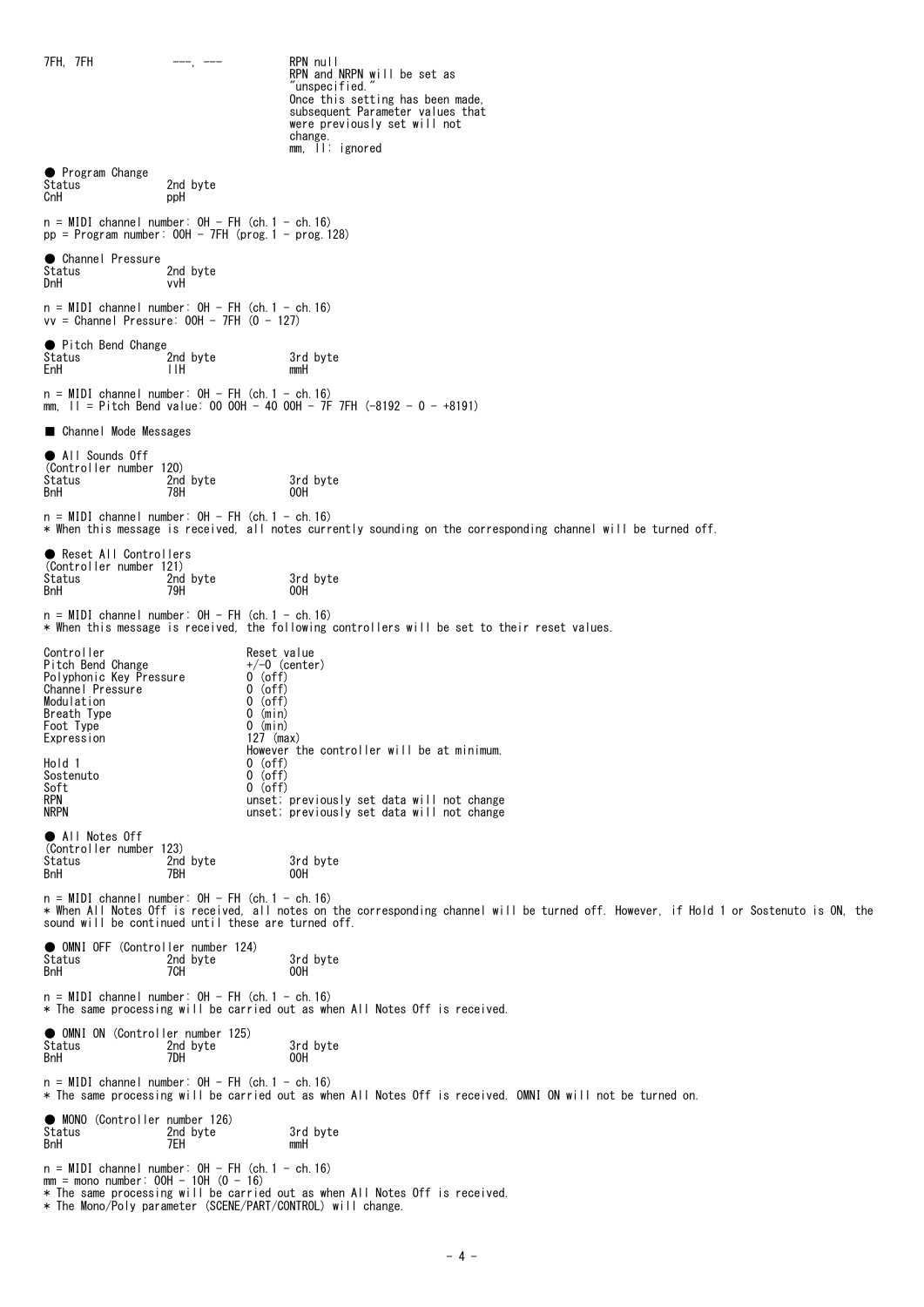● POLY (Controller number 127)<br>Status 2nd byte Status 3rd byte 3rd byte<br>
BnH 7FH 00H BnH 7FH 00H n = MIDI channel number: OH - FH (ch.1 - ch.16)<br>\* The same processing will be carried out as when All Notes Off is received.<br>\* The Mono/Poly parameter (SCENE/PART/CONTROL) will change. ■ System Realtime Message ● Active Sensing Status FEH \* When Active Sensing is received, the unit will begin monitoring the intervals of all further messages. While monitoring, if the<br>interval between messages exceeds 420 ms, the same processing will be carried out as when Al Controllers are received, and message interval monitoring will be halted. ■ System Exclusive Message<br>Status Da Status Charles Controller Data byte<br>FOH Status Data byte Status Status Data byte Status Status Status Data Status  $i$ iiH, ddH,  $\dots$ , eeH FOH: System Exclusive Message status<br>ii = ID number: an ID number (manufacturer ID) ii = ID number: an ID number (manufacturer ID) to indicate the manufacturer whose Exclusive message this is. Roland's manufacturer ID is 41H. ID numbers 7EH and 7FH are extensions of the MIDI standard; Universal Non-realtime Messages (7EH) and<br>Universal Realtime Messages (7FH).<br>dd,...,ee = data: 00H - 7FH (0 - 127) dd, ..., ee = data:  $00H - 7FH (0 - 127)$ <br>F7H: EOX (End Of Exclusive) The System Exclusive messages received by this device are the Universal Nonrealtime System Exclusive messages and the Universal Realtime System Exclusive messages and the Data Request (RQ1) messages and the Data Set (DT1) messages. ● Universal Non-realtime System Exclusive Messages O Identity Request Message<br>Status Data Status <sup>Status</sup> Data byte Status Status<br>FOH 7FH dev O6H 01H STAT STATUS TEH, dev, 06H, 01H F7H Byte Explanation<br>FOH Exclusive s<br>TEH ID number ( Exclusive status 7EH ID number (Universal Non-realtime Message) dev Device ID (dev: 10H - 1FH, 7FH) 06H Sub ID#1 (General Information) 01H Sub ID#2 (Identity Request) F7H EOX (End Of Exclusive) \* When this message is received, Identity Reply message will be transmitted. ● Data Transmission This instrument can use exclusive messages to exchange many varieties of internal settings with other devices. The model ID of the exclusive messages used by this instrument is 00H 00H 00H 7DH. ○ Data Request 1 (RQ1) This message requests the other device to transmit data. The address and size indicate the type and amount of data that is requested.<br>When a Data Request message is received, if the device is in a state in which it is able Status data byte Status F0H 41H, dev, 00H, 00H, 00H, 7DH, 11H, aaH, bbH, F7H ccH, ddH, ssH, ttH, uuH, vvH, sum Byte Explanation<br>FOH Fxclusive s FOH Exclusive status<br>41H ID number (Rolan 41H ID number (Roland)<br>dev device ID (dev: 10 dev device ID (dev: 10H - 1FH, 7FH) 00H model ID #1 (AE-30/AE-20) 00H model ID #2 (AE-30/AE-20) 00H model ID #3 (AE-30/AE-20) 7DH model ID #4 (AE-30/AE-20) 11H command ID (RQ1) aaH address MSB bbH address<br>ccH address address ddH address LSB<br>ssH size MSB ssH<br>ssH size MSB<br>ttH size ttH size uuH size<br>vvH size size LSB

\* The size of data that can be transmitted at one time is fixed fro each type of data. And data requests must be made with a fixed starting address and size. Refer to the address and size given in Parameter Address Map. \* For the checksum, refer to "How to calculate the checksum".

sum checksum

EOX (End Of Exclusive)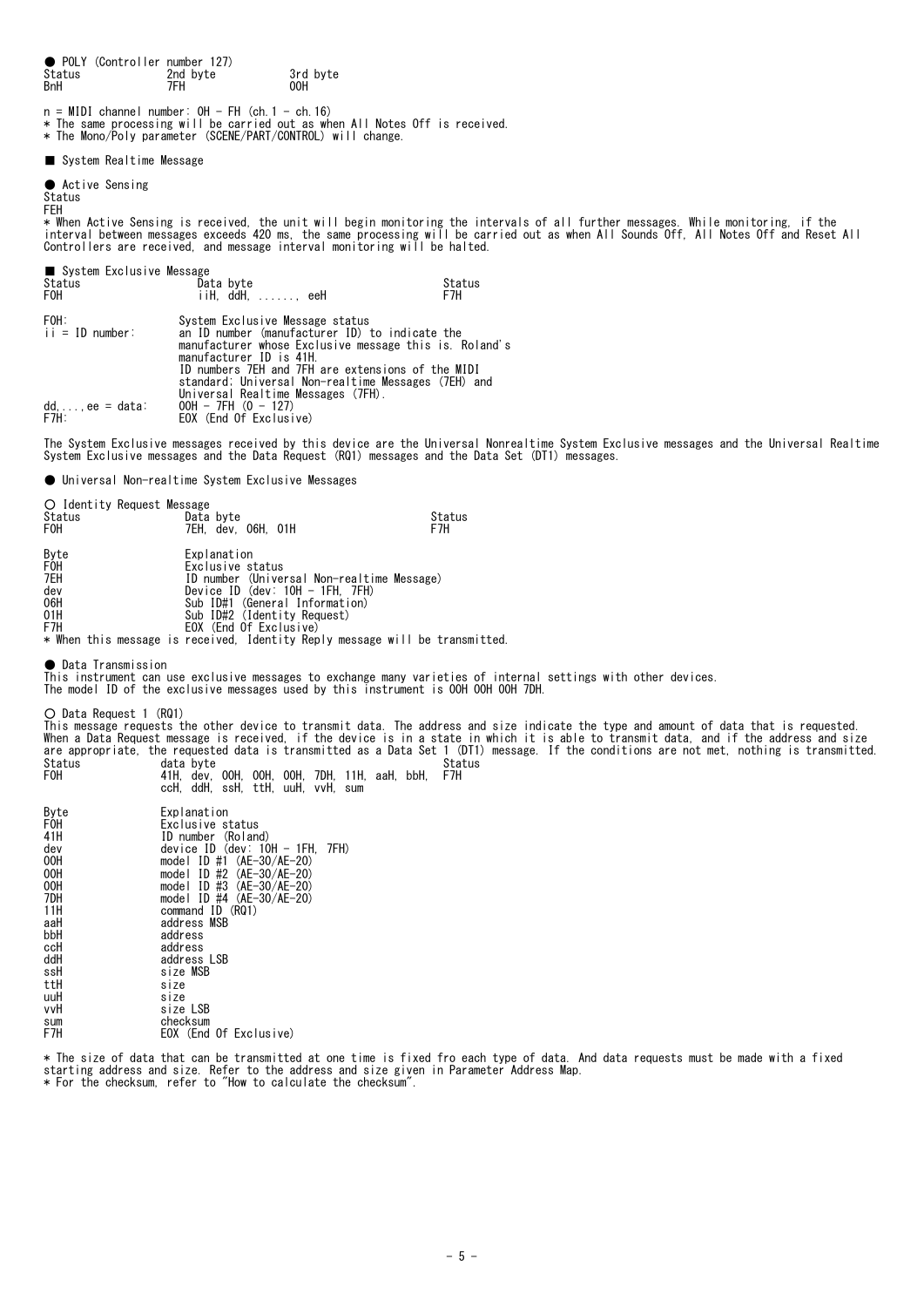○ Data set 1 (DT1) This is the message that actually performs data transmission, and is used when you wish to transmit the data. Status data byte Status F0H 41H, dev, 00H, 00H, 00H, 7DH, 12H, aaH, bbH, F7H ccH, ddH, eeH, ... ffH, sum Byte<br>
FOH Exclusive status<br>
4H<br>
4H<br>
4ev device ID (dev: 10H - 1FH, 7FH)<br>
00H device ID (dev: 10H - 1FH, 7FH)<br>
00H model ID #1 (AE-30/AE-20)<br>
00H model ID #2 (AE-30/AE-20)<br>
00H model ID #3 (AE-30/AE-20)<br>
12H Command ID (DT1 aaH address<br>bbH address<br>ccH address<br>ddH address address ddH<br>
eeH Data: address LSB<br>
eeH Data: the actual eeH Data: the actual data to be sent. Multiple bytes of data are transmitted in order starting from the address.  $\mathbf{r} = \mathbf{r} \times \mathbf{r}$  , where  $\mathbf{r} = \mathbf{r} \times \mathbf{r}$ ffH Data<br>sum checks<br>F7H EOX (I sum checksum F7H EOX (End Of Exclusive)

\* The amount of data that can be transmitted at one time depends on the type of data, and data will be transmitted from the specified<br>starting address and size. Refer to the address and size given in Parameter Address Map. ms.

\* For the checksum, refer to "How to calculate the checksum".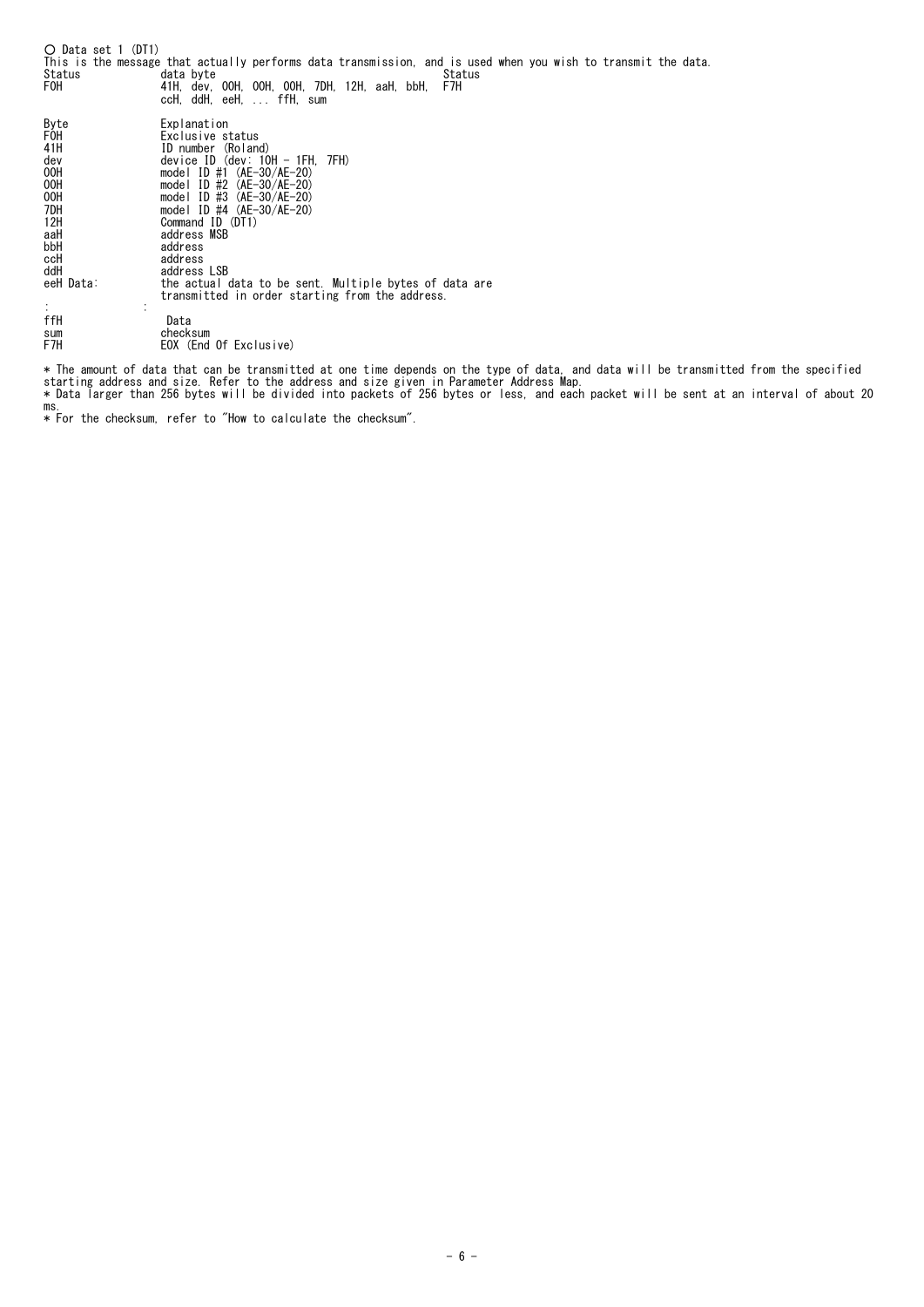■ Channel Voice Messages ● Note Off<br>Status<br>8nH Status 2nd byte 3rd byte 8nH kkH vvH n = MIDI channel number: 0H - FH (ch.1 - ch.16) kk = Note number: 00H - 7FH (0 - 127) vv = Note off velocity: 00H - 7FH (0 - 127) ● Note On Status 2nd byte 3rd byte 9nH kkH vvH n = MIDI channel number: 0H - FH (ch.1 - ch.16) kk = Note number: 00H - 7FH (0 - 127) vv = Note on velocity: 01H - 7FH (1 - 127) ● Control Change \* By selecting a controller number that corresponds to the setting of parameters of controllers, this unit can transmit any control change message. O Bank Select (Controller number 0, 32)<br>Status 2nd byte 3rd byte Status 2nd byte 3rd<br>BnH 00H mmH BnH 00H mmH BnH 20H llH n = MIDI channel number: 0H - FH (ch.1 - ch.16) mm, ll = Bank number: 00 00H - 7F 7FH (bank.1 - bank.16384) ○ Modulation (Controller number 1) Status 2nd byte 3rd byte BnH 01H vvH  $n = MIDI$  channel number:  $OH - FH$  (ch. 1 - ch. 16)  $vv = Modulation depth: OOH - 7FH (0 - 127)$ ○ Breath Type(Controller number 2) Status 2nd byte 3rd byte BnH 02H vvH n = MIDI channel number: 0H - FH (ch.1 - ch.16) vv = Modulation depth: 00H - 7FH (0 - 127) O Portamento Time (Controller number 5)<br>Status 2nd byte 3rd byte Status 2nd byte 3rd<br>BnH 2nd byte 3rd<br>BnH 05H vvH BnH 05H vvH n = MIDI channel number: 0H - FH (ch.1 - ch.16) vv = Portamento Time: 00H - 7FH (0 - 127) ○ Data Entry (Controller number 6, 38) Status 2nd byte 3rd byte BnH 06H mmH BnH 26H llH  $n = MIDI$  channel number:  $OH - FH$  (ch. 1 - ch. 16) mm, II = the value of the parameter specified by RPN/NRPN<br>mm = MSB, II = LSB ○ Volume (Controller number 7) Status 2003 2nd byte 3rd byte<br>
2nd byte 3rd byte 3rd byte<br>
207H vvH BnH 07H vvH n = MIDI channel number: 0H - FH (ch.1 - ch.16) vv = Volume: 00H - 7FH (0 - 127) O Panpot (Controller number 10)<br>Status 2nd byte Status 2nd byte 3rd byte<br>
BnH 2nd byte 3rd byte<br>
2nd byte 3rd byte 3rd byte BnH 0AH vvH n = MIDI channel number: 0H - FH (ch.1 - ch.16) vv = Panpot: 00H - 40H - 7FH (Left - Center - Right) \* The Part Pan parameter (SCENE/PART/OUTPUT) will change. ○ Expression (Controller number 11) Status 2nd byte 3rd byte BnH 0BH vvH  $n = MIDI$  channel number:  $OH - FH$  (ch. 1 - ch. 16)  $vv = Expression: OOH - 7FH (0 - 127)$ ○ Hold 1 (Controller number 64) Status 2nd byte 3rd byte BnH 40H vvH n = MIDI channel number: 0H - FH (ch.1 - ch.16) vv = Control value: 00H - 7FH (0 - 127) 0-63 = OFF, 64-127 = ON

2. Data Transmission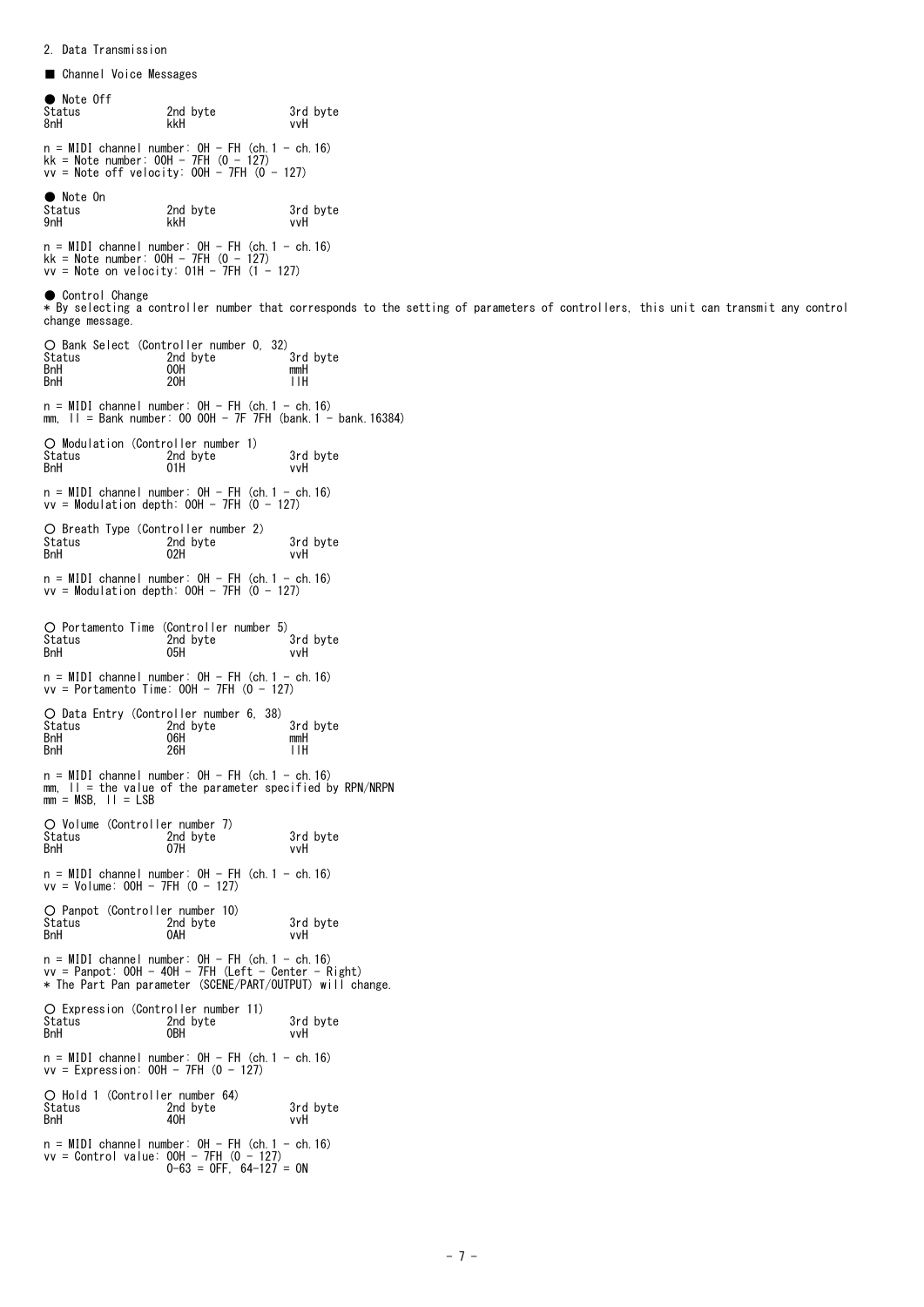○ Portamento (Controller number 65) Status 2nd byte 3rd byte BnH 41H vvH n = MIDI channel number: 0H - FH (ch.1 - ch.16) vv = Control value: 00H - 7FH (0 - 127) 0-63 = OFF, 64-127 = ON O Resonance (Controller number 71)<br>Status 2nd byte Status 2nd byte 3rd byte<br>
BnH 47H vvH BnH 47H vvH n = MIDI channel number: OH - FH (ch.1 - 16)<br>vv= Resonance value (relative change): OOH - 4OH - 7FH (-64 - 0 - +63) O Release Time (Controller number 72)<br>Status – 2nd byte<br>BnH – 48H Status 2nd byte 3rd byte BnH 48H vvH n = MIDI channel number: 0H - FH (ch.1 - 16) vv = Release Time value (relative change): 00H - 40H - 7FH (-64 - 0 - +63) O Attack time (Controller number 73)<br>Status 2nd byte Status 2nd byte 3rd byte BnH 49H vvH  $n = MIDI$  channel number:  $OH - FH$  (ch. 1 - 16)  $vv =$  Attack time value (relative change):  $00H - 40H - 7FH$  (-64 - 0 - +63) ○ Cutoff (Controller number 74) Status 2nd byte 3rd byte BnH 4AH vvH n = MIDI channel number: 0H - FH (ch.1 - 16) vv = Cutoff value (relative change): 00H - 40H - 7FH (-64 - 0 - +63) ● Channel Pressure<br>Status Status 2nd byte<br>
DnH vvH vvH n = MIDI channel number: 0H - FH (ch.1 - ch.16) vv = Channel Pressure: 00H - 7FH (0 - 127) ● Pitch Bend Change and byte 3rd byte<br>TIH and mmH Status<br>EnH  $n = MIDI$  channel number:  $OH - FH$  (ch. 1 - ch. 16) mm,  $11 =$  Pitch Bend value: 00 00H - 40 00H - 7F 7FH (-8192 - 0 - +8191) ■ System Realtime Message ● Active Sensing Status FEH \* This message is transmitted at intervals of approximately 250 msec. ■ System Exclusive Message Universal Non-realtime System Exclusive Message and Data Set 1 (DT1) are the only System Exclusive messages transmitted by this unit. ● Universal Non-realtime System Exclusive Messages O Identity Reply Message<br>Status data b Status data byte Status F0H 7EH, 7F, 06H, 02H, 41H, 7DH, 03H, aaH, 00H, F7H 01H, 01H, 00H, 01H, Byte Explanation<br>FOH Exclusive s<br>TEH ID number ( F0H Exclusive status 7EH ID number (Universal Non-realtime Message) dev Device ID (dev: 10H - 1FH, 7FH) 06H Sub ID#1 (General Information) 02H Sub ID#2 (Identity Reply)

41H ID number (Roland)<br>10H 03H Device family code 7DH 03H Device family code aaH 00H Device family number code (AE-30: 00H, AE-20: 01H) 00H 01H 00H 00H Software revision level F7H EOX (End Of Exclusive)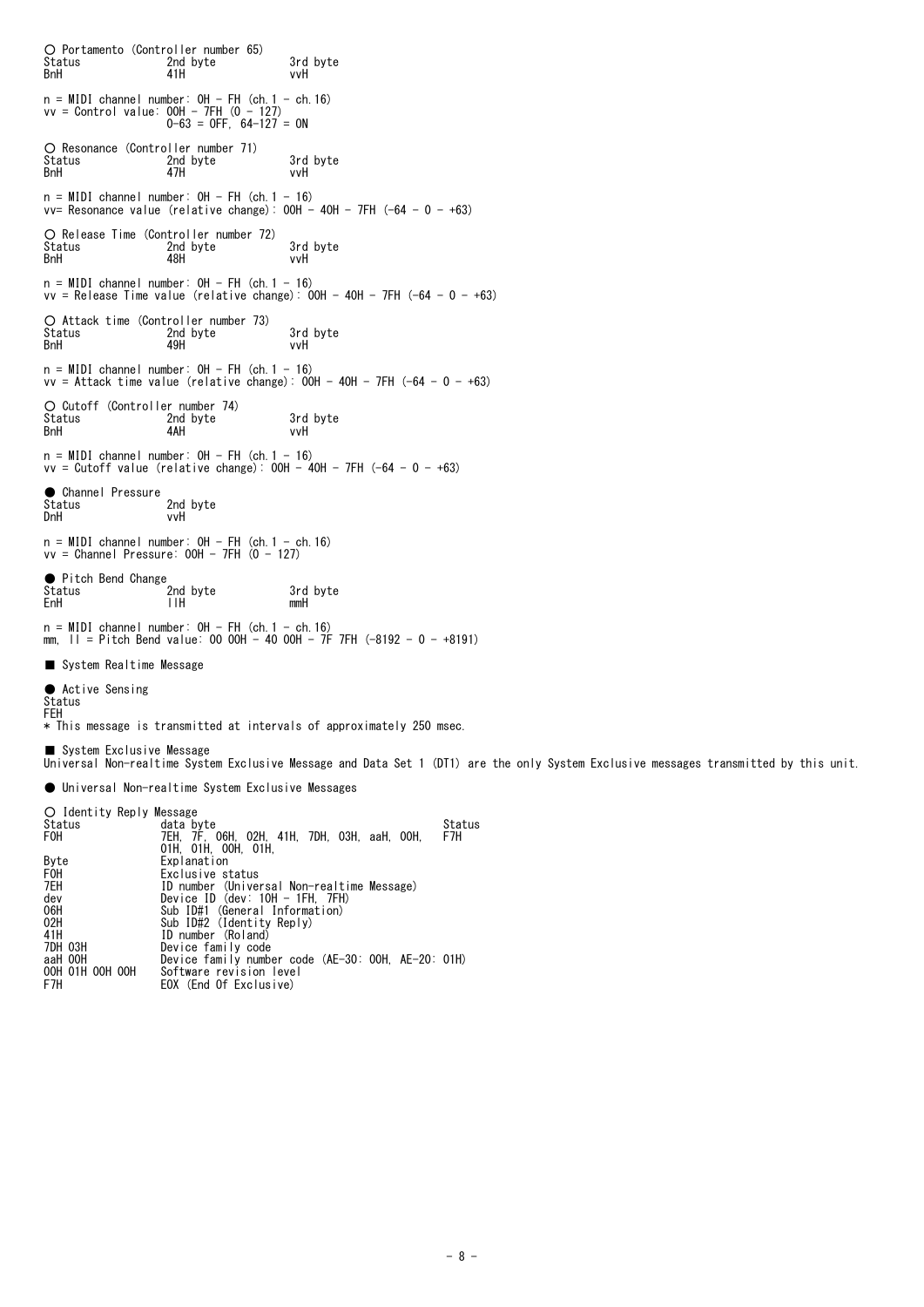| Status<br>FOH                                                | ● Data Transmission<br>O Data set 1 (DT1) | data byte<br>ccH,ddH,eeH,… ffH,sum,                                                                                                                                                                                                               | 41H, dev, 00H, 00H, 00H, 7DH, 12H, aaH, bbH,                                                              | Status<br>F7H |
|--------------------------------------------------------------|-------------------------------------------|---------------------------------------------------------------------------------------------------------------------------------------------------------------------------------------------------------------------------------------------------|-----------------------------------------------------------------------------------------------------------|---------------|
| Byte<br>F0H<br>41H<br>dev<br>00H<br>00H<br>00H<br>7DH<br>12H |                                           | Explanation<br>Exclusive status<br>ID number (Roland)<br>$device ID$ (dev: $10H - 1FH$ , $7FH$ )<br>model ID #1 $(AE-30/AE-20)$<br>model ID $#2$ (AE-30/AE-20)<br>model ID #3 $(AE-30/AE-20)$<br>model ID $\#4$ (AE-30/AE-20)<br>Command ID (DT1) |                                                                                                           |               |
| aaH                                                          |                                           | Address MSB:                                                                                                                                                                                                                                      | upper byte of the starting address of the<br>data to be sent                                              |               |
| bbH                                                          |                                           | Address:                                                                                                                                                                                                                                          | upper middle byte of the starting address<br>of the data to be sent                                       |               |
| ccH                                                          |                                           | Address:                                                                                                                                                                                                                                          | ower middle byte of the starting address<br>of the data to be sent                                        |               |
| ddH                                                          |                                           | Address LSB:                                                                                                                                                                                                                                      | lower byte of the starting address of the<br>data to be sent.                                             |               |
| eeH Data:                                                    |                                           |                                                                                                                                                                                                                                                   | the actual data to be sent. Multiple bytes of data are<br>transmitted in order starting from the address. |               |
| ffH                                                          |                                           | Data                                                                                                                                                                                                                                              |                                                                                                           |               |

ffH Data sum checksum F7H EOX (End Of Exclusive) \* The size of data that can be transmitted at one time is fixed fro each type of data. And data requests must be made with a fixed starting address and size. Refer to the address and size given in Parameter Address Map. \* Data larger than 256 bytes will be divided into packets of 256 bytes or less, and each packet will be sent at an interval of about 20

ms.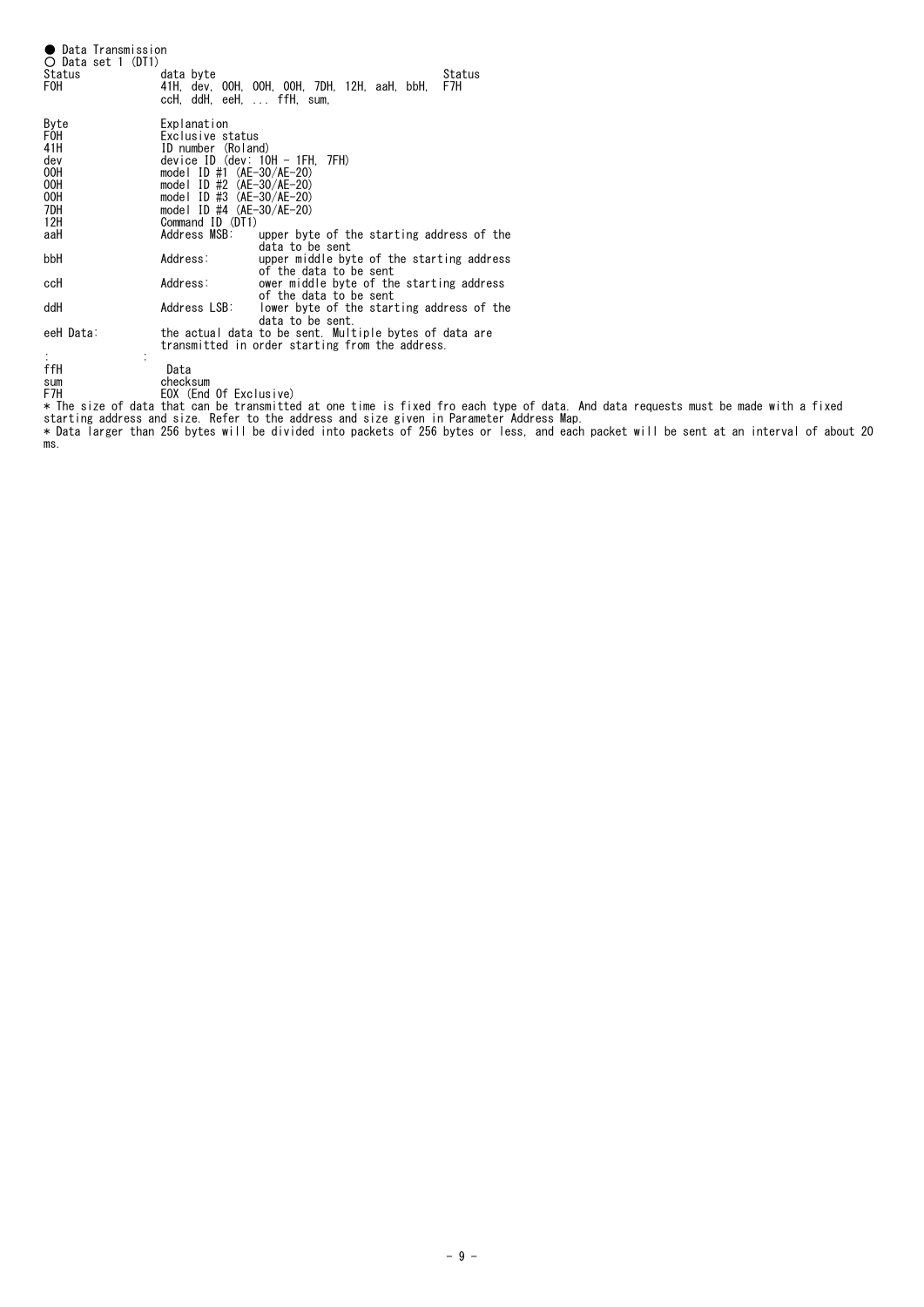3. Parameter Address Map<br>\* Transmission of "#" marked address is divided to some packets. For example, ABH in hexadecimal notation will be divided to OAH and<br>OBH, and is sent/received in this order.

AE-30/AE-20 (ModelID = 00H 00H 00H 7DH)

| Start<br>Address                        | Description                                            |                    |
|-----------------------------------------|--------------------------------------------------------|--------------------|
| 00 00 00 00                             | Svstem                                                 | [System]           |
| 00 10 00 00                             | Setup                                                  | [Setup]            |
| 01 00 00 00 1                           | Temporary Scene                                        | [Scene]            |
| 02 00 00<br>00<br>$00\,$<br>02 01<br>00 | Temporary Tone PCM<br>(1)<br>Temporary Tone PCM<br>(2) | [Tone]<br>[Tone]   |
| 02 03 00 00                             | Temporary Tone PCM (4)                                 | [Tone]             |
| 00 00<br>00<br>40<br>40 01 00<br>00     | User Scene (001)<br>User Scene (002)                   | [Scene]<br>[Scene] |
| 44 57 00 00                             | User Scene (600)                                       | [Scene]            |
| 50 00 00<br>00<br>00<br>50 01<br>00     | Preset Scene<br>(001)<br>Preset Scene<br>(002)         | [Scene]<br>[Scene] |
| 53 5F 00<br>00                          | Preset Scene (480)                                     | [Scene]            |

\* [System]

| Offset<br>Address                                                                            | Description                                                                                                                                                                                                                                  |                     |                                                                                                      |
|----------------------------------------------------------------------------------------------|----------------------------------------------------------------------------------------------------------------------------------------------------------------------------------------------------------------------------------------------|---------------------|------------------------------------------------------------------------------------------------------|
|                                                                                              | 00 00 00 System Common                                                                                                                                                                                                                       |                     | [System Common]                                                                                      |
| 00 02 00<br>00 03 00                                                                         | S1 Button Assign<br>S2 Button Assign                                                                                                                                                                                                         |                     | [Assign2]<br>[Assign2]                                                                               |
| 00 04 00<br>00 05 00<br>00 06 00<br>00 07 00<br>00 08 00<br>00 09 00<br>00 0A 00<br>00 OB 00 | Side Key (X) Assign<br>Side Key (C1) Assign<br>Side Kev<br>(C2)<br>Ass i gn<br>(C3)<br>Side Kev<br>Assign<br>Side Key<br>(C4)<br>Assign<br>Side Kev<br>(C5)<br>Assign<br>Side Kev (Tc) Assign<br>Side Key (Ta) Assign                        |                     | [Assign2]<br>[Assign2]<br>[Assign2]<br>[Assign2]<br>[Assign2]<br>[Assign2]<br>[Assign2]<br>[Assign2] |
| 00 OC 00                                                                                     | Breath Controller Assign                                                                                                                                                                                                                     |                     | [Assign8]                                                                                            |
| 00 OE 00<br>00 OF 00                                                                         | Bite Controller (Down) Assign<br>Bite Controller<br>(Up) Assign                                                                                                                                                                              |                     | [Assign4]<br>[Assign4]                                                                               |
| 00 10 00<br>00 11 00                                                                         | Wheel Controller<br>(Down) Assign<br>Wheel Controller<br>(Up) Assign                                                                                                                                                                         |                     | [Assign2]<br>[Assign2]                                                                               |
| 00 12 00<br>$\overline{\phantom{a}}$                                                         | Thumb Pad Controller Assign                                                                                                                                                                                                                  | (Only for AE-30)    | [Assign4]                                                                                            |
| 00 13 00<br>-1                                                                               | Motion Controller Assign                                                                                                                                                                                                                     | $(Only for AE-30)$  | [Assign2]                                                                                            |
| 00 14 00<br>00 15 00                                                                         | S1 Button MIDI OUT<br>S2 Button MIDI OUT                                                                                                                                                                                                     |                     | [Assign2]<br>[Assign2]                                                                               |
| 00 16 00<br>00 17 00<br>00 18 00<br>00 19 00<br>00 1A 00<br>00 1B 00<br>00 1C 00<br>00 1D 00 | Side Kev (X) MIDI OUT<br>Side Kev (C1)<br>MIDI OUT<br>Side Kev<br>(C2)<br>MIDI OUT<br>Side Key<br>(C3)<br>MIDI OUT<br>Side Kev<br>(C4)<br>MIDI OUT<br>Side Key<br>(C5)<br>MIDI OUT<br>Side Key (Tc)<br>MIDI OUT<br>Side Key (Ta)<br>MIDI OUT |                     | [Assign2]<br>[Assign2]<br>[Assign2]<br>[Assign2]<br>[Assign2]<br>[Assign2]<br>[Assign2]<br>[Assign2] |
| 00 1E 00<br>$\mathbf{I}$                                                                     | Breath Controller MIDI OUT                                                                                                                                                                                                                   |                     | [Assign8]                                                                                            |
| 00 20 00<br>00 21 00                                                                         | Bite Controller<br>(Down) MIDI OUT<br>Bite Controller<br>(Up) MIDI OUT                                                                                                                                                                       |                     | [Assign4]<br>[Assign4]                                                                               |
| 00 22 00<br>00, 23, 00                                                                       | Wheel Controller<br>(Down) MIDI OUT<br>Wheel Controller<br>(Up) MIDI OUT                                                                                                                                                                     |                     | [Assign2]<br>[Assign2]                                                                               |
| 00 24 00                                                                                     | Thumb Pad Controller MIDI OUT                                                                                                                                                                                                                | (Only for $AE-30$ ) | [Assign4]                                                                                            |
| 00 25 00                                                                                     | Motion Controller MIDI OUT                                                                                                                                                                                                                   | $(Only for AE-30)$  | [Assign2]                                                                                            |
| 00 40 00<br>00 40 20                                                                         | Fingering Setting<br>(01)<br>Fingering Setting<br>(02)                                                                                                                                                                                       |                     | [Fingering]<br>[Fingering]                                                                           |
| 00 48 60                                                                                     | Fingering Setting (36)                                                                                                                                                                                                                       |                     | [Fingering]                                                                                          |
| 00 60 00<br>00 60 04                                                                         | Favorite (01)<br>Favorite (02)                                                                                                                                                                                                               |                     | [Favorite]<br>[Favorite]                                                                             |
| 00 60 2C                                                                                     | Favorite (12)                                                                                                                                                                                                                                |                     | [Favorite]                                                                                           |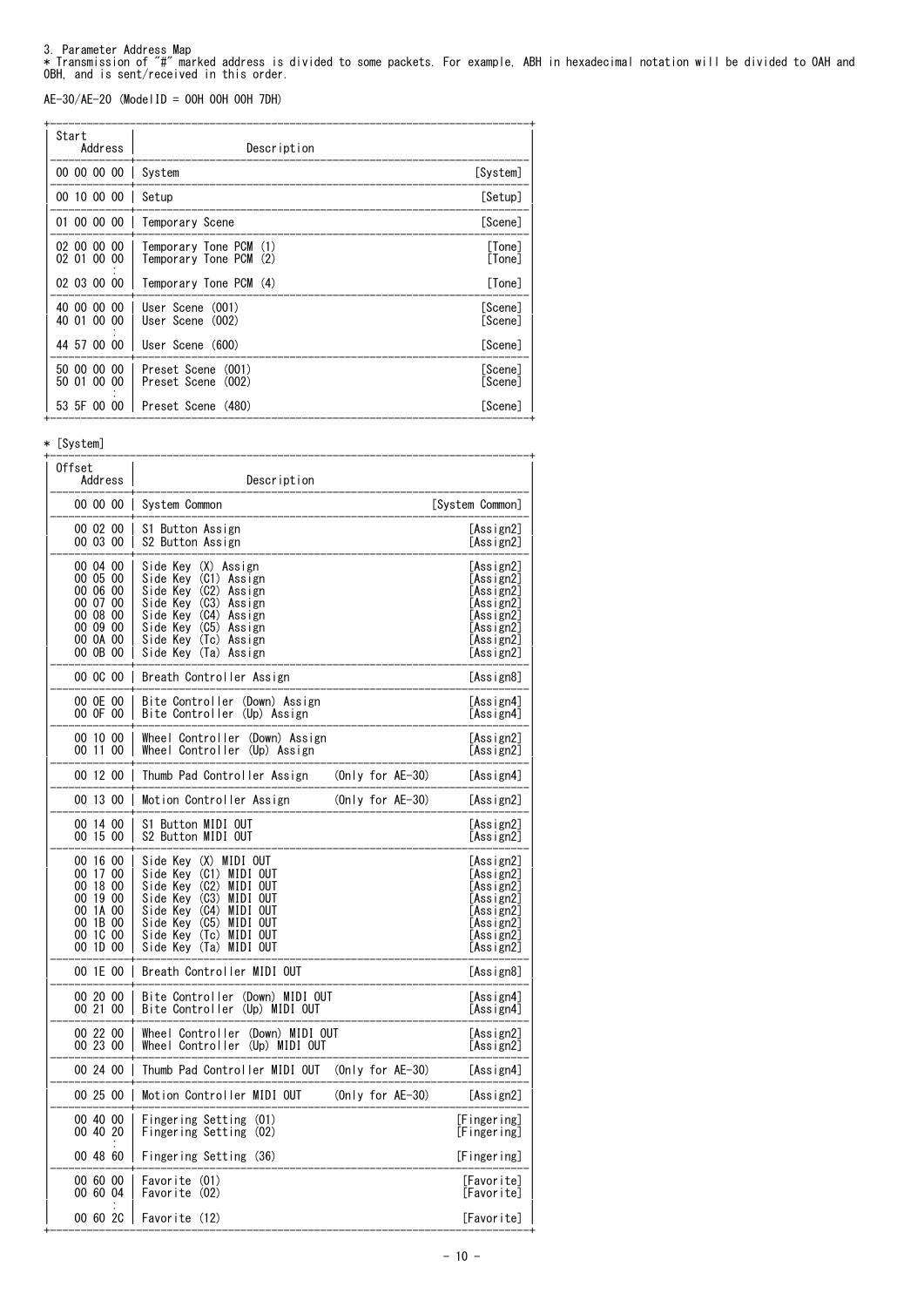\* [Scene]

| Offset<br>Address                                                                            | Description                                                                                                                                                                                                                               |                     |                                                                                                      |
|----------------------------------------------------------------------------------------------|-------------------------------------------------------------------------------------------------------------------------------------------------------------------------------------------------------------------------------------------|---------------------|------------------------------------------------------------------------------------------------------|
|                                                                                              | 00 00 00 Scene Common                                                                                                                                                                                                                     |                     | [Scene Common]                                                                                       |
| 00 01 00<br>00 02 00                                                                         | S1 Button Assign<br>S2 Button Assign                                                                                                                                                                                                      |                     | [Assign2]<br>[Assign2]                                                                               |
| 00 03 00<br>00 04 00<br>00 05 00<br>00 06 00<br>00 07 00<br>00 08 00<br>00 09 00<br>00 OA 00 | Side Key (X) Assign<br>Side Key<br>$(C1)$ Assign<br>Side Key (C2) Assign<br>(C3)<br>Side Kev<br>Assign<br>Side Kev<br>$(C4)$ Assign<br>(C5)<br>Side Key<br>Assign<br>Side Key<br>(Tc) Assign<br>Side Key (Ta) Assign                      |                     | [Assign2]<br>[Assign2]<br>[Assign2]<br>[Assign2]<br>[Assign2]<br>[Assign2]<br>[Assign2]<br>[Assign2] |
|                                                                                              | 00 OB 00   Breath Controller Assign                                                                                                                                                                                                       |                     | [Assign8]                                                                                            |
| 00 OD 00<br>00 OE 00 I                                                                       | Bite Controller (Down) Assign<br>Bite Controller (Up) Assign                                                                                                                                                                              |                     | [Assign4]<br>[Assign4]                                                                               |
| 00 OF 00<br>00 10 00                                                                         | Wheel Controller (Down) Assign<br>Wheel Controller (Up) Assign                                                                                                                                                                            |                     | [Assign2]<br>[Assign2]                                                                               |
| 00 11 00 1                                                                                   | Thumb Pad Controller Assign                                                                                                                                                                                                               | (Only for AE-30)    | [Assign4]                                                                                            |
| 00 12 00 1                                                                                   | Motion Controller Assign                                                                                                                                                                                                                  | $(Only for AE-30)$  | [Assign2]                                                                                            |
| 00 13 00<br>00 14 00                                                                         | S1 Button MIDI OUT<br>S2 Button MIDI OUT                                                                                                                                                                                                  |                     | [Assign2]<br>[Assign2]                                                                               |
| 00 15 00<br>00 16 00<br>00 17 00<br>00 18 00<br>00 19 00<br>00 1A 00<br>00 1B 00<br>00 1C 00 | Side Key (X) MIDI OUT<br>Side Key (C1) MIDI OUT<br>Side Key<br>(C2)<br>MIDI OUT<br>Side Key<br>(C3)<br>MIDI OUT<br>Side Kev<br>(C4)<br>MIDI OUT<br>Side Kev<br>(C5)<br>MIDI OUT<br>Side Key (Tc)<br>MIDI OUT<br>Side Key (Ta)<br>MIDI OUT |                     | [Assign2]<br>[Assign2]<br>[Assign2]<br>[Assign2]<br>[Assign2]<br>[Assign2]<br>[Assign2]<br>[Assign2] |
| 00 1D 00                                                                                     | Breath Controller MIDI OUT                                                                                                                                                                                                                |                     | [Assign8]                                                                                            |
| 00 1F 00<br>00 20 00                                                                         | Bite Controller (Down) MIDI OUT<br>Bite Controller<br>(Up) MIDI OUT                                                                                                                                                                       |                     | [Assign4]<br>[Assign4]                                                                               |
| 00 21 00<br>00 22 00                                                                         | Wheel Controller (Down) MIDI OUT<br>Wheel Controller<br>(Up) MIDI OUT                                                                                                                                                                     |                     | [Assign2]<br>[Assign2]                                                                               |
| 00 23 00                                                                                     | Thumb Pad Controller MIDI OUT                                                                                                                                                                                                             | (Only for AE-30)    | [Assigma]                                                                                            |
| 00 24 00 1                                                                                   | Motion Controller MIDI OUT                                                                                                                                                                                                                | (Only for $AE-30$ ) | [Assign2]                                                                                            |
| 00 30 00<br>00 31 00                                                                         | Scene Tone (01)<br>Scene Tone (02)                                                                                                                                                                                                        |                     | [Scene Part]<br>[Scene Part]                                                                         |
| 00 34 00                                                                                     | Scene Tone (05)                                                                                                                                                                                                                           |                     | [Scene Part]                                                                                         |
| 00 40 00<br>00 41 00                                                                         | Scene EQ (01)<br>Scene $EQ$ $(02)$                                                                                                                                                                                                        |                     | [Part EQ]<br>[Part EQ]                                                                               |
| 00 44 00                                                                                     | Scene $EQ(05)$                                                                                                                                                                                                                            |                     | [Part EQ]                                                                                            |
| 00 50 00<br>00 52 00                                                                         | Scene MFX (01)<br>Scene MFX (02)                                                                                                                                                                                                          |                     | [MFX]<br>[MFX]                                                                                       |
| 00 58 00                                                                                     | Scene MFX (05)                                                                                                                                                                                                                            |                     | [MFX]                                                                                                |
| 00 60 00<br>00 61 00                                                                         | MIDI Control Mode<br>(01)<br>MIDI Control Mode<br>(02)                                                                                                                                                                                    |                     | [MIDI Control]<br>[MIDI Control]                                                                     |
| 00 70 00                                                                                     | Scene Chorus                                                                                                                                                                                                                              |                     | [Chorus/Delay]                                                                                       |
| 00 71 00                                                                                     | Scene Delay                                                                                                                                                                                                                               |                     | [Chorus/Delay]                                                                                       |
| 00 72 00                                                                                     | Scene Reverb                                                                                                                                                                                                                              |                     | [Reverb]                                                                                             |
| 00 73 00                                                                                     | Scene IFX                                                                                                                                                                                                                                 |                     | [MFX]                                                                                                |

\* [Tone]

| 0ffset<br>Address    | Description        |                                  |
|----------------------|--------------------|----------------------------------|
| 000000               | common             | [Tone Common]                    |
| 00 01 00 mfx         |                    | <b>TMFX7</b>                     |
| 00 10 00   pmt       |                    | [Tone PartialMixTable]           |
| 00 20 00<br>00 21 00 | ptl 1<br>$ $ ptl 2 | [Tone Partial]<br>[Tone Partial] |
| 00 23 00             | ptl 4              | [Tone Partial]                   |

+------------------------------------------------------------------------------+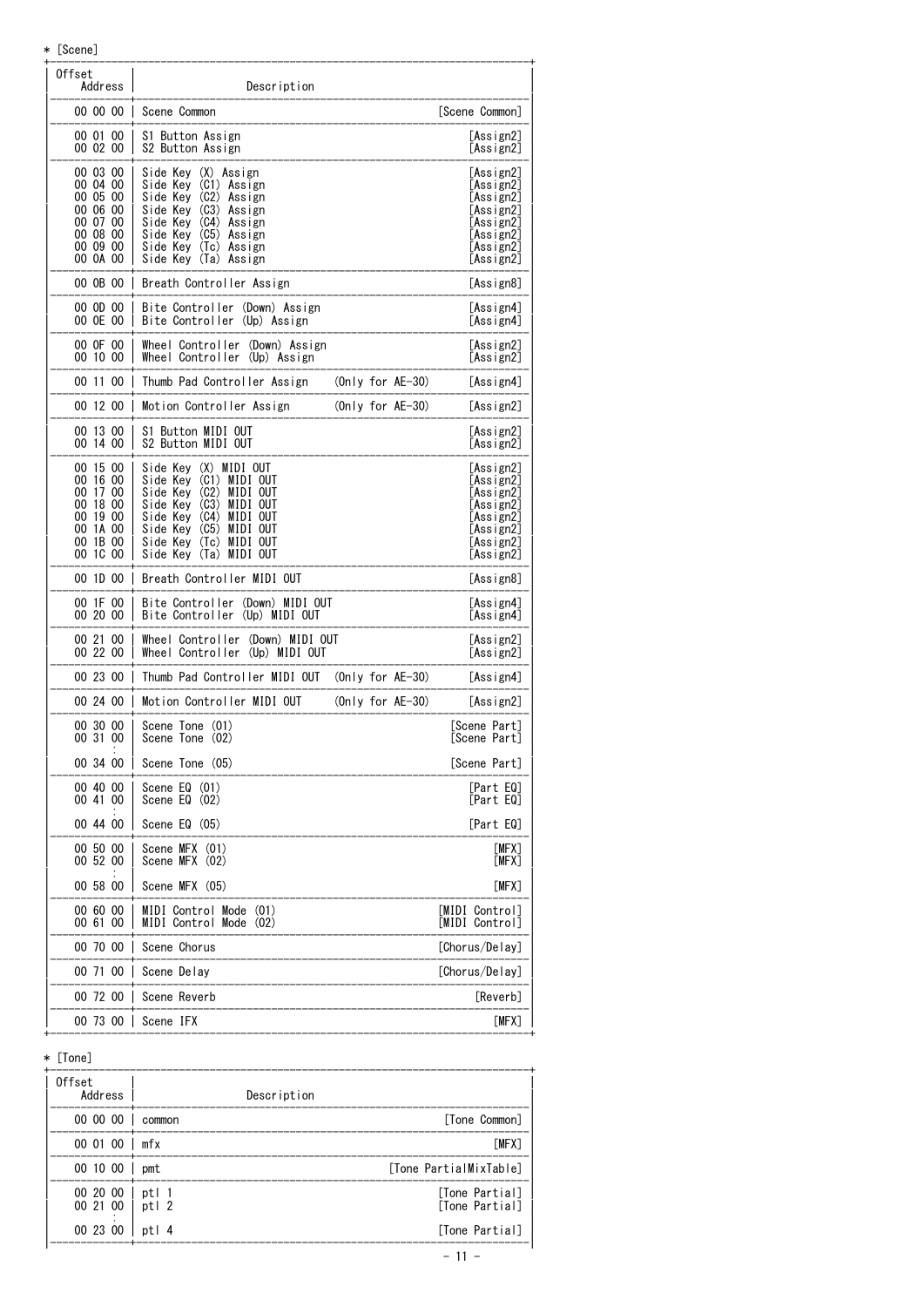| 00 24 00<br>00 25 00 | ptlPenv 1<br>ptlPeny 2            | [Partial Pitch Env]<br>[Partial Pitch Env]   |
|----------------------|-----------------------------------|----------------------------------------------|
| 00 27 00             | ptlPeny 4                         | [Partial Pitch Env]                          |
| 00 28 00<br>00 29 00 | ptlFenv 1<br>ptlFenv 2            | [Partial Filter Env]<br>[Partial Filter Env] |
| 00 2B 00             | ptlFenv 4                         | [Partial Filter Env]                         |
| 00 2C 00<br>00 2D 00 | ptlAenv 1<br>ptlAenv <sub>2</sub> | [Partial Amp Env]<br>[Partial Amp Env]       |
| 00 2F 00             | ptlAenv 4                         | [Partial Amp Env]                            |
| 00 30 00<br>00 32 00 | ptlLfo 1<br>ptlLfo <sub>2</sub>   | [Partial LFO]<br>[Partial LFO]               |
| 00 36 00             | ptlLfo 4                          | [Partial LFO]                                |
| 00 38 00<br>00 39 00 | ptlEq 1<br>ptlEg <sub>2</sub>     | [Partial EQ]<br>[Partial EQ]                 |
| 00 3B 00             | ptlEg 4                           | [Partial EQ]                                 |
| 00 3C 00             | synCom                            | [Tone Synth Common]                          |
| 00 3D 00   synPmt    |                                   | [Tone Synth PartialMixTable]                 |
| 00 3E 00<br>00 3F 00 | svnPtl 1<br>svnPtl 2              | [Tone Synth Partial]<br>[Tone Synth Partial] |
| 00 41 00             | synPtl 4                          | [Tone Synth Partial]                         |

\* [Setup]

| Offset<br>Address                                                                                                                                                                                                                                                                         |                                                                                                                                                                                                                                                                                                                                                                          | Description                                                                                                                                                                                                                                                                                                                                                                                          |                                                                                                                                                                                                                                                                                                                                                                          |
|-------------------------------------------------------------------------------------------------------------------------------------------------------------------------------------------------------------------------------------------------------------------------------------------|--------------------------------------------------------------------------------------------------------------------------------------------------------------------------------------------------------------------------------------------------------------------------------------------------------------------------------------------------------------------------|------------------------------------------------------------------------------------------------------------------------------------------------------------------------------------------------------------------------------------------------------------------------------------------------------------------------------------------------------------------------------------------------------|--------------------------------------------------------------------------------------------------------------------------------------------------------------------------------------------------------------------------------------------------------------------------------------------------------------------------------------------------------------------------|
| 00 00                                                                                                                                                                                                                                                                                     | 0aaa aaaa                                                                                                                                                                                                                                                                                                                                                                | Scene BS MSB (CC# 0)                                                                                                                                                                                                                                                                                                                                                                                 | $(0 - 127)$                                                                                                                                                                                                                                                                                                                                                              |
| 00 01                                                                                                                                                                                                                                                                                     | 0aaa aaaa                                                                                                                                                                                                                                                                                                                                                                | Scene BS LSB (CC# 32)                                                                                                                                                                                                                                                                                                                                                                                | $(0 - 127)$                                                                                                                                                                                                                                                                                                                                                              |
| 00 02                                                                                                                                                                                                                                                                                     | 0aaa aaaa                                                                                                                                                                                                                                                                                                                                                                | Scene PC (PC)                                                                                                                                                                                                                                                                                                                                                                                        | $(0 - 127)$                                                                                                                                                                                                                                                                                                                                                              |
| 00 03                                                                                                                                                                                                                                                                                     | 0000 aaaa                                                                                                                                                                                                                                                                                                                                                                | Favorite Number                                                                                                                                                                                                                                                                                                                                                                                      | $(0 - 11)$                                                                                                                                                                                                                                                                                                                                                               |
| 00 04<br>00 05                                                                                                                                                                                                                                                                            | 0000 0000<br>0000 0000                                                                                                                                                                                                                                                                                                                                                   | (reserved)<br>(reserved)                                                                                                                                                                                                                                                                                                                                                                             | $(0 - 0)$<br>$(0 - 0)$                                                                                                                                                                                                                                                                                                                                                   |
| 00 06                                                                                                                                                                                                                                                                                     | 0000 0aaa                                                                                                                                                                                                                                                                                                                                                                | Battery Level                                                                                                                                                                                                                                                                                                                                                                                        | $(0 - 4)$                                                                                                                                                                                                                                                                                                                                                                |
| 00 07                                                                                                                                                                                                                                                                                     | 0000 000a                                                                                                                                                                                                                                                                                                                                                                | Transmit Edit Data                                                                                                                                                                                                                                                                                                                                                                                   | $(0 - 1)$<br>Off, On                                                                                                                                                                                                                                                                                                                                                     |
| 00 08<br>#<br>00 09<br>00 0A<br>00 OB<br>00 OC<br>00 OD<br>00 OE<br>00 OF                                                                                                                                                                                                                 | 0000 aaaa<br>0000 bbbb<br>0000 cccc<br>0000 dddd<br>0000 eeee<br>0000 ffff<br>0000 gggg<br>0000 hhhh                                                                                                                                                                                                                                                                     | Fingering Status                                                                                                                                                                                                                                                                                                                                                                                     | $(0 - 268435455)$                                                                                                                                                                                                                                                                                                                                                        |
| 00 10                                                                                                                                                                                                                                                                                     | 0000 000a                                                                                                                                                                                                                                                                                                                                                                | Fingering Status Switch                                                                                                                                                                                                                                                                                                                                                                              | $(0 - 1)$                                                                                                                                                                                                                                                                                                                                                                |
| 00 11                                                                                                                                                                                                                                                                                     | 0000 000a                                                                                                                                                                                                                                                                                                                                                                | Drone Switch                                                                                                                                                                                                                                                                                                                                                                                         | $(0 - 1)$                                                                                                                                                                                                                                                                                                                                                                |
| 00 12                                                                                                                                                                                                                                                                                     | 0000 000a                                                                                                                                                                                                                                                                                                                                                                | Harmony Sw (CC#28)                                                                                                                                                                                                                                                                                                                                                                                   | OFF, ON<br>$(0 - 1)$<br>$0$ ff, $0n$                                                                                                                                                                                                                                                                                                                                     |
| 00 13<br>00 14<br>00 15<br>00 16<br>00 17<br>00 18<br>00 19<br>00 1A<br>00 1B<br>00 1C<br>00 1D<br>00 1E<br>$00$ $1\overline{F}$<br>00 20<br>00 21<br>00 22<br>00 23<br>$00\,24$<br>00 25<br>00 26<br>$00\,27$<br>00 28<br>00 29<br>00 2A<br>00 2B<br>$00\overline{2C}$<br>00 2D<br>00 2E | 0000 0000<br>0000 0000<br>0000 0000<br>0000 0000<br>0000 0000<br>0000 0000<br>0000 0000<br>0000 0000<br>0000 0000<br>0000 0000<br>0000 0000<br>0000 0000<br>0000 0000<br>0000 0000<br>0000 0000<br>0000 0000<br>0000 0000<br>0000 0000<br>0000 0000<br>0000 0000<br>0000 0000<br>0000 0000<br>0000 0000<br>0000 0000<br>0000 0000<br>0000 0000<br>0000 0000<br>0000 0000 | (reserved)<br>(reserved)<br>(reserved)<br>(reserved)<br>(reserved)<br>(reserved)<br>(reserved)<br>(reserved)<br>(reserved)<br>(reserved)<br>(reserved)<br>(reserved)<br>(reserved)<br>(reserved)<br>(reserved)<br>(reserved)<br>(reserved)<br>(reserved)<br>(reserved)<br>(reserved)<br>(reserved)<br>(reserved)<br>(reserved)<br>(reserved)<br>(reserved)<br>(reserved)<br>(reserved)<br>(reserved) | $(0 - 0)$<br>$(0 - 0)$<br>$(0 - 0)$<br>$(0 - 0)$<br>$(0 - 0)$<br>$(0 - 0)$<br>$(0 - 0)$<br>$(0 - 0)$<br>$(0 - 0)$<br>$(0 - 0)$<br>$(0 - 0)$<br>$(0 - 0)$<br>$(0 - 0)$<br>$(0 - 0)$<br>$(0 - 0)$<br>$(0 - 0)$<br>$(0 - 0)$<br>$(0 - 0)$<br>$(0 - 0)$<br>$(0 - 0)$<br>$(0 - 0)$<br>$(0 - 0)$<br>$(0 - 0)$<br>$(0 - 0)$<br>$(0 - 0)$<br>$(0 - 0)$<br>$(0 - 0)$<br>$(0 - 0)$ |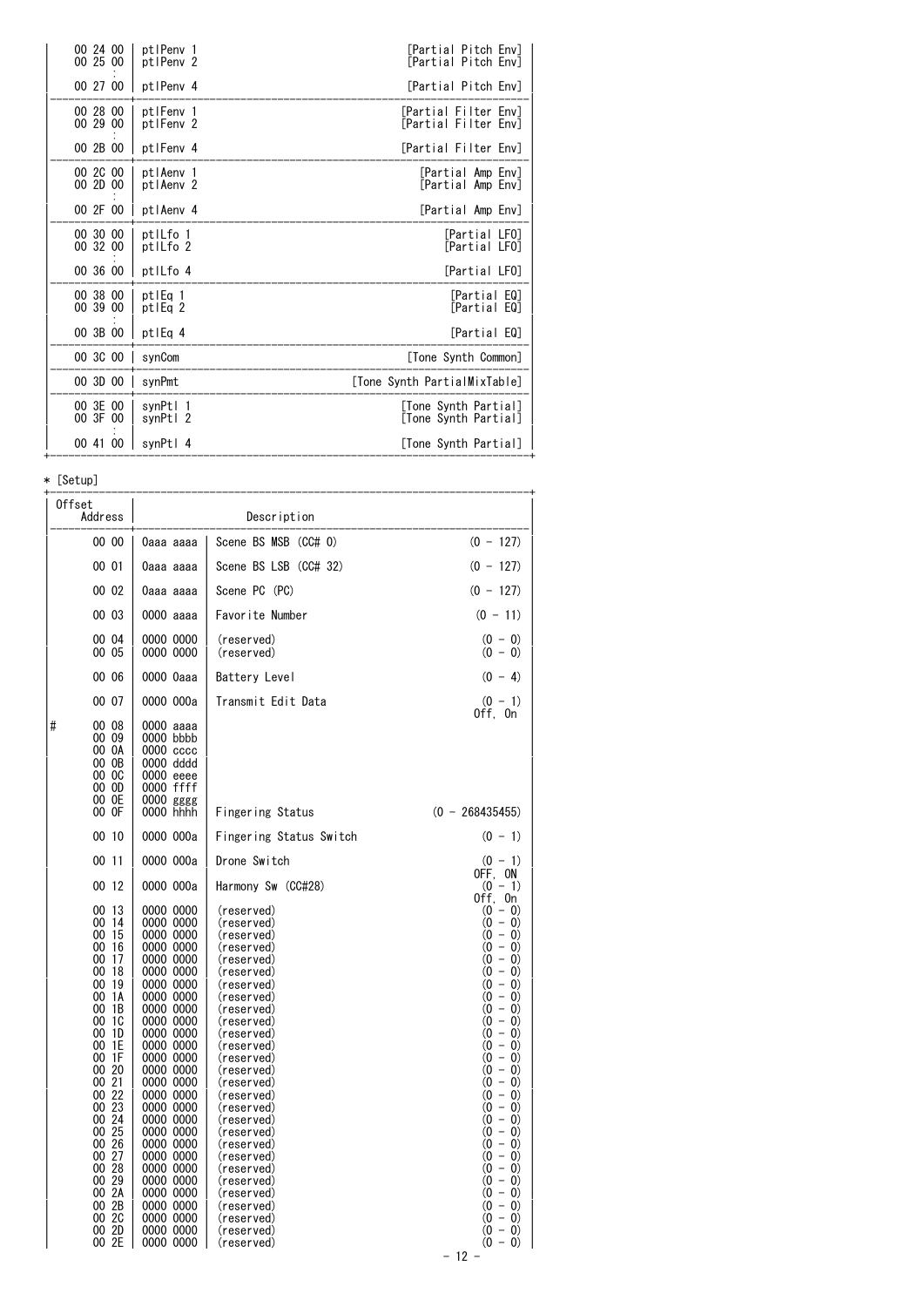| 31<br>00<br>32<br>00<br>00 33<br>00<br>34<br>35<br>00<br>36<br>00<br>00<br>37<br>38<br>00<br>00 39<br>00<br>ЗΑ<br>3B<br>00<br>00 3C<br>00<br>3D<br>3E<br>00<br>00 3F<br>40<br>00<br>00 41<br>42<br>00<br>43<br>00<br>00 44<br>00<br>45<br>46<br>00<br>00 47<br>48<br>00<br>49<br>00<br>00 4A<br>4B<br>00<br>00<br>4C<br>4D<br>00<br>4E<br>00<br>4F<br>00<br>00<br>50<br>51<br>00<br>00 52<br>00<br>53<br>00 54<br>00 55<br>00<br>56<br>00 57<br>00 58<br>59<br>00<br>00 5A<br>5B<br>00<br>5C<br>00<br>00 5D<br>00 5E<br>00 5F<br>00 60<br>00 61<br>00 62<br>00 63<br>00 64<br>00 65<br>00 66<br>00 67<br>00 68<br>00 69<br>00 6A<br>00 6B<br>00 6C<br>00 6D<br>00 6E<br>00 6F<br>00 70<br>00 71 | 0000 0000<br>(reserved)<br>0000 0000<br>(reserved)<br>0000 0000<br>(reserved)<br>0000 0000<br>(reserved)<br>0000 0000<br>(reserved)<br>0000 0000<br>(reserved)<br>0000 0000<br>(reserved)<br>0000 0000<br>(reserved)<br>0000 0000<br>(reserved)<br>0000 0000<br>(reserved)<br>0000 0000<br>(reserved)<br>0000 0000<br>(reserved)<br>0000 0000<br>(reserved)<br>0000 0000<br>(reserved)<br>0000 0000<br>(reserved)<br>0000 0000<br>(reserved)<br>0000 0000<br>(reserved)<br>0000 0000<br>(reserved)<br>0000 0000<br>(reserved)<br>0000 0000<br>(reserved)<br>0000 0000<br>(reserved)<br>0000 0000<br>(reserved)<br>0000 0000<br>(reserved)<br>0000 0000<br>(reserved)<br>0000 0000<br>(reserved)<br>0000 0000<br>(reserved)<br>0000 0000<br>(reserved)<br>0000 0000<br>(reserved)<br>0000 0000<br>(reserved)<br>0000 0000<br>(reserved)<br>0000 0000<br>(reserved)<br>0000 0000<br>(reserved)<br>0000 0000<br>(reserved)<br>0000 0000<br>(reserved)<br>0000 0000<br>(reserved)<br>0000 0000<br>(reserved)<br>0000 0000<br>(reserved)<br>0000 0000<br>(reserved)<br>0000 0000<br>(reserved)<br>0000 0000<br>(reserved)<br>0000 0000<br>(reserved)<br>0000 0000<br>(reserved)<br>0000 0000<br>(reserved)<br>0000 0000<br>(reserved)<br>0000 0000<br>(reserved)<br>0000 0000<br>(reserved)<br>0000 0000<br>(reserved)<br>0000 0000<br>(reserved)<br>0000 0000<br>(reserved)<br>0000 0000<br>(reserved)<br>0000 0000<br>(reserved)<br>0000 0000<br>(reserved)<br>0000 0000<br>(reserved)<br>0000 0000<br>(reserved)<br>0000 0000<br>(reserved)<br>0000 0000<br>(reserved)<br>0000 0000<br>(reserved)<br>0000 0000<br>(reserved)<br>0000 0000<br>(reserved)<br>0000 0000<br>(reserved)<br>0000 0000<br>(reserved)<br>0000 0000<br>(reserved)<br>0000 0000<br>(reserved)<br>0000 0000<br>(reserved)<br>0000 0000<br>(reserved) |  | $(0 - 0)$<br>$(0 - 0)$<br>$(0 - 0)$<br>$(0 - 0)$<br>$(0 -$<br>$\left( 0\right)$<br>$(0 -$<br>$\left( 0\right)$<br>$(0 - 0)$<br>$(0 -$<br>$\left( 0\right)$<br>$(0 -$<br>$\left( 0\right)$<br>$(0 - 0)$<br>$(0 -$<br>$\left( 0\right)$<br>$\frac{1}{2}$<br>$^{(0)}$<br>$\left( 0\right)$<br>$(0 - 0)$<br>$(0 -$<br>$\left( 0\right)$<br>$\frac{1}{2}$<br>$^{(0)}$<br>$\left( 0\right)$<br>$(0 - 0)$<br>$(0 - 0)$<br>$\qquad \qquad -$<br>$\omega$<br>$\vert 0\rangle$<br>$\bar{ }$<br>$^{(0)}$<br>$\vert 0\rangle$<br>$(0 - 0)$<br>$\bar{ }$<br>$\omega$<br>$\left( 0\right)$<br>$\overline{\phantom{0}}$<br>$^{(0)}$<br>$\left( 0\right)$<br>$(0 - 0)$<br>$\omega$<br>$\overline{\phantom{a}}$<br>$\left( 0\right)$<br>$(0 -$<br>$\left( 0\right)$<br>$(0 - 0)$<br>$(0 -$<br>$\left( 0\right)$<br>$(0 -$<br>$\left( 0\right)$<br>$(0 - 0)$<br>$(0 -$<br>$\left( 0\right)$<br>$(0 - 0)$<br>$(0 - 0)$<br>$(0 -$<br>$\left( 0\right)$<br>$(0 -$<br>$\left( 0\right)$<br>$(0 - 0)$<br>$(0 - 0)$<br>$(0 -$<br>$\left( 0\right)$<br>$(0 - 0)$<br>$(0 -$<br>$\left( 0\right)$<br>$\overline{\phantom{0}}$<br>$\omega$<br>$\left( 0\right)$<br>$(0 - 0)$<br>$(0 - 0)$<br>$\omega$<br>$\overline{\phantom{a}}$<br>$\left( 0\right)$<br>$(0 - 0)$<br>$(0 - 0)$<br>$-$ 0)<br>$\omega$<br>$\bar{ }$<br>$^{(0)}$<br>$\vert 0\rangle$<br>$(0 - 0)$<br>$\overline{\phantom{a}}$<br>$^{(0)}$<br>$\left( 0\right)$<br>$\omega$<br>$\overline{\phantom{a}}$<br>$\left( 0\right)$<br>$(0 -$<br>$\left( 0\right)$<br>(0<br>$\overline{\phantom{a}}$<br>$\left( 0\right)$<br>$(0 -$<br>$\left( 0\right)$<br>$(0 -$<br>$\left( 0\right)$<br>$(0 - 0)$<br>$(0 - 0)$<br>$(0 - 0)$<br>$(0 - 0)$<br>$(0 - 0)$<br>$(0 - 0)$<br>$(0 - 0)$<br>$(0 - 0)$<br>$(0 - 0)$<br>$(0 - 0)$<br>$(0 - 0)$<br>$(0 - 0)$ |
|-------------------------------------------------------------------------------------------------------------------------------------------------------------------------------------------------------------------------------------------------------------------------------------------------------------------------------------------------------------------------------------------------------------------------------------------------------------------------------------------------------------------------------------------------------------------------------------------------------------------------------------------------------------------------------------------------|-------------------------------------------------------------------------------------------------------------------------------------------------------------------------------------------------------------------------------------------------------------------------------------------------------------------------------------------------------------------------------------------------------------------------------------------------------------------------------------------------------------------------------------------------------------------------------------------------------------------------------------------------------------------------------------------------------------------------------------------------------------------------------------------------------------------------------------------------------------------------------------------------------------------------------------------------------------------------------------------------------------------------------------------------------------------------------------------------------------------------------------------------------------------------------------------------------------------------------------------------------------------------------------------------------------------------------------------------------------------------------------------------------------------------------------------------------------------------------------------------------------------------------------------------------------------------------------------------------------------------------------------------------------------------------------------------------------------------------------------------------------------------------------------------------------------------|--|--------------------------------------------------------------------------------------------------------------------------------------------------------------------------------------------------------------------------------------------------------------------------------------------------------------------------------------------------------------------------------------------------------------------------------------------------------------------------------------------------------------------------------------------------------------------------------------------------------------------------------------------------------------------------------------------------------------------------------------------------------------------------------------------------------------------------------------------------------------------------------------------------------------------------------------------------------------------------------------------------------------------------------------------------------------------------------------------------------------------------------------------------------------------------------------------------------------------------------------------------------------------------------------------------------------------------------------------------------------------------------------------------------------------------------------------------------------------------------------------------------------------------------------------------------------------------------------------------------------------------------------------------------------------------------------------------------------------------------------------------------------------------------|
|-------------------------------------------------------------------------------------------------------------------------------------------------------------------------------------------------------------------------------------------------------------------------------------------------------------------------------------------------------------------------------------------------------------------------------------------------------------------------------------------------------------------------------------------------------------------------------------------------------------------------------------------------------------------------------------------------|-------------------------------------------------------------------------------------------------------------------------------------------------------------------------------------------------------------------------------------------------------------------------------------------------------------------------------------------------------------------------------------------------------------------------------------------------------------------------------------------------------------------------------------------------------------------------------------------------------------------------------------------------------------------------------------------------------------------------------------------------------------------------------------------------------------------------------------------------------------------------------------------------------------------------------------------------------------------------------------------------------------------------------------------------------------------------------------------------------------------------------------------------------------------------------------------------------------------------------------------------------------------------------------------------------------------------------------------------------------------------------------------------------------------------------------------------------------------------------------------------------------------------------------------------------------------------------------------------------------------------------------------------------------------------------------------------------------------------------------------------------------------------------------------------------------------------|--|--------------------------------------------------------------------------------------------------------------------------------------------------------------------------------------------------------------------------------------------------------------------------------------------------------------------------------------------------------------------------------------------------------------------------------------------------------------------------------------------------------------------------------------------------------------------------------------------------------------------------------------------------------------------------------------------------------------------------------------------------------------------------------------------------------------------------------------------------------------------------------------------------------------------------------------------------------------------------------------------------------------------------------------------------------------------------------------------------------------------------------------------------------------------------------------------------------------------------------------------------------------------------------------------------------------------------------------------------------------------------------------------------------------------------------------------------------------------------------------------------------------------------------------------------------------------------------------------------------------------------------------------------------------------------------------------------------------------------------------------------------------------------------|

#### \* [System Common]

| 0ffset<br>Address |           | Description        |                                                              |
|-------------------|-----------|--------------------|--------------------------------------------------------------|
| 00 00             | 0000 Oaaa | Display Contrast   | $(1 - 5)$                                                    |
| 00 01             | 0000 0aaa | Display Off Time   | $(0 - 6)$                                                    |
| 00 02             | 0000 00aa | Auto Off           | Always On, 3sec, 10sec, 30sec, 1min, 2min, 3min<br>$(0 - 2)$ |
| 00 03             | 0000 00aa | Category Knob Mode | Always On, 5min,<br>30min<br>$-2)$<br>(0)                    |
| 00 04             | 0000 0000 | (reserved)         | Category, User, Favorite<br>$(0 - 0)$                        |
| 00 05             | 0000 000a | MIDI Control Sound | $(0 - 1)$                                                    |
| 00 06             | 0000 000a | Transpose Mode     | Off. On<br>$-1)$<br>0)                                       |
|                   |           |                    | Scene<br>System,<br>$-13 -$                                  |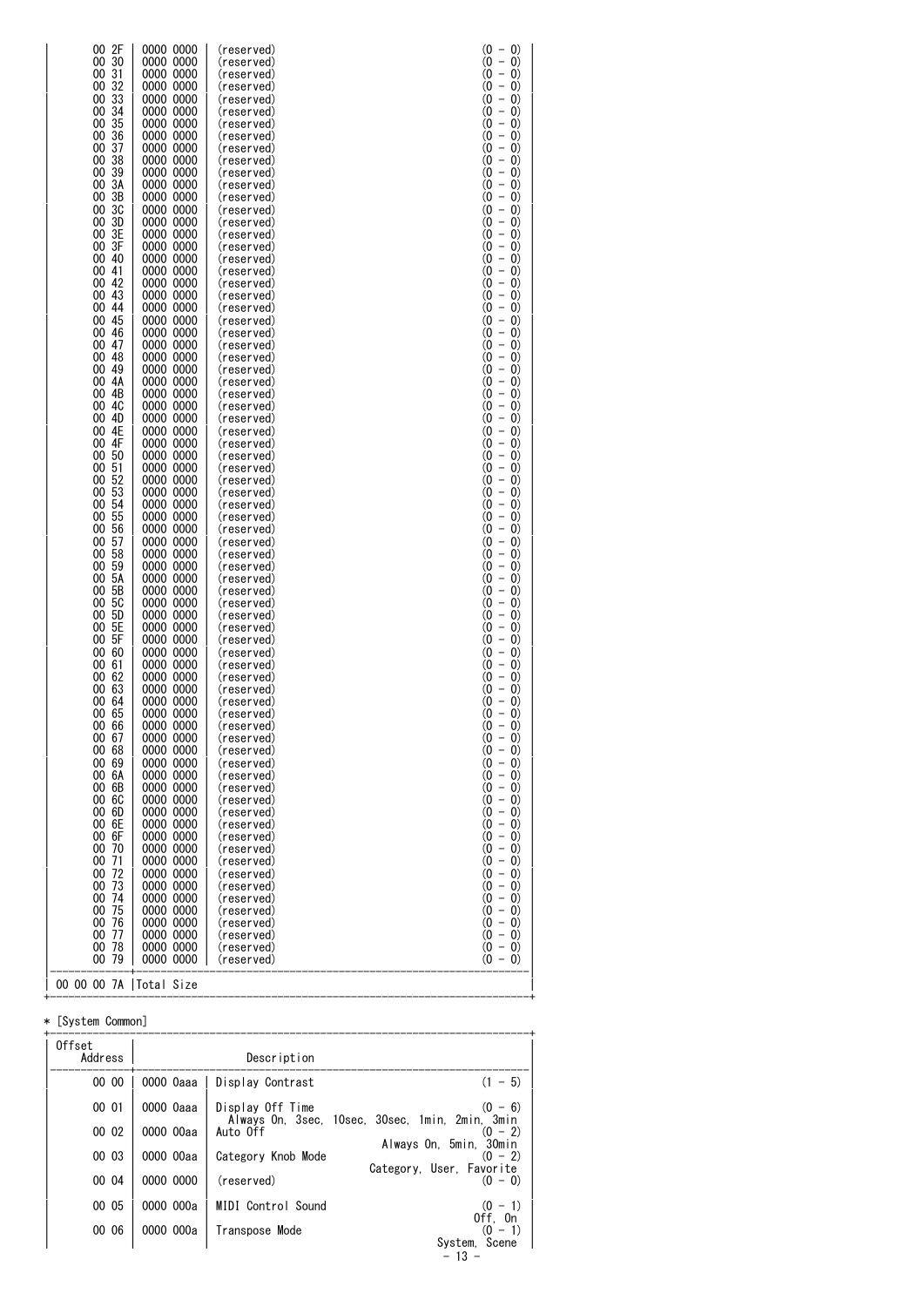|          | 00 07                                                                                                                                                                                              | 0000 0000                                                                                                                                                                                                                                                                                  | (reserved)<br>$(0 - 0)$                                                                                                                                                                                                                                                                                                                                                                                                                                                                                                                                                                                                                                                                                                                                                                                                                                                                                                                                                                                                                                                                                                                                                                                                                                                                                                                                                                    |
|----------|----------------------------------------------------------------------------------------------------------------------------------------------------------------------------------------------------|--------------------------------------------------------------------------------------------------------------------------------------------------------------------------------------------------------------------------------------------------------------------------------------------|--------------------------------------------------------------------------------------------------------------------------------------------------------------------------------------------------------------------------------------------------------------------------------------------------------------------------------------------------------------------------------------------------------------------------------------------------------------------------------------------------------------------------------------------------------------------------------------------------------------------------------------------------------------------------------------------------------------------------------------------------------------------------------------------------------------------------------------------------------------------------------------------------------------------------------------------------------------------------------------------------------------------------------------------------------------------------------------------------------------------------------------------------------------------------------------------------------------------------------------------------------------------------------------------------------------------------------------------------------------------------------------------|
| $\sharp$ | 00 08<br>00 09<br>00 OA<br>00 OB                                                                                                                                                                   | 0000 aaaa<br>0000 bbbb<br>$0000$ $cccc$<br>0000 dddd                                                                                                                                                                                                                                       | Master Tune<br>$(24 - 2024)$                                                                                                                                                                                                                                                                                                                                                                                                                                                                                                                                                                                                                                                                                                                                                                                                                                                                                                                                                                                                                                                                                                                                                                                                                                                                                                                                                               |
|          | 00 OC                                                                                                                                                                                              | 0aaa aaaa                                                                                                                                                                                                                                                                                  | $-1000 - 1000$<br>Master Key Shift<br>$(40 - 88)$                                                                                                                                                                                                                                                                                                                                                                                                                                                                                                                                                                                                                                                                                                                                                                                                                                                                                                                                                                                                                                                                                                                                                                                                                                                                                                                                          |
|          | 00 OD                                                                                                                                                                                              | 0000 0000                                                                                                                                                                                                                                                                                  | -24 - 24<br>(reserved)<br>$(0 - 0)$                                                                                                                                                                                                                                                                                                                                                                                                                                                                                                                                                                                                                                                                                                                                                                                                                                                                                                                                                                                                                                                                                                                                                                                                                                                                                                                                                        |
| #        | 00 OE<br>00 OF                                                                                                                                                                                     | 0000 aaaa<br>0000 bbbb                                                                                                                                                                                                                                                                     | Output Volume<br>$(32 - 140)$                                                                                                                                                                                                                                                                                                                                                                                                                                                                                                                                                                                                                                                                                                                                                                                                                                                                                                                                                                                                                                                                                                                                                                                                                                                                                                                                                              |
|          | 00 10                                                                                                                                                                                              | 0000 00aa                                                                                                                                                                                                                                                                                  | $-96 - 12 \text{ [dB]}$<br>Speaker Setting<br>$(0 - 2)$                                                                                                                                                                                                                                                                                                                                                                                                                                                                                                                                                                                                                                                                                                                                                                                                                                                                                                                                                                                                                                                                                                                                                                                                                                                                                                                                    |
| #        | 00 11<br>00 12                                                                                                                                                                                     | 0000 aaaa<br>0000 bbbb                                                                                                                                                                                                                                                                     | Off, On, Auto<br>Speaker Volume<br>$(32 - 140)$                                                                                                                                                                                                                                                                                                                                                                                                                                                                                                                                                                                                                                                                                                                                                                                                                                                                                                                                                                                                                                                                                                                                                                                                                                                                                                                                            |
|          | 00 13                                                                                                                                                                                              | 0000 0000                                                                                                                                                                                                                                                                                  | $-96 - 12 [dB]$<br>(reserved)<br>$(0 - 0)$                                                                                                                                                                                                                                                                                                                                                                                                                                                                                                                                                                                                                                                                                                                                                                                                                                                                                                                                                                                                                                                                                                                                                                                                                                                                                                                                                 |
|          | 00 14                                                                                                                                                                                              | 0000 000a                                                                                                                                                                                                                                                                                  | Output Mode<br>$(0 - 1)$                                                                                                                                                                                                                                                                                                                                                                                                                                                                                                                                                                                                                                                                                                                                                                                                                                                                                                                                                                                                                                                                                                                                                                                                                                                                                                                                                                   |
|          | 00 15<br>00 16<br>00 17<br>00 18<br>00 19<br>00 1A<br>00 1B<br>00 1C<br>00 1D<br>00 1E<br>00 1F<br>00 20<br>00 21                                                                                  | 0000 0000<br>0000 0000<br>0000 0000<br>0000 0000<br>0000 0000<br>0000 0000<br>0000 0000<br>0000 0000<br>0000 0000<br>0000 0000<br>0000 0000<br>0000 0000<br>0000 0000                                                                                                                      | Stereo, Mono<br>$(0 - 0)$<br>(reserved)<br>$(0 - 0)$<br>(reserved)<br>$(0 - 0)$<br>(reserved)<br>$(0 - 0)$<br>(reserved)<br>$(0 - 0)$<br>(reserved)<br>$(0 - 0)$<br>(reserved)<br>$(0 - 0)$<br>(reserved)<br>$(0 - 0)$<br>(reserved)<br>$(0 - 0)$<br>(reserved)<br>$(0 - 0)$<br>(reserved)<br>$(0 - 0)$<br>(reserved)<br>$(0 - 0)$<br>(reserved)<br>$(0 - 0)$<br>(reserved)<br>Off, On                                                                                                                                                                                                                                                                                                                                                                                                                                                                                                                                                                                                                                                                                                                                                                                                                                                                                                                                                                                                     |
|          | 00 22                                                                                                                                                                                              | 0aaa aaaa                                                                                                                                                                                                                                                                                  | $(0 - 127)$<br>MIDI OUT Velocity<br>Tongued, Fixed 1, Fixed 2, Fixed 3, Fixed 4, Fixed 5,<br>Fixed 6 Fixed 7 Fixed 8 Fixed 9 Fixed 10 Fixed 11.<br>Fixed 12 Fixed 13 Fixed 14 Fixed 15 Fixed 16.<br>Fixed 17,Fixed 18,Fixed 19,Fixed 20,Fixed 21,<br>Fixed 22, Fixed 23, Fixed 24, Fixed 25, Fixed 26,<br>Fixed 27, Fixed 28, Fixed 29, Fixed 30, Fixed 31,<br>Fixed 32, Fixed 33, Fixed 34, Fixed 35, Fixed 36,<br>Fixed 37 Fixed 38 Fixed 39 Fixed 40 Fixed 41.<br>Fixed 42 Fixed 43 Fixed 44 Fixed 45 Fixed 46.<br>Fixed 47 Fixed 48 Fixed 49 Fixed 50 Fixed 51.<br>Fixed 52 Fixed 53 Fixed 54 Fixed 55 Fixed 56.<br>Fixed 57, Fixed 58, Fixed 59, Fixed 60, Fixed 61,<br>Fixed 62 Fixed 63 Fixed 64 Fixed 65 Fixed 66.<br>Fixed 67 Fixed 68 Fixed 69 Fixed 70 Fixed 71.<br>Fixed 72, Fixed 73, Fixed 74, Fixed 75, Fixed 76,<br>Fixed 77 Fixed 78 Fixed 79 Fixed 80 Fixed 81.<br>Fixed 82 Fixed 83 Fixed 84 Fixed 85 Fixed 86.<br>Fixed 87, Fixed 88, Fixed 89, Fixed 90, Fixed 91,<br>Fixed 92 Fixed 93 Fixed 94 Fixed 95 Fixed 96.<br>Fixed 97 Fixed 98 Fixed 99 Fixed 100 Fixed 101.<br>Fixed 102 Fixed 103 Fixed 104 Fixed 105 Fixed 106.<br>Fixed 107 Fixed 108 Fixed 109 Fixed 110 Fixed 111.<br>Fixed 112, Fixed 113, Fixed 114, Fixed 115, Fixed 116,<br>Fixed 117 Fixed 118 Fixed 119 Fixed 120 Fixed 121.<br>Fixed 122 Fixed 123 Fixed 124 Fixed 125 Fixed 126.<br>Fixed 127 |
|          | 00 23<br>00 24<br>00 25<br>00 26<br>00 27<br>00 28<br>00 29<br>00 2A<br>00 2B<br>00 2C<br>00 2D<br>00 2E<br>00 2F<br>00 30<br>00 31<br>00 32<br>00 33<br>00 34<br>00 35<br>00 36<br>00 37<br>00 38 | 0000 0000<br>0000 0000<br>0000 0000<br>0000 0000<br>0000 0000<br>0000 0000<br>0000 0000<br>0000 0000<br>0000 0000<br>0000 0000<br>0000 0000<br>0000 0000<br>0000 0000<br>0000 0000<br>0000 0000<br>0000 0000<br>0000 0000<br>0000 0000<br>0000 0000<br>0000 0000<br>0000 0000<br>0000 0000 | (reserved)<br>$(0 - 0)$<br>$(0 - 0)$<br>(reserved)<br>$(0 - 0)$<br>(reserved)<br>$(0 - 0)$<br>(reserved)<br>$(0 - 0)$<br>(reserved)<br>$(0 - 0)$<br>(reserved)<br>$(0 - 0)$<br>(reserved)<br>$(0 - 0)$<br>(reserved)<br>$(0 - 0)$<br>(reserved)<br>$(0 - 0)$<br>(reserved)<br>$(0 - 0)$<br>(reserved)<br>$(0 - 0)$<br>(reserved)<br>$(0 - 0)$<br>(reserved)<br>$(0 - 0)$<br>(reserved)<br>$(0 - 0)$<br>(reserved)<br>$(0 - 0)$<br>(reserved)<br>$(0 - 0)$<br>(reserved)<br>$(0 - 0)$<br>(reserved)<br>$(0 - 0)$<br>(reserved)<br>$(0 - 0)$<br>(reserved)<br>$(0 - 0)$<br>(reserved)<br>$(0 - 0)$<br>(reserved)                                                                                                                                                                                                                                                                                                                                                                                                                                                                                                                                                                                                                                                                                                                                                                             |
|          | 00 39                                                                                                                                                                                              | 0000 Oaaa                                                                                                                                                                                                                                                                                  | Fingering Mode<br>$(0 - 5)$<br>Sax, Recorder, E-Wind, Trumpet,                                                                                                                                                                                                                                                                                                                                                                                                                                                                                                                                                                                                                                                                                                                                                                                                                                                                                                                                                                                                                                                                                                                                                                                                                                                                                                                             |
|          | 00 3A                                                                                                                                                                                              | 0000 aaaa                                                                                                                                                                                                                                                                                  | Left Hand, Right Hand, Flute, Clarinet<br>Key Delay<br>$(0 - 10)$                                                                                                                                                                                                                                                                                                                                                                                                                                                                                                                                                                                                                                                                                                                                                                                                                                                                                                                                                                                                                                                                                                                                                                                                                                                                                                                          |
|          | 00 3B                                                                                                                                                                                              | 0000 00aa                                                                                                                                                                                                                                                                                  | Octave Key<br>$(0 - 3)$<br>Oct2, Oct3, Sax1, Sax2                                                                                                                                                                                                                                                                                                                                                                                                                                                                                                                                                                                                                                                                                                                                                                                                                                                                                                                                                                                                                                                                                                                                                                                                                                                                                                                                          |
|          | 00 3C                                                                                                                                                                                              | 0000 0000                                                                                                                                                                                                                                                                                  | (reserved)<br>$(0 - 0)$                                                                                                                                                                                                                                                                                                                                                                                                                                                                                                                                                                                                                                                                                                                                                                                                                                                                                                                                                                                                                                                                                                                                                                                                                                                                                                                                                                    |
|          | 00 3D                                                                                                                                                                                              | 00aa aaaa                                                                                                                                                                                                                                                                                  | $(0 - 49)$<br>Breath Adjust<br>$1 - 50$                                                                                                                                                                                                                                                                                                                                                                                                                                                                                                                                                                                                                                                                                                                                                                                                                                                                                                                                                                                                                                                                                                                                                                                                                                                                                                                                                    |

 $14 -$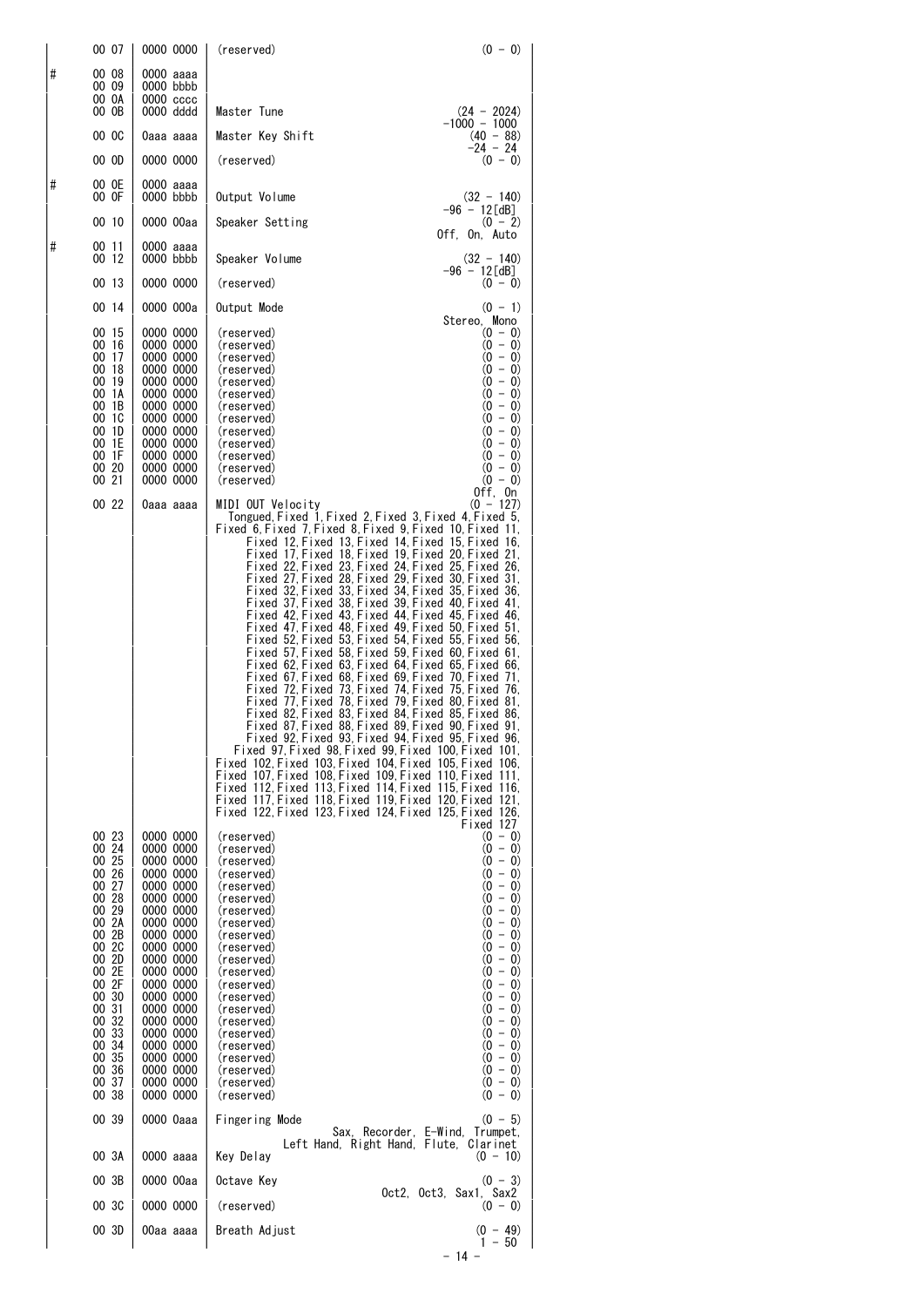| 00 3E                   | 0000 aaaa                           | Breath Curve<br>$(0 - 10)$<br>L5, L4, L3, L2, L1, M, H1, H2, H3, H4, H5                                                                                                                                                                                                                                                                                                                                                                                                                                                                                                                                                                                                                                                                                                                                   |
|-------------------------|-------------------------------------|-----------------------------------------------------------------------------------------------------------------------------------------------------------------------------------------------------------------------------------------------------------------------------------------------------------------------------------------------------------------------------------------------------------------------------------------------------------------------------------------------------------------------------------------------------------------------------------------------------------------------------------------------------------------------------------------------------------------------------------------------------------------------------------------------------------|
| 00 3F<br>00 40          | 0000 0000<br>0000 0000              | $(0 - 0)$<br>(reserved)<br>$(0 - 0)$<br>(reserved)                                                                                                                                                                                                                                                                                                                                                                                                                                                                                                                                                                                                                                                                                                                                                        |
| 00 41                   | 0000 000a                           | Bite Control Mode<br>$(0 - 2)$<br>Sax, E-Wind, Off                                                                                                                                                                                                                                                                                                                                                                                                                                                                                                                                                                                                                                                                                                                                                        |
| 00 42                   | 0000 Oaaa                           | E-WIND Bite Sense<br>$(0 - 9)$<br>$1 - 10$                                                                                                                                                                                                                                                                                                                                                                                                                                                                                                                                                                                                                                                                                                                                                                |
| 00 43                   | 0000 aaaa                           | $(0 - 9)$<br>Thumb Pad Sense<br>1 - 10<br>(Only for $AE-30$ )                                                                                                                                                                                                                                                                                                                                                                                                                                                                                                                                                                                                                                                                                                                                             |
| 00 44                   | 0000 0000                           | $(0 - 0)$<br>(reserved)                                                                                                                                                                                                                                                                                                                                                                                                                                                                                                                                                                                                                                                                                                                                                                                   |
| 00 45                   | 0000 000a                           | Control Source Select<br>$(0 - 1)$<br>System, Scene                                                                                                                                                                                                                                                                                                                                                                                                                                                                                                                                                                                                                                                                                                                                                       |
| 00 46<br>00 47<br>00 48 | 0000 0000<br>0000 0000<br>0000 0000 | $(0 - 0)$<br>(reserved)<br>$(0 - 0)$<br>(reserved)<br>$(0 - 0)$<br>(reserved)                                                                                                                                                                                                                                                                                                                                                                                                                                                                                                                                                                                                                                                                                                                             |
| 00 49                   | 0aaa aaaa                           | System Control Source(1)<br>$(0 - 96)$<br>OFF, CC 01, CC 02, CC 03, CC 04, CC 05, CC 06, CC 07,<br>CC 08, CC 09, CC 10, CC 11, CC 12, CC 13, CC 14, CC 15,<br>CC 16, CC 17, CC 18, CC 19, CC 20, CC 21, CC 22, CC 23,<br>CC 24, CC 25, CC 26, CC 27, CC 28, CC 29, CC 30, CC 31,<br>CC 33, CC 34, CC 35, CC 36, CC 37, CC 38, CC 39, CC 40,<br>CC 41, CC 42, CC 43, CC 44, CC 45, CC 46, CC 47, CC<br>-48.<br>CC 49, CC 50, CC 51, CC 52, CC 53, CC 54, CC 55, CC 56,<br>CC 57 CC 58 CC 59 CC 60 CC 61 CC 62 CC 63 CC 64<br>CC 65, CC 66, CC 67, CC 68, CC 69, CC 70, CC 71, CC 72,<br>CC 73, CC 74, CC 75, CC 76, CC 77, CC 78, CC 79, CC 80,<br>CC 81, CC 82, CC 83, CC 84, CC 85, CC 86, CC 87, CC 88,<br>CC 89, CC 90, CC 91, CC 92, CC 93, CC 94, CC 95,<br>Bend, After Touch                        |
| 00 4A                   | 0aaa aaaa                           | System Control Source(2)<br>$(0 - 96)$<br>OFF, CC 01, CC 02, CC 03, CC 04, CC 05, CC 06, CC 07,<br>CC 08, CC 09, CC 10, CC 11, CC 12, CC 13, CC 14, CC 15,<br>CC 16, CC 17, CC 18, CC 19, CC 20, CC 21, CC 22, CC 23,<br>CC 24, CC 25, CC 26, CC 27, CC 28, CC 29, CC 30, CC 31,<br>CC 33, CC 34, CC 35, CC 36, CC 37, CC 38, CC 39, CC 40,<br>CC 41, CC 42, CC 43, CC 44, CC 45, CC 46, CC 47, CC 48,<br>CC 49, CC 50, CC 51, CC 52, CC 53, CC 54, CC 55, CC 56,<br>CC 57, CC 58, CC 59, CC 60, CC 61, CC 62, CC 63, CC 64,<br>CC 65, CC 66, CC 67, CC 68, CC 69, CC 70, CC 71, CC 72,<br>CC 73, CC 74, CC 75, CC 76, CC 77, CC 78, CC 79, CC 80,<br>CC 81, CC 82, CC 83, CC 84, CC 85, CC 86, CC 87, CC 88,<br>CC 89, CC 90, CC 91, CC 92, CC 93, CC 94, CC 95,<br>Bend, After Touch                    |
| 00 4B                   | 0aaa aaaa                           | System Control Source(3)<br>$(0 - 96)$<br>OFF, CC 01, CC 02, CC 03, CC 04, CC 05, CC 06, CC 07,<br>CC 08, CC 09, CC 10, CC 11, CC 12, CC 13, CC 14, CC 15,<br>CC 16, CC 17, CC 18, CC 19, CC 20, CC 21, CC 22, CC 23,<br>CC 24, CC 25, CC 26, CC 27, CC 28, CC 29, CC 30, CC 31,<br>CC 33, CC 34, CC 35, CC 36, CC 37, CC 38, CC 39, CC 40,<br>CC 41, CC 42, CC 43, CC 44, CC 45, CC 46, CC 47, CC 48,<br>CC 49, CC 50, CC 51, CC 52, CC 53, CC 54, CC 55, CC 56,<br>CC 57, CC 58, CC 59, CC 60, CC 61, CC 62, CC 63, CC 64,<br>CC 65, CC 66, CC 67, CC 68, CC 69, CC 70, CC 71, CC 72,<br>CC 73, CC 74, CC 75, CC 76, CC 77, CC 78, CC 79, CC 80,<br>CC 81, CC 82, CC 83, CC 84, CC 85, CC 86, CC 87, CC 88,<br>CC 89, CC 90, CC 91, CC 92, CC 93, CC 94, CC 95,                                         |
| 00 4C                   | 0aaa aaaa                           | Bend, After Touch<br>System Control Source(4)<br>$(0 - 96)$<br>OFF, CC 01, CC 02, CC 03, CC 04, CC 05, CC 06, CC 07,<br>CC 08, CC 09, CC 10, CC 11, CC 12, CC 13, CC 14, CC<br>15,<br>CC 16, CC 17, CC 18, CC 19, CC 20, CC 21, CC 22, CC 23,<br>CC 24, CC 25, CC 26, CC 27, CC 28, CC 29, CC 30, CC 31,<br>CC 33, CC 34, CC 35, CC 36, CC 37, CC 38, CC 39, CC 40,<br>CC 41, CC 42, CC 43, CC 44, CC 45, CC 46, CC 47, CC 48,<br>CC 49 CC 50 CC 51 CC 52 CC 53 CC 54 CC 55 CC 56<br>CC 57, CC 58, CC 59, CC 60, CC 61, CC 62, CC 63, CC 64,<br>CC 65, CC 66, CC 67, CC 68, CC 69, CC<br>70, CC 71, CC 72,<br>CC 73, CC 74, CC 75, CC 76, CC 77, CC 78, CC 79, CC 80,<br>CC 81, CC 82, CC 83, CC 84, CC 85, CC 86, CC 87, CC 88,<br>CC 89, CC 90, CC 91, CC 92, CC 93, CC 94, CC 95,<br>Bend, After Touch |
| 00 4D                   | 000a aaaa                           | Harmony1 Assign<br>$(0 - 24)$<br>OFF, H-8, H-7, H-7-, H-6, H-6-, H-5, H-4+, H-4,                                                                                                                                                                                                                                                                                                                                                                                                                                                                                                                                                                                                                                                                                                                          |
| 00 4E                   | 000a aaaa                           | H-3, H-3-, H-2, H-2-, H+2-, H+2, H+3-, H+3,<br>H+4, H+4+, H+5, H+6-, H+6, H+7-, H+7, H+8<br>Harmony2 Assign<br>$(0 - 24)$<br>OFF. H-8. H-7. H-7-. H-6. H-6-. H-5. H-4+. H-4.<br>H-3, H-3-, H-2, H-2-, H+2-, H+2, H+3-, H+3,                                                                                                                                                                                                                                                                                                                                                                                                                                                                                                                                                                               |
| 00 4F                   | 000a aaaa                           | H+4, H+4+, H+5, H+6-, H+6, H+7-, H+7, H+8<br>Harmony3 Assign<br>$(0 - 24)$<br>OFF, H-8, H-7, H-7-, H-6, H-6-, H-5, H-4+, H-4,<br>H-3, H-3-, H-2, H-2-, H+2-, H+2, H+3-, H+3,                                                                                                                                                                                                                                                                                                                                                                                                                                                                                                                                                                                                                              |
| 00 50                   | 000a aaaa                           | H+4, H+4+, H+5, H+6-, H+6, H+7-, H+7, H+8<br>Harmony4 Assign<br>$(0 - 24)$<br>OFF, H-8, H-7, H-7-, H-6, H-6-, H-5, H-4+, H-4,<br>H-3, H-3-, H-2, H-2-, H+2-, H+2, H+3-, H+3,                                                                                                                                                                                                                                                                                                                                                                                                                                                                                                                                                                                                                              |
| 00 51                   | 0000 000a                           | H+4, H+4+, H+5, H+6-, H+6, H+7-, H+7, H+8<br>Edit Confirm Sw<br>$(0 - 1)$                                                                                                                                                                                                                                                                                                                                                                                                                                                                                                                                                                                                                                                                                                                                 |
| 00 52                   | 0000 aaaa                           | Off, On<br>MIDI Speed<br>$(1 - 15)$                                                                                                                                                                                                                                                                                                                                                                                                                                                                                                                                                                                                                                                                                                                                                                       |
|                         |                                     | 1ms, 2ms, 3ms, 4ms, 5ms, 6ms, 7ms,<br>9ms, 10ms, 11ms, 12ms, 13ms, 14ms, 15ms<br>8ms,                                                                                                                                                                                                                                                                                                                                                                                                                                                                                                                                                                                                                                                                                                                     |
| 00 53                   | 0000 00aa                           | $(0 - 2)$<br>Hold Mode                                                                                                                                                                                                                                                                                                                                                                                                                                                                                                                                                                                                                                                                                                                                                                                    |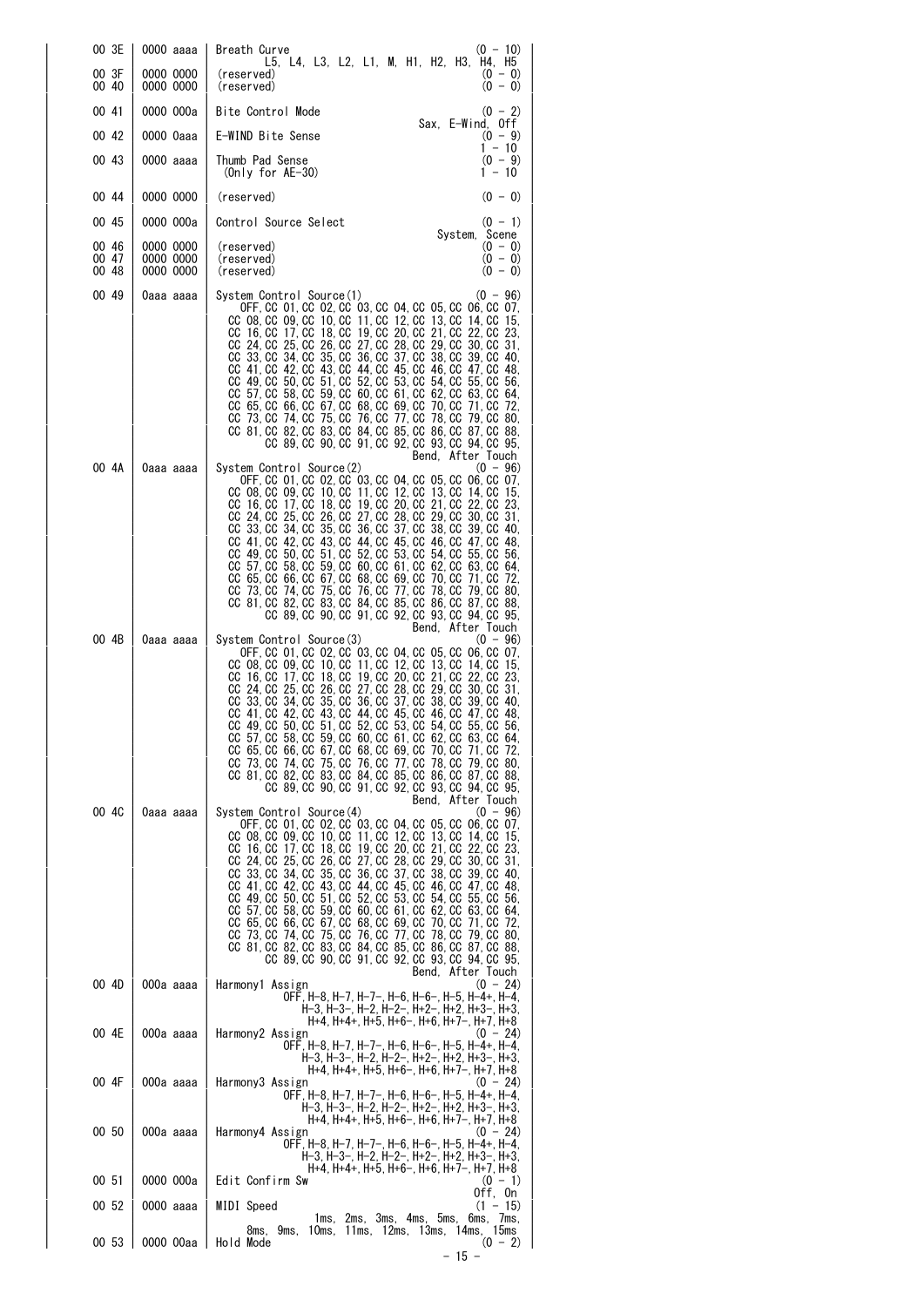|       |           | Off, Breath, Key                                                                                                                                                                                                                                                                                                                                                           |
|-------|-----------|----------------------------------------------------------------------------------------------------------------------------------------------------------------------------------------------------------------------------------------------------------------------------------------------------------------------------------------------------------------------------|
| 00 54 | 0000 0aaa | Key Function (Oct+1)<br>$(0 - 5)$<br>Off, Sax Key, Semitone Down, Semitone Up,<br>Wholetone Down,Wholetone Up                                                                                                                                                                                                                                                              |
| 00 55 | 0000 0aaa | Key Function (Oct+2)<br>$(0 - 5)$<br>Off, Sax Key, Semitone Down, Semitone Up,<br>Wholetone Down,Wholetone Up                                                                                                                                                                                                                                                              |
| 00 56 | 0000 0aaa | Key Function (Oct-1)<br>$(0 - 5)$<br>Off, Sax Key, Semitone Down, Semitone Up,<br>Wholetone Down,Wholetone Up                                                                                                                                                                                                                                                              |
| 00 57 | 0000 0aaa | Key Function (Oct-2)<br>$(0 - 5)$<br>Off, Sax Key,Semitone Down,Semitone Up,<br>Wholetone Down, Wholetone Up                                                                                                                                                                                                                                                               |
| 00 58 | 0000 0aaa | Key Function (X)<br>$(0 - 5)$<br>Off. Sax Key. Semitone Down. Semitone Up.                                                                                                                                                                                                                                                                                                 |
| 00 59 | 0000 0aaa | Wholetone Down, Wholetone Up<br>Key Function (1)<br>$(0 - 5)$<br>Off. Sax Key Semitone Down Semitone Up.                                                                                                                                                                                                                                                                   |
| 00 5A | 0000 0aaa | Wholetone Down,Wholetone Up<br>Key Function (2)<br>$(0 - 5)$<br>Off, Sax Key, Semitone Down, Semitone Up,                                                                                                                                                                                                                                                                  |
| 00 5B | 0000 0aaa | Wholetone Down,Wholetone Up<br>Key Function (3)<br>$(0 - 5)$<br>Off, Sax Key, Semitone Down, Semitone Up,                                                                                                                                                                                                                                                                  |
| 00 5C | 0000 0aaa | Wholetone Down Wholetone Up<br>Key Function (4)<br>$(0 - 5)$<br>Off. Sax Key Semitone Down Semitone Up.                                                                                                                                                                                                                                                                    |
| 00 5D | 0000 0aaa | Wholetone Down, Wholetone Up<br>Key Function (5)<br>$(0 - 5)$<br>Off. Sax Key, Semitone Down, Semitone Up.                                                                                                                                                                                                                                                                 |
| 00 5E | 0000 0aaa | Wholetone Down, Wholetone Up<br>Key Function (6)<br>$(0 - 5)$<br>Off. Sax Key, Semitone Down, Semitone Up.                                                                                                                                                                                                                                                                 |
| 00 5F | 0000 0aaa | Wholetone Down,Wholetone Up<br>Key Function (C)<br>(0 — 5)<br>Off. Sax Key Semitone Down Semitone Up.                                                                                                                                                                                                                                                                      |
| 00 60 | 0000 0aaa | Wholetone Down,Wholetone Up<br>Key Function (B)<br>(0 - 5)<br>Off. Sax Key.Semitone Down.Semitone Up.                                                                                                                                                                                                                                                                      |
| 00 61 | 0000 0aaa | Wholetone Down, Wholetone Up<br>Key Function (P)<br>(0 — 5)<br>Off, Sax Key,Semitone Down,Semitone Up,                                                                                                                                                                                                                                                                     |
| 00 62 | 0000 0aaa | Wholetone Down, Wholetone Up<br>Key Function (C1)<br>(0 - 5)<br>Off, Sax Key,Semitone Down,Semitone Up,                                                                                                                                                                                                                                                                    |
| 00 63 | 0000 0aaa | Wholetone Down,Wholetone Up<br>Key Function (C2)<br>(0 - 5)                                                                                                                                                                                                                                                                                                                |
| 00 64 | 0000 0aaa | Off, Sax Key,Semitone Down,Semitone Up,<br>Wholetone Down, Wholetone Up<br>Key Function (C3)<br>(0 - 5)                                                                                                                                                                                                                                                                    |
| 00 65 | 0000 0aaa | Off, Sax Key,Semitone Down,Semitone Up,<br>Wholetone Down, Wholetone Up<br>Key Function (C4)<br>(0 — 5)                                                                                                                                                                                                                                                                    |
| 00 66 | 0000 0aaa | Off, Sax Key, Semitone Down, Semitone Up,<br>Wholetone Down, Wholetone Up<br>Key Function (Tc)<br>$(0 - 5)$<br>Off, Sax Key, Semitone Down, Semitone Up,                                                                                                                                                                                                                   |
| 00 67 | 0000 0aaa | Wholetone Down,Wholetone Up<br>Key Function (Ta)<br>(0 - 5)                                                                                                                                                                                                                                                                                                                |
| 00 68 | 0000 0aaa | Off, Sax Key, Semitone Down, Semitone Up,<br>Wholetone Down,Wholetone Up<br>Key Function (Tf)<br>(0 - 5)                                                                                                                                                                                                                                                                   |
| 00 69 | 0000 0aaa | Off, Sax Key, Semitone Down, Semitone Up,<br>Wholetone Down,Wholetone Up<br>Key Function (Eb)<br>(0 - 5)                                                                                                                                                                                                                                                                   |
| 00 6A | 0000 0aaa | Off, Sax Key, Semitone Down, Semitone Up,<br>Wholetone Down, Wholetone Up<br>Key Function (Bb)<br>(0 - 5)                                                                                                                                                                                                                                                                  |
| 00 6B | 0000 0aaa | Off, Sax Key, Semitone Down, Semitone Up,<br>Wholetone Down, Wholetone Up<br>Key Function (G#)<br>(0 - 5)                                                                                                                                                                                                                                                                  |
| 00 GC | 0000 0aaa | Off. Sax Key Semitone Down Semitone Up.<br>Wholetone Down,Wholetone Up<br>Key Function (C#)<br>$(0 - 5)$                                                                                                                                                                                                                                                                   |
| 00 6D | 0000 0aaa | Off. Sax Key.Semitone Down.Semitone Up.<br>Wholetone Down,Wholetone Up<br>Key Function (C5)<br>(0 - 5)                                                                                                                                                                                                                                                                     |
| 00 6E | 0aaa aaaa | Off. Sax Key, Semitone Down, Semitone Up.<br>Wholetone Down,Wholetone Up<br>Bite Center<br>(0 - 70)                                                                                                                                                                                                                                                                        |
|       |           | AUTO, 1, 2, 3, 4, 5, 6, 7, 8, 9, 10, 11, 12, 13, 14,<br>15, 16, 17, 18, 19, 20, 21, 22, 23, 24, 25, 26, 27, 28,<br>29, 30, 31, 32, 33, 34, 35, 36, 37, 38, 39, 40, 41, 42,                                                                                                                                                                                                 |
| 00 6F | 0000 0000 | 43, 44, 45, 46, 47, 48, 49, 50, 51, 52, 53, 54, 55, 56,<br>57, 58, 59, 60, 61, 62, 63, 64, 65, 66, 67, 68, 69, 70<br>(reserved)<br>$(0 - 0)$                                                                                                                                                                                                                               |
| 00 70 | 0000 0000 | (reserved)<br>$(0 - 0)$                                                                                                                                                                                                                                                                                                                                                    |
| 00 71 | 0000 0000 | $(0 - 0)$<br>(reserved)                                                                                                                                                                                                                                                                                                                                                    |
|       |           |                                                                                                                                                                                                                                                                                                                                                                            |
| 00 72 | 00aa aaaa | $(0 - 34)$<br>Bite Range Down<br>0 cent, 5 cent, 10 cent, 20 cent, 30 cent, 40 cent,<br>50 cent, 60 cent, 70 cent, 80 cent, 90 cent, 100 cent,<br>200 cent, 300 cent, 400 cent, 500 cent, 600 cent,<br>700 cent,800 cent,900 cent,1000 cent,1100 cent,<br>1200 cent, 1300 cent, 1400 cent, 1500 cent, 1600 cent,<br>1700 cent, 1800 cent, 1900 cent, 2000 cent, 2100 cent, |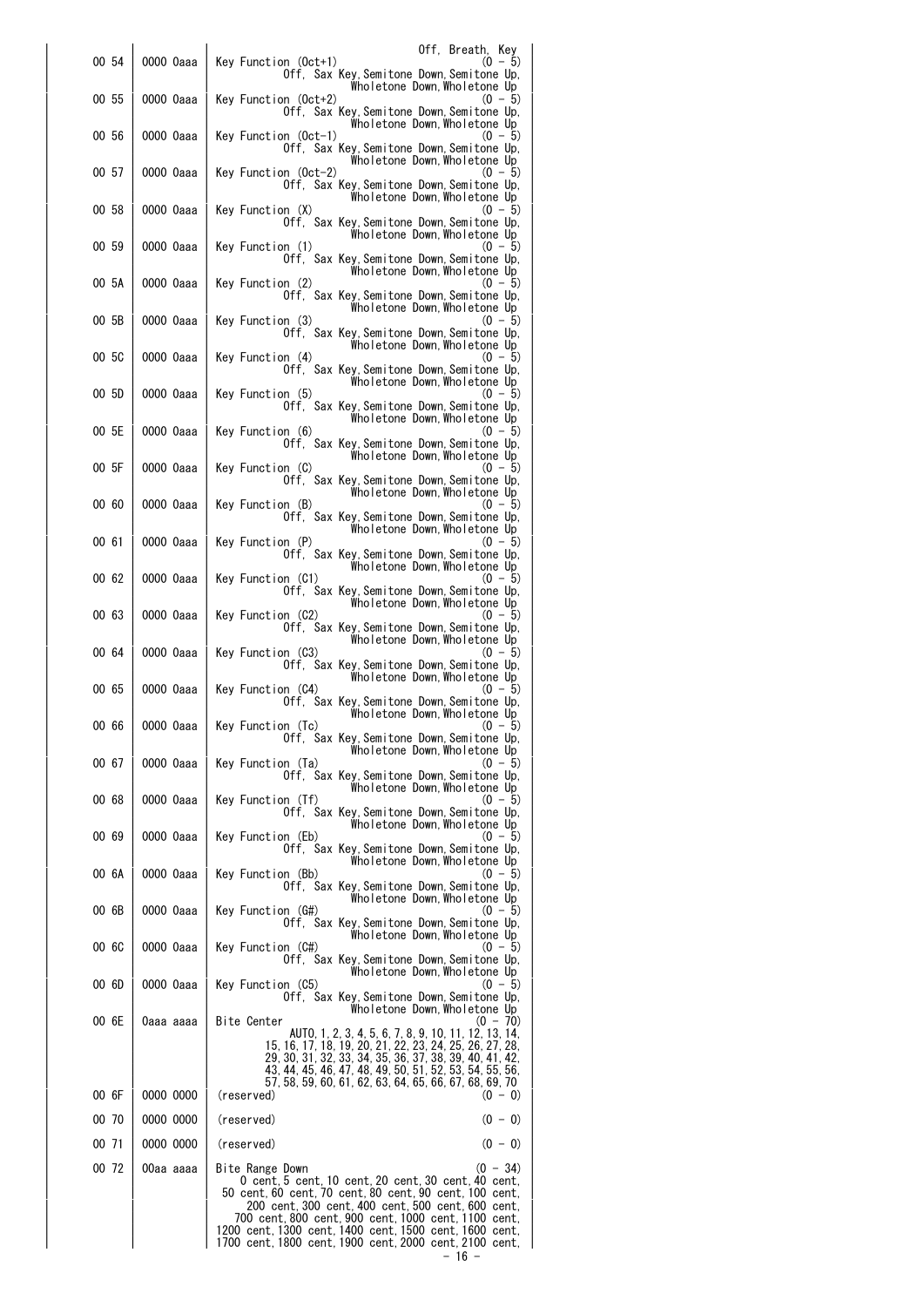| 00 73 | 00aa aaaa | 2200 cent, 2300 cent, 2400 cent<br>(0 - 34)                                                                                                                                                                                                                                                                                                                                                                                                     |
|-------|-----------|-------------------------------------------------------------------------------------------------------------------------------------------------------------------------------------------------------------------------------------------------------------------------------------------------------------------------------------------------------------------------------------------------------------------------------------------------|
|       |           | Bite Range Up<br>0 cent, 5 cent, 10 cent, 20 cent, 30 cent, 40 cent,<br>50 cent, 60 cent, 70 cent, 80 cent, 90 cent, 100 cent,<br>200 cent, 300 cent, 400 cent, 500 cent, 600 cent,<br>700 cent, 800 cent, 900 cent, 1000 cent, 1100 cent,                                                                                                                                                                                                      |
|       |           | 1200 cent. 1300 cent. 1400 cent. 1500 cent. 1600 cent.<br>1700 cent, 1800 cent, 1900 cent, 2000 cent, 2100 cent,                                                                                                                                                                                                                                                                                                                                |
| 00 74 | 000a aaaa | 2200 cent, 2300 cent, 2400 cent<br>$(0 - 24)$<br>Control Bend Range                                                                                                                                                                                                                                                                                                                                                                             |
| 00 75 | 0000 0000 | $0 - 24$<br>$(0 - 0)$<br>(reserved)                                                                                                                                                                                                                                                                                                                                                                                                             |
| 00 76 | 0000 00aa | Transpose (Volume) Knob Mode<br>$(0 - 3)$<br>System Transpose, Speaker Volume,<br>Output Volume, Speaker & Output                                                                                                                                                                                                                                                                                                                               |
| 00 77 | 0aaa aaaa | System Transpose<br>$(59 - 70)$<br>-5 - 6                                                                                                                                                                                                                                                                                                                                                                                                       |
| 00 78 | 0000 000a | $(0 - 1)$<br>Bend Range Mode<br>Normal, Advance                                                                                                                                                                                                                                                                                                                                                                                                 |
| 00 79 | 0000 000a | Bend Range Source Select<br>$(0 - 1)$<br>System, Scene                                                                                                                                                                                                                                                                                                                                                                                          |
| 00 7A | 0000 000a | Assign Source Select S1 S2<br>$(0 - 1)$<br>System, Scene                                                                                                                                                                                                                                                                                                                                                                                        |
| 00 7B | 0000 000a | Assign Source Select Key<br>$(0 - 1)$<br>System, Scene                                                                                                                                                                                                                                                                                                                                                                                          |
| 00 7C | 0000 000a | Assign Source Select Breath<br>$(0 - 1)$<br>System, Scene                                                                                                                                                                                                                                                                                                                                                                                       |
| 00 7D | 0000 000a | Assign Source Select Bite<br>$(0 - 1)$                                                                                                                                                                                                                                                                                                                                                                                                          |
| 00 7E | 0000 000a | System, Scene<br>Assign Source Select Lever<br>$(0 - 1)$                                                                                                                                                                                                                                                                                                                                                                                        |
| 00 7F | 0000 000a | System, Scene<br>Assign Source Select Pad<br>$(0 - 1)$<br>$(On v for AE-30)$<br>System, Scene                                                                                                                                                                                                                                                                                                                                                   |
| 01 00 | 0000 000a | Assign Source Select Motion<br>$(0 - 1)$<br>$(Only for AE-30)$<br>System, Scene                                                                                                                                                                                                                                                                                                                                                                 |
| 01 01 | 0000 000a | Harmony Source Select<br>(0 - 1)<br>System, Scene                                                                                                                                                                                                                                                                                                                                                                                               |
| 01 02 | 0000 000a | Scene Shortcut<br>$(0 - 1)$<br>Off, On                                                                                                                                                                                                                                                                                                                                                                                                          |
| 01 03 | 0000 000a | Out PC On Midi Control Mode<br>$(0 - 1)$<br>Off, On                                                                                                                                                                                                                                                                                                                                                                                             |
| 01 04 | 0000 000a | Out BS On Midi Control Mode<br>$(0 - 1)$<br>Off, On                                                                                                                                                                                                                                                                                                                                                                                             |
| 01 05 | 0000 00aa | $(0 - 2)$<br>Language<br>English, Japanese, Chinese                                                                                                                                                                                                                                                                                                                                                                                             |
| 01 06 | 0000 0000 | (reserved)<br>$(0 - 0)$                                                                                                                                                                                                                                                                                                                                                                                                                         |
| 01 07 | 0000 00aa | $(0 - 2)$<br>Motion Control Mode<br>(Only for $AE-30$ )<br>Off. Normal. Vibrato                                                                                                                                                                                                                                                                                                                                                                 |
| 01 08 | 0000 0aaa | $(0 - 4)$<br>Motion 1 Setting<br>(Only for $AE-30$ )<br>Elevation, Tilt, Tilt Full, Tilt Left, Tilt Right                                                                                                                                                                                                                                                                                                                                       |
| 01 09 | 0000 0aaa | Motion_2 Setting<br>$(U - 4)$<br>(Only for $AE-30$ )<br>Elevation, Tilt, Tilt Full, Tilt Left, Tilt Right                                                                                                                                                                                                                                                                                                                                       |
| 01 OA | 0000 0000 | $(0 - 0)$<br>(reserved)                                                                                                                                                                                                                                                                                                                                                                                                                         |
| 01 OB | 0000 aaaa | $(0 - 9)$<br>Motion Sense (Vib)<br>(Only for $AE-30$ )<br>1 - 10                                                                                                                                                                                                                                                                                                                                                                                |
| 01 OC | 00aa aaaa | $(0 - 34)$<br>Bend Range Motion Down<br>(Only for $AE-30$ )<br>0 cent, 5 cent, 10 cent, 20 cent, 30 cent, 40 cent,<br>50 cent, 60 cent, 70 cent, 80 cent, 90 cent, 100 cent,<br>200 cent, 300 cent, 400 cent, 500 cent, 600 cent,<br>700 cent, 800 cent, 900 cent, 1000 cent, 1100 cent,<br>1200 cent, 1300 cent, 1400 cent, 1500 cent, 1600 cent,<br>1700 cent, 1800 cent, 1900 cent, 2000 cent, 2100 cent,<br>2200 cent. 2300 cent. 2400 cent |
| 01 OD | 00aa aaaa | Bend Range Motion Up<br>$(0 - 34)$<br>(Only for $AE-30$ )<br>0 cent, 5 cent, 10 cent, 20 cent, 30 cent, 40 cent,<br>200 cent, 300 cent, 400 cent, 500 cent, 600 cent,<br>700 cent,800 cent,900 cent,1000 cent,1100 cent,<br>1200 cent, 1300 cent, 1400 cent, 1500 cent, 1600 cent,<br>1700 cent, 1800 cent, 1900 cent, 2000 cent, 2100 cent,<br>2200 cent, 2300 cent, 2400 cent                                                                 |
| 01 OE | 00aa aaaa | Bite Range (E Wind) Down<br>$(0 - 34)$<br>0 cent, 5 cent, 10 cent, 20 cent, 30 cent, 40 cent,<br>50 cent, 60 cent, 70 cent, 80 cent, 90 cent, 100 cent,<br>200 cent, 300 cent, 400 cent, 500 cent, 600 cent,<br>700 cent, 800 cent, 900 cent, 1000 cent, 1100 cent,<br>1200 cent,1300 cent,1400 cent,1500 cent,1600 cent,<br>1700 cent, 1800 cent, 1900 cent, 2000 cent, 2100 cent,<br>2200 cent, 2300 cent, 2400 cent                          |
| 01 OF | 00aa aaaa | Bite Range (E Wind) Up<br>$(0 - 34)$<br>0 cent, 5 cent, 10 cent, 20 cent, 30 cent, 40 cent,<br>50 cent, 60 cent, 70 cent, 80 cent, 90 cent, 100 cent,<br>200 cent, 300 cent, 400 cent, 500 cent, 600 cent,<br>700 cent, 800 cent, 900 cent, 1000 cent, 1100 cent,<br>1200 cent, 1300 cent, 1400 cent, 1500 cent, 1600 cent,<br>1700 cent, 1800 cent, 1900 cent, 2000 cent, 2100 cent,<br>2200 cent, 2300 cent, 2400 cent<br>- 17 -              |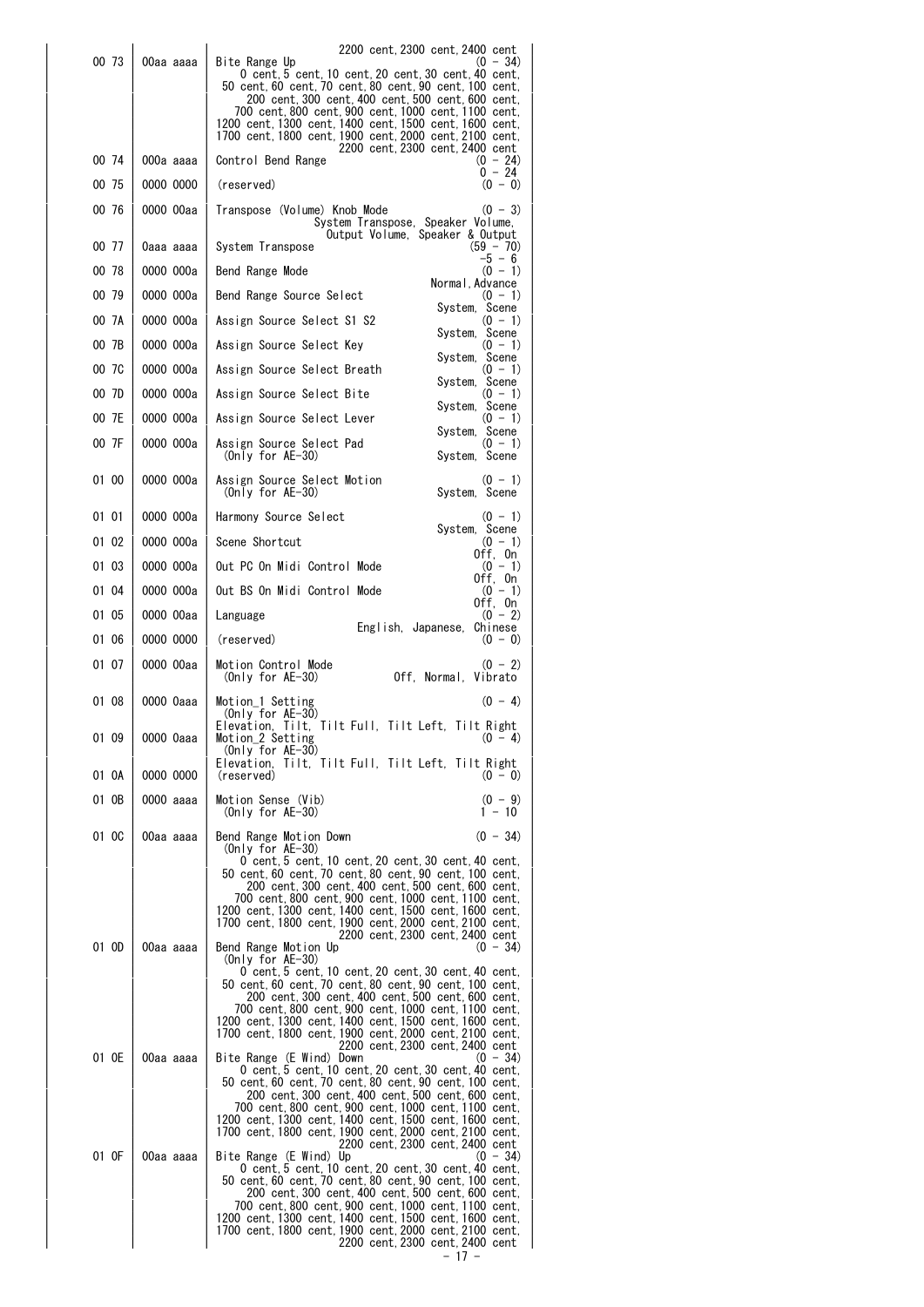| 01 10                | 00aa aaaa              | $(0 - 34)$<br>Bend Range (Vib) Motion Down<br>(Only for AE-30)                                                |
|----------------------|------------------------|---------------------------------------------------------------------------------------------------------------|
|                      |                        | 0 cent, 5 cent, 10 cent, 20 cent, 30 cent, 40 cent,<br>50 cent, 60 cent, 70 cent, 80 cent, 90 cent, 100 cent, |
|                      |                        | 200 cent, 300 cent, 400 cent, 500 cent, 600 cent,<br>700 cent,800 cent,900 cent,1000 cent,1100 cent,          |
|                      |                        | 1200 cent,1300 cent,1400 cent,1500 cent,1600 cent,<br>1700 cent, 1800 cent, 1900 cent, 2000 cent, 2100 cent,  |
| 01 11                | 00aa aaaa              | 2200 cent, 2300 cent, 2400 cent<br>Bend Range (Vib) Motion Up<br>$(0 - 34)$                                   |
|                      |                        | (Only for $AE-30$ )                                                                                           |
|                      |                        | 0 cent  5 cent  10 cent  20 cent  30 cent  40 cent.<br>50 cent, 60 cent, 70 cent, 80 cent, 90 cent, 100 cent, |
|                      |                        | 200 cent,300 cent,400 cent,500 cent,600 cent,<br>700 cent,800 cent,900 cent,1000 cent,1100 cent,              |
|                      |                        | 1200 cent,1300 cent,1400 cent,1500 cent,1600 cent,<br>1700 cent,1800 cent,1900 cent,2000 cent,2100 cent,      |
| 01<br>-12            | 0000 0000              | 2200 cent, 2300 cent, 2400 cent<br>$(0 - 0)$<br>(reserved)                                                    |
| 13<br>01             | 0000 0000              | $(0 - 0)$<br>(reserved)<br>$(0 - 0)$                                                                          |
| 01<br>14<br>01<br>15 | 0000 0000<br>0000 0000 | (reserved)<br>$(0 - 0)$<br>(reserved)                                                                         |
| 16<br>01<br>01<br>17 | 0000 0000<br>0000 0000 | $(0 - 0)$<br>(reserved)<br>$(0 - 0)$<br>(reserved)                                                            |
| 01<br>18<br>01<br>19 | 0000 0000<br>0000 0000 | $(0 - 0)$<br>(reserved)<br>$(0 - 0)$<br>(reserved)                                                            |
| 01<br>1A<br>01<br>1B | 0000 0000<br>0000 0000 | $(0 - 0)$<br>(reserved)<br>$(0 - 0)$<br>(reserved)                                                            |
| 01<br>1C<br>01<br>1D | 0000 0000<br>0000 0000 | $(0 - 0)$<br>(reserved)<br>$(0 - 0)$<br>(reserved)                                                            |
| 01<br>1E<br>01<br>1F | 0000 0000<br>0000 0000 | $(0 - 0)$<br>(reserved)<br>$(0 - 0)$<br>(reserved)                                                            |
| 01<br>20             | 0000 0000              | $(0 - 0)$<br>(reserved)                                                                                       |
| 21<br>01<br>22<br>01 | 0000 0000<br>0000 0000 | $(0 - 0)$<br>(reserved)<br>$(0 - 0)$<br>(reserved)                                                            |
| 01<br>23<br>24<br>01 | 0000 0000<br>0000 0000 | $(0 - 0)$<br>(reserved)<br>$(0 - 0)$<br>(reserved)                                                            |
| 25<br>01<br>01<br>26 | 0000 0000<br>0000 0000 | $(0 - 0)$<br>(reserved)<br>$(0 - 0)$<br>(reserved)                                                            |
| 27<br>01<br>28<br>01 | 0000 0000<br>0000 0000 | $(0 - 0)$<br>(reserved)<br>$(0 - 0)$<br>(reserved)                                                            |
| 01<br>29<br>2Α       | 0000 0000              | $(0 - 0)$<br>(reserved)                                                                                       |
| 01<br>2B<br>01       | 0000 0000<br>0000 0000 | $(0 - 0)$<br>(reserved)<br>$(0 - 0)$<br>(reserved)                                                            |
| 20<br>01<br>2D<br>01 | 0000 0000<br>0000 0000 | $(0 - 0)$<br>(reserved)<br>$(0 - 0)$<br>(reserved)                                                            |
| 2Е<br>01<br>2F<br>01 | 0000 0000<br>0000 0000 | $(0 - 0)$<br>(reserved)<br>$(0 - 0)$<br>(reserved)                                                            |
| 30<br>01<br>01<br>31 | 0000 0000<br>0000 0000 | $(0 - 0)$<br>(reserved)<br>$(0 - 0)$<br>(reserved)                                                            |
| 32<br>01<br>33<br>01 | 0000 0000<br>0000 0000 | $(0 - 0)$<br>(reserved)<br>$(0 - 0)$<br>(reserved)                                                            |
| 34<br>01<br>35<br>01 | 0000 0000<br>0000 0000 | $(0 - 0)$<br>(reserved)<br>$(0 - 0)$<br>(reserved)                                                            |
| 36<br>01<br>37<br>01 | 0000 0000<br>0000 0000 | $(0 - 0)$<br>(reserved)<br>$(0 - 0)$<br>(reserved)                                                            |
| 0138                 | 0000 0000<br>0000 0000 | $(0 - 0)$<br>(reserved)                                                                                       |
| 39<br>01<br>3A<br>01 | 0000 0000              | $(0 - 0)$<br>(reserved)<br>$(0 - 0)$<br>(reserved)                                                            |
| 3B<br>01<br>01<br>3C | 0000 0000<br>0000 0000 | $(0 - 0)$<br>(reserved)<br>$(0 - 0)$<br>(reserved)                                                            |
| 3D<br>01<br>3E<br>01 | 0000 0000<br>0000 0000 | $(0 - 0)$<br>(reserved)<br>$(0 - 0)$<br>(reserved)                                                            |
| 01<br>3F<br>40<br>01 | 0000 0000<br>0000 0000 | $(0 - 0)$<br>(reserved)<br>$(0 - 0)$<br>(reserved)                                                            |
| 41<br>01<br>42<br>01 | 0000 0000<br>0000 0000 | $(0 - 0)$<br>(reserved)<br>$(0 - 0)$<br>(reserved)                                                            |
| 43<br>01<br>44<br>01 | 0000 0000<br>0000 0000 | $(0 - 0)$<br>(reserved)<br>$(0 - 0)$<br>(reserved)                                                            |
| 45<br>01             | 0000 0000              | $(0 - 0)$<br>(reserved)                                                                                       |
| 46<br>01<br>47<br>01 | 0000 0000<br>0000 0000 | $(0 - 0)$<br>(reserved)<br>$(0 - 0)$<br>(reserved)                                                            |
| 48<br>01<br>49<br>01 | 0000 0000<br>0000 0000 | $(0 - 0)$<br>(reserved)<br>$(0 - 0)$<br>(reserved)                                                            |
| 01<br>4А<br>4B<br>01 | 0000 0000<br>0000 0000 | $(0 - 0)$<br>(reserved)<br>$-0)$<br>(0<br>(reserved)                                                          |
| 4C<br>01<br>4D<br>01 | 0000 0000<br>0000 0000 | $\overline{\phantom{0}}$<br>(0<br>$\vert 0\rangle$<br>(reserved)<br>$(0 - 0)$<br>(reserved)                   |
| 4E<br>01<br>4F<br>01 | 0000 0000<br>0000 0000 | $-$ 0)<br>(0<br>(reserved)<br>$(0 - 0)$<br>(reserved)                                                         |
| 50<br>01<br>51       | 0000 0000              | $(0 - 0)$<br>(reserved)                                                                                       |
| 01<br>52<br>01       | 0000 0000<br>0000 0000 | $(0 - 0)$<br>(reserved)<br>$(0 - 0)$<br>(reserved)                                                            |
| 53<br>01<br>54<br>01 | 0000 0000<br>0000 0000 | $(0 - 0)$<br>(reserved)<br>$(0 - 0)$<br>(reserved)                                                            |
| 55<br>01<br>01<br>56 | 0000 0000<br>0000 0000 | $(0 - 0)$<br>(reserved)<br>$(0 - 0)$<br>(reserved)                                                            |
| 57<br>01<br>58<br>01 | 0000 0000<br>0000 0000 | $(0 - 0)$<br>(reserved)<br>$(0 - 0)$<br>(reserved)                                                            |
| 01<br>59<br>5А<br>01 | 0000 0000<br>0000 0000 | $(0 - 0)$<br>(reserved)<br>$(0 - 0)$<br>(reserved)                                                            |
| 5В<br>01<br>01<br>5C | 0000 0000<br>0000 0000 | $(0 - 0)$<br>(reserved)<br>$(0 - 0)$<br>(reserved)                                                            |
| 5D<br>01<br>5E       | 0000 0000              | $(0 - 0)$<br>(reserved)                                                                                       |
| 01<br>5F<br>01       | 0000 0000<br>0000 0000 | $(0 - 0)$<br>(reserved)<br>$(0 - 0)$<br>(reserved)                                                            |
| 0160<br>61<br>01     | 0000 0000<br>0000 0000 | $(0 - 0)$<br>(reserved)<br>$(0 - 0)$<br>(reserved)                                                            |
|                      |                        | $-18 -$                                                                                                       |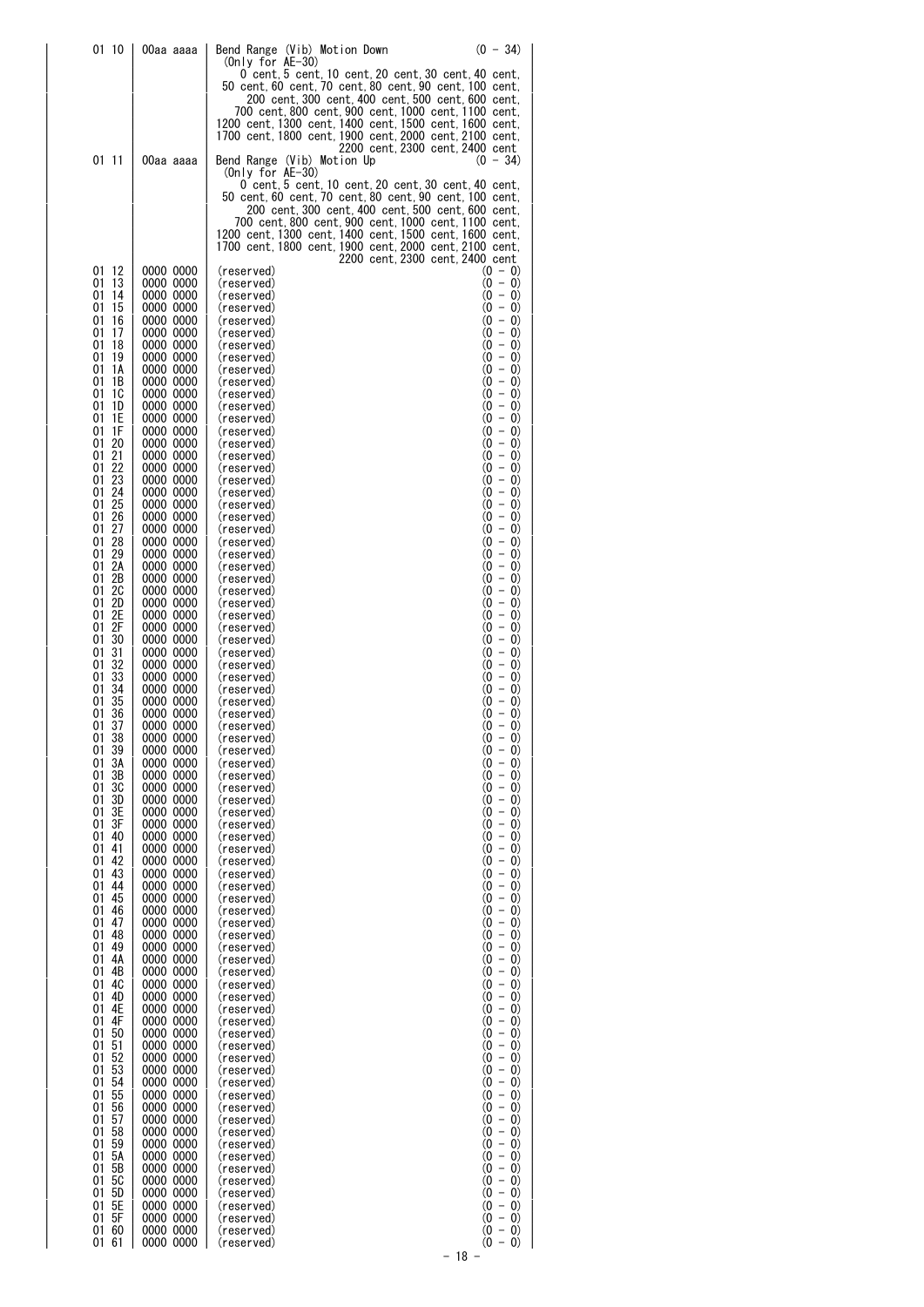| 62<br>01                 | 0000 0000    | (reserved) | $\left( 0\right)$<br>(0<br>$\overline{ }$    |
|--------------------------|--------------|------------|----------------------------------------------|
| 63<br>01                 | 0000<br>0000 | (reserved) | (0<br>$\left( 0\right)$<br>$\qquad \qquad -$ |
| 64<br>01                 | 0000<br>0000 | (reserved) | (0<br>$\left( 0\right)$<br>-                 |
| 65<br>01                 | 0000<br>0000 | (reserved) | (0<br>$\left( 0\right)$<br>-                 |
| 66<br>01                 | 0000<br>0000 | (reserved) | (0<br>$\left( 0\right)$<br>$\overline{ }$    |
| 67<br>01                 | 0000<br>0000 | (reserved) | (0<br>$\left( 0\right)$<br>-                 |
| 68<br>01                 | 0000<br>0000 | (reserved) | (0<br>$\left( 0\right)$<br>-                 |
| 69<br>01                 | 0000<br>0000 | (reserved) | (0<br>$\left( 0\right)$<br>-                 |
| 6A<br>01                 | 0000<br>0000 | (reserved) | (0<br>$\left( 0\right)$<br>-                 |
| 6B<br>01                 | 0000<br>0000 | (reserved) | (0<br>$\left( 0\right)$<br>-                 |
| 6C<br>01                 | 0000<br>0000 | (reserved) | 0)<br>$\left( 0\right)$                      |
| 01<br>6D                 | 0000<br>0000 | (reserved) | (0<br>$\left( 0\right)$<br>-                 |
| 6E<br>01                 | 0000<br>0000 | (reserved) | (0<br>$\left( 0\right)$<br>-                 |
| 6F<br>01                 | 0000<br>0000 | (reserved) | (0<br>$\left( 0\right)$<br>-                 |
| 70<br>01                 | 0000<br>0000 | (reserved) | (0<br>$\left( 0\right)$<br>-                 |
| 01<br>71                 | 0000<br>0000 | (reserved) | 0)<br>$\left( 0\right)$<br>-                 |
| 72<br>01                 | 0000<br>0000 | (reserved) | (0<br>$\left( 0\right)$<br>$\overline{ }$    |
| 73<br>01                 | 0000<br>0000 | (reserved) | (0<br>$\left( 0\right)$<br>-                 |
| 01<br>74                 | 0000<br>0000 | (reserved) | (0<br>$\left( 0\right)$<br>-                 |
| 75<br>01                 | 0000<br>0000 | (reserved) | (0<br>$\left( 0\right)$<br>-                 |
| 76<br>01                 | 0000<br>0000 | (reserved) | 0)<br>$\left( 0\right)$<br>-                 |
| 77<br>01                 | 0000<br>0000 | (reserved) | (0<br>$\left( 0\right)$<br>$\overline{ }$    |
| 01<br>78                 | 0000<br>0000 | (reserved) | 0)<br>$\left( 0\right)$                      |
| 79<br>01                 | 0000<br>0000 | (reserved) | (0<br>$\left( 0\right)$<br>-                 |
| 01<br>7А                 | 0000<br>0000 | (reserved) | (0<br>$\left( 0\right)$<br>-                 |
| 7В<br>01                 | 0000<br>0000 | (reserved) | (0<br>$\left( 0\right)$<br>—                 |
| 01<br>7C                 | 0000<br>0000 | (reserved) | (0<br>$\left( 0\right)$<br>$\overline{a}$    |
| 7D<br>01                 | 0000 0000    | (reserved) | (0<br>$\left( 0\right)$                      |
|                          |              |            |                                              |
| 00 00 01 7E   Total Size |              |            |                                              |
|                          |              |            |                                              |

# $*$  [Assign2]

| Offset<br>Address                                                    | Description                                                                                          |                                                                                                                                                                                                                                                                                                                                                                                                                                                                                                                                                                                                                                                                                                                                                                                                                                                                                                                                                                                                                                                                                                                                                                                                   |
|----------------------------------------------------------------------|------------------------------------------------------------------------------------------------------|---------------------------------------------------------------------------------------------------------------------------------------------------------------------------------------------------------------------------------------------------------------------------------------------------------------------------------------------------------------------------------------------------------------------------------------------------------------------------------------------------------------------------------------------------------------------------------------------------------------------------------------------------------------------------------------------------------------------------------------------------------------------------------------------------------------------------------------------------------------------------------------------------------------------------------------------------------------------------------------------------------------------------------------------------------------------------------------------------------------------------------------------------------------------------------------------------|
| 00 00                                                                | 0aaa aaaa                                                                                            | $(0 - 113)$<br>Assign 1 Function<br>0ff, CC 01, CC 02, CC 03, CC 04, CC 05, CC 06, CC 07,<br>CC 08.CC 09.CC<br>10, CC 11, CC 12, CC<br>13. CC<br>14. CC<br>15.<br>18, CC 19, CC<br>20, CC<br>CC<br>16, CC<br>17, CC<br>21, CC<br>22. CC<br>23,<br>24. CC<br>25. CC<br>26, CC<br>27. CC<br>28, CC<br>29, CC<br>30. CC<br>CС<br>31.<br>35, CC 36, CC<br>37, CC<br>CC 33.CC 34.CC<br>38. CC<br>39. CC<br>-40.<br>43, CC 44, CC<br>CC 41, CC 42, CC<br>45. CC<br>46. CC<br>47. CC<br>-48.<br>50, CC<br>51, CC 52, CC<br>53, CC<br>55, CC<br>CC<br>49. CC<br>54. CC<br>56.<br>57. CC<br>58. CC<br>59. CC 60. CC 61. CC<br>62. CC<br>63. CC<br>CC<br>64.<br>65. CC<br>66. CC<br>67, CC 68, CC 69, CC<br>70, CC<br>CC<br>71. CC<br>72.<br>75, CC<br>73. CC<br>74. CC<br>76, CC<br>77. CC<br>79. CC<br>CС<br>78, CC<br>80.<br>CC 81, CC 82, CC<br>83, CC 84, CC 85, CC<br>86, CC<br>87. CC<br>-88.<br>CC 89.CC 90.CC 91.CC 92.CC 93.CC 94.CC 95.<br>Bend Down, Bend Up, After Touch, Scene Down,<br>Scene Up, Favorite Down, Favorite Up, Chorus Sw,<br>Reverb Sw, Delay Sw, IFX Sw, Unison Sw, Oct Down,<br>Oct Up. Transpose Down. Transpose Up.<br>Drone Sw.<br>Harmony Sw. Start(FA)/Stop(FC). X-Fade |
| 00 01                                                                | 0000 0000                                                                                            | (reserved)<br>$(0 - 0)$                                                                                                                                                                                                                                                                                                                                                                                                                                                                                                                                                                                                                                                                                                                                                                                                                                                                                                                                                                                                                                                                                                                                                                           |
| 00 02<br>00 03                                                       | 0aaa aaaa<br>0aaa aaaa                                                                               | $(0 - 127)$<br>Assign 1 Input Min<br>$(0 - 127)$<br>Assign 1 Input Max                                                                                                                                                                                                                                                                                                                                                                                                                                                                                                                                                                                                                                                                                                                                                                                                                                                                                                                                                                                                                                                                                                                            |
| 00 04                                                                | 0aaa aaaa                                                                                            | $(0 - 127)$<br>Assign 1 Output Min                                                                                                                                                                                                                                                                                                                                                                                                                                                                                                                                                                                                                                                                                                                                                                                                                                                                                                                                                                                                                                                                                                                                                                |
| 00 05                                                                | 0aaa aaaa                                                                                            | $(0 - 127)$<br>Assign 1 Output Max                                                                                                                                                                                                                                                                                                                                                                                                                                                                                                                                                                                                                                                                                                                                                                                                                                                                                                                                                                                                                                                                                                                                                                |
| 00 06                                                                | 0000 000a                                                                                            | Assign 1 Mode<br>$(0 - 1)$                                                                                                                                                                                                                                                                                                                                                                                                                                                                                                                                                                                                                                                                                                                                                                                                                                                                                                                                                                                                                                                                                                                                                                        |
| 00 07                                                                | 0000 aaaa                                                                                            | Latch, Momentary<br>Assign 1 Curve<br>$(0 - 11)$<br>3 Exp M1, 4 Exp M2,<br>2 Exp L,<br>5 Exp H.<br>1 Linear,<br>6 Log L, 7 Log M1, 8 Log M2,<br>10 S-Shape, 11 Reverse S,<br>9 Log H,<br>12 Step                                                                                                                                                                                                                                                                                                                                                                                                                                                                                                                                                                                                                                                                                                                                                                                                                                                                                                                                                                                                  |
| 00 08<br>00 09<br>00 OA<br>00 OB<br>00 OC<br>00 OD<br>00 OE<br>00 OF | 0000 0000<br>0000 0000<br>0000 0000<br>0000 0000<br>0000 0000<br>0000 0000<br>0000 0000<br>0000 0000 | (reserved)<br>$(0 - 0)$<br>(reserved)<br>$(0 - 0)$<br>$(0 - 0)$<br>(reserved)<br>$(0 - 0)$<br>(reserved)<br>$(0 - 0)$<br>(reserved)<br>$(0 - 0)$<br>(reserved)<br>$(0 - 0)$<br>(reserved)<br>$(0 - 0)$<br>(reserved)                                                                                                                                                                                                                                                                                                                                                                                                                                                                                                                                                                                                                                                                                                                                                                                                                                                                                                                                                                              |
| 00 10                                                                | 0aaa aaaa                                                                                            | Assign 2 Function<br>$(0 - 113)$<br>Off, CC 01, CC 02, CC 03, CC 04, CC 05, CC 06, CC 07,<br>CC 08, CC 09, CC 10, CC 11, CC 12, CC 13, CC 14, CC 15,<br>CC 16, CC 17, CC 18, CC 19, CC 20, CC<br>21, CC 22, CC<br>-23.<br>CC 24, CC 25, CC<br>26, CC 27, CC 28, CC<br>29, CC<br>30. CC<br>31.<br>35, CC 36, CC<br>34, CC<br>37, CC<br>33, CC<br>38, CC<br>39, CC<br>CC<br>40.<br>41, CC<br>42. CC<br>43, CC<br>44, CC<br>45, CC<br>46, CC<br>CC<br>47. CC<br>48.<br>CC 49, CC 50, CC<br>51, CC 52, CC 53, CC<br>54. CC<br>55, CC 56,<br>CC 57, CC 58, CC<br>59, CC 60, CC 61, CC<br>62. CC<br>63. CC<br>64.<br>67, CC 68, CC 69, CC<br>65, CC 66, CC<br>70. CC<br>71, CC<br>CC<br>72.<br>75, CC 76, CC 77, CC<br>CC 73, CC<br>74. CC<br>78, CC<br>79. CC<br>-80.<br>CC 81, CC 82, CC 83, CC 84, CC 85, CC 86, CC 87, CC 88,<br>CC 89, CC 90, CC 91, CC 92, CC 93, CC 94, CC 95,<br>Bend Down, Bend Up, After Touch, Scene Down,<br>Scene Up, Favorite Down, Favorite Up, Chorus Sw,<br>Reverb Sw, Delay Sw, IFX Sw, Unison Sw, Oct Down,<br>Transpose Down, Transpose Up, Drone Sw,<br>Oct Up.<br>Harmony Sw, Start (FA)/Stop (FC), X-Fade<br>$-19 -$                                             |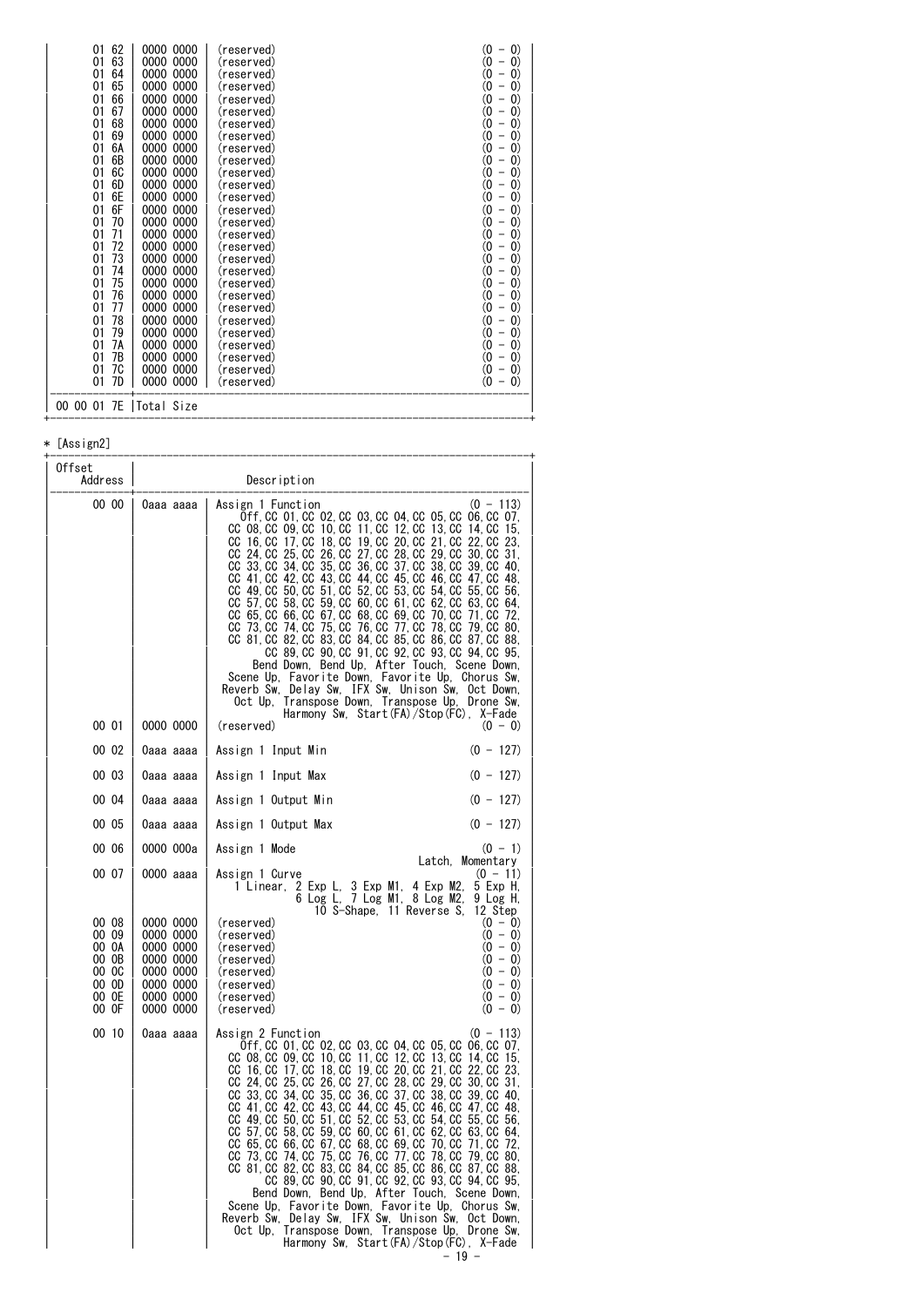| 00 11                                                                                                | 0000 0000                                                                                            | $(0 - 0)$<br>(reserved)                                                                                                                                                                                                                                                                                                                                                                                                                                                         |
|------------------------------------------------------------------------------------------------------|------------------------------------------------------------------------------------------------------|---------------------------------------------------------------------------------------------------------------------------------------------------------------------------------------------------------------------------------------------------------------------------------------------------------------------------------------------------------------------------------------------------------------------------------------------------------------------------------|
| 00 12                                                                                                | 0aaa aaaa                                                                                            | Assign 2 Input Min<br>$(0 - 127)$                                                                                                                                                                                                                                                                                                                                                                                                                                               |
| 00 13                                                                                                | 0aaa aaaa                                                                                            | $(0 - 127)$<br>Assign 2 Input Max                                                                                                                                                                                                                                                                                                                                                                                                                                               |
| 00 14                                                                                                | 0aaa aaaa                                                                                            | Assign 2 Output Min<br>$(0 - 127)$                                                                                                                                                                                                                                                                                                                                                                                                                                              |
| 00 15                                                                                                | 0aaa aaaa                                                                                            | $(0 - 127)$<br>Assign 2 Output Max                                                                                                                                                                                                                                                                                                                                                                                                                                              |
| 00 16                                                                                                | 0000 000a                                                                                            | $(0 - 1)$<br>Assign 2 Mode                                                                                                                                                                                                                                                                                                                                                                                                                                                      |
| 00 17                                                                                                | 0000 aaaa                                                                                            | Latch, Momentary<br>Assign 2 Curve<br>(0 - 11)<br>1 Linear, 2 Exp L, 3 Exp M1, 4 Exp M2,<br>5 Exp H.<br>6 Log L. 7 Log M1. 8 Log M2.<br>9 Log H,<br>10 S-Shape, 11 Reverse S, 12 Step                                                                                                                                                                                                                                                                                           |
| 18<br>00<br>19<br>00<br>00<br>1 A<br>1B<br>00<br><b>1C</b><br>00<br>1D<br>00<br>1E<br>00<br>1F<br>00 | 0000 0000<br>0000 0000<br>0000 0000<br>0000 0000<br>0000 0000<br>0000 0000<br>0000 0000<br>0000 0000 | (reserved)<br>$\vert 0\rangle$<br>0)<br>$\overline{\phantom{m}}$<br>0)<br>$\left( 0\right)$<br>(reserved)<br>-<br>0)<br>$ 0\rangle$<br>(reserved)<br>$\qquad \qquad -$<br>$\left( 0\right)$<br>0<br>(reserved)<br>$\qquad \qquad -$<br>0)<br>$\left( 0\right)$<br>(reserved)<br>$\overline{\phantom{m}}$<br>(0<br>$\left( 0\right)$<br>(reserved)<br>$\overline{\phantom{a}}$<br>$\left( 0\right)$<br>0)<br>(reserved)<br>$\overline{\phantom{m}}$<br>0)<br>$-0)$<br>(reserved) |
| 00 00 00 20  Total Size                                                                              |                                                                                                      |                                                                                                                                                                                                                                                                                                                                                                                                                                                                                 |

+------------------------------------------------------------------------------+

#### \* [Assign4]

| Offset<br>Address                                                             |                                                                                                                   | Description                                                                                                                                                                                                                                                                                                                                                                                                                                                                                                                                                                                                                                                                                                                                                                                                                                                                                                                                                                                                                                  |
|-------------------------------------------------------------------------------|-------------------------------------------------------------------------------------------------------------------|----------------------------------------------------------------------------------------------------------------------------------------------------------------------------------------------------------------------------------------------------------------------------------------------------------------------------------------------------------------------------------------------------------------------------------------------------------------------------------------------------------------------------------------------------------------------------------------------------------------------------------------------------------------------------------------------------------------------------------------------------------------------------------------------------------------------------------------------------------------------------------------------------------------------------------------------------------------------------------------------------------------------------------------------|
| 00 00                                                                         | 0aaa aaaa                                                                                                         | $(0 - 113)$<br>Assign 1 Function<br>0ff, CC 01, CC 02, CC 03, CC 04, CC 05, CC 06, CC 07,<br>CC 08, CC 09, CC 10, CC 11, CC 12, CC 13, CC 14, CC<br>15,<br>CC 16, CC 17, CC 18, CC 19, CC 20, CC 21, CC 22, CC 23,<br>CC 24, CC 25, CC 26, CC 27, CC 28, CC 29, CC 30, CC 31,<br>CC 33, CC 34, CC 35, CC 36, CC 37, CC 38, CC<br>39. CC<br>-40.<br>CC 41, CC 42, CC 43, CC 44, CC 45, CC 46, CC 47, CC 48,<br>CC 49, CC 50, CC 51, CC 52, CC 53, CC 54, CC 55, CC 56,<br>CC 57, CC 58, CC 59, CC 60, CC 61, CC 62, CC 63, CC<br>64.<br>CC 65, CC 66, CC 67, CC 68, CC 69, CC 70, CC 71, CC<br>-72.<br>CC 73, CC 74, CC 75, CC 76, CC 77, CC 78, CC 79, CC 80,<br>CC 81, CC 82, CC 83, CC 84, CC 85, CC 86, CC 87, CC 88,<br>CC 89, CC 90, CC 91, CC 92, CC 93, CC 94, CC 95,<br>Bend Down, Bend Up, After Touch, Scene Down,<br>Scene Up, Favorite Down, Favorite Up, Chorus Sw,<br>Reverb Sw, Delay Sw, IFX Sw, Unison Sw, Oct Down,<br>Oct Up. Transpose Down, Transpose Up. Drone Sw.                                                     |
| 00 01                                                                         | 0000 0000                                                                                                         | Harmony Sw, Start(FA)/Stop(FC), X-Fade<br>(reserved)<br>$(0 - 0)$                                                                                                                                                                                                                                                                                                                                                                                                                                                                                                                                                                                                                                                                                                                                                                                                                                                                                                                                                                            |
| 00 02                                                                         | 0aaa aaaa                                                                                                         | $(0 - 127)$<br>Assign 1 Input Min                                                                                                                                                                                                                                                                                                                                                                                                                                                                                                                                                                                                                                                                                                                                                                                                                                                                                                                                                                                                            |
| 00 03                                                                         | 0aaa aaaa                                                                                                         | $(0 - 127)$<br>Assign 1 Input Max                                                                                                                                                                                                                                                                                                                                                                                                                                                                                                                                                                                                                                                                                                                                                                                                                                                                                                                                                                                                            |
| 00 04                                                                         | 0aaa aaaa                                                                                                         | $(0 - 127)$<br>Assign 1 Output Min                                                                                                                                                                                                                                                                                                                                                                                                                                                                                                                                                                                                                                                                                                                                                                                                                                                                                                                                                                                                           |
| 00 05                                                                         | 0aaa aaaa                                                                                                         | $(0 - 127)$<br>Assign 1 Output Max                                                                                                                                                                                                                                                                                                                                                                                                                                                                                                                                                                                                                                                                                                                                                                                                                                                                                                                                                                                                           |
| 00 06                                                                         | 0000 000a                                                                                                         | Assign 1 Mode<br>$(0 - 1)$<br>Latch. Momentary                                                                                                                                                                                                                                                                                                                                                                                                                                                                                                                                                                                                                                                                                                                                                                                                                                                                                                                                                                                               |
| 00 07<br>00 08<br>00 09<br>00 OA<br>00 OB<br>00 OC<br>00 OD<br>00 OE<br>00 OF | 0000 aaaa<br>0000 0000<br>0000 0000<br>0000 0000<br>0000 0000<br>0000 0000<br>0000 0000<br>0000 0000<br>0000 0000 | Assign 1 Curve<br>$(0 - 11)$<br>2 Exp L, 3 Exp M1, 4 Exp M2,<br>5 Exp H.<br>1 Linear,<br>6 Log L, 7 Log M1, 8 Log M2,<br>9 Log H.<br>10 S-Shape, 11 Reverse S,<br>12 Step<br>$(0 - 0)$<br>(reserved)<br>(reserved)<br>$(0 - 0)$<br>$(0 - 0)$<br>(reserved)<br>$(0 - 0)$<br>(reserved)<br>$(0 - 0)$<br>(reserved)<br>$(0 - 0)$<br>(reserved)<br>$(0 - 0)$<br>(reserved)<br>$(0 - 0)$<br>(reserved)                                                                                                                                                                                                                                                                                                                                                                                                                                                                                                                                                                                                                                            |
| 00 10<br>00 11                                                                | 0aaa aaaa<br>0000 0000                                                                                            | Assign 2 Function<br>$(0 - 113)$<br>0ff, CC 01, CC 02, CC 03, CC 04, CC 05, CC 06, CC 07,<br>CC 08, CC 09, CC 10, CC 11, CC 12, CC 13, CC 14, CC 15,<br>CC 16, CC 17, CC 18, CC 19, CC 20, CC 21, CC 22, CC 23,<br>CC 24, CC 25, CC 26, CC 27, CC 28, CC 29, CC 30, CC 31,<br>CC 33, CC 34, CC 35, CC 36, CC 37, CC 38, CC 39, CC 40.<br>CC 41, CC 42, CC 43, CC 44, CC 45, CC 46, CC 47, CC 48,<br>CC 49, CC 50, CC 51, CC 52, CC 53, CC 54, CC 55, CC 56,<br>CC 57, CC 58, CC 59, CC 60, CC 61, CC 62, CC 63, CC 64,<br>CC 65, CC 66, CC 67, CC 68, CC 69, CC 70, CC 71, CC 72,<br>CC 73, CC 74, CC 75, CC 76, CC 77, CC 78, CC 79, CC 80,<br>CC 81, CC 82, CC 83, CC 84, CC 85, CC 86, CC 87, CC 88,<br>CC 89, CC 90, CC 91, CC 92, CC 93, CC 94, CC 95,<br>Bend Down, Bend Up, After Touch, Scene Down,<br>Scene Up, Favorite Down, Favorite Up, Chorus Sw,<br>Reverb Sw, Delay Sw, IFX Sw, Unison Sw, Oct Down,<br>Oct Up, Transpose Down, Transpose Up, Drone Sw,<br>Harmony Sw, Start(FA)/Stop(FC), X-Fade<br>(reserved)<br>$(0 - 0)$ |
| 00 12                                                                         | Oaaa aaaa                                                                                                         | $(0 - 127)$<br>Assign 2 Input Min                                                                                                                                                                                                                                                                                                                                                                                                                                                                                                                                                                                                                                                                                                                                                                                                                                                                                                                                                                                                            |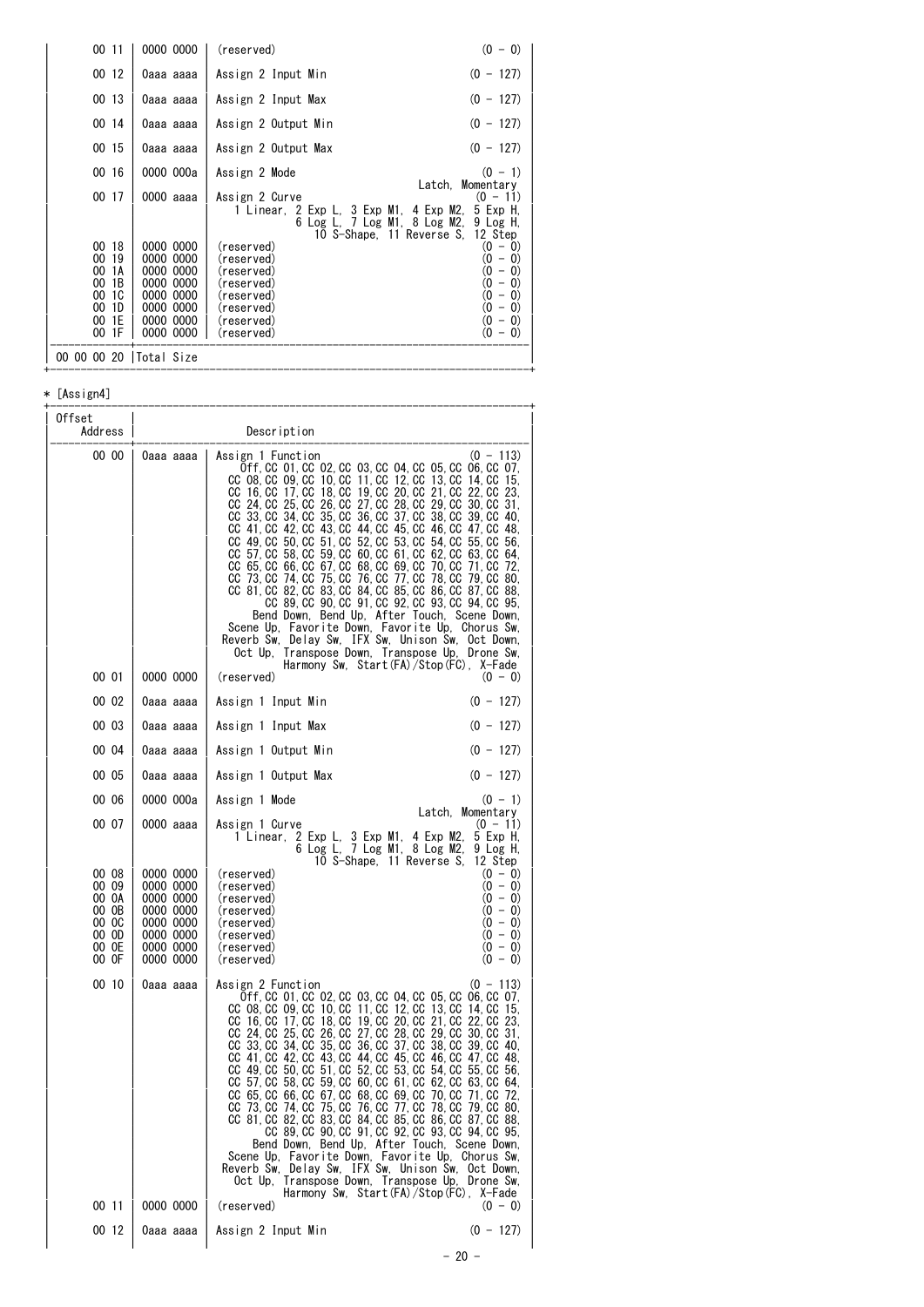| 00 13                                                                | 0aaa aaaa                                                                                            | Assign 2 Input Max                                                                                                                                                                                                                                                                                                                                                                                                                                                                                                                                                                                                                                                                                                                                                                                                                                                                                                                                                                                 | $(0 - 127)$                                                                                          |
|----------------------------------------------------------------------|------------------------------------------------------------------------------------------------------|----------------------------------------------------------------------------------------------------------------------------------------------------------------------------------------------------------------------------------------------------------------------------------------------------------------------------------------------------------------------------------------------------------------------------------------------------------------------------------------------------------------------------------------------------------------------------------------------------------------------------------------------------------------------------------------------------------------------------------------------------------------------------------------------------------------------------------------------------------------------------------------------------------------------------------------------------------------------------------------------------|------------------------------------------------------------------------------------------------------|
| 00 14                                                                | 0aaa aaaa                                                                                            | Assign 2 Output Min                                                                                                                                                                                                                                                                                                                                                                                                                                                                                                                                                                                                                                                                                                                                                                                                                                                                                                                                                                                | $(0 - 127)$                                                                                          |
| 00 15                                                                | 0aaa aaaa                                                                                            | Assign 2 Output Max                                                                                                                                                                                                                                                                                                                                                                                                                                                                                                                                                                                                                                                                                                                                                                                                                                                                                                                                                                                | $(0 - 127)$                                                                                          |
| 00 16                                                                | 0000 000a                                                                                            | Assign 2 Mode                                                                                                                                                                                                                                                                                                                                                                                                                                                                                                                                                                                                                                                                                                                                                                                                                                                                                                                                                                                      | $(0 - 1)$                                                                                            |
| 00 17                                                                | 0000 aaaa                                                                                            | Assign 2 Curve<br>1 Linear, 2 Exp L, 3 Exp M1, 4 Exp M2,<br>$\overline{6}$ Log L, 7 Log M1, 8 Log M2,<br>10 S-Shape, 11 Reverse S,                                                                                                                                                                                                                                                                                                                                                                                                                                                                                                                                                                                                                                                                                                                                                                                                                                                                 | Latch, Momentary<br>$(0 - 11)$<br>5 Exp H,<br>9 Log H,<br>12 Step                                    |
| 00 18<br>00 19<br>00 1A<br>00 1B<br>00 1C<br>001D<br>00 1E<br>00 1F  | 0000 0000<br>0000 0000<br>0000 0000<br>0000 0000<br>0000 0000<br>0000 0000<br>0000 0000<br>0000 0000 | (reserved)<br>(reserved)<br>(reserved)<br>(reserved)<br>(reserved)<br>(reserved)<br>(reserved)<br>(reserved)                                                                                                                                                                                                                                                                                                                                                                                                                                                                                                                                                                                                                                                                                                                                                                                                                                                                                       | $(0 - 0)$<br>$(0 - 0)$<br>$(0 - 0)$<br>$(0 - 0)$<br>$(0 - 0)$<br>$(0 - 0)$<br>$(0 - 0)$<br>$(0 - 0)$ |
| 00 20                                                                | 0aaa aaaa                                                                                            | Assign 3 Function<br>Off. CC 01. CC 02. CC 03. CC 04. CC 05. CC 06. CC 07.<br>CC 08, CC 09, CC 10, CC 11, CC 12, CC 13, CC 14, CC 15,<br>CC 16, CC 17, CC 18, CC 19, CC 20, CC 21, CC 22, CC 23,<br>CC 24, CC 25, CC 26, CC 27, CC 28, CC 29, CC 30, CC 31,<br>CC 33, CC 34, CC 35, CC 36, CC 37, CC 38, CC 39, CC 40,<br>CC 41, CC 42, CC 43, CC 44, CC 45, CC 46, CC 47, CC 48,<br>CC 49. CC 50. CC 51. CC 52. CC 53. CC 54. CC 55. CC 56.<br>CC 57, CC 58, CC 59, CC 60, CC 61, CC 62, CC 63, CC 64,<br>CC 65, CC 66, CC 67, CC 68, CC 69, CC 70, CC 71, CC 72,<br>CC 73 CC 74 CC 75 CC 76 CC 77 CC 78 CC 79 CC 80<br>CC 81, CC 82, CC 83, CC 84, CC 85, CC 86, CC 87, CC 88,<br>CC 89, CC 90, CC 91, CC 92, CC 93, CC 94, CC 95,<br>Bend Down, Bend Up, After Touch, Scene Down,<br>Scene Up, Favorite Down, Favorite Up, Chorus Sw,<br>Reverb Sw, Delay Sw, IFX Sw, Unison Sw, Oct Down,<br>Oct Up, Transpose Down, Transpose Up, Drone Sw,<br>Harmony Sw, Start(FA)/Stop(FC), X-Fade         | $(0 - 113)$                                                                                          |
| 00 21                                                                | 0000 0000                                                                                            | (reserved)                                                                                                                                                                                                                                                                                                                                                                                                                                                                                                                                                                                                                                                                                                                                                                                                                                                                                                                                                                                         | $(0 - 0)$                                                                                            |
| 00 22                                                                | 0aaa aaaa                                                                                            | Assign 3 Input Min                                                                                                                                                                                                                                                                                                                                                                                                                                                                                                                                                                                                                                                                                                                                                                                                                                                                                                                                                                                 | $(0 - 127)$                                                                                          |
| 00 23                                                                | 0aaa aaaa                                                                                            | Assign 3 Input Max                                                                                                                                                                                                                                                                                                                                                                                                                                                                                                                                                                                                                                                                                                                                                                                                                                                                                                                                                                                 | $(0 - 127)$                                                                                          |
| 00 24                                                                | 0aaa aaaa                                                                                            | Assign 3 Output Min                                                                                                                                                                                                                                                                                                                                                                                                                                                                                                                                                                                                                                                                                                                                                                                                                                                                                                                                                                                | $(0 - 127)$                                                                                          |
| 00 25                                                                | 0aaa aaaa                                                                                            | Assign 3 Output Max                                                                                                                                                                                                                                                                                                                                                                                                                                                                                                                                                                                                                                                                                                                                                                                                                                                                                                                                                                                | $(0 - 127)$                                                                                          |
| 00 26                                                                | 0000 000a                                                                                            | Assign 3 Mode                                                                                                                                                                                                                                                                                                                                                                                                                                                                                                                                                                                                                                                                                                                                                                                                                                                                                                                                                                                      | $(0 - 1)$<br>Latch, Momentary                                                                        |
| 00 27                                                                | 0000 aaaa                                                                                            | Assign 3 Curve<br>1 Linear, 2 Exp L, 3 Exp M1, 4 Exp M2,<br>6 Log L, 7 Log M1, 8 Log M2,<br>10 S-Shape, 11 Reverse S,                                                                                                                                                                                                                                                                                                                                                                                                                                                                                                                                                                                                                                                                                                                                                                                                                                                                              | $(0 - 11)$<br>5 Exp H,<br>9 Log H.<br>12 Step                                                        |
| 00 28<br>00 29<br>00 2A<br>00 2B<br>00 2C<br>00 2D<br>00 2E<br>00 2F | 0000 0000<br>0000 0000<br>0000 0000<br>0000 0000<br>0000 0000<br>0000 0000<br>0000 0000<br>0000 0000 | (reserved)<br>(reservea)<br>(reserved)<br>(reserved)<br>(reserved)<br>(reserved)<br>(reserved)<br>(reserved)                                                                                                                                                                                                                                                                                                                                                                                                                                                                                                                                                                                                                                                                                                                                                                                                                                                                                       | $(0 - 0)$<br>$(0 - 0)$<br>$(0 - 0)$<br>$(0 - 0)$<br>$(0 - 0)$<br>$(0 - 0)$<br>$(0 - 0)$<br>$(0 - 0)$ |
| 00 30                                                                | 0aaa aaaa                                                                                            | Assign 4 Function<br>0ff, CC 01, CC 02, CC 03, CC 04, CC 05, CC 06, CC 07,<br>CC 08, CC 09, CC 10, CC 11, CC 12, CC 13, CC 14, CC 15,<br>CC 16, CC 17, CC 18, CC 19, CC 20, CC 21, CC 22, CC 23,<br>CC 24, CC 25, CC 26, CC 27, CC 28, CC 29, CC 30, CC 31,<br>CC 33, CC 34, CC 35, CC 36, CC 37, CC 38, CC 39, CC 40,<br>CC 41, CC 42, CC 43, CC 44, CC 45, CC 46, CC 47, CC 48,<br>CC 49, CC 50, CC 51, CC 52, CC 53, CC 54, CC 55, CC 56,<br>CC 57, CC 58, CC 59, CC 60, CC 61, CC 62, CC 63, CC 64,<br>CC 65, CC 66, CC 67, CC 68, CC 69, CC 70, CC 71, CC 72,<br>CC 73, CC 74, CC 75, CC 76, CC 77, CC 78, CC 79, CC 80,<br>CC 81, CC 82, CC 83, CC 84, CC 85, CC 86, CC 87, CC 88,<br>CC 89, CC 90, CC 91, CC 92, CC 93, CC 94, CC 95,<br>Bend Down, Bend Up, After Touch, Scene Down,<br>Scene Up, Favorite Down, Favorite Up, Chorus Sw,<br>Reverb Sw, Delay Sw, IFX Sw, Unison Sw, Oct Down,<br>Oct Up, Transpose Down, Transpose Up, Drone Sw,<br>Harmony Sw, Start(FA)/Stop(FC), X-Fade | $(0 - 113)$                                                                                          |
| 00 31                                                                | 0000 0000                                                                                            | (reserved)                                                                                                                                                                                                                                                                                                                                                                                                                                                                                                                                                                                                                                                                                                                                                                                                                                                                                                                                                                                         | $(0 - 0)$                                                                                            |
| 00 32                                                                | 0aaa aaaa                                                                                            | Assign 4 Input Min                                                                                                                                                                                                                                                                                                                                                                                                                                                                                                                                                                                                                                                                                                                                                                                                                                                                                                                                                                                 | $(0 - 127)$                                                                                          |
| 00 33                                                                | 0aaa aaaa                                                                                            | Assign 4 Input Max                                                                                                                                                                                                                                                                                                                                                                                                                                                                                                                                                                                                                                                                                                                                                                                                                                                                                                                                                                                 | $(0 - 127)$                                                                                          |
| 00 34                                                                | 0aaa aaaa                                                                                            | Assign 4 Output Min                                                                                                                                                                                                                                                                                                                                                                                                                                                                                                                                                                                                                                                                                                                                                                                                                                                                                                                                                                                | $(0 - 127)$                                                                                          |
| 00 35                                                                | 0aaa aaaa                                                                                            | Assign 4 Output Max                                                                                                                                                                                                                                                                                                                                                                                                                                                                                                                                                                                                                                                                                                                                                                                                                                                                                                                                                                                | $(0 - 127)$                                                                                          |
| 00 36                                                                | 0000 000a                                                                                            | Assign 4 Mode                                                                                                                                                                                                                                                                                                                                                                                                                                                                                                                                                                                                                                                                                                                                                                                                                                                                                                                                                                                      | $(0 - 1)$<br>Latch, Momentary                                                                        |
| 00 37                                                                | 0000 aaaa                                                                                            | Assign 4 Curve<br>1 Linear, 2 Exp L, 3 Exp M1, 4 Exp M2, 5 Exp H,<br>6 Log L, 7 Log M1, 8 Log M2, 9 Log H,<br>10 S-Shape, 11 Reverse S, 12 Step                                                                                                                                                                                                                                                                                                                                                                                                                                                                                                                                                                                                                                                                                                                                                                                                                                                    | $(0 - 11)$<br>$-21$                                                                                  |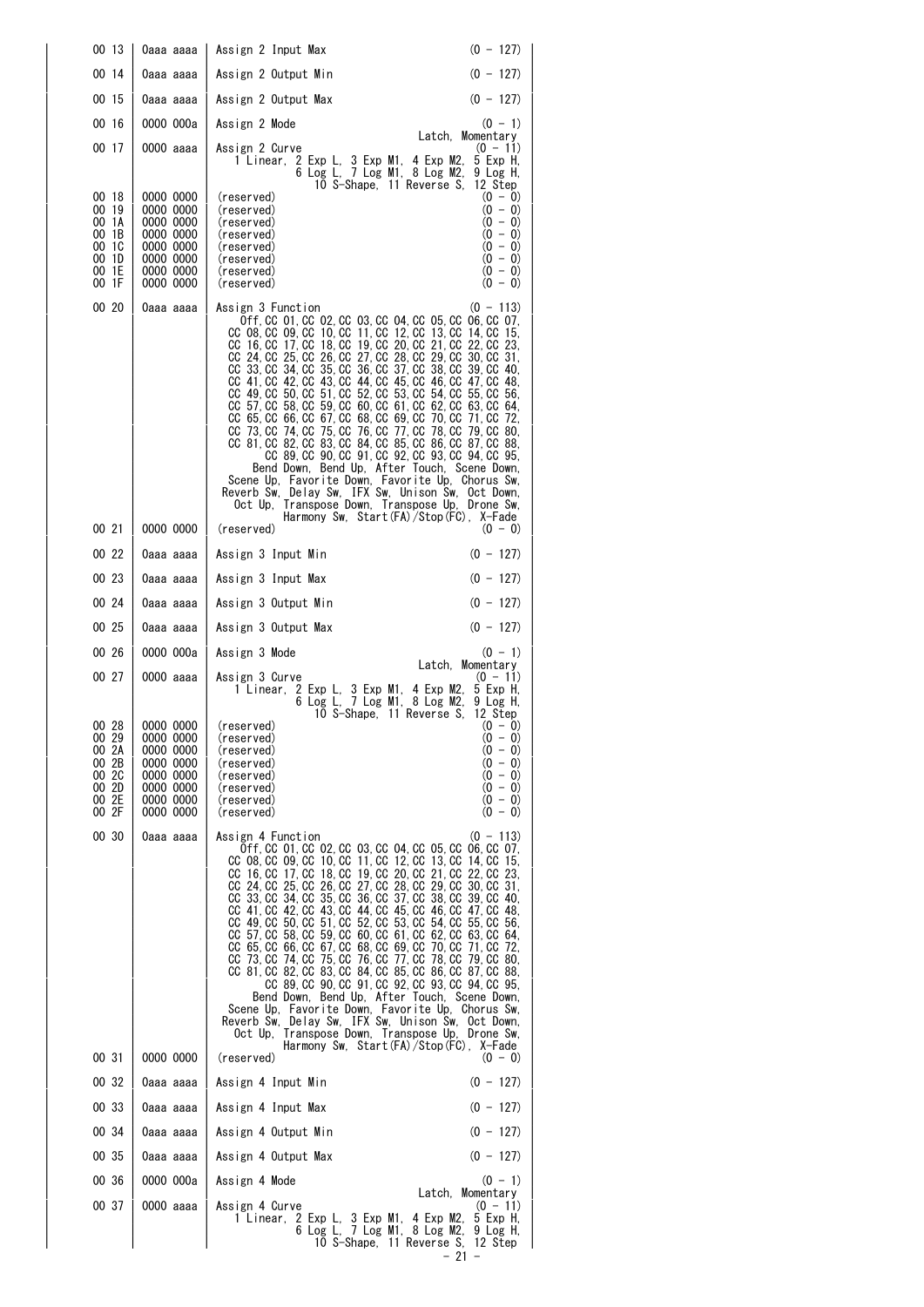| -38<br>0000<br>00<br>00 39<br>0000<br>0000<br>-3A<br>0000<br>00<br>0000<br>00 3B<br>0000<br>0000<br>00 3C<br>0000<br>0000<br>00 3D<br>0000<br>0000<br>00 3E<br>0000<br>0000<br>00 3F<br>0000 0000 | (reserved)<br>(reserved)<br>(reserved)<br>(reserved)<br>(reserved)<br>(reserved)<br>(reserved)<br>(reserved) | —<br>- |
|---------------------------------------------------------------------------------------------------------------------------------------------------------------------------------------------------|--------------------------------------------------------------------------------------------------------------|--------|
| 00 00 00 40   Total Size                                                                                                                                                                          |                                                                                                              |        |

#### \* [Assign8]

| Offset<br>Address                                                    |                                                                                                      | Description                                                                                                                                                                                                                                                                                                                                                                                                                                                                                                                                                                                                                                                                                                                                                                                                                                                                                                                                                                                                                                                     |
|----------------------------------------------------------------------|------------------------------------------------------------------------------------------------------|-----------------------------------------------------------------------------------------------------------------------------------------------------------------------------------------------------------------------------------------------------------------------------------------------------------------------------------------------------------------------------------------------------------------------------------------------------------------------------------------------------------------------------------------------------------------------------------------------------------------------------------------------------------------------------------------------------------------------------------------------------------------------------------------------------------------------------------------------------------------------------------------------------------------------------------------------------------------------------------------------------------------------------------------------------------------|
| 00 00<br>00 01                                                       | 0aaa aaaa<br>0000 0000                                                                               | $(0 - 113)$<br>Assign 1 Function<br>0ff, CC 01, CC 02, CC 03, CC 04, CC 05, CC 06, CC 07,<br>CC 08, CC 09, CC 10, CC 11, CC 12, CC 13, CC 14, CC<br>-15.<br>CC 16, CC 17, CC 18, CC 19, CC 20, CC 21, CC 22, CC 23,<br>CC 24, CC 25, CC 26, CC 27, CC 28, CC 29, CC 30, CC 31,<br>CC 33, CC 34, CC 35, CC 36, CC 37, CC 38, CC 39, CC<br>40.<br>CC 41, CC 42, CC 43, CC 44, CC 45, CC 46, CC 47, CC<br>-48.<br>CC 49, CC 50, CC 51, CC 52, CC 53, CC 54, CC 55, CC 56,<br>CC 57, CC 58, CC 59, CC 60, CC 61, CC 62, CC 63, CC<br>-64.<br>CC 65, CC 66, CC 67, CC 68, CC 69, CC 70, CC 71, CC<br>-72.<br>CC 73, CC 74, CC 75, CC 76, CC 77, CC 78, CC 79, CC 80,<br>CC 81, CC 82, CC 83, CC 84, CC 85, CC 86, CC 87, CC 88,<br>CC 89, CC 90, CC 91, CC 92, CC 93, CC 94, CC 95,<br>Bend Down, Bend Up, After Touch, Scene Down,<br>Scene Up, Favorite Down, Favorite Up, Chorus Sw,<br>Reverb Sw, Delay Sw, IFX Sw, Unison Sw, Oct Down,<br>Oct Up, Transpose Down, Transpose Up, Drone Sw,<br>Harmony Sw, Start(FA)/Stop(FC), X-Fade<br>(reserved)<br>$(0 - 0)$ |
| 00 02                                                                | 0aaa aaaa                                                                                            | $(0 - 127)$<br>Assign 1 Input Min                                                                                                                                                                                                                                                                                                                                                                                                                                                                                                                                                                                                                                                                                                                                                                                                                                                                                                                                                                                                                               |
| 00 03                                                                | 0aaa aaaa                                                                                            | $(0 - 127)$<br>Assign 1 Input Max                                                                                                                                                                                                                                                                                                                                                                                                                                                                                                                                                                                                                                                                                                                                                                                                                                                                                                                                                                                                                               |
| 00 04                                                                | 0aaa aaaa                                                                                            | Assign 1 Output Min<br>$(0 - 127)$                                                                                                                                                                                                                                                                                                                                                                                                                                                                                                                                                                                                                                                                                                                                                                                                                                                                                                                                                                                                                              |
| 00 05                                                                | 0aaa aaaa                                                                                            | $(0 - 127)$<br>Assign 1 Output Max                                                                                                                                                                                                                                                                                                                                                                                                                                                                                                                                                                                                                                                                                                                                                                                                                                                                                                                                                                                                                              |
| 00 06                                                                | 0000 000a                                                                                            | Assign 1 Mode<br>$(0 - 1)$                                                                                                                                                                                                                                                                                                                                                                                                                                                                                                                                                                                                                                                                                                                                                                                                                                                                                                                                                                                                                                      |
| 00 07                                                                | 0000 aaaa                                                                                            | Latch, Momentary<br>Assign 1 Curve<br>$(0 - 11)$<br>1 Linear, 2 Exp L, 3 Exp M1, 4 Exp M2,<br>5 Exp H.<br>6 Log L, 7 Log M1, 8 Log M2,<br>9 Log H.<br>10 S-Shape, 11 Reverse S.<br>12 Step                                                                                                                                                                                                                                                                                                                                                                                                                                                                                                                                                                                                                                                                                                                                                                                                                                                                      |
| 00 08<br>00 09<br>00 OA<br>00 OB<br>00 OC<br>00 OD<br>00 OE<br>00 OF | 0000 0000<br>0000 0000<br>0000 0000<br>0000 0000<br>0000 0000<br>0000 0000<br>0000 0000<br>0000 0000 | $(0 - 0)$<br>(reserved)<br>$(0 - 0)$<br>(reserved)<br>$(0 - 0)$<br>(reserved)<br>$(0 - 0)$<br>(reserved)<br>$(0 - 0)$<br>(reserved)<br>$(0 - 0)$<br>(reserved)<br>$(0 - 0)$<br>(reserved)<br>$(0 - 0)$<br>(reserved)                                                                                                                                                                                                                                                                                                                                                                                                                                                                                                                                                                                                                                                                                                                                                                                                                                            |
| 00 10<br>00 11                                                       | 0aaa aaaa<br>0000 0000                                                                               | Assign 2 Function<br>$(0 - 113)$<br>0ff, CC 01, CC 02, CC 03, CC 04, CC 05, CC 06, CC 07,<br>CC 08, CC 09, CC 10, CC 11, CC 12, CC 13, CC 14, CC 15,<br>CC 16, CC 17, CC 18, CC 19, CC 20, CC 21, CC 22, CC 23,<br>CC 24, CC 25, CC 26, CC 27, CC 28, CC 29, CC 30, CC 31,<br>CC 33, CC 34, CC 35, CC 36, CC 37, CC 38, CC 39, CC 40,<br>CC 41, CC 42, CC 43, CC 44, CC 45, CC 46, CC 47, CC 48,<br>CC 49, CC 50, CC 51, CC 52, CC 53, CC 54, CC 55, CC 56,<br>CC 57, CC 58, CC 59, CC 60, CC 61, CC 62, CC 63, CC 64,<br>CC 65 CC 66 CC 67 CC 68 CC 69 CC 70 CC 71 CC 72<br>CC 73, CC 74, CC 75, CC 76, CC 77, CC 78, CC 79, CC 80,<br>CC 81, CC 82, CC 83, CC 84, CC 85, CC 86, CC 87, CC 88,<br>CC 89, CC 90, CC 91, CC 92, CC 93, CC 94, CC 95,<br>Bend Down, Bend Up, After Touch, Scene Down,<br>Scene Up, Favorite Down, Favorite Up, Chorus Sw,<br>Reverb Sw, Delay Sw, IFX Sw, Unison Sw, Oct Down,<br>Oct Up, Transpose Down, Transpose Up, Drone Sw,<br>Harmony Sw, Start(FA)/Stop(FC), X-Fade<br>(reserved)<br>$(0 - 0)$                            |
| 00 12                                                                | 0aaa aaaa                                                                                            | $(0 - 127)$<br>Assign 2 Input Min                                                                                                                                                                                                                                                                                                                                                                                                                                                                                                                                                                                                                                                                                                                                                                                                                                                                                                                                                                                                                               |
| 00 13                                                                | 0aaa aaaa                                                                                            | Assign 2 Input Max<br>$(0 - 127)$                                                                                                                                                                                                                                                                                                                                                                                                                                                                                                                                                                                                                                                                                                                                                                                                                                                                                                                                                                                                                               |
| 00 14                                                                | 0aaa aaaa                                                                                            | $(0 - 127)$<br>Assign 2 Output Min                                                                                                                                                                                                                                                                                                                                                                                                                                                                                                                                                                                                                                                                                                                                                                                                                                                                                                                                                                                                                              |
| 00 15                                                                | 0aaa aaaa                                                                                            | Assign 2 Output Max<br>$(0 - 127)$                                                                                                                                                                                                                                                                                                                                                                                                                                                                                                                                                                                                                                                                                                                                                                                                                                                                                                                                                                                                                              |
| 00 16                                                                | 0000 000a                                                                                            | Assign 2 Mode<br>$(0 - 1)$<br>Latch, Momentary                                                                                                                                                                                                                                                                                                                                                                                                                                                                                                                                                                                                                                                                                                                                                                                                                                                                                                                                                                                                                  |
| 00 17                                                                | 0000 aaaa                                                                                            | Assign 2 Curve<br>$(0 - 11)$<br>1 Linear, 2 Exp L, 3 Exp M1, 4 Exp M2,<br>5 Exp H,<br>6 Log L, 7 Log M1, 8 Log M2,<br>9 Log H.<br>10 S-Shape, 11 Reverse S,<br>12 Step                                                                                                                                                                                                                                                                                                                                                                                                                                                                                                                                                                                                                                                                                                                                                                                                                                                                                          |
| 00 18<br>00 19<br>00 1A<br>00 1B                                     | 0000 0000<br>0000 0000<br>0000 0000<br>0000 0000                                                     | $(0 - 0)$<br>(reserved)<br>$(0 - 0)$<br>(reserved)<br>$(0 - 0)$<br>(reserved)<br>$(0 - 0)$<br>(reserved)<br>- 22 -                                                                                                                                                                                                                                                                                                                                                                                                                                                                                                                                                                                                                                                                                                                                                                                                                                                                                                                                              |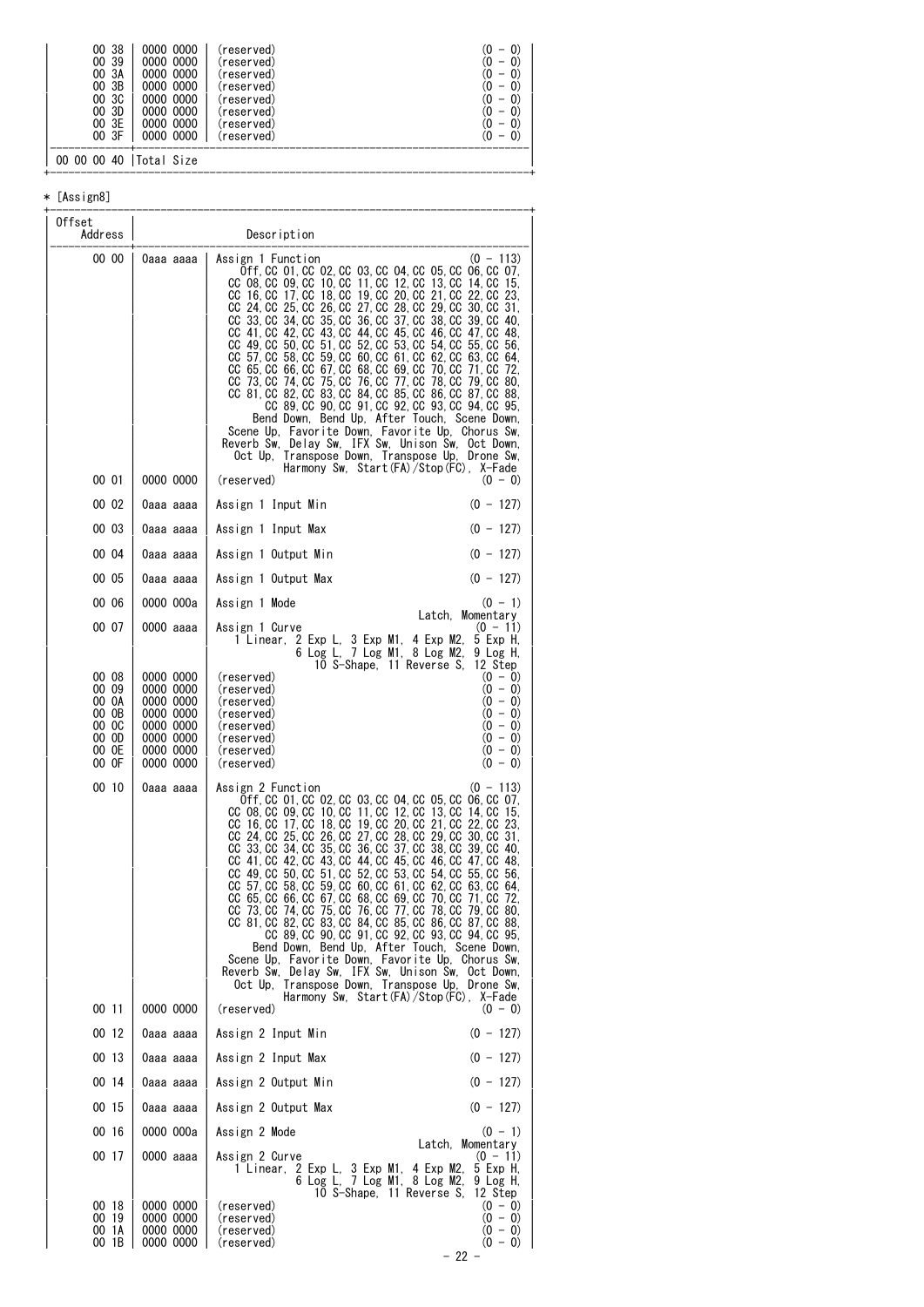| 00 1C<br>00 1D<br>00 1E<br>00 1F                                     | 0000 0000<br>0000 0000<br>0000 0000<br>0000 0000                                                     | $(0 - 0)$<br>(reserved)<br>$(0 - 0)$<br>(reserved)<br>$(0 - 0)$<br>(reserved)<br>$(0 - 0)$<br>(reserved)                                                                                                                                                                                                                                                                                                                                                                                                                                                                                                                                                                                                                                                                                                                                                                                                                                                                                                                       |
|----------------------------------------------------------------------|------------------------------------------------------------------------------------------------------|--------------------------------------------------------------------------------------------------------------------------------------------------------------------------------------------------------------------------------------------------------------------------------------------------------------------------------------------------------------------------------------------------------------------------------------------------------------------------------------------------------------------------------------------------------------------------------------------------------------------------------------------------------------------------------------------------------------------------------------------------------------------------------------------------------------------------------------------------------------------------------------------------------------------------------------------------------------------------------------------------------------------------------|
| 00 20                                                                | 0aaa aaaa                                                                                            | Assign 3 Function<br>$(0 - 113)$<br>0ff. CC 01. CC 02. CC 03. CC 04. CC 05. CC 06. CC 07.<br>CC 08, CC 09, CC 10, CC 11, CC 12, CC 13, CC 14, CC<br>-15.<br>CC 16, CC 17, CC 18, CC 19, CC 20, CC 21, CC 22, CC 23,<br>CC 24, CC 25, CC 26, CC 27, CC 28, CC 29, CC 30, CC 31,<br>CC 33, CC 34, CC 35, CC 36, CC 37, CC 38, CC<br>39.CC 40.<br>CC 41, CC 42, CC 43, CC 44, CC 45, CC 46, CC 47, CC 48,<br>CC 49, CC 50, CC 51, CC 52, CC 53, CC 54, CC 55, CC 56,<br>CC 57, CC 58, CC 59, CC 60, CC 61, CC 62, CC 63, CC<br>64.<br>CC 65, CC 66, CC 67, CC 68, CC 69, CC 70, CC 71, CC<br>-72.<br>CC 73. CC 74. CC 75. CC 76. CC 77. CC 78. CC 79. CC 80.<br>CC 81, CC 82, CC 83, CC 84, CC 85, CC 86, CC 87, CC 88,<br>CC 89, CC 90, CC 91, CC 92, CC 93, CC 94, CC 95,<br>Bend Down, Bend Up, After Touch, Scene Down,<br>Scene Up, Favorite Down, Favorite Up, Chorus Sw,<br>Reverb Sw, Delay Sw, IFX Sw, Unison Sw, Oct Down,<br>Oct Up, Transpose Down, Transpose Up, Drone Sw,<br>Harmony Sw. Start(FA)/Stop(FC). X-Fade |
| 00 21                                                                | 0000 0000                                                                                            | (reserved)<br>$(0 - 0)$                                                                                                                                                                                                                                                                                                                                                                                                                                                                                                                                                                                                                                                                                                                                                                                                                                                                                                                                                                                                        |
| 00 22                                                                | 0aaa aaaa                                                                                            | $(0 - 127)$<br>Assign 3 Input Min                                                                                                                                                                                                                                                                                                                                                                                                                                                                                                                                                                                                                                                                                                                                                                                                                                                                                                                                                                                              |
| 00 23                                                                | 0aaa aaaa                                                                                            | $(0 - 127)$<br>Assign 3 Input Max                                                                                                                                                                                                                                                                                                                                                                                                                                                                                                                                                                                                                                                                                                                                                                                                                                                                                                                                                                                              |
| 00 24                                                                | 0aaa aaaa                                                                                            | $(0 - 127)$<br>Assign 3 Output Min                                                                                                                                                                                                                                                                                                                                                                                                                                                                                                                                                                                                                                                                                                                                                                                                                                                                                                                                                                                             |
| 00 25                                                                | 0aaa aaaa                                                                                            | $(0 - 127)$<br>Assign 3 Output Max                                                                                                                                                                                                                                                                                                                                                                                                                                                                                                                                                                                                                                                                                                                                                                                                                                                                                                                                                                                             |
| 00 26                                                                | 0000 000a                                                                                            | Assign 3 Mode<br>$(0 - 1)$<br>Latch, Momentary                                                                                                                                                                                                                                                                                                                                                                                                                                                                                                                                                                                                                                                                                                                                                                                                                                                                                                                                                                                 |
| 00 27                                                                | 0000 aaaa                                                                                            | Assign 3 Curve<br>$(0 - 11)$<br>2 Exp L, 3 Exp M1, 4 Exp M2,<br>5 Exp H.<br>1 Linear,<br>6 Log L, 7 Log M1, 8 Log M2,<br>9 Log H.<br>10 S-Shape, 11 Reverse S,<br>12 Step                                                                                                                                                                                                                                                                                                                                                                                                                                                                                                                                                                                                                                                                                                                                                                                                                                                      |
| 00 28<br>00 29<br>00 2A<br>00 2B<br>00 2C<br>00 2D<br>00 2E<br>00 2F | 0000 0000<br>0000 0000<br>0000 0000<br>0000 0000<br>0000 0000<br>0000 0000<br>0000 0000<br>0000 0000 | $(0 - 0)$<br>(reserved)<br>$(0 - 0)$<br>(reserved)<br>$(0 - 0)$<br>(reserved)<br>$(0 - 0)$<br>(reserved)<br>$(0 - 0)$<br>(reserved)<br>$(0 - 0)$<br>(reserved)<br>$(0 - 0)$<br>(reserved)<br>$(0 - 0)$<br>(reserved)                                                                                                                                                                                                                                                                                                                                                                                                                                                                                                                                                                                                                                                                                                                                                                                                           |
| 00 30                                                                | 0aaa aaaa                                                                                            | Assign 4 Function<br>$(0 - 113)$<br>0ff, CC 01, CC 02, CC 03, CC 04, CC 05, CC 06, CC 07,<br>CC 08, CC 09, CC 10, CC 11, CC 12, CC 13, CC 14, CC 15,<br>CC 16, CC 17, CC 18, CC 19, CC 20, CC 21, CC 22, CC 23,<br>CC 24, CC 25, CC 26, CC 27, CC 28, CC 29, CC 30, CC 31,<br>CC 33, CC 34, CC 35, CC 36, CC 37, CC 38, CC 39, CC 40,<br>CC 41, CC 42, CC 43, CC 44, CC 45, CC 46, CC 47, CC 48,<br>CC 49, CC 50, CC 51, CC 52, CC 53, CC 54, CC 55, CC 56,<br>CC 57, CC 58, CC 59, CC 60, CC 61, CC 62, CC 63, CC 64,<br>CC 65, CC 66, CC 67, CC 68, CC 69, CC 70, CC 71, CC 72,<br>CC 73, CC 74, CC 75, CC 76, CC 77, CC 78, CC 79, CC 80,<br>CC 81, CC 82, CC 83, CC 84, CC 85, CC 86, CC 87, CC 88,<br>CC 89, CC 90, CC 91, CC 92, CC 93, CC 94, CC 95,<br>Bend Down, Bend Up, After Touch, Scene Down,<br>Scene Up, Favorite Down, Favorite Up, Chorus Sw,<br>Reverb Sw, Delay Sw, IFX Sw, Unison Sw, Oct Down,<br>Oct Up, Transpose Down, Transpose Up, Drone Sw,<br>Harmony Sw, Start(FA)/Stop(FC), X-Fade              |
| 00 31                                                                | 0000 0000                                                                                            | (reserved)<br>$(0 - 0)$                                                                                                                                                                                                                                                                                                                                                                                                                                                                                                                                                                                                                                                                                                                                                                                                                                                                                                                                                                                                        |
| 00 32                                                                | 0aaa aaaa                                                                                            | $(0 - 127)$<br>Assign 4 Input Min                                                                                                                                                                                                                                                                                                                                                                                                                                                                                                                                                                                                                                                                                                                                                                                                                                                                                                                                                                                              |
| 00 33                                                                | 0aaa aaaa                                                                                            | $(0 - 127)$<br>Assign 4 Input Max                                                                                                                                                                                                                                                                                                                                                                                                                                                                                                                                                                                                                                                                                                                                                                                                                                                                                                                                                                                              |
| 00 34                                                                | 0aaa aaaa                                                                                            | $(0 - 127)$<br>Assign 4 Output Min                                                                                                                                                                                                                                                                                                                                                                                                                                                                                                                                                                                                                                                                                                                                                                                                                                                                                                                                                                                             |
| 00 35                                                                | Oaaa aaaa                                                                                            | $(0 - 127)$<br>Assign 4 Output Max                                                                                                                                                                                                                                                                                                                                                                                                                                                                                                                                                                                                                                                                                                                                                                                                                                                                                                                                                                                             |
| 00 36                                                                | 0000 000a                                                                                            | Assign 4 Mode<br>$(0 - 1)$<br>Latch, Momentary                                                                                                                                                                                                                                                                                                                                                                                                                                                                                                                                                                                                                                                                                                                                                                                                                                                                                                                                                                                 |
| 00 37                                                                | 0000 aaaa                                                                                            | Assign 4 Curve<br>$(0 - 11)$<br>1 Linear, 2 Exp L, 3 Exp M1, 4 Exp M2,<br>5 Exp H,<br>6 Log L, 7 Log M1, 8 Log M2,<br>9 Log H,<br>10 S-Shape, 11 Reverse S,<br>12 Step                                                                                                                                                                                                                                                                                                                                                                                                                                                                                                                                                                                                                                                                                                                                                                                                                                                         |
| 00 38<br>00 39<br>00 3A<br>00 3B<br>00 3C<br>00 3D<br>00 3E<br>00 3F | 0000 0000<br>0000 0000<br>0000 0000<br>0000 0000<br>0000 0000<br>0000 0000<br>0000 0000<br>0000 0000 | (reserved)<br>$(0 - 0)$<br>$(0 - 0)$<br>(reserved)<br>$(0 - 0)$<br>(reserved)<br>$(0 - 0)$<br>(reserved)<br>$(0 - 0)$<br>(reserved)<br>$(0 - 0)$<br>(reserved)<br>$(0 - 0)$<br>(reserved)<br>$(0 - 0)$<br>(reserved)                                                                                                                                                                                                                                                                                                                                                                                                                                                                                                                                                                                                                                                                                                                                                                                                           |
| 00 40                                                                | 0aaa aaaa                                                                                            | Assign 5 Function<br>$(0 - 113)$<br>0ff, CC 01, CC 02, CC 03, CC 04, CC 05, CC 06, CC 07,<br>CC 08, CC 09, CC 10, CC 11, CC 12, CC 13, CC 14, CC 15,<br>CC 16, CC 17, CC 18, CC 19, CC 20, CC 21, CC 22, CC 23,<br>CC 24, CC 25, CC 26, CC 27, CC 28, CC 29, CC 30, CC 31,<br>CC 33, CC 34, CC 35, CC 36, CC 37, CC 38, CC 39, CC 40,<br>CC 41, CC 42, CC 43, CC 44, CC 45, CC 46, CC 47, CC 48,                                                                                                                                                                                                                                                                                                                                                                                                                                                                                                                                                                                                                               |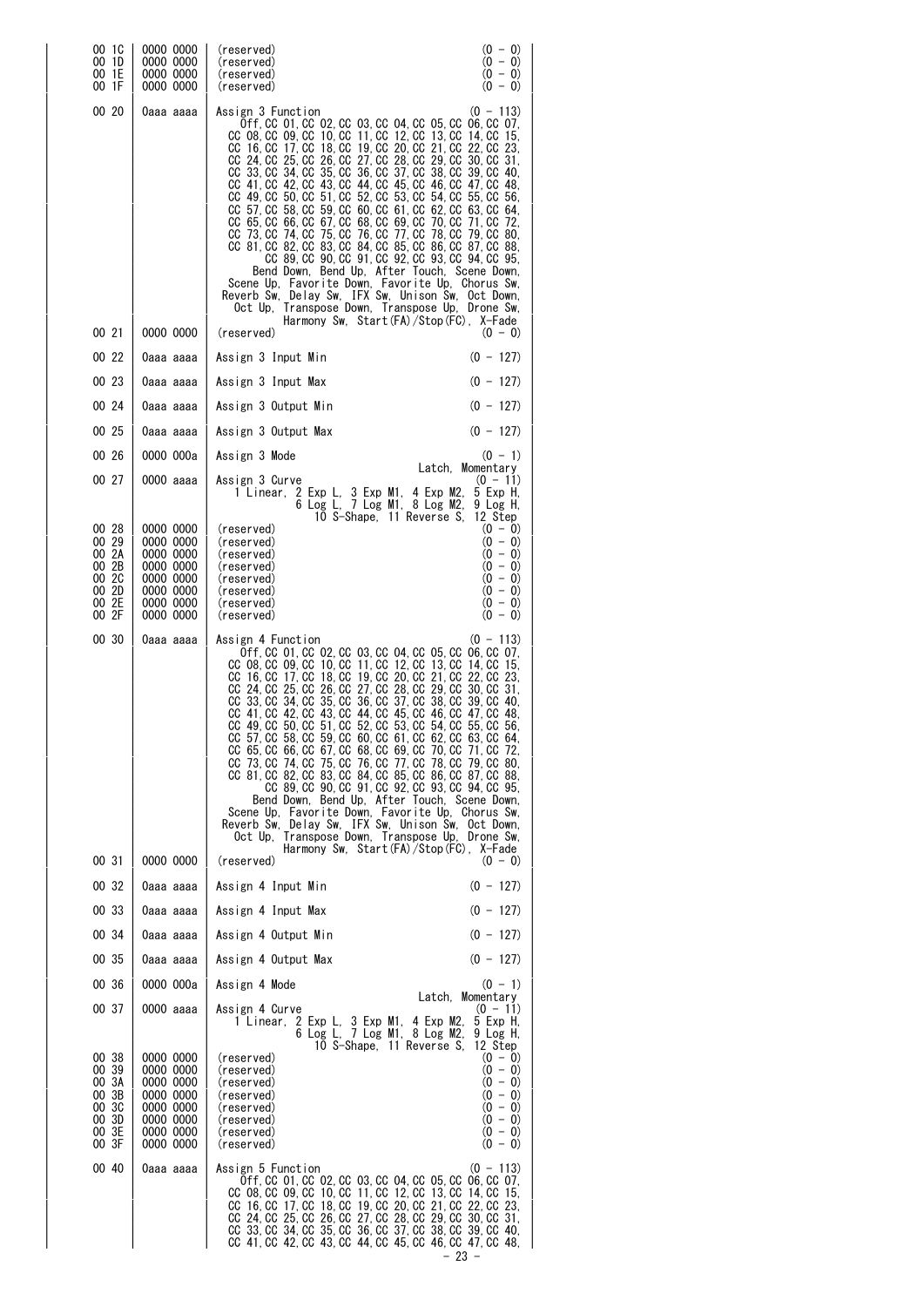|                    | CC 49, CC 50, CC 51, CC 52, CC 53, CC 54, CC 55, CC 56,<br>CC 57, CC 58, CC 59, CC 60, CC 61, CC 62, CC 63, CC 64,<br>CC 65, CC 66, CC 67, CC 68, CC 69, CC 70, CC 71, CC 72,<br>CC 73. CC 74. CC 75. CC 76. CC 77. CC 78. CC 79. CC 80.<br>CC 81, CC 82, CC 83, CC 84, CC 85, CC 86, CC 87, CC 88,<br>CC 89, CC 90, CC 91, CC 92, CC 93, CC 94, CC 95,<br>Bend Down, Bend Up, After Touch, Scene Down,<br>Scene Up, Favorite Down, Favorite Up, Chorus Sw,<br>Reverb Sw, Delay Sw, IFX Sw, Unison Sw, Oct Down,<br>Oct Up, Transpose Down, Transpose Up, Drone Sw,                                                                                                                                                                                                                                                                                                                                                                                                                                                      |
|--------------------|--------------------------------------------------------------------------------------------------------------------------------------------------------------------------------------------------------------------------------------------------------------------------------------------------------------------------------------------------------------------------------------------------------------------------------------------------------------------------------------------------------------------------------------------------------------------------------------------------------------------------------------------------------------------------------------------------------------------------------------------------------------------------------------------------------------------------------------------------------------------------------------------------------------------------------------------------------------------------------------------------------------------------|
| 00 41<br>0000 0000 | Harmony Sw, Start(FA)/Stop(FC), X-Fade<br>(reserved)<br>$(0 - 0)$                                                                                                                                                                                                                                                                                                                                                                                                                                                                                                                                                                                                                                                                                                                                                                                                                                                                                                                                                        |
| 00 42              | $(0 - 127)$                                                                                                                                                                                                                                                                                                                                                                                                                                                                                                                                                                                                                                                                                                                                                                                                                                                                                                                                                                                                              |
| 0aaa aaaa          | Assign 5 Input Min                                                                                                                                                                                                                                                                                                                                                                                                                                                                                                                                                                                                                                                                                                                                                                                                                                                                                                                                                                                                       |
| 00 43              | $(0 - 127)$                                                                                                                                                                                                                                                                                                                                                                                                                                                                                                                                                                                                                                                                                                                                                                                                                                                                                                                                                                                                              |
| 0aaa aaaa          | Assign 5 Input Max                                                                                                                                                                                                                                                                                                                                                                                                                                                                                                                                                                                                                                                                                                                                                                                                                                                                                                                                                                                                       |
| 00 44              | $(0 - 127)$                                                                                                                                                                                                                                                                                                                                                                                                                                                                                                                                                                                                                                                                                                                                                                                                                                                                                                                                                                                                              |
| 0aaa aaaa          | Assign 5 Output Min                                                                                                                                                                                                                                                                                                                                                                                                                                                                                                                                                                                                                                                                                                                                                                                                                                                                                                                                                                                                      |
| 00 45              | Assign 5 Output Max                                                                                                                                                                                                                                                                                                                                                                                                                                                                                                                                                                                                                                                                                                                                                                                                                                                                                                                                                                                                      |
| 0aaa aaaa          | $(0 - 127)$                                                                                                                                                                                                                                                                                                                                                                                                                                                                                                                                                                                                                                                                                                                                                                                                                                                                                                                                                                                                              |
| 00 46              | Assign 5 Mode                                                                                                                                                                                                                                                                                                                                                                                                                                                                                                                                                                                                                                                                                                                                                                                                                                                                                                                                                                                                            |
| 0000 000a          | $(0 - 1)$                                                                                                                                                                                                                                                                                                                                                                                                                                                                                                                                                                                                                                                                                                                                                                                                                                                                                                                                                                                                                |
| 00 47<br>0000 aaaa | Latch, Momentary<br>$(0 - 11)$<br>Assign 5 Curve<br>2 Exp L, 3 Exp M1, 4 Exp M2,<br>5 Exp H,<br>1 Linear,<br>6 Log L, 7 Log M1, 8 Log M2,<br>9 Log H,<br>10 S-Shape, 11 Reverse S,<br>12 Step                                                                                                                                                                                                                                                                                                                                                                                                                                                                                                                                                                                                                                                                                                                                                                                                                            |
| 00 48              | $(0 - 0)$                                                                                                                                                                                                                                                                                                                                                                                                                                                                                                                                                                                                                                                                                                                                                                                                                                                                                                                                                                                                                |
| 0000 0000          | (reserved)                                                                                                                                                                                                                                                                                                                                                                                                                                                                                                                                                                                                                                                                                                                                                                                                                                                                                                                                                                                                               |
| 00 49              | $(0 - 0)$                                                                                                                                                                                                                                                                                                                                                                                                                                                                                                                                                                                                                                                                                                                                                                                                                                                                                                                                                                                                                |
| 0000 0000          | (reserved)                                                                                                                                                                                                                                                                                                                                                                                                                                                                                                                                                                                                                                                                                                                                                                                                                                                                                                                                                                                                               |
| 00 4A              | $(0 - 0)$                                                                                                                                                                                                                                                                                                                                                                                                                                                                                                                                                                                                                                                                                                                                                                                                                                                                                                                                                                                                                |
| 0000 0000          | (reserved)                                                                                                                                                                                                                                                                                                                                                                                                                                                                                                                                                                                                                                                                                                                                                                                                                                                                                                                                                                                                               |
| 00 4B              | $(0 - 0)$                                                                                                                                                                                                                                                                                                                                                                                                                                                                                                                                                                                                                                                                                                                                                                                                                                                                                                                                                                                                                |
| 0000 0000          | (reserved)                                                                                                                                                                                                                                                                                                                                                                                                                                                                                                                                                                                                                                                                                                                                                                                                                                                                                                                                                                                                               |
| 00 4C              | $(0 - 0)$                                                                                                                                                                                                                                                                                                                                                                                                                                                                                                                                                                                                                                                                                                                                                                                                                                                                                                                                                                                                                |
| 0000 0000          | (reserved)                                                                                                                                                                                                                                                                                                                                                                                                                                                                                                                                                                                                                                                                                                                                                                                                                                                                                                                                                                                                               |
| 0000 0000          | $(0 - 0)$                                                                                                                                                                                                                                                                                                                                                                                                                                                                                                                                                                                                                                                                                                                                                                                                                                                                                                                                                                                                                |
| 00 4D              | (reserved)                                                                                                                                                                                                                                                                                                                                                                                                                                                                                                                                                                                                                                                                                                                                                                                                                                                                                                                                                                                                               |
| 00 4E              | $(0 - 0)$                                                                                                                                                                                                                                                                                                                                                                                                                                                                                                                                                                                                                                                                                                                                                                                                                                                                                                                                                                                                                |
| 0000 0000          | (reserved)                                                                                                                                                                                                                                                                                                                                                                                                                                                                                                                                                                                                                                                                                                                                                                                                                                                                                                                                                                                                               |
| 00 4F              | $(0 - 0)$                                                                                                                                                                                                                                                                                                                                                                                                                                                                                                                                                                                                                                                                                                                                                                                                                                                                                                                                                                                                                |
| 0000 0000          | (reserved)                                                                                                                                                                                                                                                                                                                                                                                                                                                                                                                                                                                                                                                                                                                                                                                                                                                                                                                                                                                                               |
| 00 50<br>Oaaa aaaa | Assign 6 Function<br>$(0 - 113)$<br>0ff, CC 01, CC 02, CC 03, CC 04, CC 05, CC 06, CC 07,<br>CC 08, CC 09, CC 10, CC 11, CC 12, CC 13, CC 14, CC 15,<br>CC 16, CC 17, CC 18, CC 19, CC 20, CC 21, CC 22, CC 23,<br>CC 24, CC 25, CC 26, CC 27, CC 28, CC 29, CC 30, CC 31,<br>CC 33, CC 34, CC 35, CC 36, CC 37, CC 38, CC 39, CC 40,<br>CC 41, CC 42, CC 43, CC 44, CC 45, CC 46, CC 47, CC 48,<br>CC 49, CC 50, CC 51, CC 52, CC 53, CC 54, CC 55, CC 56,<br>CC 57, CC 58, CC 59, CC 60, CC 61, CC 62, CC 63, CC 64,<br>CC 65, CC 66, CC 67, CC 68, CC 69, CC 70, CC 71, CC 72,<br>CC 73, CC 74, CC 75, CC 76, CC 77, CC 78, CC 79, CC 80,<br>CC 81, CC 82, CC 83, CC 84, CC 85, CC 86, CC 87, CC 88,<br>CC 89, CC 90, CC 91, CC 92, CC 93, CC 94, CC 95,<br>Bend Down, Bend Up, After Touch, Scene Down,<br>Scene Up. Favorite Down, Favorite Up. Chorus Sw.<br>Reverb Sw, Delay Sw, IFX Sw, Unison Sw, Oct Down,<br>Transpose Down, Transpose Up, Drone Sw,<br>Oct Up.<br>Harmony Sw, Start (FA) / Stop (FC), X-Fade |
| 00 51              | $(0 - 0)$                                                                                                                                                                                                                                                                                                                                                                                                                                                                                                                                                                                                                                                                                                                                                                                                                                                                                                                                                                                                                |
| 0000 0000          | (reserved)                                                                                                                                                                                                                                                                                                                                                                                                                                                                                                                                                                                                                                                                                                                                                                                                                                                                                                                                                                                                               |
| 00 52              | $(0 - 127)$                                                                                                                                                                                                                                                                                                                                                                                                                                                                                                                                                                                                                                                                                                                                                                                                                                                                                                                                                                                                              |
| 0aaa aaaa          | Assign 6 Input Min                                                                                                                                                                                                                                                                                                                                                                                                                                                                                                                                                                                                                                                                                                                                                                                                                                                                                                                                                                                                       |
| 00 53              | $(0 - 127)$                                                                                                                                                                                                                                                                                                                                                                                                                                                                                                                                                                                                                                                                                                                                                                                                                                                                                                                                                                                                              |
| 0aaa aaaa          | Assign 6 Input Max                                                                                                                                                                                                                                                                                                                                                                                                                                                                                                                                                                                                                                                                                                                                                                                                                                                                                                                                                                                                       |
| 00 54              | $(0 - 127)$                                                                                                                                                                                                                                                                                                                                                                                                                                                                                                                                                                                                                                                                                                                                                                                                                                                                                                                                                                                                              |
| 0aaa aaaa          | Assign 6 Output Min                                                                                                                                                                                                                                                                                                                                                                                                                                                                                                                                                                                                                                                                                                                                                                                                                                                                                                                                                                                                      |
| 00 55              | Assign 6 Output Max                                                                                                                                                                                                                                                                                                                                                                                                                                                                                                                                                                                                                                                                                                                                                                                                                                                                                                                                                                                                      |
| 0aaa aaaa          | $(0 - 127)$                                                                                                                                                                                                                                                                                                                                                                                                                                                                                                                                                                                                                                                                                                                                                                                                                                                                                                                                                                                                              |
| 00 56<br>0000 000a | $(0 - 1)$<br>Assign 6 Mode<br>Latch. Momentary                                                                                                                                                                                                                                                                                                                                                                                                                                                                                                                                                                                                                                                                                                                                                                                                                                                                                                                                                                           |
| 00 57<br>0000 aaaa | Assign 6 Curve<br>$(0 - 11)$<br>1 Linear, 2 Exp L, 3 Exp M1, 4 Exp M2, 5 Exp H,<br>6 Log L, 7 Log M1, 8 Log M2,<br>9 Log H,<br>10 S-Shape, 11 Reverse S.<br>12 Step                                                                                                                                                                                                                                                                                                                                                                                                                                                                                                                                                                                                                                                                                                                                                                                                                                                      |
| 00 58              | (reserved)                                                                                                                                                                                                                                                                                                                                                                                                                                                                                                                                                                                                                                                                                                                                                                                                                                                                                                                                                                                                               |
| 0000 0000          | $(0 - 0)$                                                                                                                                                                                                                                                                                                                                                                                                                                                                                                                                                                                                                                                                                                                                                                                                                                                                                                                                                                                                                |
| 00 59              | $(0 - 0)$                                                                                                                                                                                                                                                                                                                                                                                                                                                                                                                                                                                                                                                                                                                                                                                                                                                                                                                                                                                                                |
| 0000 0000          | (reserved)                                                                                                                                                                                                                                                                                                                                                                                                                                                                                                                                                                                                                                                                                                                                                                                                                                                                                                                                                                                                               |
| 00 5A              | $(0 - 0)$                                                                                                                                                                                                                                                                                                                                                                                                                                                                                                                                                                                                                                                                                                                                                                                                                                                                                                                                                                                                                |
| 0000 0000          | (reserved)                                                                                                                                                                                                                                                                                                                                                                                                                                                                                                                                                                                                                                                                                                                                                                                                                                                                                                                                                                                                               |
| 00 5B              | $(0 - 0)$                                                                                                                                                                                                                                                                                                                                                                                                                                                                                                                                                                                                                                                                                                                                                                                                                                                                                                                                                                                                                |
| 0000 0000          | (reserved)                                                                                                                                                                                                                                                                                                                                                                                                                                                                                                                                                                                                                                                                                                                                                                                                                                                                                                                                                                                                               |
| 00 5C              | $(0 - 0)$                                                                                                                                                                                                                                                                                                                                                                                                                                                                                                                                                                                                                                                                                                                                                                                                                                                                                                                                                                                                                |
| 0000 0000          | (reserved)                                                                                                                                                                                                                                                                                                                                                                                                                                                                                                                                                                                                                                                                                                                                                                                                                                                                                                                                                                                                               |
| 00 5D              | $(0 - 0)$                                                                                                                                                                                                                                                                                                                                                                                                                                                                                                                                                                                                                                                                                                                                                                                                                                                                                                                                                                                                                |
| 0000 0000          | (reserved)                                                                                                                                                                                                                                                                                                                                                                                                                                                                                                                                                                                                                                                                                                                                                                                                                                                                                                                                                                                                               |
| 00 5E              | $(0 - 0)$                                                                                                                                                                                                                                                                                                                                                                                                                                                                                                                                                                                                                                                                                                                                                                                                                                                                                                                                                                                                                |
| 0000 0000          | (reserved)                                                                                                                                                                                                                                                                                                                                                                                                                                                                                                                                                                                                                                                                                                                                                                                                                                                                                                                                                                                                               |
| 00 5F              | $(0 - 0)$                                                                                                                                                                                                                                                                                                                                                                                                                                                                                                                                                                                                                                                                                                                                                                                                                                                                                                                                                                                                                |
| 0000 0000          | (reserved)                                                                                                                                                                                                                                                                                                                                                                                                                                                                                                                                                                                                                                                                                                                                                                                                                                                                                                                                                                                                               |
| 00 60<br>Oaaa aaaa | $(0 - 113)$<br>Assign 7 Function<br>0ff, CC 01, CC 02, CC 03, CC 04, CC 05, CC 06, CC 07,<br>CC 08, CC 09, CC 10, CC 11, CC 12, CC 13, CC 14, CC 15,<br>CC 16, CC 17, CC 18, CC 19, CC 20, CC 21, CC 22, CC 23,<br>CC 24, CC 25, CC 26, CC 27, CC 28, CC 29, CC 30, CC 31,<br>CC 33, CC 34, CC 35, CC 36, CC 37, CC 38, CC 39, CC 40,<br>CC 41, CC 42, CC 43, CC 44, CC 45, CC 46, CC 47, CC 48,<br>CC 49, CC 50, CC 51, CC 52, CC 53, CC 54, CC 55, CC 56,<br>CC 57, CC 58, CC 59, CC 60, CC 61, CC 62, CC 63, CC 64,<br>CC 65, CC 66, CC 67, CC 68, CC 69, CC 70, CC 71, CC 72,<br>CC 73, CC 74, CC 75, CC 76, CC 77, CC 78, CC 79, CC 80,<br>CC 81, CC 82, CC 83, CC 84, CC 85, CC 86, CC 87, CC 88,<br>CC 89, CC 90, CC 91, CC 92, CC 93, CC 94, CC 95,<br>Bend Down, Bend Up, After Touch, Scene Down,<br>Scene Up, Favorite Down, Favorite Up, Chorus Sw,<br>Reverb Sw, Delay Sw, IFX Sw, Unison Sw, Oct Down,<br>Oct Up, Transpose Down, Transpose Up, Drone Sw,<br>Harmony Sw, Start (FA) / Stop (FC), X-Fade    |
| 0000 0000<br>00 61 | (reserved)<br>$(0 - 0)$<br>$-24 -$                                                                                                                                                                                                                                                                                                                                                                                                                                                                                                                                                                                                                                                                                                                                                                                                                                                                                                                                                                                       |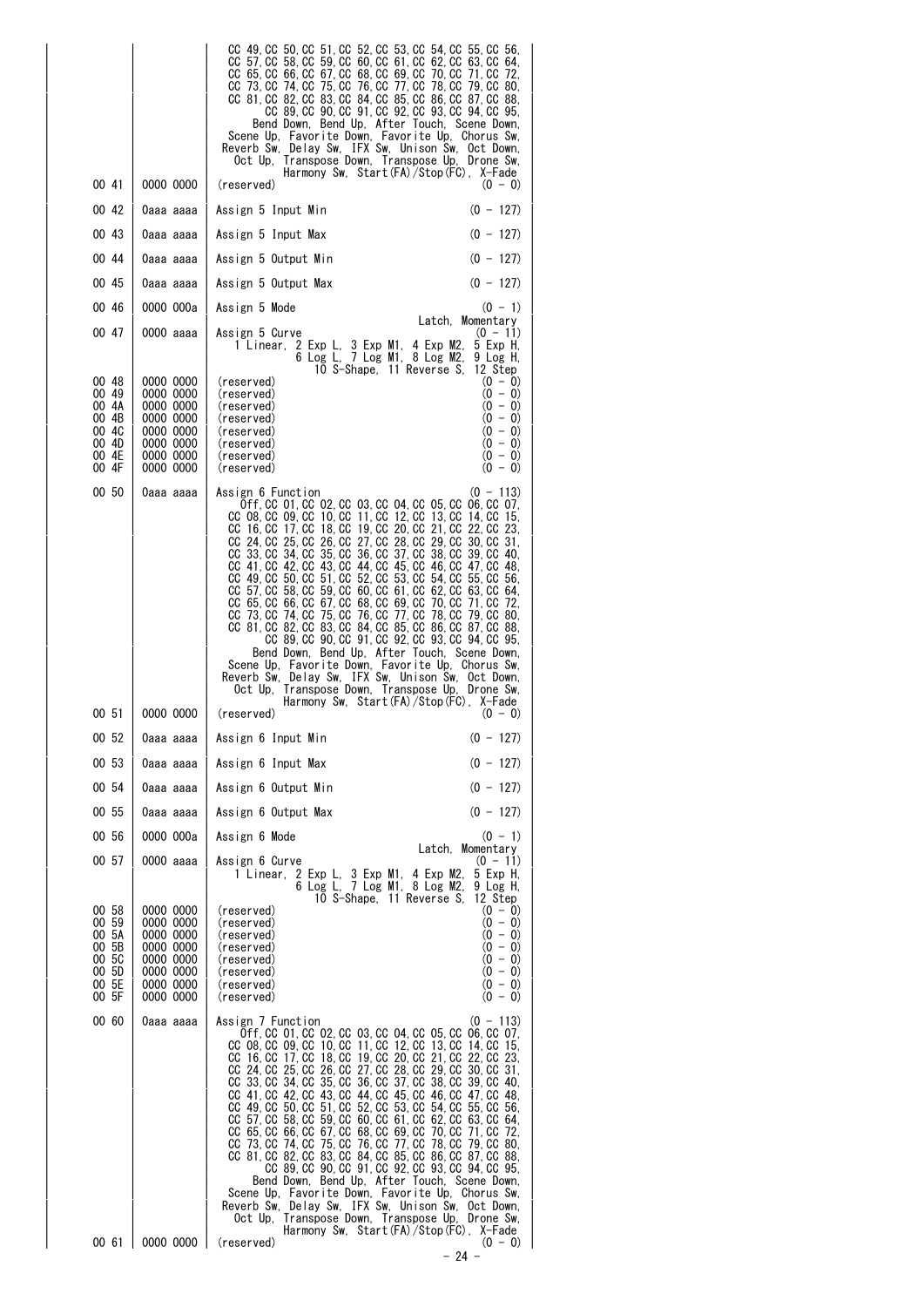| 00 62                                                                | 0aaa aaaa                                                                                            | $(0 - 127)$<br>Assign 7 Input Min                                                                                                                                                                                                                                                                                                                                                                                                                                                                                                                                                                                                                                                                                                                                                                                                                                                                                                                                                                                                            |
|----------------------------------------------------------------------|------------------------------------------------------------------------------------------------------|----------------------------------------------------------------------------------------------------------------------------------------------------------------------------------------------------------------------------------------------------------------------------------------------------------------------------------------------------------------------------------------------------------------------------------------------------------------------------------------------------------------------------------------------------------------------------------------------------------------------------------------------------------------------------------------------------------------------------------------------------------------------------------------------------------------------------------------------------------------------------------------------------------------------------------------------------------------------------------------------------------------------------------------------|
| 00 63                                                                | Оааа аааа                                                                                            | Assign 7 Input Max<br>$(0 - 127)$                                                                                                                                                                                                                                                                                                                                                                                                                                                                                                                                                                                                                                                                                                                                                                                                                                                                                                                                                                                                            |
| 00 64                                                                | 0aaa aaaa                                                                                            | $(0 - 127)$<br>Assign 7 Output Min                                                                                                                                                                                                                                                                                                                                                                                                                                                                                                                                                                                                                                                                                                                                                                                                                                                                                                                                                                                                           |
| 00 65                                                                | 0aaa aaaa                                                                                            | $(0 - 127)$<br>Assign 7 Output Max                                                                                                                                                                                                                                                                                                                                                                                                                                                                                                                                                                                                                                                                                                                                                                                                                                                                                                                                                                                                           |
| 00 66                                                                | 0000 000a                                                                                            | Assign 7 Mode<br>$(0 - 1)$                                                                                                                                                                                                                                                                                                                                                                                                                                                                                                                                                                                                                                                                                                                                                                                                                                                                                                                                                                                                                   |
| 00 67                                                                | 0000 aaaa                                                                                            | Latch, Momentary<br>Assign 7 Curve<br>$(0 - 11)$<br>1 Linear, 2 Exp L, 3 Exp M1, 4 Exp M2,<br>5 Exp H,<br>6 Log L, 7 Log M1, 8 Log M2,<br>9 Log H,<br>10 S-Shape, 11 Reverse S.<br>12 Step                                                                                                                                                                                                                                                                                                                                                                                                                                                                                                                                                                                                                                                                                                                                                                                                                                                   |
| 00 68<br>00 69<br>00 6A<br>00 6B<br>00 GC<br>00 6D<br>00 6E<br>00 GF | 0000 0000<br>0000 0000<br>0000 0000<br>0000 0000<br>0000 0000<br>0000 0000<br>0000 0000<br>0000 0000 | (reserved)<br>$(0 - 0)$<br>$(0 - 0)$<br>(reserved)<br>$(0 - 0)$<br>(reserved)<br>$(0 - 0)$<br>(reserved)<br>$(0 - 0)$<br>(reserved)<br>$(0 - 0)$<br>(reserved)<br>$(0 - 0)$<br>(reserved)<br>$(0 - 0)$<br>(reserved)                                                                                                                                                                                                                                                                                                                                                                                                                                                                                                                                                                                                                                                                                                                                                                                                                         |
| 00 70<br>00 71                                                       | 0aaa aaaa<br>0000 0000                                                                               | Assign 8 Function<br>$(0 - 113)$<br>0ff, CC 01, CC 02, CC 03, CC 04, CC 05, CC 06, CC 07,<br>CC 08, CC 09, CC 10, CC 11, CC 12, CC 13, CC 14, CC 15,<br>CC 16, CC 17, CC 18, CC 19, CC 20, CC 21, CC 22, CC 23,<br>CC 24, CC 25, CC 26, CC 27, CC 28, CC 29, CC 30, CC 31,<br>CC 33, CC 34, CC 35, CC 36, CC 37, CC 38, CC 39, CC 40,<br>CC 41, CC 42, CC 43, CC 44, CC 45, CC 46, CC 47, CC 48,<br>CC 49, CC 50, CC 51, CC 52, CC 53, CC 54, CC 55, CC 56,<br>CC 57, CC 58, CC 59, CC 60, CC 61, CC 62, CC 63, CC 64,<br>CC 65, CC 66, CC 67, CC 68, CC 69, CC 70, CC 71, CC 72,<br>CC 73, CC 74, CC 75, CC 76, CC 77, CC 78, CC 79, CC 80,<br>CC 81, CC 82, CC 83, CC 84, CC 85, CC 86, CC 87, CC 88,<br>CC 89, CC 90, CC 91, CC 92, CC 93, CC 94, CC 95,<br>Bend Down, Bend Up, After Touch, Scene Down,<br>Scene Up, Favorite Down, Favorite Up, Chorus Sw,<br>Reverb Sw, Delay Sw, IFX Sw, Unison Sw, Oct Down,<br>Oct Up, Transpose Down, Transpose Up, Drone Sw,<br>Harmony Sw, Start(FA)/Stop(FC), X-Fade<br>(reserved)<br>$(0 - 0)$ |
| 00 72                                                                | 0aaa aaaa                                                                                            | $(0 - 127)$<br>Assign 8 Input Min                                                                                                                                                                                                                                                                                                                                                                                                                                                                                                                                                                                                                                                                                                                                                                                                                                                                                                                                                                                                            |
| 00 73                                                                | 0aaa aaaa                                                                                            | $(0 - 127)$<br>Assign 8 Input Max                                                                                                                                                                                                                                                                                                                                                                                                                                                                                                                                                                                                                                                                                                                                                                                                                                                                                                                                                                                                            |
| 00 74                                                                | 0aaa aaaa                                                                                            | $(0 - 127)$<br>Assign 8 Output Min                                                                                                                                                                                                                                                                                                                                                                                                                                                                                                                                                                                                                                                                                                                                                                                                                                                                                                                                                                                                           |
| 00 75                                                                | 0aaa aaaa                                                                                            | Assign 8 Output Max<br>$(0 - 127)$                                                                                                                                                                                                                                                                                                                                                                                                                                                                                                                                                                                                                                                                                                                                                                                                                                                                                                                                                                                                           |
| 00 76                                                                | 0000 000a                                                                                            | Assign 8 Mode<br>$(0 - 1)$                                                                                                                                                                                                                                                                                                                                                                                                                                                                                                                                                                                                                                                                                                                                                                                                                                                                                                                                                                                                                   |
| 00 77                                                                | 0000 aaaa                                                                                            | Latch, Momentary<br>Assign 8 Curve<br>$(0 - 11)$<br>2 Exp L, 3 Exp M1, 4 Exp M2, 5 Exp H,<br>6 Log L, 7 Log M1, 8 Log M2, 9 Log H,<br>1 Linear,<br>9 Log H,<br>10 S-Shape, 11 Reverse S,<br>12 Step                                                                                                                                                                                                                                                                                                                                                                                                                                                                                                                                                                                                                                                                                                                                                                                                                                          |
| 00 78<br>00 79<br>00 7A<br>00 7B<br>00 7C<br>00 7D<br>00 7E<br>00 7F | 0000 0000<br>0000 0000<br>0000 0000<br>0000 0000<br>0000 0000<br>0000 0000<br>0000 0000<br>0000 0000 | (reserved)<br>$(0 - 0)$<br>$(0 - 0)$<br>(reserved)<br>$(0 - 0)$<br>(reserved)<br>(reserved)<br>$(0 - 0)$<br>$(0 - 0)$<br>(reserved)<br>$(0 - 0)$<br>(reserved)<br>$(0 - 0)$<br>(reserved)<br>(reserved)<br>$(0 - 0)$                                                                                                                                                                                                                                                                                                                                                                                                                                                                                                                                                                                                                                                                                                                                                                                                                         |
| 00 00 01 00   Total Size                                             |                                                                                                      |                                                                                                                                                                                                                                                                                                                                                                                                                                                                                                                                                                                                                                                                                                                                                                                                                                                                                                                                                                                                                                              |

# \* [Favorite]

| Offset<br>Address |                   | Description                 |                                 |
|-------------------|-------------------|-----------------------------|---------------------------------|
| 00 00             |                   | 0000 000a   Favorite Switch | $(0 - 1)$                       |
| 00 01             | 0aaa aaaa         | Scene Bank Select MSB       | Off. On<br>$(0 - 127)$          |
| 00 02             | 0aaa aaaa         | Scene Bank Select LSB       | $-127$<br>$-127$<br>(0)         |
| 00 03             | 0aaa aaaa         | Scene Program Change        | - 127<br>$-127$<br>(0<br>$-128$ |
|                   | 00 04 ITotal Size |                             |                                 |

+------------------------------------------------------------------------------+

+------------------------------------------------------------------------------+

# \* [Fingering]

| Offset<br>Address |           | Description                                                                                                                                                                                   |
|-------------------|-----------|-----------------------------------------------------------------------------------------------------------------------------------------------------------------------------------------------|
| 00 00             |           | 0000 000a   Fingering Switch<br>Off.<br>- On                                                                                                                                                  |
| 00 01             | 0aaa aaaa | (48<br>96)<br>Fingering Key<br>C 3, C#3, D 3, Eb3, E 3, F 3, F#3, G 3, G#3, A 3,<br>Bb3, B 3, C 4, C#4, D 4, Eb4, E 4, F 4, F#4, G 4,<br>Bb4, B 4, C 5, C#5, D 5, Eb5, E 5, F 5,<br>$G#4$ A 4 |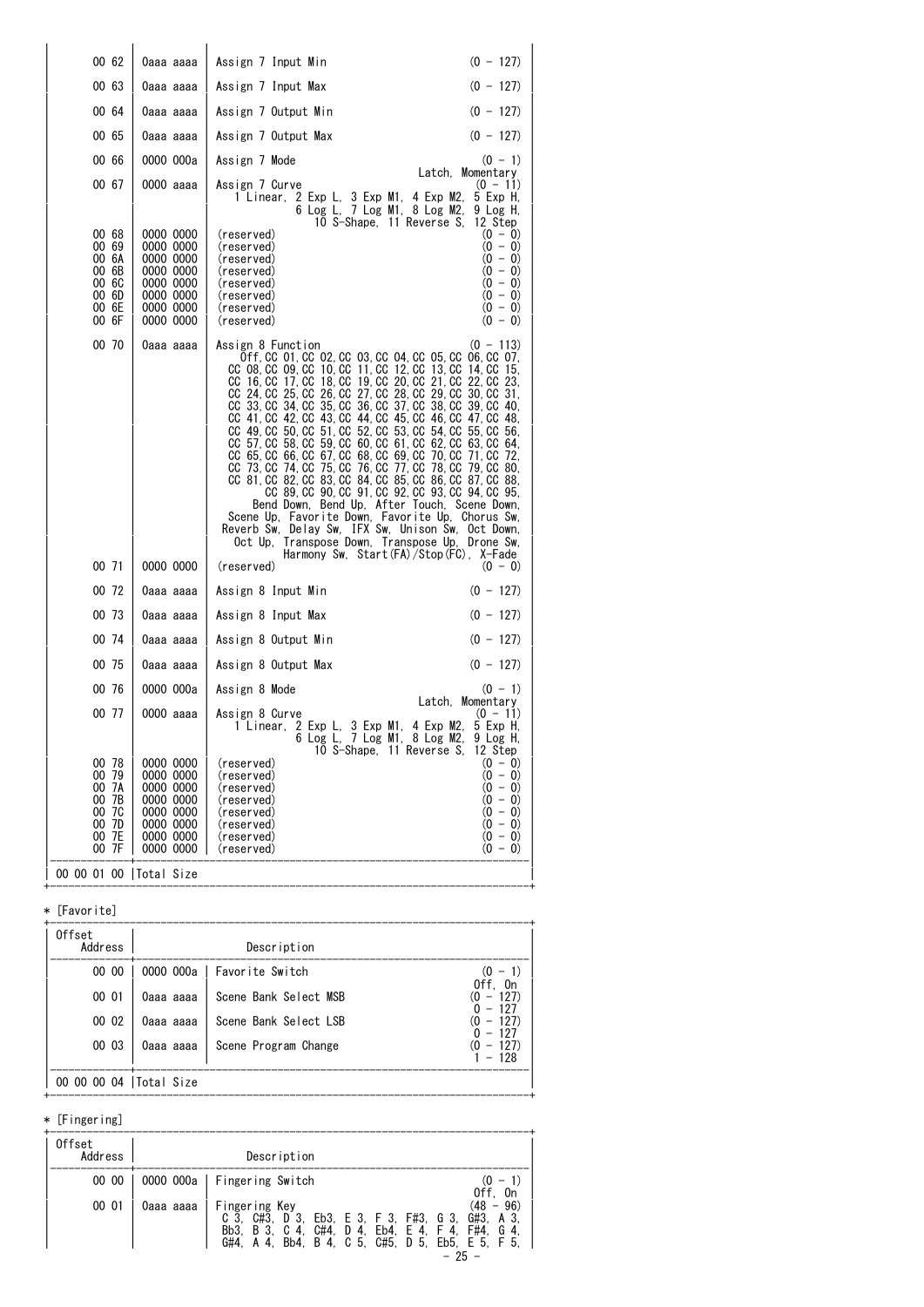| 00 02<br>0000 0000<br>00 03<br>0000 0000<br>00<br>04<br>0000 0000<br>05<br>00<br>0000 0000<br>00 06<br>0000 0000<br>00 07<br>0000 0000                                                                                                                                                                                                                                                                              | G 5,<br>G#5,<br>A 5, Bb5,<br>B 5,<br>6.<br>F#5.<br>C<br>6.<br>C#6.<br>D<br>Eb6.<br>E 6.<br>F#6.<br>G#6,<br>B<br>6.<br>C<br>F 6.<br>G 6.<br>A 6.<br>Bb6.<br>7<br>$- 0)$<br>(reserved)<br>(0<br>(0<br>$\left( 0\right)$<br>$\overline{\phantom{a}}$<br>(reserved)<br>(0<br>$\left( 0\right)$<br>(reserved)<br>$\qquad \qquad -$<br>(0<br>$\left( 0\right)$<br>(reserved)<br>$\overline{\phantom{a}}$<br>(0<br>$\left( 0\right)$<br>(reserved)<br>$\overline{\phantom{a}}$<br>(0<br>$\left( 0\right)$<br>(reserved)<br>$\overline{\phantom{a}}$                                                                                                                                                                                                                                                                                                                                                                                                                                                                                                                     |
|---------------------------------------------------------------------------------------------------------------------------------------------------------------------------------------------------------------------------------------------------------------------------------------------------------------------------------------------------------------------------------------------------------------------|------------------------------------------------------------------------------------------------------------------------------------------------------------------------------------------------------------------------------------------------------------------------------------------------------------------------------------------------------------------------------------------------------------------------------------------------------------------------------------------------------------------------------------------------------------------------------------------------------------------------------------------------------------------------------------------------------------------------------------------------------------------------------------------------------------------------------------------------------------------------------------------------------------------------------------------------------------------------------------------------------------------------------------------------------------------|
| #<br>00 08<br>0000 aaaa<br>00<br>09<br>0000 bbbb<br>0000 cccc<br>00 OA<br>00 OB<br>0000 dddd<br>00 OC<br>0000 eeee<br>$00\,$<br>0D<br>0000 ffff<br>0E<br>$00\,$<br>0000<br>gggg<br>00 OF<br>0000 hhhh                                                                                                                                                                                                               | $(0 - 268435455)$<br>Fingering Setting                                                                                                                                                                                                                                                                                                                                                                                                                                                                                                                                                                                                                                                                                                                                                                                                                                                                                                                                                                                                                           |
| 0000 0000<br>00 10<br>00<br>0000 0000<br>11<br>00<br>12<br>0000 0000<br>00<br>13<br>0000 0000<br>00<br>0000 0000<br>14<br>00<br>0000 0000<br>15<br>$00\,$<br>0000 0000<br>16<br>00<br>17<br>0000 0000<br>00<br>18<br>0000 0000<br>00<br>19<br>0000 0000<br>00<br>1A<br>0000<br>0000<br>00<br>1B<br>0000 0000<br>00<br>10<br>0000 0000<br>00<br>1D<br>0000<br>0000<br>00<br>1E<br>0000 0000<br>00<br>1F<br>0000 0000 | $(0 - 0)$<br>(reserved)<br>(0<br>(reserved)<br>$\left( 0\right)$<br>$\overline{\phantom{m}}$<br>(0<br>$\left( 0\right)$<br>(reserved)<br>$\overline{\phantom{a}}$<br>(0<br>$\left( 0\right)$<br>(reserved)<br>$\qquad \qquad -$<br>(0<br>$\left( 0\right)$<br>(reserved)<br>$\overline{\phantom{a}}$<br>(0<br>$\vert 0\rangle$<br>(reserved)<br>$\overline{\phantom{a}}$<br>$\boldsymbol{0}$<br>$\vert 0\rangle$<br>(reserved)<br>$\overline{\phantom{a}}$<br>(0<br>$\left( 0\right)$<br>(reserved)<br>$\overline{\phantom{a}}$<br>(0<br>$\left( 0\right)$<br>(reserved)<br>$\overline{\phantom{a}}$<br>(0<br>$\left( 0\right)$<br>(reserved)<br>$\qquad \qquad -$<br>(0<br>$\left( 0\right)$<br>(reserved)<br>$\qquad \qquad -$<br>(0<br>$\left( 0\right)$<br>(reserved)<br>-<br>(0<br>$\left( 0\right)$<br>(reserved)<br>$\qquad \qquad -$<br>(0<br>$\left( 0\right)$<br>(reserved)<br>$\overline{\phantom{a}}$<br>(0<br>$\vert 0\rangle$<br>(reserved)<br>$\overline{\phantom{a}}$<br>(reserved)<br>$\omega$<br>$\left( 0\right)$<br>$\overline{\phantom{a}}$ |
| 00 00 00 20<br> Total Size                                                                                                                                                                                                                                                                                                                                                                                          |                                                                                                                                                                                                                                                                                                                                                                                                                                                                                                                                                                                                                                                                                                                                                                                                                                                                                                                                                                                                                                                                  |

+------------------------------------------------------------------------------+

#### \* [Scene Common]

| Offset<br>Address                                                                                                                            |                                                                                                                                                                                                              | Description                                                                                                                                                                                                                                                                                                                                                                                                                                                                                                                                                                                                                                                                                                                                                                                                                                                        |
|----------------------------------------------------------------------------------------------------------------------------------------------|--------------------------------------------------------------------------------------------------------------------------------------------------------------------------------------------------------------|--------------------------------------------------------------------------------------------------------------------------------------------------------------------------------------------------------------------------------------------------------------------------------------------------------------------------------------------------------------------------------------------------------------------------------------------------------------------------------------------------------------------------------------------------------------------------------------------------------------------------------------------------------------------------------------------------------------------------------------------------------------------------------------------------------------------------------------------------------------------|
| 00 00<br>00 01<br>00 02<br>00 03<br>00 04<br>00 05<br>00 06<br>00 07<br>00 08<br>00 09<br>00 OA<br>00 OB<br>00 OC<br>00 OD<br>00 OE<br>00 OF | 0aaa aaaa<br>0aaa aaaa<br>0aaa aaaa<br>0aaa aaaa<br>0aaa aaaa<br>0aaa aaaa<br>0aaa aaaa<br>0aaa aaaa<br>0aaa aaaa<br>0aaa aaaa<br>0aaa aaaa<br>0aaa aaaa<br>0aaa aaaa<br>0aaa aaaa<br>0aaa aaaa<br>0aaa aaaa | $(32 - 127)$<br><b>NAME</b><br>-1<br>$(32 - 127)$<br>NAME 2<br>3<br>(32 - 127)<br><b>NAME</b><br>NAME 4<br>(32 - 127)<br>(32 – 127)<br>5<br><b>NAME</b><br>(32 - 127)<br>NAME<br>6<br>$(32 - 127)$<br><b>NAME</b><br>7<br>(32 - 127)<br>NAME 8<br>$(32 - 127)$<br>9<br><b>NAME</b><br>(32 - 127)<br>NAME 10<br>(32 - 127)<br><b>NAME</b><br>-11<br>(32 - 127)<br><b>NAME</b><br>-12<br>$(32 - 127)$<br>-13<br><b>NAME</b><br>$(32 - 127)$<br>NAME 14<br>$(32 - 127)$<br>NAME 15<br>$(32 - 127)$<br>NAME 16                                                                                                                                                                                                                                                                                                                                                         |
| #<br>00 10<br>00 11<br>00 12<br>00 13                                                                                                        | 0000 aaaa<br>0000 bbbb<br>$0000\,\csc$<br>0000 dddd                                                                                                                                                          | $(2000 - 30000)$<br>Scene Tempo                                                                                                                                                                                                                                                                                                                                                                                                                                                                                                                                                                                                                                                                                                                                                                                                                                    |
| 00 14                                                                                                                                        | 0aaa aaaa                                                                                                                                                                                                    | $20.00 - 300.00$<br>$(59 - 70)$<br>Scene Transpose                                                                                                                                                                                                                                                                                                                                                                                                                                                                                                                                                                                                                                                                                                                                                                                                                 |
| 00 15                                                                                                                                        | 0aaa aaaa                                                                                                                                                                                                    | $-5 - 6$<br>$(61 - 67)$<br>Scene Octave Shift                                                                                                                                                                                                                                                                                                                                                                                                                                                                                                                                                                                                                                                                                                                                                                                                                      |
| 00 16<br>00 17                                                                                                                               | 0000 0000<br>0000 0000                                                                                                                                                                                       | -3 - 3<br>$(0 - 0)$<br>(reserved)<br>$(0 - 0)$<br>(reserved)                                                                                                                                                                                                                                                                                                                                                                                                                                                                                                                                                                                                                                                                                                                                                                                                       |
| 00 18                                                                                                                                        | 0aaa aaaa                                                                                                                                                                                                    | Scene Volume<br>$(0 - 127)$<br>$0 - 127$                                                                                                                                                                                                                                                                                                                                                                                                                                                                                                                                                                                                                                                                                                                                                                                                                           |
| 00 19                                                                                                                                        | 0aaa aaaa                                                                                                                                                                                                    | IFX Delay Send Level<br>$(0 - 127)$<br>$0 - 127$                                                                                                                                                                                                                                                                                                                                                                                                                                                                                                                                                                                                                                                                                                                                                                                                                   |
| 00 1A                                                                                                                                        | 0000 0000                                                                                                                                                                                                    | (reserved)<br>$(0 - 0)$                                                                                                                                                                                                                                                                                                                                                                                                                                                                                                                                                                                                                                                                                                                                                                                                                                            |
| 00 1B                                                                                                                                        | 000a aaaa                                                                                                                                                                                                    | $(0 - 24)$<br>Controller Bend Range<br>$0 - 24$                                                                                                                                                                                                                                                                                                                                                                                                                                                                                                                                                                                                                                                                                                                                                                                                                    |
| 00 1C                                                                                                                                        | 0aaa aaaa                                                                                                                                                                                                    | $(0 - 96)$<br>Control Source(1)<br>0ff, CC 01, CC 02, CC 03, CC 04, CC 05, CC 06, CC 07,<br>CC 08. CC 09. CC 10. CC 11. CC 12. CC 13. CC 14. CC<br>-15.<br>CC 16, CC 17, CC 18, CC 19, CC 20, CC<br>21. CC<br>22. CC<br>23,<br>CC 24, CC 25, CC 26, CC 27, CC 28, CC<br>29, CC<br>30, CC 31,<br>35, CC 36, CC 37, CC<br>CC 33, CC 34, CC<br>39, CC<br>38, CC<br>-40.<br>CC 41. CC 42. CC 43. CC 44. CC 45. CC<br>46. CC 47. CC 48.<br>50. CC<br>51, CC 52, CC 53, CC<br>55. CC<br>$CC$ 49. $CC$<br>54. CC<br>56.<br>CC 57. CC 58. CC<br>59. CC 60. CC 61. CC<br>62. CC<br>63. CC<br>64.<br>CC 65, CC 66, CC 67, CC 68, CC 69, CC<br>70, CC<br>71, CC<br>72.<br>75, CC 76, CC 77, CC<br>CC 73. CC 74. CC<br>78. CC<br>79.CC 80.<br>CC 81, CC 82, CC 83, CC 84, CC 85, CC 86, CC 87, CC 88,<br>CC 89, CC 90, CC 91, CC 92, CC 93, CC 94, CC 95,<br>Bend. After Touch |
| 00 1D                                                                                                                                        | 0aaa aaaa                                                                                                                                                                                                    | Control Source(2)<br>$(0 - 96)$<br>0ff, CC 01, CC 02, CC 03, CC 04, CC 05, CC 06, CC 07,<br>CC 08, CC 09, CC 10, CC 11, CC 12, CC 13, CC 14, CC 15,<br>CC 16, CC 17, CC 18, CC 19, CC 20, CC 21, CC 22, CC 23,<br>- 26 -                                                                                                                                                                                                                                                                                                                                                                                                                                                                                                                                                                                                                                           |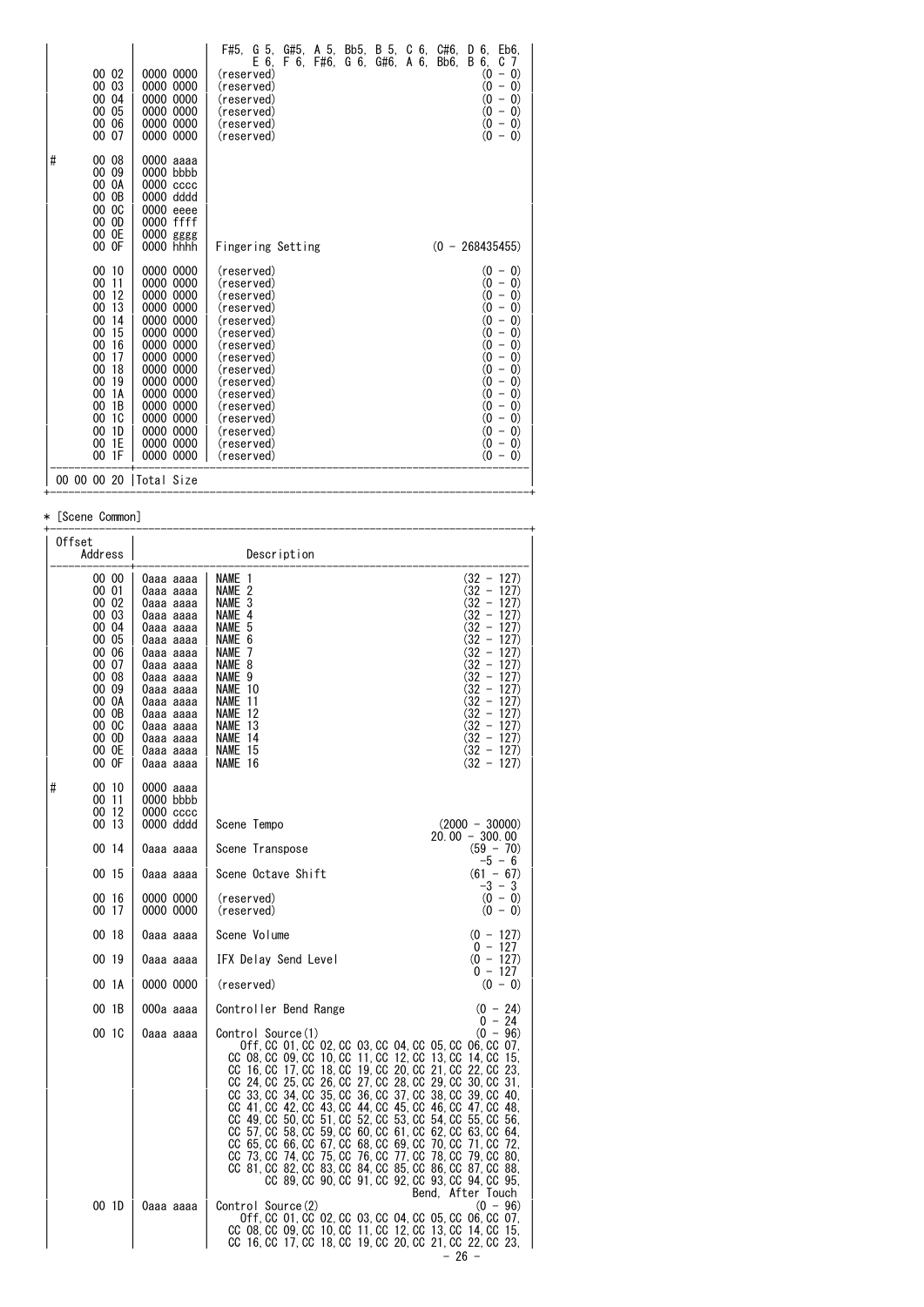|                                                             |                                                                                         | CC 24, CC 25, CC 26, CC 27, CC 28, CC 29, CC 30, CC<br>31.<br>CC 33. CC 34. CC 35. CC 36. CC 37. CC 38. CC<br>39. CC<br>40.<br>CC 41, CC 42, CC 43, CC 44, CC 45, CC 46, CC 47, CC 48,<br>CC 49, CC 50, CC 51, CC 52, CC 53, CC 54, CC 55, CC 56,<br>CC 57, CC 58, CC<br>59.CC 60.CC 61.CC<br>62, CC 63, CC<br>64.<br>CC 65, CC 66, CC 67, CC 68, CC 69, CC<br>70. CC 71. CC<br>-72.<br>CC 73 CC 74 CC 75 CC 76 CC 77 CC 78 CC 79 CC 80<br>CC 81, CC 82, CC 83, CC 84, CC 85, CC 86, CC 87, CC<br>-88.<br>CC 89, CC 90, CC 91, CC 92, CC 93, CC 94, CC 95,<br>Bend, After Touch                                                                                                                                                                                                                                                 |
|-------------------------------------------------------------|-----------------------------------------------------------------------------------------|---------------------------------------------------------------------------------------------------------------------------------------------------------------------------------------------------------------------------------------------------------------------------------------------------------------------------------------------------------------------------------------------------------------------------------------------------------------------------------------------------------------------------------------------------------------------------------------------------------------------------------------------------------------------------------------------------------------------------------------------------------------------------------------------------------------------------------|
| 00 1E                                                       | 0aaa aaaa                                                                               | Control Source(3)<br>$(0 - 96)$<br>0ff, CC 01, CC 02, CC 03, CC 04, CC 05, CC 06, CC 07,<br>CC 08, CC 09, CC 10, CC 11, CC 12, CC 13, CC 14, CC<br>-15.<br>CC 16, CC 17, CC 18, CC 19, CC 20, CC 21, CC 22, CC<br>-23.<br>CC 24, CC 25, CC 26, CC 27, CC 28, CC 29, CC 30, CC<br>-31.<br>CC 33, CC 34, CC 35, CC 36, CC 37, CC<br>38. CC<br>39.CC 40.<br>CC 41, CC 42, CC 43, CC 44, CC 45, CC<br>46. CC<br>47. CC<br>48.<br>CC 49, CC 50, CC 51, CC 52, CC 53, CC 54, CC 55, CC<br>-56.<br>CC 57, CC 58, CC<br>59. CC 60. CC 61. CC 62. CC 63. CC<br>64.<br>CC 65, CC 66, CC 67, CC 68, CC 69, CC<br>70. CC<br>71. CC<br>-72.<br>CC 73, CC 74, CC 75, CC 76, CC 77, CC 78, CC<br>79.CC 80.<br>CC 81, CC 82, CC 83, CC 84, CC 85, CC 86, CC 87, CC 88,<br>CC 89, CC 90, CC 91, CC 92, CC 93, CC 94, CC 95,<br>Bend, After Touch |
| 00 1F                                                       | 0aaa aaaa                                                                               | Control Source(4)<br>$(0 - 96)$<br>Off. CC 01. CC 02. CC 03. CC 04. CC 05. CC 06. CC 07.<br>CC 08, CC 09, CC 10, CC 11, CC 12, CC 13, CC 14, CC<br>-15.<br>CC 16, CC 17, CC 18, CC 19, CC 20, CC 21, CC 22, CC 23,<br>CC 24, CC 25, CC 26, CC 27, CC 28, CC 29, CC 30, CC 31,<br>CC 33, CC 34, CC 35, CC 36, CC 37, CC 38, CC<br>39. CC<br>40.<br>CC 41, CC 42, CC 43, CC 44, CC 45, CC 46, CC 47, CC<br>-48.<br>CC 49. CC 50. CC 51. CC 52. CC 53. CC 54. CC 55. CC 56.<br>CC 57, CC 58, CC<br>59.CC 60.CC 61.CC<br>62. CC<br>63. CC<br>64.<br>CC 65, CC 66, CC 67, CC 68, CC 69, CC<br>70. CC<br>71. CC<br>-72.<br>CC 73, CC 74, CC 75, CC 76, CC 77, CC 78, CC 79, CC 80,<br>CC 81, CC 82, CC 83, CC 84, CC 85, CC 86, CC 87, CC 88,<br>CC 89, CC 90, CC 91, CC 92, CC 93, CC 94, CC 95,<br>Bend, After Touch                |
| 00 20                                                       | 00aa aaaa                                                                               | Bite Range Down<br>$(0 - 34)$<br>0 cent, 5 cent, 10 cent, 20 cent, 30 cent, 40 cent,<br>200 cent, 300 cent, 400 cent, 500 cent, 600 cent,<br>700 cent,800 cent,900 cent,1000 cent,1100 cent,<br>1200 cent,1300 cent,1400 cent,1500 cent,1600 cent,<br>1700 cent,1800 cent,1900 cent,2000 cent,2100 cent,<br>2200 cent, 2300 cent, 2400 cent                                                                                                                                                                                                                                                                                                                                                                                                                                                                                     |
| 00 21                                                       | 00aa aaaa                                                                               | Bite Range Up<br>$(0 - 34)$<br>0 cent, 5 cent, 10 cent, 20 cent, 30 cent, 40 cent,<br>50 cent, 60 cent, 70 cent, 80 cent, 90 cent, 100 cent,<br>200 cent, 300 cent, 400 cent, 500 cent, 600 cent,<br>700 cent, 800 cent, 900 cent, 1000 cent, 1100 cent,<br>1200 cent, 1300 cent, 1400 cent, 1500 cent, 1600 cent,<br>1700 cent, 1800 cent, 1900 cent, 2000 cent, 2100 cent,<br>2200 cent. 2300 cent. 2400 cent                                                                                                                                                                                                                                                                                                                                                                                                                 |
| 00 22<br>00 23<br>00 24<br>00 25<br>00 26<br>00 27<br>00 28 | 0000 0000<br>0000 0000<br>0000 0000<br>0000 0000<br>0000 0000<br>0000 0000<br>0000 0000 | (0 - 0)<br>(reserved)<br>$(0 - 0)$<br>(reserved)<br>(reserved)<br>$(0 - 0)$<br>$(0 - 0)$<br>(reserved)<br>$(0 - 0)$<br>(reserved)<br>$(0 - 0)$<br>(reserved)<br>$(0 - 0)$<br>(reserved)                                                                                                                                                                                                                                                                                                                                                                                                                                                                                                                                                                                                                                         |
| 00 29                                                       | 000a aaaa                                                                               | $(0 - 24)$<br>Harmony1 Assign<br>Off, H-8, H-7, H-7-, H-6, H-6-, H-5, H-4+, H-4,<br>H-3, H-3-, H-2, H-2-, H+2-, H+2, H+3-, H+3,                                                                                                                                                                                                                                                                                                                                                                                                                                                                                                                                                                                                                                                                                                 |
| 00 2A                                                       | 000a aaaa                                                                               | H+4, H+4+, H+5, H+6-, H+6, H+7-, H+7, H+8<br>Harmony2 Assign<br>$(0 - 24)$<br>Off. H-8. H-7. H-7-. H-6. H-6-. H-5. H-4+. H-4.<br>H-3, H-3-, H-2, H-2-, H+2-, H+2, H+3-, H+3,                                                                                                                                                                                                                                                                                                                                                                                                                                                                                                                                                                                                                                                    |
| 00 2B                                                       | 000a aaaa                                                                               | H+4, H+4+, H+5, H+6-, H+6, H+7-, H+7, H+8<br>Harmony3 Assign<br>$(0 - 24)$<br>Off, H-8, H-7, H-7-, H-6, H-6-, H-5, H-4+, H-4,<br>H-3, H-3-, H-2, H-2-, H+2-, H+2, H+3-, H+3,                                                                                                                                                                                                                                                                                                                                                                                                                                                                                                                                                                                                                                                    |
| 00 2C                                                       | 000a aaaa                                                                               | H+4, H+4+, H+5, H+6-, H+6, H+7-, H+7, H+8<br>Harmony4 Assign<br>$(0 - 24)$<br>Off, H-8, H-7, H-7-, H-6, H-6-, H-5, H-4+, H-4,<br>H-3, H-3-, H-2, H-2-, H+2-, H+2, H+3-, H+3,                                                                                                                                                                                                                                                                                                                                                                                                                                                                                                                                                                                                                                                    |
| 00 2D<br>00 2E<br>00 2F<br>00 30<br>00 31<br>00 32          | 0000 0000<br>0000 0000<br>0000 0000<br>0000 0000<br>0000 0000<br>0000 0000              | H+4, H+4+, H+5, H+6-, H+6, H+7-, H+7, H+8<br>(reserved)<br>$(0 - 0)$<br>$(0 - 0)$<br>(reserved)<br>$(0 - 0)$<br>(reserved)<br>$(0 - 0)$<br>(reserved)<br>$(0 - 0)$<br>(reserved)<br>$(0 - 0)$<br>(reserved)                                                                                                                                                                                                                                                                                                                                                                                                                                                                                                                                                                                                                     |
| 00 33                                                       | 00aa aaaa                                                                               | Bend Range Motion Down<br>$(0 - 34)$<br>(Only for $AE-30$ )<br>0 cent, 5 cent, 10 cent, 20 cent, 30 cent, 40 cent,<br>50 cent, 60 cent, 70 cent, 80 cent, 90 cent, 100 cent,<br>200 cent, 300 cent, 400 cent, 500 cent, 600 cent,<br>700 cent,800 cent,900 cent,1000 cent,1100 cent,<br>1200 cent, 1300 cent, 1400 cent, 1500 cent, 1600 cent,<br>1700 cent,1800 cent,1900 cent,2000 cent,2100 cent,<br>2200 cent, 2300 cent, 2400 cent                                                                                                                                                                                                                                                                                                                                                                                         |
| 00 34                                                       | 00aa aaaa                                                                               | Bend Range Motion Up<br>$(0 - 34)$<br>(Only for $AE-30$ )<br>0 cent, 5 cent, 10 cent, 20 cent, 30 cent, 40 cent,<br>50 cent, 60 cent, 70 cent, 80 cent, 90 cent, 100 cent,<br>- 27 -                                                                                                                                                                                                                                                                                                                                                                                                                                                                                                                                                                                                                                            |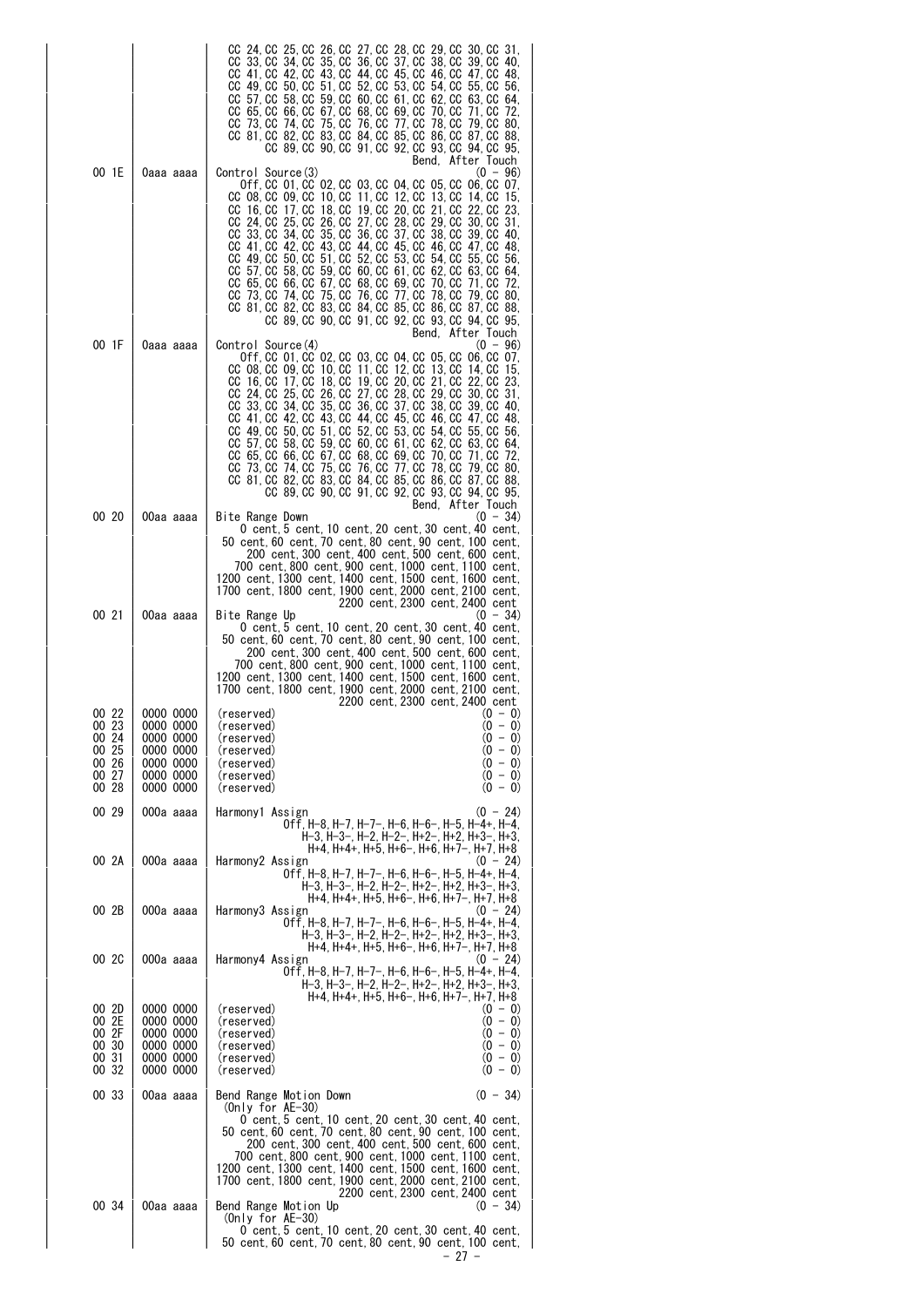|                          |                        | 200 cent, 300 cent, 400 cent, 500 cent, 600 cent,<br>700 cent.800 cent.900 cent.1000 cent.1100 cent.<br>1200 cent, 1300 cent, 1400 cent, 1500 cent, 1600 cent,<br>1700 cent, 1800 cent, 1900 cent, 2000 cent, 2100 cent,<br>2200 cent, 2300 cent, 2400 cent |
|--------------------------|------------------------|-------------------------------------------------------------------------------------------------------------------------------------------------------------------------------------------------------------------------------------------------------------|
| 00 35                    | 0000 0aaa              | Motion 1 Setting<br>$(0 - 4)$<br>$(Only for AE-30)$<br>Elevation, Tilt, Tilt Full, Tilt Left, Tilt Right                                                                                                                                                    |
| 00 36                    | 0000 0aaa              | Motion 2 Setting<br>$(0 - 4)$<br>$(Onlv for AE-30)$<br>Tilt, Tilt Full, Tilt Left,<br>Tilt Right<br>Elevation,                                                                                                                                              |
| 00 37                    | 0000 0000              | (reserved)<br>$(0 - 0)$                                                                                                                                                                                                                                     |
| 00 38                    | 0000 0000              | $(0 - 0)$<br>(reserved)                                                                                                                                                                                                                                     |
| 00 39                    | 0000 0000              | $(0 - 0)$<br>(reserved)                                                                                                                                                                                                                                     |
| 00 3A                    | 0000 0000              | $(0 - 0)$<br>(reserved)                                                                                                                                                                                                                                     |
| 00 3B                    | 0000 0000              | (0<br>$-0)$<br>(reserved)                                                                                                                                                                                                                                   |
| 00 3C                    | 0000 0000              | $(0 - 0)$<br>(reserved)                                                                                                                                                                                                                                     |
| 00 3D                    | 0000 0000              | $(0 - 0)$<br>(reserved)                                                                                                                                                                                                                                     |
| 00 3E<br>00 3F           | 0000 0000              | $(0 - 0)$<br>(reserved)                                                                                                                                                                                                                                     |
| 00 40                    | 0000 0000<br>0000 0000 | $(0 - 0)$<br>(reserved)<br>$(0 - 0)$<br>(reserved)                                                                                                                                                                                                          |
| 00 41                    | 0000 0000              | $(0 - 0)$<br>(reserved)                                                                                                                                                                                                                                     |
| 00 42                    | 0000 0000              | $(0 - 0)$<br>(reserved)                                                                                                                                                                                                                                     |
| 00 43                    | 0000 0000              | $(0 - 0)$<br>(reserved)                                                                                                                                                                                                                                     |
| 00 44                    | 0000 0000              | $(0 - 0)$<br>(reserved)                                                                                                                                                                                                                                     |
| 00 45                    | 0000 0000              | $(0 - 0)$<br>(reserved)                                                                                                                                                                                                                                     |
| 00 46                    | 0000 0000              | $(0 - 0)$<br>(reserved)                                                                                                                                                                                                                                     |
| 00 47                    | 0000 0000              | $(0 - 0)$<br>(reserved)                                                                                                                                                                                                                                     |
| 00 48                    | 0000 0000              | (0<br>$- 0)$<br>(reserved)                                                                                                                                                                                                                                  |
| 00<br>49                 | 0000 0000              | $(0 - 0)$<br>(reserved)                                                                                                                                                                                                                                     |
| 00 4A                    | 0000 0000              | $(0 - 0)$<br>(reserved)                                                                                                                                                                                                                                     |
| 00 4B<br>00 4C           | 0000 0000<br>0000 0000 | $(0 - 0)$<br>(reserved)<br>$(0 - 0)$<br>(reserved)                                                                                                                                                                                                          |
| 00 4D                    | 0000 0000              | $(0 - 0)$<br>(reserved)                                                                                                                                                                                                                                     |
| 00 4E                    | 0000 0000              | $(0 - 0)$<br>(reserved)                                                                                                                                                                                                                                     |
| 00 4F                    | 0000 0000              | $(0 - 0)$<br>(reserved)                                                                                                                                                                                                                                     |
| 00 50                    | 0000 0000              | $(0 - 0)$<br>(reserved)                                                                                                                                                                                                                                     |
| 00 51                    | 0000 0000              | $(0 - 0)$<br>(reserved)                                                                                                                                                                                                                                     |
| 00 52                    | 0000 0000              | $(0 - 0)$<br>(reserved)                                                                                                                                                                                                                                     |
| 00 53                    | 0000 0000              | (0<br>$-0)$<br>(reserved)                                                                                                                                                                                                                                   |
| 00 54                    | 0000 0000              | $(0 - 0)$<br>(reserved)                                                                                                                                                                                                                                     |
| 00 55<br>00 56           | 0000 0000<br>0000 0000 | $(0 - 0)$<br>(reserved)<br>$(0 - 0)$                                                                                                                                                                                                                        |
| 00 57                    | 0000 0000              | (reserved)<br>$(0 - 0)$<br>(reserved)                                                                                                                                                                                                                       |
| 00 58                    | 0000 0000              | $(0 - 0)$<br>(reserved)                                                                                                                                                                                                                                     |
| 00 59                    | 0000 0000              | (reserved)<br>$(0 - 0)$                                                                                                                                                                                                                                     |
| 00 00 00 5A   Total Size |                        |                                                                                                                                                                                                                                                             |

+------------------------------------------------------------------------------+

#### \* [Scene Part]

| Offset<br>Address |                        | Description                                                                                                                                                                                                                                                                                                                                                                                                                                                                                                                                                                                                                                                                                                                                                                                                            |                            |
|-------------------|------------------------|------------------------------------------------------------------------------------------------------------------------------------------------------------------------------------------------------------------------------------------------------------------------------------------------------------------------------------------------------------------------------------------------------------------------------------------------------------------------------------------------------------------------------------------------------------------------------------------------------------------------------------------------------------------------------------------------------------------------------------------------------------------------------------------------------------------------|----------------------------|
| 00 00             | 0000 000a              | Part Mode                                                                                                                                                                                                                                                                                                                                                                                                                                                                                                                                                                                                                                                                                                                                                                                                              | $(0 - 1)$<br>Lead. Drone   |
| 00 01             | 0000 000a              | Part Switch                                                                                                                                                                                                                                                                                                                                                                                                                                                                                                                                                                                                                                                                                                                                                                                                            | $(0 - 1)$<br>Off, On       |
| 00 02             | Oaaa aaaa              | Tone Bank Select MSB (CC#0)                                                                                                                                                                                                                                                                                                                                                                                                                                                                                                                                                                                                                                                                                                                                                                                            | $(0 - 127)$                |
| 00 03             | 0aaa aaaa              | Tone Bank Select LSB (CC#32)                                                                                                                                                                                                                                                                                                                                                                                                                                                                                                                                                                                                                                                                                                                                                                                           | $(0 - 127)$                |
| 00 04             | Oaaa aaaa              | Tone Program Change (PC)                                                                                                                                                                                                                                                                                                                                                                                                                                                                                                                                                                                                                                                                                                                                                                                               | $(0 - 127)$                |
| 00 05             | Oaaa aaaa              | Part Level (CC#7)                                                                                                                                                                                                                                                                                                                                                                                                                                                                                                                                                                                                                                                                                                                                                                                                      | $(0 - 127)$                |
| 00 06<br>00 07    | 0aaa aaaa<br>0aaa aaaa | Part Pan (CC#10)<br>L 64 L 63 L 62 L 61 L 60 L 59 L 58 L 57 L 56 L 55<br>L 54 L 53 L 52 L 51 L 50 L 49 L 48 L 47 L 46 L 45<br>L 44 L 43 L 42 L 41 L 40 L 39 L 38 L 37 L 36 L 35<br>L 34 L 33 L 32 L 31 L 30 L 29 L 28 L 27 L 26 L 25<br>L 24 L 23 L 22 L 21 L 20 L 19 L 18 L 17 L 16 L 15<br>L 14 L 13 L 12 L 11 L 10 L 09 L 08 L 07 L 06 L 05<br>L 04. L 03. L 02. L 01. Center. R 01. R 02. R 03. R 04.<br>R 05. R 06. R 07. R 08. R 09. R 10. R 11. R 12. R 13. R 14.<br>R 15, R 16, R 17, R 18, R 19, R 20, R 21, R 22, R 23, R 24,<br>R 25, R 26, R 27, R 28, R 29, R 30, R 31, R 32, R 33, R 34,<br>R 35, R 36, R 37, R 38, R 39, R 40, R 41, R 42, R 43, R 44,<br>R 45, R 46, R 47, R 48, R 49, R 50, R 51, R 52, R 53, R 54,<br>R 55 R 56 R 57 R 58 R 59 R 60 R 61 R 62 R 63<br>Part Reverb Send Level (CC#91) | $(0 - 127)$<br>$(0 - 127)$ |
| 00 08             | Oaaa aaaa              | Part Chorus Send Level (CC#93)                                                                                                                                                                                                                                                                                                                                                                                                                                                                                                                                                                                                                                                                                                                                                                                         | $(0 - 127)$                |
| 00 09             | Oaaa aaaa              | Part Delay Send Level                                                                                                                                                                                                                                                                                                                                                                                                                                                                                                                                                                                                                                                                                                                                                                                                  | $(0 - 127)$                |
| 00 0A             | 0000 0000              | (reserved)                                                                                                                                                                                                                                                                                                                                                                                                                                                                                                                                                                                                                                                                                                                                                                                                             | $(0 - 0)$                  |
| 00 OB             | 0000 000a              | Output Assign                                                                                                                                                                                                                                                                                                                                                                                                                                                                                                                                                                                                                                                                                                                                                                                                          | $(0 - 1)$<br>Dry. Ifx      |
| 00 OC<br>00 OD    | 0000 0000<br>0000 0000 | (reserved)<br>(reserved)                                                                                                                                                                                                                                                                                                                                                                                                                                                                                                                                                                                                                                                                                                                                                                                               | $(0 - 0)$<br>$(0 - 0)$     |
| 00 OE             | 0aaa aaaa              | Keyboard Range Lower                                                                                                                                                                                                                                                                                                                                                                                                                                                                                                                                                                                                                                                                                                                                                                                                   | $(0 - 127)$                |
| 00 OF             | 0aaa aaaa              | Keyboard Range Upper                                                                                                                                                                                                                                                                                                                                                                                                                                                                                                                                                                                                                                                                                                                                                                                                   | $(0 - 127)$                |
|                   |                        |                                                                                                                                                                                                                                                                                                                                                                                                                                                                                                                                                                                                                                                                                                                                                                                                                        | $-28 -$                    |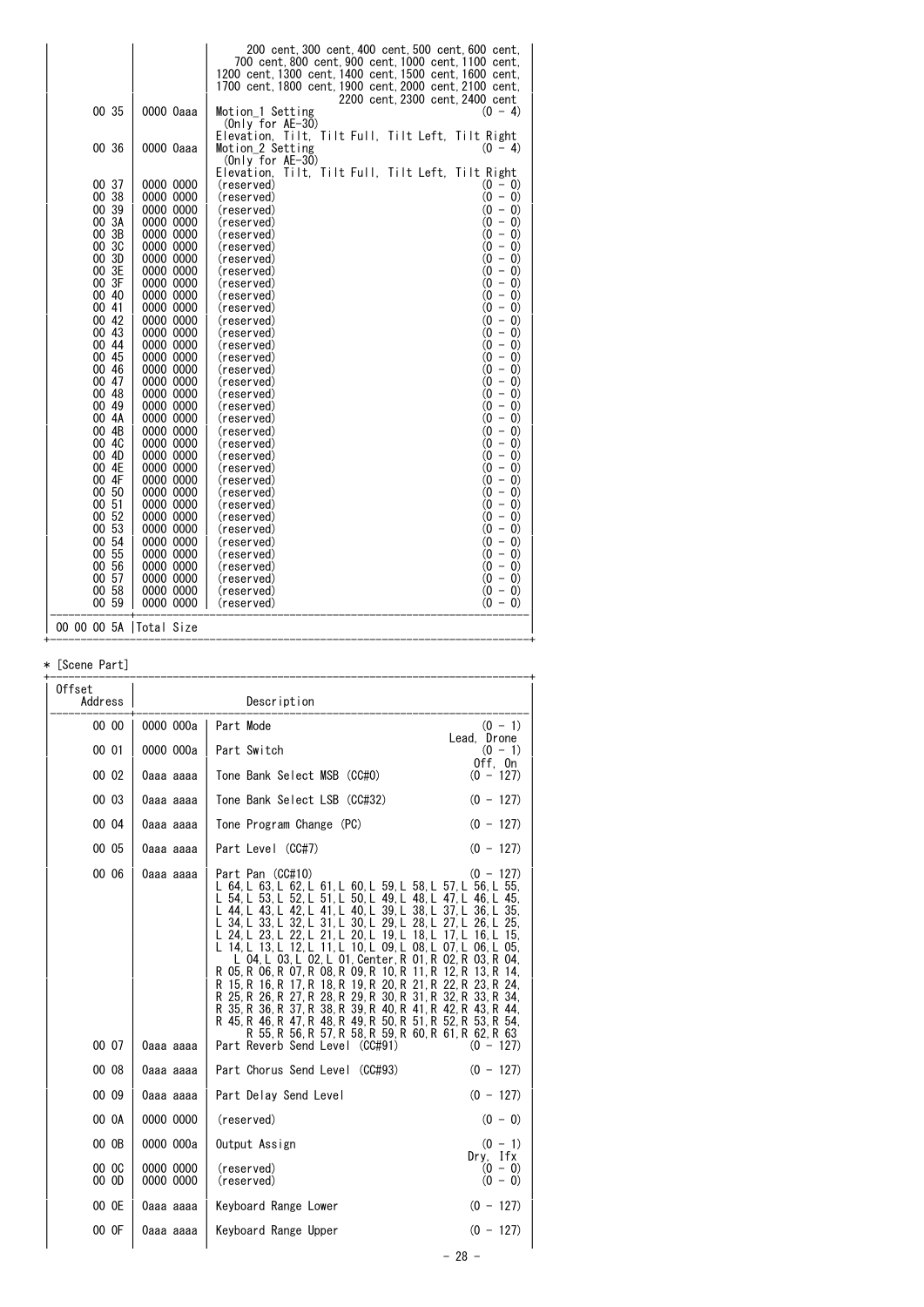|   | 00 10                                                                                                                                        | 0aaa aaaa                                                                                                                                                                                                    | $(0 - 127)$<br>Keyboard Fade Width Lower                                                                                                                                                                                                                                                                                                                                                                                                                                                                                                                                               |  |
|---|----------------------------------------------------------------------------------------------------------------------------------------------|--------------------------------------------------------------------------------------------------------------------------------------------------------------------------------------------------------------|----------------------------------------------------------------------------------------------------------------------------------------------------------------------------------------------------------------------------------------------------------------------------------------------------------------------------------------------------------------------------------------------------------------------------------------------------------------------------------------------------------------------------------------------------------------------------------------|--|
|   | 00 11                                                                                                                                        | 0aaa aaaa                                                                                                                                                                                                    | $(0 - 127)$<br>Keyboard Fade Width Upper                                                                                                                                                                                                                                                                                                                                                                                                                                                                                                                                               |  |
|   | 00 12                                                                                                                                        | 0aaa aaaa                                                                                                                                                                                                    | $(1 - 127)$<br>Velocity Range Lower                                                                                                                                                                                                                                                                                                                                                                                                                                                                                                                                                    |  |
|   | 00 13                                                                                                                                        | 0aaa aaaa                                                                                                                                                                                                    | $(1 - 127)$<br>Velocity Range Upper                                                                                                                                                                                                                                                                                                                                                                                                                                                                                                                                                    |  |
|   | 00 14                                                                                                                                        | 0aaa aaaa                                                                                                                                                                                                    | Velocity Fade Width Lower<br>$(0 - 127)$                                                                                                                                                                                                                                                                                                                                                                                                                                                                                                                                               |  |
|   | 00 15                                                                                                                                        | 0aaa aaaa                                                                                                                                                                                                    | $(0 - 127)$<br>Velocity Fade Width Upper                                                                                                                                                                                                                                                                                                                                                                                                                                                                                                                                               |  |
|   | 00 16                                                                                                                                        | 0aaa aaaa                                                                                                                                                                                                    | Part Coarse Tune (RPN#2)<br>$(16 - 112)$<br>$-48 - 48$                                                                                                                                                                                                                                                                                                                                                                                                                                                                                                                                 |  |
|   | 00 17                                                                                                                                        | 0aaa aaaa                                                                                                                                                                                                    | Part Fine Tune (RPN#1)<br>$(14 - 114)$                                                                                                                                                                                                                                                                                                                                                                                                                                                                                                                                                 |  |
|   | 00 18                                                                                                                                        | 0aaa aaaa                                                                                                                                                                                                    | -50 - 50<br>Part Octave Shift<br>$(61 - 67)$<br>$-3 - 3$                                                                                                                                                                                                                                                                                                                                                                                                                                                                                                                               |  |
|   | 00 19                                                                                                                                        | 0000 0000                                                                                                                                                                                                    | $(0 - 0)$<br>(reserved)                                                                                                                                                                                                                                                                                                                                                                                                                                                                                                                                                                |  |
|   | 00 1A                                                                                                                                        | 0000 0000                                                                                                                                                                                                    | $(0 - 0)$<br>(reserved)                                                                                                                                                                                                                                                                                                                                                                                                                                                                                                                                                                |  |
|   | 00 1B                                                                                                                                        | 0aaa aaaa                                                                                                                                                                                                    | Part Cutoff Offset (CC#74)<br>$(0 - 127)$                                                                                                                                                                                                                                                                                                                                                                                                                                                                                                                                              |  |
|   | 00 1C                                                                                                                                        | 0aaa aaaa                                                                                                                                                                                                    | $-64 - 63$<br>Part Resonance Offset (CC#71)<br>$(0 - 127)$<br>$-64 - 63$                                                                                                                                                                                                                                                                                                                                                                                                                                                                                                               |  |
|   | 00 1D                                                                                                                                        | 0aaa aaaa                                                                                                                                                                                                    | Part Attack Time Offset (CC#73)<br>$(0 - 127)$<br>$-64 - 63$                                                                                                                                                                                                                                                                                                                                                                                                                                                                                                                           |  |
|   | 00 1E                                                                                                                                        | 0aaa aaaa                                                                                                                                                                                                    | Part Decay Time Offset (CC#75)<br>$(0 - 127)$                                                                                                                                                                                                                                                                                                                                                                                                                                                                                                                                          |  |
|   | 00 1F                                                                                                                                        | 0aaa aaaa                                                                                                                                                                                                    | $-64 - 63$<br>Part Release Time Offset (CC#72)<br>$(0 - 127)$                                                                                                                                                                                                                                                                                                                                                                                                                                                                                                                          |  |
|   | 00 20                                                                                                                                        | 0aaa aaaa                                                                                                                                                                                                    | $-64 - 63$<br>Part Vibrato Rate (CC#76)<br>$(0 - 127)$<br>$-64 - 63$                                                                                                                                                                                                                                                                                                                                                                                                                                                                                                                   |  |
|   | 00 21                                                                                                                                        | 0aaa aaaa                                                                                                                                                                                                    | Part Vibrato Depth (CC#77)<br>$(0 - 127)$                                                                                                                                                                                                                                                                                                                                                                                                                                                                                                                                              |  |
|   | 00 22                                                                                                                                        | 0aaa aaaa                                                                                                                                                                                                    | $-64 - 63$<br>Part Vibrato Delay (CC#78)<br>$(0 - 127)$                                                                                                                                                                                                                                                                                                                                                                                                                                                                                                                                |  |
|   | 00 23                                                                                                                                        | 0000 0000                                                                                                                                                                                                    | $-64 - 63$<br>(reserved)<br>$(0 - 0)$                                                                                                                                                                                                                                                                                                                                                                                                                                                                                                                                                  |  |
|   | 00 24                                                                                                                                        | 0000 00aa                                                                                                                                                                                                    | Part Mono/Poly<br>$(0 - 2)$                                                                                                                                                                                                                                                                                                                                                                                                                                                                                                                                                            |  |
|   | 00 25                                                                                                                                        | 0000 00aa                                                                                                                                                                                                    | Mono, $Poly,$ Tone $(0 - 2)$<br>Part Legato Switch                                                                                                                                                                                                                                                                                                                                                                                                                                                                                                                                     |  |
|   | 00 26                                                                                                                                        | 0000 00aa                                                                                                                                                                                                    | Off, On, Tone<br>Part Portamento Switch (CC#65)<br>$(0 - 2)$                                                                                                                                                                                                                                                                                                                                                                                                                                                                                                                           |  |
|   | 00 27                                                                                                                                        | 0000 0000                                                                                                                                                                                                    | Off, On, Tone<br>(reserved)<br>$(0 - 0)$                                                                                                                                                                                                                                                                                                                                                                                                                                                                                                                                               |  |
| # | 00 28<br>00 29                                                                                                                               | 0000 aaaa<br>0000 bbbb                                                                                                                                                                                       | Part Portamento Time (CC#5)<br>$(0 - 128)$<br>0, 1, 2, 3, 4, 5, 6, 7, 8, 9, 10, 11, 12, 13, 14, 15, 16, 17, 18,<br>19, 20, 21, 22, 23, 24, 25, 26, 27, 28, 29, 30, 31, 32, 33, 34,<br>35, 36, 37, 38, 39, 40, 41, 42, 43, 44, 45, 46, 47, 48, 49, 50,<br>51, 52, 53, 54, 55, 56, 57, 58, 59, 60, 61, 62, 63, 64, 65, 66,<br>67, 68, 69, 70, 71, 72, 73, 74, 75, 76, 77, 78, 79, 80, 81, 82,<br>83, 84, 85, 86, 87, 88, 89, 90, 91, 92, 93, 94, 95, 96, 97, 98,<br>99, 100, 101, 102, 103, 104, 105, 106, 107, 108, 109, 110,<br>111, 112, 113, 114, 115, 116, 117, 118, 119, 120, 121, |  |
|   | 00 2A                                                                                                                                        | 0000 00aa                                                                                                                                                                                                    | 122, 123, 124, 125, 126, 127, TONE<br>Unison Switch<br>$(0 - 2)$                                                                                                                                                                                                                                                                                                                                                                                                                                                                                                                       |  |
|   | 00 2B<br>00 2C<br>00 2D<br>00 2E<br>00 2F<br>00 30<br>00 31<br>00 32<br>00 33<br>00 34<br>00 35<br>00 36<br>00 37<br>00 38<br>00 39<br>00 3A | 0000 0000<br>0000 0000<br>0000 0000<br>0000 0000<br>0000 0000<br>0000 0000<br>0000 0000<br>0000 0000<br>0000 0000<br>0000 0000<br>0000 0000<br>0000 0000<br>0000 0000<br>0000 0000<br>0000 0000<br>0000 000a | Off, On, Tone<br>(reserved)<br>$(0 - 0)$<br>$(0 - 0)$<br>(reserved)<br>$(0 - 0)$<br>(reserved)<br>$(0 - 0)$<br>(reserved)<br>$(0 - 0)$<br>(reserved)<br>$(0 - 0)$<br>(reserved)<br>$(0 - 0)$<br>(reserved)<br>$(0 - 0)$<br>(reserved)<br>$(0 - 0)$<br>(reserved)<br>$(0 - 0)$<br>(reserved)<br>$(0 - 0)$<br>(reserved)<br>$(0 - 0)$<br>(reserved)<br>$(0 - 0)$<br>(reserved)<br>$(0 - 0)$<br>(reserved)<br>$(0 - 0)$<br>(reserved)<br>Keyboard Velocity Mode<br>$(0 - 1)$                                                                                                              |  |
|   | 00 3B                                                                                                                                        | 0aaa aaaa                                                                                                                                                                                                    | Real, Fixed<br>Keyboard Fixed Velocity<br>$(1 - 127)$                                                                                                                                                                                                                                                                                                                                                                                                                                                                                                                                  |  |
|   | 00 3C<br>00 3D<br>00 3E<br>00 3F<br>00 40<br>00 41<br>00 42<br>00 43<br>00 44<br>00 45<br>00 46<br>00 47                                     | 0000 0000<br>0000 0000<br>0000 0000<br>0000 0000<br>0000 0000<br>0000 0000<br>0000 0000<br>0000 0000<br>0000 0000<br>0000 0000<br>0000 0000<br>0000 0000                                                     | $(0 - 0)$<br>(reserved)<br>$(0 - 0)$<br>(reserved)<br>$(0 - 0)$<br>(reserved)<br>$(0 - 0)$<br>(reserved)<br>$(0 - 0)$<br>(reserved)<br>$(0 - 0)$<br>(reserved)<br>$(0 - 0)$<br>(reserved)<br>$(0 - 0)$<br>(reserved)<br>$(0 - 0)$<br>(reserved)<br>$(0 - 0)$<br>(reserved)<br>$(0 - 0)$<br>(reserved)<br>(reserved)<br>$(0 - 0)$                                                                                                                                                                                                                                                       |  |
|   | 00 48                                                                                                                                        | 0000 000a                                                                                                                                                                                                    | Rx S1 Button<br>$(0 - 1)$<br>Off, On                                                                                                                                                                                                                                                                                                                                                                                                                                                                                                                                                   |  |
|   | 00 49                                                                                                                                        | 0000 000a                                                                                                                                                                                                    | Rx S2 Button<br>$(0 - 1)$<br>Off, On<br>$-29 -$                                                                                                                                                                                                                                                                                                                                                                                                                                                                                                                                        |  |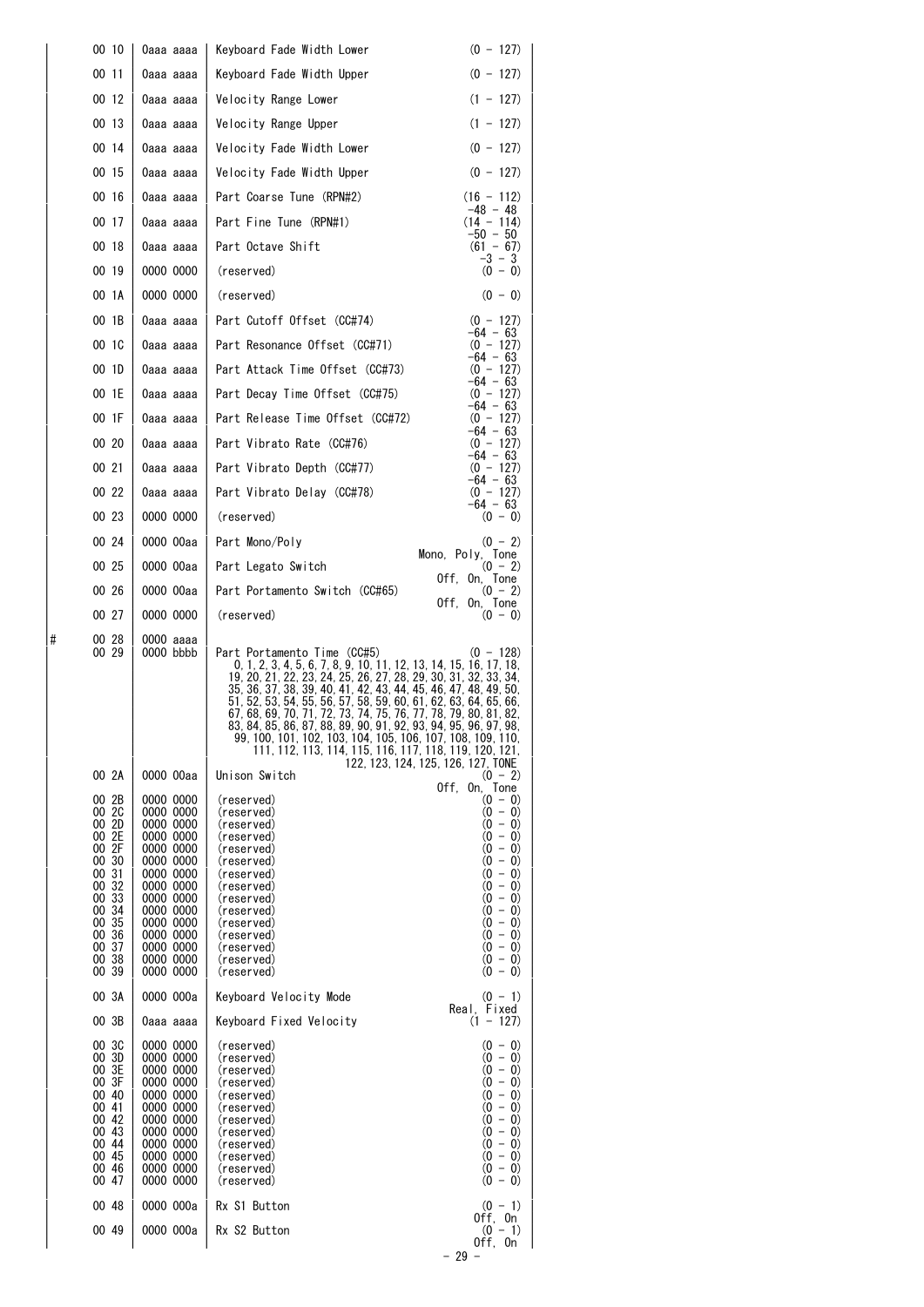| 00 4A                                                       | 0000 000a                                                                               | Rx Side Key (X)                                                                                | $(0 - 1)$                                                                               |
|-------------------------------------------------------------|-----------------------------------------------------------------------------------------|------------------------------------------------------------------------------------------------|-----------------------------------------------------------------------------------------|
| 00 4B                                                       | 0000 000a                                                                               | Rx Side Key (C1)                                                                               | Off, On<br>$(0 - 1)$                                                                    |
| 00 4C                                                       | 0000 000a                                                                               | Rx Side Key (C2)                                                                               | Off, On<br>$(0 - 1)$                                                                    |
| 00 4D                                                       | 0000 000a                                                                               | Rx Side Key (C3)                                                                               | Off, On<br>$(0 - 1)$                                                                    |
| 00 4E                                                       | 0000 000a                                                                               | Rx Side Key (C4)                                                                               | Off. On<br>$(0 - 1)$                                                                    |
|                                                             |                                                                                         |                                                                                                | Off, On                                                                                 |
| 00 4F                                                       | 0000 000a                                                                               | Rx Side Key (C5)                                                                               | $(0 - 1)$<br>Off, On                                                                    |
| 00 50                                                       | 0000 000a                                                                               | Rx Side Key (Tc)                                                                               | $(0 - 1)$<br>Off, On                                                                    |
| 00 51                                                       | 0000 000a                                                                               | Rx Side Key (Ta)                                                                               | $(0 - 1)$                                                                               |
| 00 52                                                       | 0000 000a                                                                               | Rx Breath Controller                                                                           | Off, On<br>$(0 - 1)$                                                                    |
| 00 53                                                       | 0000 000a                                                                               | Rx Bite Controller (Down)                                                                      | Off, On<br>$(0 - 1)$                                                                    |
| 00 54                                                       | 0000 000a                                                                               | Rx Bite Controller (Up)                                                                        | Off, On<br>$(0 - 1)$                                                                    |
|                                                             |                                                                                         |                                                                                                | Off. On                                                                                 |
| 00 55                                                       | 0000 000a                                                                               | Rx Wheel Controller (Down)                                                                     | $(0 - 1)$<br>Off. On                                                                    |
| 00 56                                                       | 0000 000a                                                                               | Rx Wheel Controller (Up)                                                                       | $(0 - 1)$<br>Off, On                                                                    |
| 00 57                                                       | 0000 000a                                                                               | Rx ThumbPad Controller<br>$(Only for AE-30)$                                                   | $(0 - 1)$<br>Off. On                                                                    |
| 00 58                                                       | 0000 000a                                                                               | Rx Motion Controller<br>(Only for $AE-30$ )                                                    | $(0 - 1)$<br>Off, On                                                                    |
| 00 59                                                       | 0aaa aaaa                                                                               | X-Fade Range Low                                                                               | $(0 - 127)$                                                                             |
| 00 5A                                                       | 0aaa aaaa                                                                               | X-Fade Range Up                                                                                | $(0 - 127)$                                                                             |
| 00 5B                                                       | 0aaa aaaa                                                                               | X-Fade Range Fade Low                                                                          | $(0 - 127)$                                                                             |
| 00 5C                                                       | 0aaa aaaa                                                                               | X-Fade Range Fade Up                                                                           | $(0 - 127)$                                                                             |
| 00 5D                                                       | 0aaa aaaa                                                                               | X-Fade Position                                                                                | $(0 - 127)$                                                                             |
| 00 5E<br>00 5F<br>00 60<br>00 61<br>00 62<br>00 63<br>00 64 | 0000 0000<br>0000 0000<br>0000 0000<br>0000 0000<br>0000 0000<br>0000 0000<br>0000 0000 | (reserved)<br>(reserved)<br>(reserved)<br>(reserved)<br>(reserved)<br>(reserved)<br>(reserved) | $(0 - 0)$<br>$(0 - 0)$<br>$(0 - 0)$<br>$(0 - 0)$<br>$(0 - 0)$<br>$(0 - 0)$<br>$(0 - 0)$ |
| 00 00 00 65   Total Size                                    |                                                                                         |                                                                                                |                                                                                         |

#### \* [MIDI Control]

| Offset<br>Address |                |                            | Description                                                                                                                                                                                                                                                                                                                                                                                                                                                                                                                                                                                                          |
|-------------------|----------------|----------------------------|----------------------------------------------------------------------------------------------------------------------------------------------------------------------------------------------------------------------------------------------------------------------------------------------------------------------------------------------------------------------------------------------------------------------------------------------------------------------------------------------------------------------------------------------------------------------------------------------------------------------|
|                   | 00 00          | 0000 aaaa                  | MIDI Controller Mode Tx CH<br>$(0 - 15)$<br>$1 - 16$                                                                                                                                                                                                                                                                                                                                                                                                                                                                                                                                                                 |
|                   | 00 01          | 0000 0000                  | $(0 - 0)$<br>(reserved)                                                                                                                                                                                                                                                                                                                                                                                                                                                                                                                                                                                              |
| #                 | 00 02<br>00 03 | $0000$ aaaa<br>$0000$ bbbb | Ext Bank MSB (CC#0)<br>$(0 - 128)$<br>0ff, 0, 1, 2, 3, 4, 5, 6, 7, 8, 9, 10, 11, 12, 13, 14, 15, 16, 17,<br>18, 19, 20, 21, 22, 23, 24, 25, 26, 27, 28, 29, 30, 31, 32, 33,<br>34, 35, 36, 37, 38, 39, 40, 41, 42, 43, 44, 45, 46, 47, 48, 49,<br>50, 51, 52, 53, 54, 55, 56, 57, 58, 59, 60, 61, 62, 63, 64, 65,<br>66, 67, 68, 69, 70, 71, 72, 73, 74, 75, 76, 77, 78, 79, 80, 81,<br>82, 83, 84, 85, 86, 87, 88, 89, 90, 91, 92, 93, 94, 95, 96, 97,<br>98, 99, 100, 101, 102, 103, 104, 105, 106, 107, 108, 109,<br>110, 111, 112, 113, 114, 115, 116, 117, 118, 119, 120,<br>121, 122, 123, 124, 125, 126, 127  |
| #                 | 00 04<br>00 05 | $0000$ aaaa<br>$0000$ bbbb | Ext Bank LSB (CC#32)<br>$(0 - 128)$<br>Off, 0, 1, 2, 3, 4, 5, 6, 7, 8, 9, 10, 11, 12, 13, 14, 15, 16, 17,<br>18, 19, 20, 21, 22, 23, 24, 25, 26, 27, 28, 29, 30, 31, 32, 33,<br>34, 35, 36, 37, 38, 39, 40, 41, 42, 43, 44, 45, 46, 47, 48, 49,<br>50, 51, 52, 53, 54, 55, 56, 57, 58, 59, 60, 61, 62, 63, 64, 65,<br>66, 67, 68, 69, 70, 71, 72, 73, 74, 75, 76, 77, 78, 79, 80, 81,<br>82, 83, 84, 85, 86, 87, 88, 89, 90, 91, 92, 93, 94, 95, 96, 97,<br>98, 99, 100, 101, 102, 103, 104, 105, 106, 107, 108, 109,<br>110, 111, 112, 113, 114, 115, 116, 117, 118, 119, 120,<br>121, 122, 123, 124, 125, 126, 127 |
| #                 | 00 06<br>00 07 | 0000 aaaa<br>0000 bbbb     | $(0 - 128)$<br>Ext Program Change<br>0ff. 1, 2, 3, 4, 5, 6, 7, 8, 9, 10, 11, 12, 13, 14, 15, 16, 17,<br>18, 19, 20, 21, 22, 23, 24, 25, 26, 27, 28, 29, 30, 31, 32, 33,<br>34, 35, 36, 37, 38, 39, 40, 41, 42, 43, 44, 45, 46, 47, 48, 49,<br>50, 51, 52, 53, 54, 55, 56, 57, 58, 59, 60, 61, 62, 63, 64, 65,<br>66, 67, 68, 69, 70, 71, 72, 73, 74, 75, 76, 77, 78, 79, 80, 81,<br>82, 83, 84, 85, 86, 87, 88, 89, 90, 91, 92, 93, 94, 95, 96, 97,<br>98, 99, 100, 101, 102, 103, 104, 105, 106, 107, 108, 109,<br>110, 111, 112, 113, 114, 115, 116, 117, 118, 119, 120,<br>121, 122, 123, 124, 125, 126, 127, 128 |
| #                 | 00 08<br>00 09 | 0000 aaaa<br>$0000$ bbbb   | Ext Velocity<br>$(0 - 128)$<br>Tongued Fixed 0 Fixed 1 Fixed 2 Fixed 3 Fixed 4.<br>- 30 -                                                                                                                                                                                                                                                                                                                                                                                                                                                                                                                            |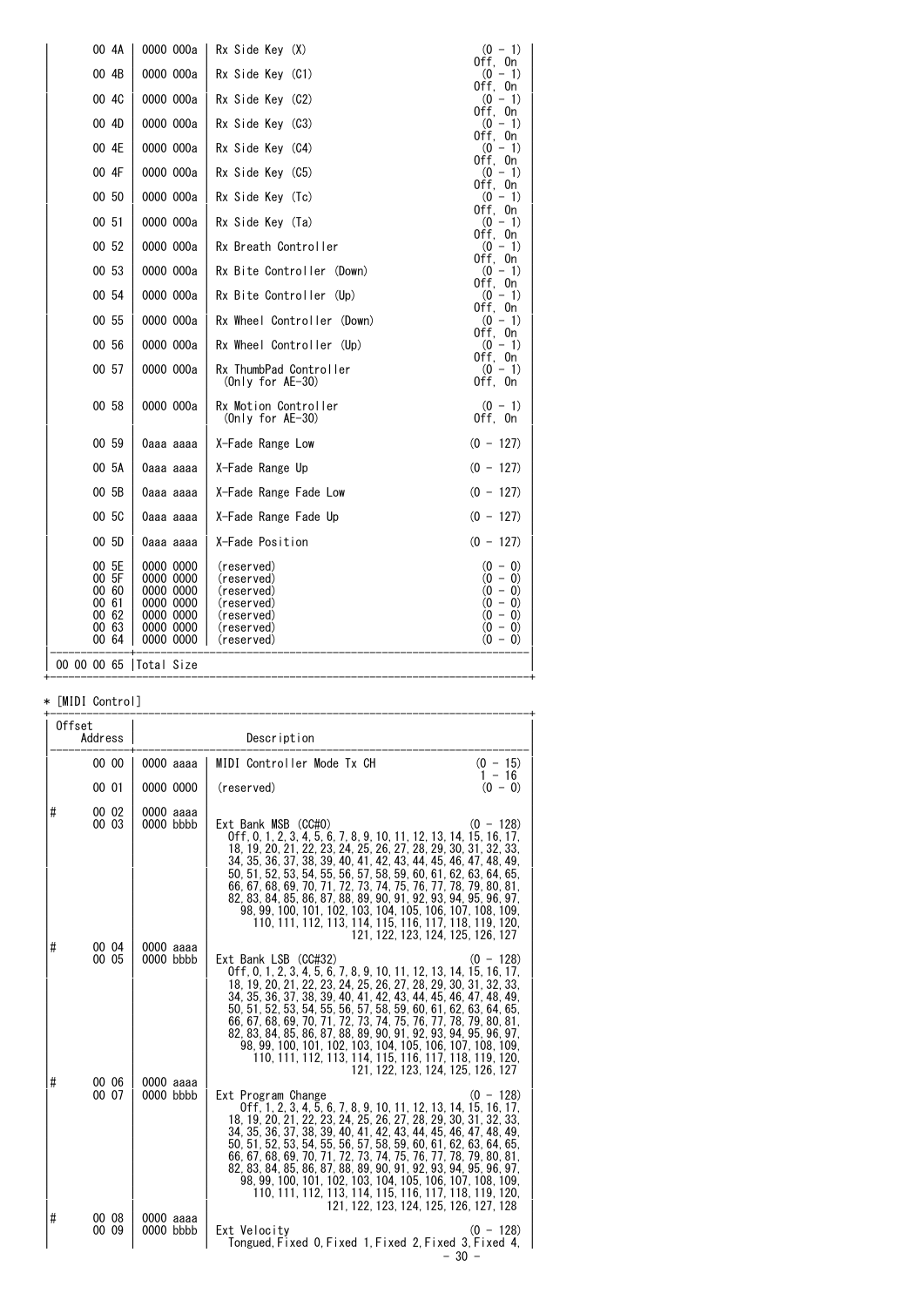| Fixed 61 Fixed 62 Fixed 63 Fixed 64 Fixed 65.<br>Fixed 66 Fixed 67 Fixed 68 Fixed 69 Fixed 70.<br>Fixed 71, Fixed 72, Fixed 73, Fixed 74, Fixed 75,<br>Fixed 76 Fixed 77 Fixed 78 Fixed 79 Fixed 80.<br>Fixed 81 Fixed 82 Fixed 83 Fixed 84 Fixed 85.<br>Fixed 86 Fixed 87 Fixed 88 Fixed 89 Fixed 90.<br>Fixed 91 Fixed 92 Fixed 93 Fixed 94 Fixed 95.<br>Fixed 96 Fixed 97 Fixed 98 Fixed 99 Fixed 100.<br>Fixed 101 Fixed 102 Fixed 103 Fixed 104 Fixed 105.<br>Fixed 106,Fixed 107,Fixed 108,Fixed 109,Fixed 110,<br>Fixed 111,Fixed 112,Fixed 113,Fixed 114,Fixed 115,<br>Fixed 116 Fixed 117 Fixed 118 Fixed 119 Fixed 120.<br>Fixed 121,Fixed 122,Fixed 123,Fixed 124,Fixed 125,<br>Fixed 126 Fixed 127                                                                                                                                                  |  |
|-----------------------------------------------------------------------------------------------------------------------------------------------------------------------------------------------------------------------------------------------------------------------------------------------------------------------------------------------------------------------------------------------------------------------------------------------------------------------------------------------------------------------------------------------------------------------------------------------------------------------------------------------------------------------------------------------------------------------------------------------------------------------------------------------------------------------------------------------------------------|--|
| #<br>00 OA<br>0000 aaaa<br>00 OB<br>0000 bbbb<br>Ext Volume (CC#7)<br>$(0 - 128)$<br>0ff, 0, 1, 2, 3, 4, 5, 6, 7, 8, 9, 10, 11, 12, 13, 14, 15, 16, 17,<br>18, 19, 20, 21, 22, 23, 24, 25, 26, 27, 28, 29, 30, 31, 32, 33,<br>34, 35, 36, 37, 38, 39, 40, 41, 42, 43, 44, 45, 46, 47, 48, 49,<br>50, 51, 52, 53, 54, 55, 56, 57, 58, 59, 60, 61, 62, 63, 64, 65,<br>66, 67, 68, 69, 70, 71, 72, 73, 74, 75, 76, 77, 78, 79, 80, 81,<br>82, 83, 84, 85, 86, 87, 88, 89, 90, 91, 92, 93, 94, 95, 96, 97,<br>98.99.100.101.102.103.104.105.106.107.108.109.<br>110, 111, 112, 113, 114, 115, 116, 117, 118, 119, 120,<br>121, 122, 123, 124, 125, 126, 127<br>#<br>00 OC<br>0000 aaaa                                                                                                                                                                              |  |
| $Ext$ PAN $(CC#10)$<br>00 OD<br>0000 bbbb<br>(0 - 128)<br>Off, L 64, L 63, L 62, L 61, L 60, L 59, L 58, L 57, L 56,<br>L 55 L 54 L 53 L 52 L 51 L 50 L 49 L 48 L 47 L 46.<br>L 45, L 44, L 43, L 42, L 41, L 40, L 39, L 38, L 37, L 36,<br>L 35, L 34, L 33, L 32, L 31, L 30, L 29, L 28, L 27, L 26,<br>L 25, L 24, L 23, L 22, L 21, L 20, L 19, L 18, L 17, L 16,<br>L 15, L 14, L 13, L 12, L 11, L 10, L 09, L 08, L 07, L 06,<br>L 05, L 04, L 03, L 02, L 01, Center, R 01, R 02, R 03,<br>R 04. R 05. R 06. R 07. R 08. R 09. R 10. R 11. R 12. R 13.<br>R 14 R 15 R 16 R 17 R 18 R 19 R 20 R 21 R 22 R 23.<br>R 24, R 25, R 26, R 27, R 28, R 29, R 30, R 31, R 32, R 33,<br>R 34, R 35, R 36, R 37, R 38, R 39, R 40, R 41, R 42, R 43,<br>R 44 R 45 R 46 R 47 R 48 R 49 R 50 R 51 R 52 R 53.<br>R 54 R 55 R 56 R 57 R 58 R 59 R 60 R 61 R 62 R 63 |  |
| 00 OE<br>0000 aaaa<br>#<br>00 OF<br>0000 bbbb<br>Ext Reverb Send Level (CC#91)<br>$(0 - 128)$<br>0 f f, 0, 1, 2, 3, 4, 5, 6, 7, 8, 9, 10, 11, 12, 13, 14, 15, 16, 17,<br>18, 19, 20, 21, 22, 23, 24, 25, 26, 27, 28, 29, 30, 31, 32, 33,<br>34, 35, 36, 37, 38, 39, 40, 41, 42, 43, 44, 45, 46, 47, 48, 49,<br>50, 51, 52, 53, 54, 55, 56, 57, 58, 59, 60, 61, 62, 63, 64, 65,<br>66, 67, 68, 69, 70, 71, 72, 73, 74, 75, 76, 77, 78, 79, 80, 81,<br>82, 83, 84, 85, 86, 87, 88, 89, 90, 91, 92, 93, 94, 95, 96, 97,<br>98, 99, 100, 101, 102, 103, 104, 105, 106, 107, 108, 109,<br>110, 111, 112, 113, 114, 115, 116, 117, 118, 119, 120,<br>121, 122, 123, 124, 125, 126, 127                                                                                                                                                                                |  |
| #<br>00 10<br>0000 aaaa<br>Ext Chorus Send Level<br>(CC#93)<br>00 11<br>$0000$ bbbb<br>$(0 - 128)$<br>0ff, 0, 1, 2, 3, 4, 5, 6, 7, 8, 9, 10, 11, 12, 13, 14, 15, 16, 17,<br>18, 19, 20, 21, 22, 23, 24, 25, 26, 27, 28, 29, 30, 31, 32, 33,<br>34, 35, 36, 37, 38, 39, 40, 41, 42, 43, 44, 45, 46, 47, 48, 49,<br>50, 51, 52, 53, 54, 55, 56, 57, 58, 59, 60, 61, 62, 63, 64, 65,<br>66, 67, 68, 69, 70, 71, 72, 73, 74, 75, 76, 77, 78, 79, 80, 81,<br>82, 83, 84, 85, 86, 87, 88, 89, 90, 91, 92, 93, 94, 95, 96, 97,<br>98, 99, 100, 101, 102, 103, 104, 105, 106, 107, 108, 109,<br>110, 111, 112, 113, 114, 115, 116, 117, 118, 119, 120,<br>121, 122, 123, 124, 125, 126, 127                                                                                                                                                                             |  |
| 00 12<br>Ext Coarse Tune (RPN#2)<br>$(0 - 97)$<br>0aaa aaaa<br>0ff, −48, −47, −46, −45, −44, −43, −42, −41, −40, −39, −38,<br>–37, –36, –35, –34, –33, –32, –31, –30, –29, –28, –27, –26,<br>$-25, -24, -23, -22, -21, -20, -19, -18, -17, -16, -15, -14,$<br>-13, -12, -11, -10, -9, -8, -7, -6, -5, -4, -3, -2, -1, 0, +1,<br>$+2, +3, +4, +5, +6, +7, +8, +9, +10, +11, +12, +13, +14, +15,$<br>+16, +17, +18, +19, +20, +21, +22, +23, +24, +25, +26, +27,<br>$+28, +29, +30, +31, +32, +33, +34, +35, +36, +37, +38, +39,$<br>+40, +41, +42, +43, +44, +45, +46, +47, +48                                                                                                                                                                                                                                                                                  |  |
| 00 13<br>Ext Fine Tune (RPN#1)<br>0aaa aaaa<br>$(0 - 101)$<br>0ff. -50.-49.-48.-47.-46.-45.-44.-43.-42.-41.<br>$-40, -39, -38, -37, -36, -35, -34, -33, -32, -31, -30,$<br>–29, –28, –27, –26, –25, –24, –23, –22, –21, –20, –19,<br>$-18. -17. -16. -15. -14. -13. -12. -11. -10. -9. -8. -7.$<br>$-6, -5, -4, -3, -2, -1, 0, +1, +2, +3, +4, +5, +6, +7, +8,$<br>+9, +10, +11, +12, +13, +14, +15, +16, +17, +18, +19,<br>+20, +21, +22, +23, +24, +25+26, +27, +28, +29, +30,<br>$+31, +32, +33, +34, +35, +36, +37, +38, +39, +40, +41,$<br>+42. +43. +44. +45. +46. +47. +48. +49. +50<br>$(0 - 25)$<br>00 14<br>Ext Bend Range (RPN#0)<br>000a aaaa                                                                                                                                                                                                       |  |
| 0ff, 0, 1, 2, 3, 4, 5, 6, 7, 8, 9, 10, 11, 12, 13,<br>14, 15, 16, 17, 18, 19, 20, 21, 22, 23, 24<br>0000 0000<br>(reserved)<br>00 15<br>$(0 - 0)$                                                                                                                                                                                                                                                                                                                                                                                                                                                                                                                                                                                                                                                                                                               |  |
| 1#<br>00 16<br>0000 aaaa<br>- 31 -                                                                                                                                                                                                                                                                                                                                                                                                                                                                                                                                                                                                                                                                                                                                                                                                                              |  |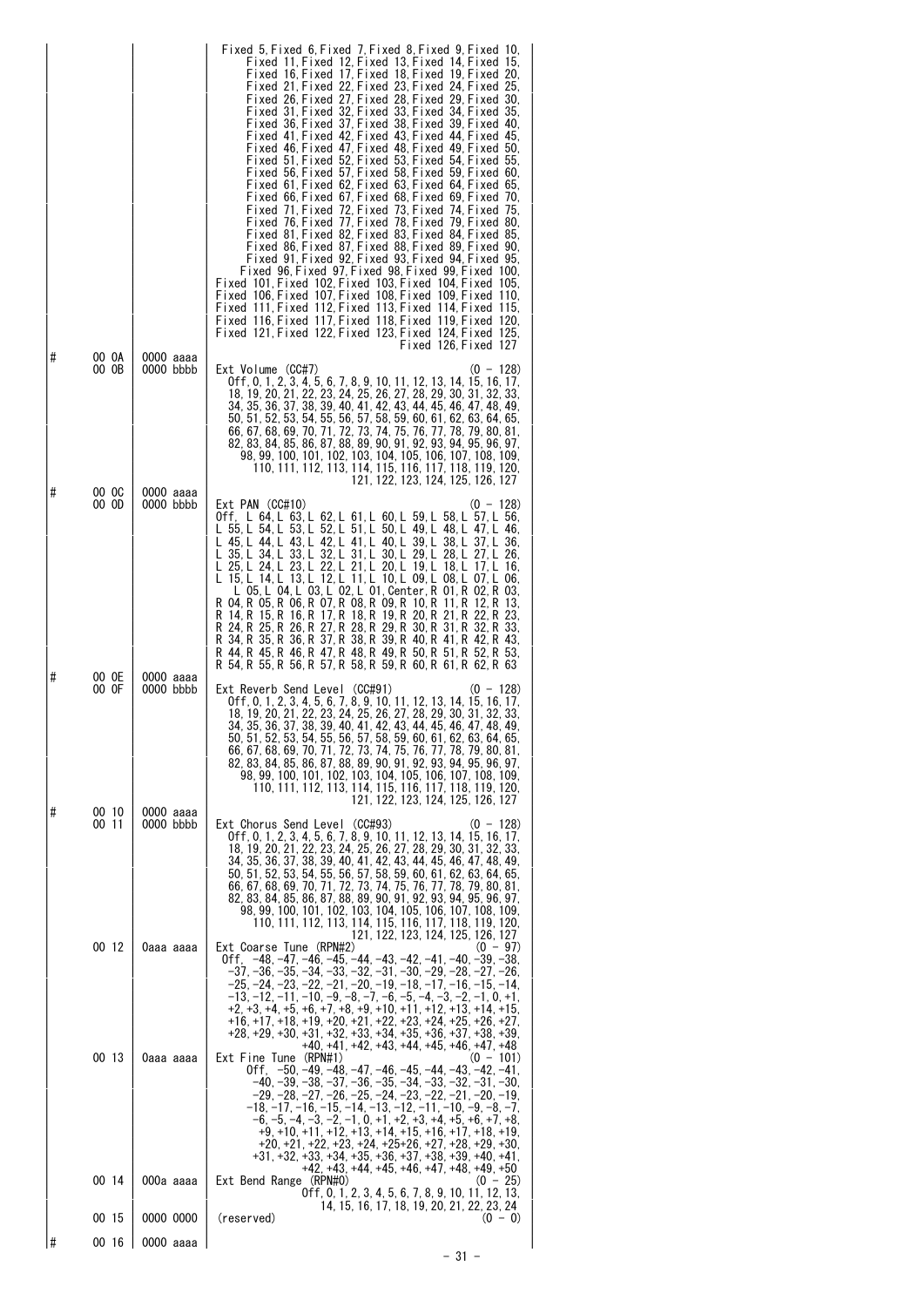|   | 00 17                                                                                  | $0000$ bbbb                                                                                                                    | Ext Modulation (CC#1)<br>$(0 - 128)$<br>0ff, 0, 1, 2, 3, 4, 5, 6, 7, 8, 9, 10, 11, 12, 13, 14, 15, 16, 17,<br>18, 19, 20, 21, 22, 23, 24, 25, 26, 27, 28, 29, 30, 31, 32, 33,<br>34, 35, 36, 37, 38, 39, 40, 41, 42, 43, 44, 45, 46, 47, 48, 49,<br>50, 51, 52, 53, 54, 55, 56, 57, 58, 59, 60, 61, 62, 63, 64, 65,<br>66, 67, 68, 69, 70, 71, 72, 73, 74, 75, 76, 77, 78, 79, 80, 81,<br>82, 83, 84, 85, 86, 87, 88, 89, 90, 91, 92, 93, 94, 95, 96, 97.<br>98, 99, 100, 101, 102, 103, 104, 105, 106, 107, 108, 109,<br>110, 111, 112, 113, 114, 115, 116, 117, 118, 119, 120,<br>121, 122, 123, 124, 125, 126, 127           |
|---|----------------------------------------------------------------------------------------|--------------------------------------------------------------------------------------------------------------------------------|---------------------------------------------------------------------------------------------------------------------------------------------------------------------------------------------------------------------------------------------------------------------------------------------------------------------------------------------------------------------------------------------------------------------------------------------------------------------------------------------------------------------------------------------------------------------------------------------------------------------------------|
| # | 00 18<br>00 19                                                                         | 0000 aaaa<br>0000 bbbb                                                                                                         | Ext Cutoff Offset (CC#74)<br>$(0 - 128)$<br>Off. 0. 1. 2. 3. 4. 5. 6. 7. 8. 9. 10. 11. 12. 13. 14. 15. 16. 17.<br>18, 19, 20, 21, 22, 23, 24, 25, 26, 27, 28, 29, 30, 31, 32, 33,<br>34, 35, 36, 37, 38, 39, 40, 41, 42, 43, 44, 45, 46, 47, 48, 49,<br>50, 51, 52, 53, 54, 55, 56, 57, 58, 59, 60, 61, 62, 63, 64, 65,<br>66, 67, 68, 69, 70, 71, 72, 73, 74, 75, 76, 77, 78, 79, 80, 81,<br>82, 83, 84, 85, 86, 87, 88, 89, 90, 91, 92, 93, 94, 95, 96, 97,<br>98, 99, 100, 101, 102, 103, 104, 105, 106, 107, 108, 109,<br>110, 111, 112, 113, 114, 115, 116, 117, 118, 119, 120,<br>121, 122, 123, 124, 125, 126, 127       |
| # | 00 1A<br>00 1B                                                                         | 0000 aaaa<br>0000 bbbb                                                                                                         | Ext Resonance Offset (CC#71)<br>(0 - 128)<br>0 f f, 0, 1, 2, 3, 4, 5, 6, 7, 8, 9, 10, 11, 12, 13, 14, 15, 16, 17,<br>18, 19, 20, 21, 22, 23, 24, 25, 26, 27, 28, 29, 30, 31, 32, 33,<br>34, 35, 36, 37, 38, 39, 40, 41, 42, 43, 44, 45, 46, 47, 48, 49,<br>50, 51, 52, 53, 54, 55, 56, 57, 58, 59, 60, 61, 62, 63, 64, 65,<br>66, 67, 68, 69, 70, 71, 72, 73, 74, 75, 76, 77, 78, 79, 80, 81,<br>82, 83, 84, 85, 86, 87, 88, 89, 90, 91, 92, 93, 94, 95, 96, 97,<br>98, 99, 100, 101, 102, 103, 104, 105, 106, 107, 108, 109,<br>110, 111, 112, 113, 114, 115, 116, 117, 118, 119, 120,<br>121, 122, 123, 124, 125, 126, 127    |
| # | 00 1C<br>00 1D                                                                         | 0000 aaaa<br>0000 bbbb                                                                                                         | Ext Attack Time Offset (CC#73)<br>$(0 - 128)$<br>0ff. 0. 1. 2. 3. 4. 5. 6. 7. 8. 9. 10. 11. 12. 13. 14. 15. 16. 17.<br>18, 19, 20, 21, 22, 23, 24, 25, 26, 27, 28, 29, 30, 31, 32, 33,<br>34, 35, 36, 37, 38, 39, 40, 41, 42, 43, 44, 45, 46, 47, 48, 49,<br>50, 51, 52, 53, 54, 55, 56, 57, 58, 59, 60, 61, 62, 63, 64, 65,<br>66, 67, 68, 69, 70, 71, 72, 73, 74, 75, 76, 77, 78, 79, 80, 81,<br>82, 83, 84, 85, 86, 87, 88, 89, 90, 91, 92, 93, 94, 95, 96, 97,<br>98, 99, 100, 101, 102, 103, 104, 105, 106, 107, 108, 109,<br>110, 111, 112, 113, 114, 115, 116, 117, 118, 119, 120,<br>121, 122, 123, 124, 125, 126, 127  |
| # | 00 1E<br>00 1F                                                                         | 0000 aaaa<br>0000 bbbb                                                                                                         | Ext Decay Time Offset (CC#75)<br>$(0 - 128)$<br>0ff, 0, 1, 2, 3, 4, 5, 6, 7, 8, 9, 10, 11, 12, 13, 14, 15, 16, 17,<br>18, 19, 20, 21, 22, 23, 24, 25, 26, 27, 28, 29, 30, 31, 32, 33,<br>34, 35, 36, 37, 38, 39, 40, 41, 42, 43, 44, 45, 46, 47, 48, 49,<br>50, 51, 52, 53, 54, 55, 56, 57, 58, 59, 60, 61, 62, 63, 64, 65,<br>66, 67, 68, 69, 70, 71, 72, 73, 74, 75, 76, 77, 78, 79, 80, 81,<br>82, 83, 84, 85, 86, 87, 88, 89, 90, 91, 92, 93, 94, 95, 96, 97,<br>98, 99, 100, 101, 102, 103, 104, 105, 106, 107, 108, 109,<br>110, 111, 112, 113, 114, 115, 116, 117, 118, 119, 120,<br>121, 122, 123, 124, 125, 126, 127   |
| # | 00 20<br>00 21                                                                         | 0000 aaaa<br>0000 bbbb                                                                                                         | Ext Release Time Offset (CC#72)<br>$(0 - 128)$<br>0ff, 0, 1, 2, 3, 4, 5, 6, 7, 8, 9, 10, 11, 12, 13, 14, 15, 16, 17,<br>18, 19, 20, 21, 22, 23, 24, 25, 26, 27, 28, 29, 30, 31, 32, 33,<br>34, 35, 36, 37, 38, 39, 40, 41, 42, 43, 44, 45, 46, 47, 48, 49,<br>50, 51, 52, 53, 54, 55, 56, 57, 58, 59, 60, 61, 62, 63, 64, 65,<br>66, 67, 68, 69, 70, 71, 72, 73, 74, 75, 76, 77, 78, 79, 80, 81,<br>82, 83, 84, 85, 86, 87, 88, 89, 90, 91, 92, 93, 94, 95, 96, 97,<br>98, 99, 100, 101, 102, 103, 104, 105, 106, 107, 108, 109,<br>110, 111, 112, 113, 114, 115, 116, 117, 118, 119, 120,<br>121, 122, 123, 124, 125, 126, 127 |
|   | 00 22<br>00 23                                                                         | 0000 00aa<br>0000 0000                                                                                                         | Ext Mono/Poly (CC#126/127)<br>$(0 - 2)$<br>Off, Mono, Poly<br>(reserved)<br>$(0 - 0)$                                                                                                                                                                                                                                                                                                                                                                                                                                                                                                                                           |
|   | 00 24<br>00 25<br>00 26<br>00 27<br>00 28<br>00 29<br>00 2A<br>00 2B<br>00 2C<br>00 2D | 0000 0000<br>0000 0000<br>0000 0000<br>0000 0000<br>0000 0000<br>0000 0000<br>0000 0000<br>0000 0000<br>0000 0000<br>0000 0000 | $(0 - 0)$<br>(reserved)<br>$(0 - 0)$<br>(reserved)<br>$(0 - 0)$<br>(reserved)<br>$(0 - 0)$<br>(reserved)<br>$(0 - 0)$<br>(reserved)<br>$(0 - 0)$<br>(reserved)<br>$(0 - 0)$<br>(reserved)<br>$(0 - 0)$<br>(reserved)<br>$(0 - 0)$<br>(reserved)<br>$(0 - 0)$<br>(reserved)                                                                                                                                                                                                                                                                                                                                                      |
|   |                                                                                        | 00 00 00 2E   Total Size                                                                                                       |                                                                                                                                                                                                                                                                                                                                                                                                                                                                                                                                                                                                                                 |

# \* [Part EQ]

| Offset<br>Address |           | Description                                                                                             |
|-------------------|-----------|---------------------------------------------------------------------------------------------------------|
| 00 00             | 0aaa aaaa | $(40 - 88)$<br>EQ Input Gain                                                                            |
| 00 01             | 0aaa aaaa | $-24 - +24$ [dB]<br>$(40 - 88)$<br>EQ Low Gain                                                          |
| 00 02             | 0aaa aaaa | $-24 - +24$ [dB]<br>$(40 - 88)$<br>EQ Mid Gain                                                          |
| 00 03             | 0aaa aaaa | $-24 - +24$ [dB]<br>$(40 - 88)$<br>EQ High Gain                                                         |
| 00 04             | 000a aaaa | $-24 - +24$ [dB]<br>$(0 - 29)$<br>EQ Low Frequency<br>40, 50, 63, 80, 100, 125,<br>20. 25. 31.<br>-160. |
|                   |           | 200, 250, 315, 400, 500, 630, 800, 1000,                                                                |

+------------------------------------------------------------------------------+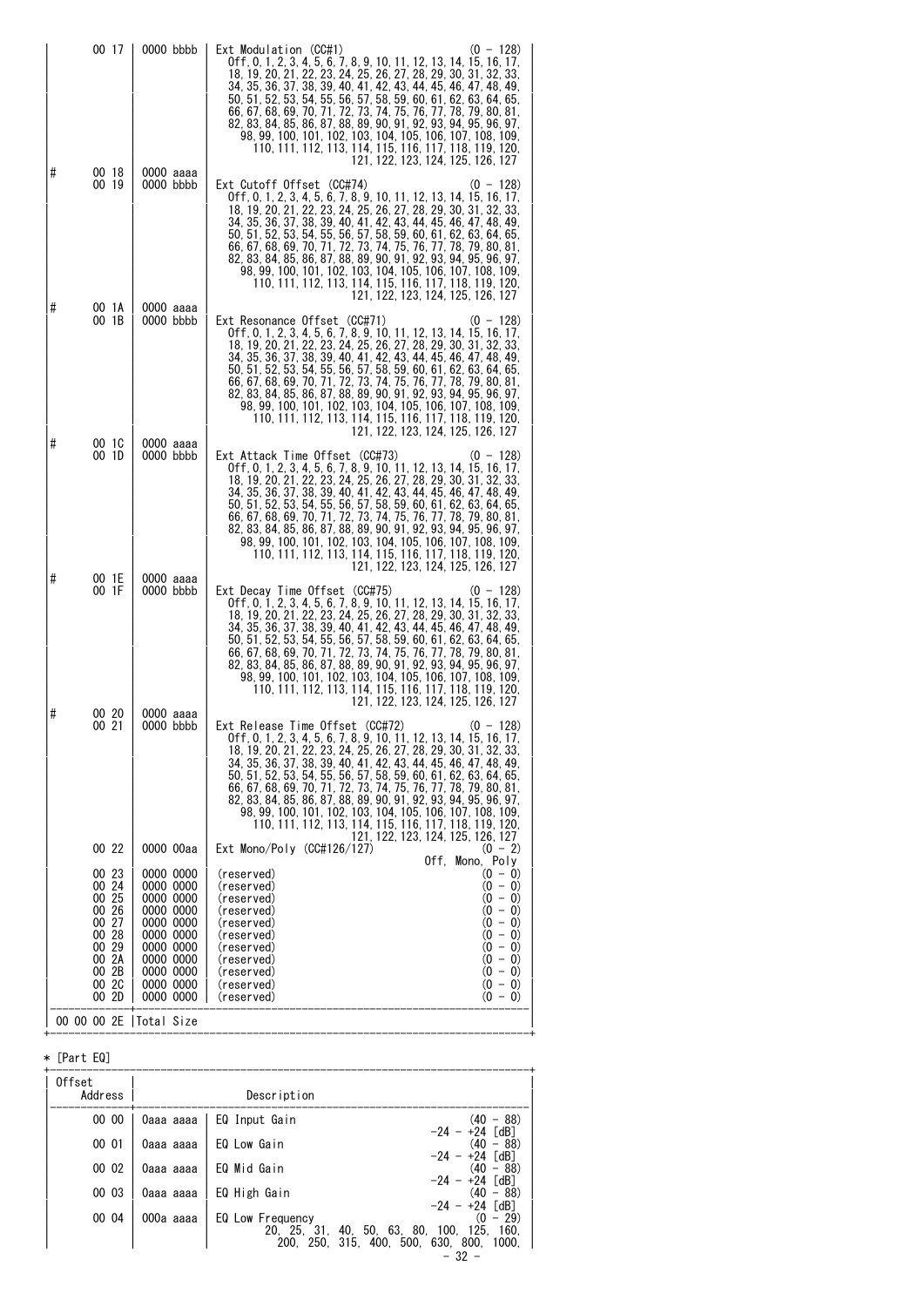| 00 05                    | 000a aaaa | 1250, 1600, 2000, 2500, 3150, 4000, 5000.<br>6300, 8000, 10000, 12600, 16000 [Hz]<br>EQ Mid Frequency<br>$(0 - 29)$                                                                                     |
|--------------------------|-----------|---------------------------------------------------------------------------------------------------------------------------------------------------------------------------------------------------------|
|                          |           | 20. 25. 31. 40. 50. 63. 80. 100. 125. 160.<br>200, 250, 315, 400, 500, 630, 800, 1000,                                                                                                                  |
|                          |           | 1250 1600 2000 2500 3150 4000<br>5000.<br>6300, 8000, 10000, 12600, 16000 [Hz]                                                                                                                          |
| 00 06                    | 000a aaaa | EQ High Frequency<br>$(0 - 29)$<br>20, 25, 31, 40, 50, 63, 80, 100, 125, 160,<br>200, 250, 315, 400, 500, 630, 800, 1000,<br>1250 1600 2000 2500 3150 4000 5000<br>6300, 8000, 10000, 12600, 16000 [Hz] |
| 00 07                    | 0000 0aaa | EQ Mid Q<br>$(0 - 5)$<br>$0.5$ , 1.0, 2.0, 4.0, 8.0, 16.0                                                                                                                                               |
| 00 08                    | 0000 000a | EQ Switch<br>$(0 - 1)$<br>Off, On                                                                                                                                                                       |
| 00 00 00 09   Total Size |           |                                                                                                                                                                                                         |

#### \* [Partial EQ]

| Offset | Address                          |                                                      | Description       |                                            |
|--------|----------------------------------|------------------------------------------------------|-------------------|--------------------------------------------|
| #      | 00 00<br>00 01<br>00 02<br>00 03 | 0000 aaaa<br>0000 bbbb<br>0000 cccc<br>0000 dddd     | EQ Low Gain       | $(784 - 1264)$<br>$-24.0 - +24.0$ [EQGAIN] |
| #      | 00 04<br>00 05<br>00 06<br>00 07 | 0000 aaaa<br>0000 bbbb<br>$0000$ $cccc$<br>0000 dddd | EQ Mid Gain       | $(784 - 1264)$<br>$-24.0 - +24.0$ [EQGAIN] |
| #      | 00 08<br>00 09<br>00 0A<br>00 OB | 0000 aaaa<br>0000 bbbb<br>$0000$ $cccc$<br>0000 dddd | EQ High Gain      | $(784 - 1264)$<br>$-24.0 - +24.0$ [EQGAIN] |
| #      | 00 OC<br>00 OD<br>00 OE<br>00 OF | 0000 aaaa<br>0000 bbbb<br>0000 cccc<br>0000 dddd     | EQ Low Frequency  | $(20 - 16000)$<br>20 - 16000 [EQFREQ]      |
| #      | 00 10<br>0011<br>00 12<br>00 13  | 0000 aaaa<br>0000 bbbb<br>0000 cccc<br>0000 dddd     | EQ Mid Frequency  | $(20 - 16000)$<br>20 - 16000 [EQFREQ]      |
| #      | 00 14<br>00 15<br>00 16<br>00 17 | 0000 aaaa<br>0000 bbbb<br>0000 cccc<br>0000 dddd     | EQ High Frequency | $(20 - 16000)$<br>20 - 16000 [EQFREQ]      |
| #      | 00 18<br>00 19                   | 0000 aaaa<br>0000 bbbb                               | EQ Mid Q          | $(5 - 160)$<br>$0.5 - 16.0$ [EQQ]          |
|        | 00 1A                            | 0000 000a                                            | EQ Switch         | $(0 - 1)$<br>OFF, ON                       |
|        |                                  | 00 00 00 1B   Total Size                             |                   |                                            |

# \* [Partial LFO]

| Offset | Address                 |                                         | Description                                                                                                                                                                 |
|--------|-------------------------|-----------------------------------------|-----------------------------------------------------------------------------------------------------------------------------------------------------------------------------|
|        | 00 00                   | 0000 aaaa                               | $(0 - 10)$<br>Waveform<br>SIN.<br>TRI. SAW-UP.<br>SAW-DW, SQR,                                                                                                              |
|        | 00 01                   | 0000 000a                               | RND, TRP, S&H, CHS, VSIN, STEP<br>Rate Sync<br>$(0 - 1)$                                                                                                                    |
|        | 00 02                   | 000a aaaa                               | OFF, ON<br>Rate (note)<br>$(0 - 22)$<br>$1/64T$ , $1/64$ , $1/32T$ , $1/32$ , $1/16T$ , $1/32$ ., $1/16$ ,<br>$1/8$ T, $1/16$ ., $1/8$ , $1/4$ T, $1/8$ ., $1/4$ , $1/2$ T, |
|        | 00 03                   | 0000 aaaa                               | $1/4$ , $1/2$ , $1\overline{1}$ , $1/2$ , $1$ , $2\overline{1}$ , $1$ ,<br>2, 4<br>$(0 - 15)$<br>Step Size<br>$1 - 16$                                                      |
| #      | 00 04<br>00 05<br>00 06 | 0000 aaaa<br>0000 bbbb<br>$0000$ $cccc$ |                                                                                                                                                                             |
|        | 00 07                   | 0000 dddd                               | Rate<br>$(0 - 1023)$<br>$0 - 1023$                                                                                                                                          |
| #      | 00 08<br>00 09          | 0000 aaaa<br>0000 bbbb                  | Offset<br>$(28 - 228)$                                                                                                                                                      |
|        | 00 OA                   | 0aaa aaaa                               | $-100 - +100$<br>Rate Detune<br>$(0 - 127)$<br>$0 - 127$                                                                                                                    |
| #      | 00 OB<br>00 OC<br>00 OD | 0000 aaaa<br>0000 bbbb<br>0000 cccc     |                                                                                                                                                                             |
|        | 00 OE                   | 0000 dddd                               | Delay Time<br>$(0 - 1023)$<br>$0 - 1023$                                                                                                                                    |
| #      | 00 OF<br>00 10          | 0000 aaaa<br>0000 bbbb                  | $(28 - 228)$<br>Delay Time Keyfolow<br>$-100 - +100$                                                                                                                        |
|        |                         |                                         | $-33 -$                                                                                                                                                                     |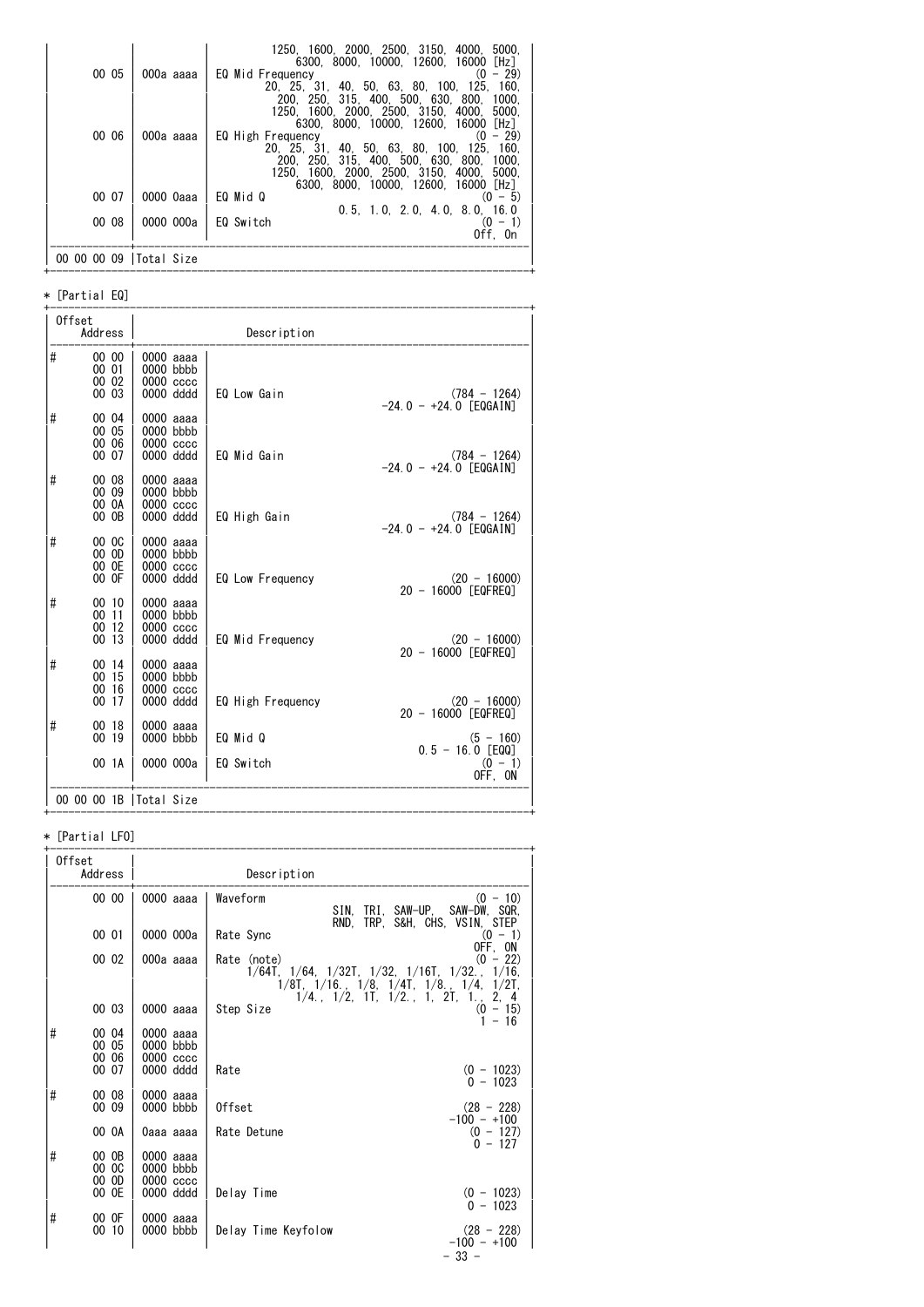|          | 00 11                            | 0000 00aa                                        | Fade Mode                |  | $(0 - 3)$<br>ON-IN, ON-OUT, OFF-IN, OFF-OUT |
|----------|----------------------------------|--------------------------------------------------|--------------------------|--|---------------------------------------------|
| $\sharp$ | 00 12<br>00 13<br>00 14<br>00 15 | 0000 aaaa<br>0000 bbbb<br>0000 cccc<br>0000 dddd | Fade Time                |  | $(0 - 1023)$                                |
|          | 00 16                            | 0000 000a                                        | Key Trigger              |  | $0 - 1023$<br>$(0 - 1)$<br>OFF, ON          |
| $\sharp$ | 00 17<br>00 18                   | 0000 aaaa<br>0000 bbbb                           | Pitch Depth              |  | $(28 - 228)$<br>$-100 - +100$               |
| $\sharp$ | 00 19<br>00 1A                   | 0000 aaaa<br>0000 bbbb                           | TVF Depth                |  | $(28 - 228)$                                |
| #        | 00 1B<br>00 1C                   | 0000 aaaa<br>0000 bbbb                           | <b>TVA Depth</b>         |  | $-100 - +100$<br>$(28 - 228)$               |
|          | 00 1D                            | 0aaa aaaa                                        | PAN Depth                |  | $-100 - +100$<br>$(1 - 127)$                |
|          | 00 1E                            | 0000 00aa                                        | Phase Position           |  | $-63 - +63$<br>$(0 - 3)$<br>0 - 3           |
| #        | 00 1F<br>00 20                   | 0000 aaaa<br>0000 bbbb                           | Step                     |  | $(56 - 200)$                                |
| #        | 00 21<br>00 22                   | 0000 aaaa<br>0000 bbbb                           | Step                     |  | -72 - +72<br>$(56 - 200)$<br>$-72 - +72$    |
| #        | 00 23<br>00 24                   | 0000 aaaa<br>0000 bbbb                           | Step                     |  | $(56 - 200)$                                |
| #        | 00 25<br>00 26                   | 0000 aaaa<br>0000 bbbb                           | Step                     |  | $-72 - +72$<br>$(56 - 200)$<br>-72 - +72    |
| #        | 00 27<br>00 28                   | 0000 aaaa<br>0000 bbbb                           | Step                     |  | $(56 - 200)$<br>$-72 - +72$                 |
| #        | 00 29<br>00 2A                   | 0000 aaaa<br>0000 bbbb                           | Step                     |  | $(56 - 200)$<br>$-72 - +72$                 |
| #        | 00 2B<br>00 2C                   | 0000 aaaa<br>0000 bbbb                           | Step                     |  | $(56 - 200)$<br>$-72 - +72$                 |
| #        | 00 2D<br>00 2E                   | 0000 aaaa<br>0000 bbbb                           | Step                     |  | $(56 - 200)$<br>$-72 - +72$                 |
| #        | 00 2F<br>00 30                   | 0000 aaaa<br>0000 bbbb                           | Step                     |  | $(56 - 200)$<br>-72 - +72                   |
| #        | 00 31<br>00 32                   | 0000 aaaa<br>0000 bbbb                           | Step                     |  | $(56 - 200)$<br>$-72 - +72$                 |
| #        | 00 33<br>00 34                   | 0000 aaaa<br>0000 bbbb                           | Step                     |  | $(56 - 200)$<br>-72 - +72                   |
| #        | 00 35<br>00 36                   | 0000 aaaa<br>0000 bbbb                           | Step                     |  | $(56 - 200)$<br>-72 - +72                   |
| #        | 00 37<br>00 38                   | 0000 aaaa<br>0000 bbbb                           | Step                     |  | $(56 - 200)$<br>-72 - +72                   |
| #        | 00 39<br>00 3A                   | 0000 aaaa<br>0000 bbbb                           | Step                     |  | $(56 - 200)$<br>-72 - +72                   |
| #        | 00 3B<br>00 3C                   | 0000 aaaa<br>0000 bbbb                           | Step                     |  | $(56 - 200)$<br>-72 - +72                   |
| #        | 00 3D<br>00 3E                   | 0000 aaaa<br>0000 bbbb                           | Step                     |  | $(56 - 200)$<br>-72 - +72                   |
|          | 00 3F                            | 00aa aaaa                                        | Step Curve               |  | $(0 - 36)$<br>$0 - 36$                      |
|          | 00 40                            | 00aa aaaa                                        | Step Curve               |  | $(0 - 36)$<br>$0 - 36$                      |
|          | 00 41                            | 00aa aaaa                                        | Step Curve               |  | $(0 - 36)$<br>$0 - 36$                      |
|          | 00 42<br>00 43                   | 00aa aaaa<br>00aa aaaa                           | Step Curve<br>Step Curve |  | $(0 - 36)$<br>$0 - 36$<br>$(0 - 36)$        |
|          | 00 44                            | 00aa aaaa                                        | Step Curve               |  | $0 - 36$<br>$(0 - 36)$                      |
|          | 00 45                            | 00aa aaaa                                        | Step Curve               |  | $0 - 36$<br>$(0 - 36)$                      |
|          | 00 46                            | 00aa aaaa                                        | Step Curve               |  | $0 - 36$<br>$(0 - 36)$                      |
|          | 00 47                            | 00aa aaaa                                        | Step Curve               |  | $0 - 36$<br>$(0 - 36)$<br>$0 - 36$          |
|          | 00 48                            | 00aa aaaa                                        | Step Curve               |  | $(0 - 36)$<br>$0 - 36$                      |
|          | 00 49                            | 00aa aaaa                                        | Step Curve               |  | $(0 - 36)$<br>$0 - 36$                      |
|          | 00 4A<br>00 4B                   | 00aa aaaa                                        | Step Curve               |  | $(0 - 36)$<br>$0 - 36$                      |
|          | 00 4C                            | 00aa aaaa<br>00aa aaaa                           | Step Curve<br>Step Curve |  | $(0 - 36)$<br>$0 - 36$<br>$(0 - 36)$        |
|          |                                  |                                                  |                          |  | $0 - 36$                                    |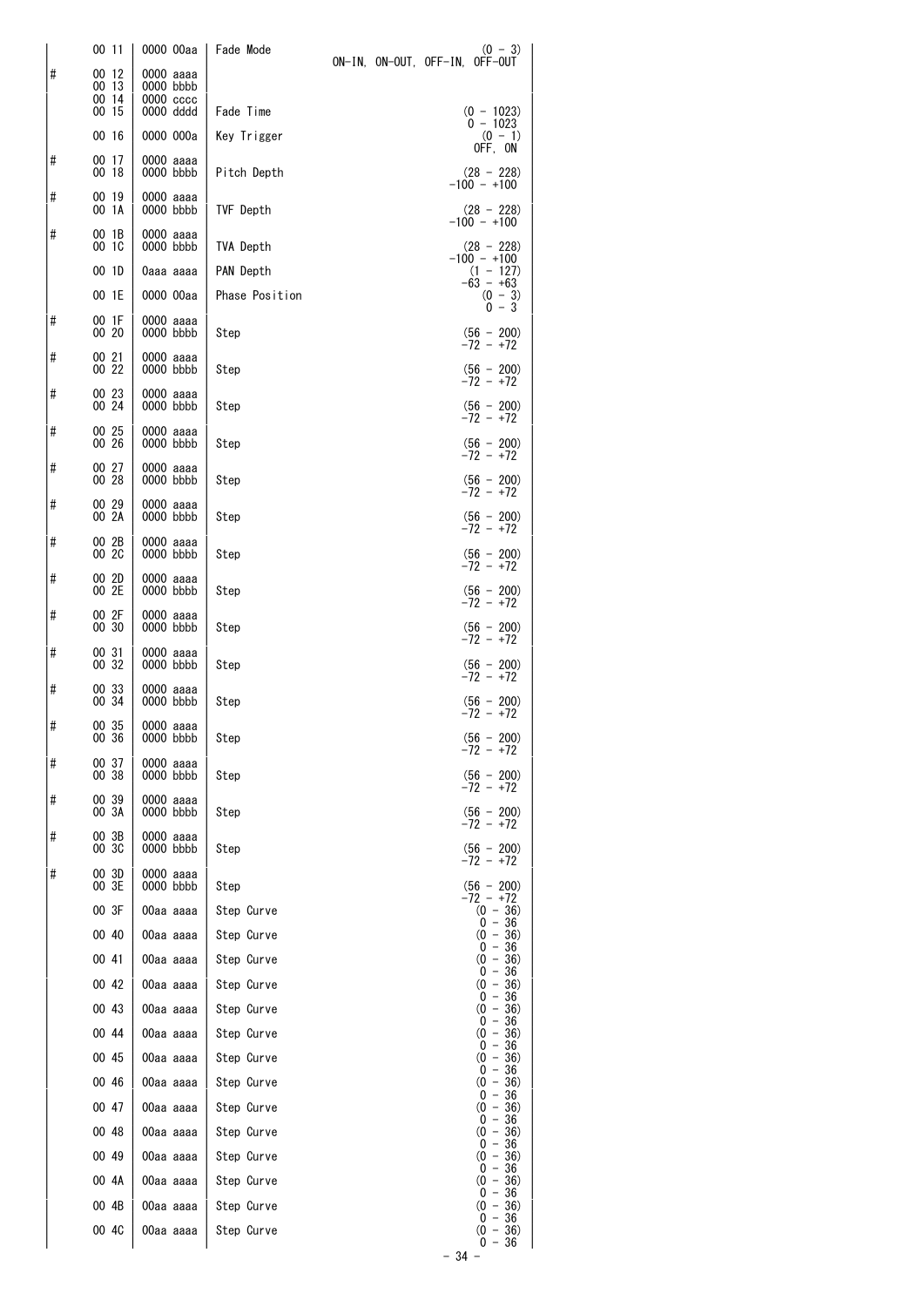|          | 00 4D                            | 00aa aaaa                                           | $(0 - 36)$<br>Step Curve<br>$0 - 36$                                                                                                                                                                                                                   |
|----------|----------------------------------|-----------------------------------------------------|--------------------------------------------------------------------------------------------------------------------------------------------------------------------------------------------------------------------------------------------------------|
|          | 00 4E                            | 00aa aaaa                                           | Step Curve<br>$(0 - 36)$<br>$0 - 36$                                                                                                                                                                                                                   |
|          | 00 4F                            | 0000 aaaa                                           | Waveform<br>$(0 - 10)$<br>SIN, TRI, SAW-UP, SAW-DW, SQR,<br>RND, TRP, S&H, CHS, VSIN, STEP                                                                                                                                                             |
|          | 00 50                            | 0000 000a                                           | Rate Sync<br>$(0 - 1)$<br>OFF, ON                                                                                                                                                                                                                      |
|          | 00 51                            | 000a aaaa                                           | $(0 - 22)$<br>Rate (note)<br>$1/64$ T, $1/64$ , $1/32$ T, $1/32$ , $1/16$ T, $1/32$ ., $1/16$ ,<br>$1/8$ T, $1/16$ , $1/8$ , $1/4$ T, $1/8$ ,<br>1/4.<br>$1/2$ T,<br>$1/4$ , $1/2$ , $1\overline{1}$ , $1/2$ , $1$ , $2\overline{1}$ , $1$ , $2$ , $4$ |
|          | 00 52                            | 0000 aaaa                                           | Step Size<br>$(0 - 15)$<br>$1 - 16$                                                                                                                                                                                                                    |
| #        | 00 53<br>00 54<br>00 55<br>00 56 | 0000 aaaa<br>0000 bbbb<br>$0000\,\csc$<br>0000 dddd | $(0 - 1023)$<br>Rate                                                                                                                                                                                                                                   |
| #        | 00 57<br>00 58                   | 0000 aaaa<br>0000 bbbb                              | $0 - 1023$<br>Offset<br>$(28 - 228)$                                                                                                                                                                                                                   |
|          | 00 59                            | 0aaa aaaa                                           | $-100 - +100$<br>$(0 - 127)$<br>Rate Detune<br>$0 - 127$                                                                                                                                                                                               |
| #        | 00 5A<br>00 5B<br>00 5C<br>00 5D | 0000 aaaa<br>0000 bbbb<br>$0000\,\csc$<br>0000 dddd | Delay Time<br>$(0 - 1023)$<br>$0 - 1023$                                                                                                                                                                                                               |
| #        | 00 5E<br>00 5F                   | 0000 aaaa<br>0000 bbbb                              | Delay Time Keyfolow<br>$(28 - 228)$                                                                                                                                                                                                                    |
|          | 00 60                            | 0000 00aa                                           | $-100 - +100$<br>Fade Mode<br>$(0 - 3)$                                                                                                                                                                                                                |
| #        | 00 61<br>00 62<br>00 63<br>00 64 | 0000 aaaa<br>0000 bbbb<br>$0000\,\csc$<br>0000 dddd | ON-IN. ON-OUT. OFF-IN. OFF-OUT<br>Fade Time<br>$(0 - 1023)$                                                                                                                                                                                            |
|          | 00 65                            | 0000 000a                                           | $0 - 1023$<br>Key Trigger<br>$(0 - 1)$                                                                                                                                                                                                                 |
| #        | 00 66<br>00 67                   | 0000 aaaa<br>0000 bbbb                              | OFF, ON<br>Pitch Depth<br>$(28 - 228)$                                                                                                                                                                                                                 |
| #        | 00 68<br>00 69                   | 0000 aaaa<br>0000 bbbb                              | $-100 - +100$<br>TVF Depth<br>$(28 - 228)$                                                                                                                                                                                                             |
| #        | 00 6A<br>00 6B                   | 0000 aaaa<br>0000 bbbb                              | $-100 - +100$<br><b>TVA Depth</b><br>$(28 - 228)$                                                                                                                                                                                                      |
|          | 00 6C                            | 0aaa aaaa                                           | $-100 - +100$<br>PAN Depth<br>$(1 - 127)$                                                                                                                                                                                                              |
|          | 00 6D                            | 0000 00aa                                           | $-63 - +63$<br>Phase Position<br>$(0 - 3)$<br>$0 - 3$                                                                                                                                                                                                  |
| #        | 00 6E<br>00 6F                   | 0000 aaaa<br>0000 bbbb                              | Step<br>$(56 - 200)$<br>-72 - +72                                                                                                                                                                                                                      |
| #        | 00 70<br>00 71                   | 0000 aaaa<br>0000 bbbb                              | $(56 - 200)$<br>Step<br>$-72 - +72$                                                                                                                                                                                                                    |
| #        | 00 72<br>00 73                   | 0000 aaaa<br>0000 bbbb                              | $(56 - 200)$<br>Step<br>$-72 - +72$                                                                                                                                                                                                                    |
| #        | 00 74<br>00 75                   | 0000 aaaa<br>0000 bbbb                              | $(56 - 200)$<br>Step<br>-72 - +72                                                                                                                                                                                                                      |
| #        | 00 76<br>00 77                   | 0000 aaaa<br>0000 bbbb                              | $(56 - 200)$<br>Step<br>-72 - +72                                                                                                                                                                                                                      |
| #        | 00 78<br>00 79                   | 0000 aaaa<br>0000 bbbb                              | $(56 - 200)$<br>Step<br>-72 - +72                                                                                                                                                                                                                      |
| $\sharp$ | 00 7A<br>00 7B                   | 0000 aaaa<br>0000 bbbb                              | Step<br>$(56 - 200)$<br>$-72 - +72$                                                                                                                                                                                                                    |
| #        | 00 7C<br>00 7D                   | 0000 aaaa<br>0000 bbbb                              | Step<br>$(56 - 200)$<br>$-72 - +72$                                                                                                                                                                                                                    |
| #        | 00 7E<br>00 7F                   | 0000 aaaa<br>0000 bbbb                              | $(56 - 200)$<br>Step<br>$-72 - +72$                                                                                                                                                                                                                    |
| #        | 01 00<br>01 01                   | 0000 aaaa<br>0000 bbbb                              | $(56 - 200)$<br>Step<br>$-72 - +72$                                                                                                                                                                                                                    |
| #        | 01 02<br>01 03                   | 0000 aaaa<br>0000 bbbb                              | $(56 - 200)$<br>Step<br>$-72 - +72$                                                                                                                                                                                                                    |
| #        | 01 04<br>01 05                   | 0000 aaaa<br>0000 bbbb                              | $(56 - 200)$<br>Step<br>$-72 - +72$                                                                                                                                                                                                                    |
| #        | 01 06<br>01 07                   | 0000 aaaa<br>0000 bbbb                              | $(56 - 200)$<br>Step<br>$-72 - +72$                                                                                                                                                                                                                    |
| #        | 01 08<br>01 09                   | 0000 aaaa<br>0000 bbbb                              | $(56 - 200)$<br>Step<br>$-72 - +72$                                                                                                                                                                                                                    |
| #        | 01 OA                            | 0000 aaaa                                           |                                                                                                                                                                                                                                                        |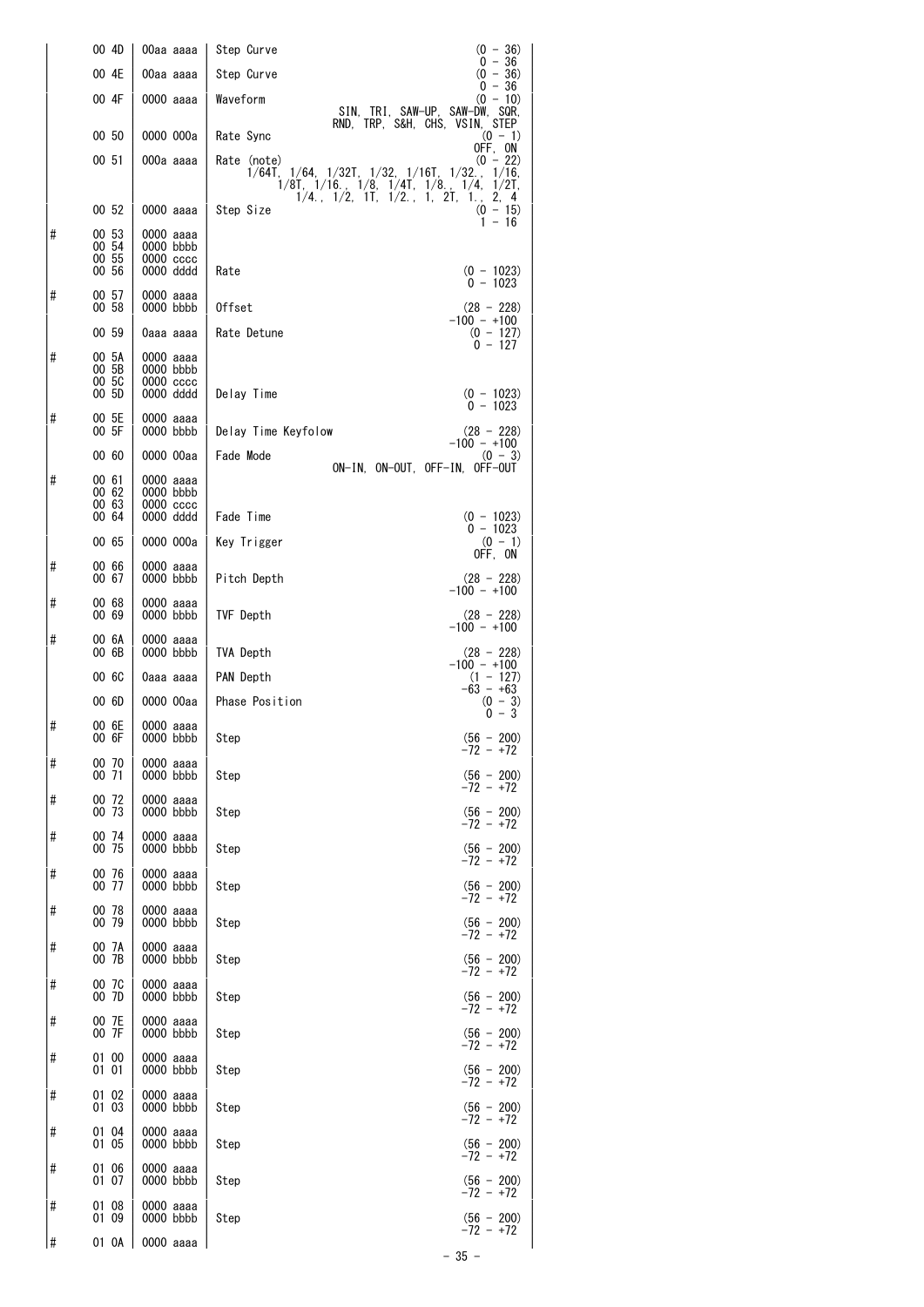|   | 01 OB          | 0000 bbbb                | Step       | $(56 - 200)$<br>$-72 - +72$        |
|---|----------------|--------------------------|------------|------------------------------------|
| # | 01 OC<br>01 OD | 0000 aaaa<br>0000 bbbb   | Step       | $(56 - 200)$<br>$-72 - +72$        |
|   | 01 OE          | 00aa aaaa                | Step Curve | $(0 - 36)$                         |
|   | 01 OF          | 00aa aaaa                | Step Curve | $0 - 36$<br>$(0 - 36)$             |
|   | 01 10          | 00aa aaaa                | Step Curve | $0 - 36$<br>$(0 - 36)$             |
|   | 0111           | 00aa aaaa                | Step Curve | $0 - 36$<br>$(0 - 36)$             |
|   | 01 12          | 00aa aaaa                | Step Curve | $0 - 36$<br>$(0 - 36)$             |
|   | 01 13          | 00aa aaaa                | Step Curve | $-36$<br>0<br>$(0 - 36)$           |
|   | 01 14          | 00aa aaaa                | Step Curve | $0 - 36$<br>$(0 - 36)$             |
|   | 01 15          | 00aa aaaa                | Step Curve | $0 -$<br>-36<br>(0)<br>$-36)$      |
|   | 01 16          | 00aa aaaa                | Step Curve | $0 -$<br>-36<br>(0)<br>$-36)$      |
|   | 01 17          | 00aa aaaa                | Step Curve | - 36<br>0<br>$\omega$<br>$-36)$    |
|   | 01 18          | 00aa aaaa                | Step Curve | $0 - 36$<br>$(0 - 36)$             |
|   | 01 19          | 00aa aaaa                | Step Curve | $0 - 36$<br>$(0 - 36)$             |
|   | 01 1A          | 00aa aaaa                | Step Curve | -36<br>$0 -$<br>$(0 - 36)$         |
|   | 01 1B          | 00aa aaaa                | Step Curve | $0 - 36$<br>$(0 - 36)$             |
|   | 01 1C          | 00aa aaaa                | Step Curve | $0 - 36$<br>$(0 - 36)$             |
|   | 011D           | 00aa aaaa                | Step Curve | $0 - 36$<br>$(0 - 36)$<br>$0 - 36$ |
|   |                | 00 00 01 1E   Total Size |            |                                    |

# \* [Partial Pitch Env]

|          | Offset<br>Address                |                                                        | Description                |                                                           |
|----------|----------------------------------|--------------------------------------------------------|----------------------------|-----------------------------------------------------------|
| #        | 00 00<br>00 01                   | 0000 аааа<br>0000 bbbb                                 | Pitch Env Depth            | $(28 - 228)$<br>$-100 - +100$                             |
| #        | 00 02<br>00 03                   | 0000 aaaa<br>$0000$ bbbb                               | Pitch Env Velocity Sens    | $(28 - 228)$<br>$-100 - +100$                             |
| #        | 00 04<br>00 05                   | 0000 aaaa<br>$0000$ bbbb                               | Pitch Env T1 Velocity Sens | $(28 - 228)$<br>$-100 - +100$                             |
| #        | 00 06<br>00 07                   | 0000 aaaa<br>$0000$ bbbb                               | Pitch Env T4 Velocity Sens | $(28 - 228)$<br>$-100 - +100$                             |
| #        | 00 08<br>00 09<br>00 OA<br>00 OB | 0000 aaaa<br>$0000$ bbbb<br>$0000 \csc$<br>0000 dddd   | Pitch Env Time1            | $(0 - 1023)$<br>0 - 1023                                  |
| #        | 00 OC<br>00 OD<br>00 OE<br>00 OF | 0000 aaaa<br>$0000$ bbbb<br>$0000 \csc$<br>0000 dddd   | Pitch Env Time2            | $(0 - 1023)$                                              |
| #        | 00 10<br>00 11<br>00 12<br>00 13 | 0000 aaaa<br>$0000$ bbbb<br>$0000 \csc$<br>0000 dddd   | Pitch Env Time3            | $0 - 1023$<br>$(0 - 1023)$                                |
| #        | 00 14<br>00 15<br>00 16<br>00 17 | 0000 aaaa<br>$0000$ bbbb<br>$0000 \csc$<br>0000 dddd   | Pitch Env Time4            | $0 - 1023$<br>$(0 - 1023)$                                |
| #        | 00 18<br>00 19<br>00 1A<br>00 1B | 0000 aaaa<br>$0000$ bbbb<br>$0000 \csc$<br>0000 dddd   | Pitch Env Level0           | $0 - 1023$<br>$(513 - 1535)$                              |
| $\sharp$ | 00 1C<br>00 1D<br>00 1E<br>00 1F | 0000 aaaa<br>$0000$ bbbb<br>$0000 \csc$<br>0000 dddd   | Pitch Env Level1           | $-511 - +511$<br>$(513 - 1535)$                           |
| #        | 00 20<br>00 21<br>00 22<br>00 23 | 0000 aaaa<br>$0000$ bbbb<br>$0000 \csc$<br>0000 dddd   | Pitch Env Level2           | $-511 - +511$<br>$(513 - 1535)$                           |
| #        | 00 24<br>00 25<br>00 26<br>00 27 | 0000 aaaa<br>$0000$ bbbb<br>$0000$ $cccc$<br>0000 dddd | Pitch Env Level3           | -511 - +511<br>$(513 - 1535)$<br>$-511 - +511$<br>$-36 -$ |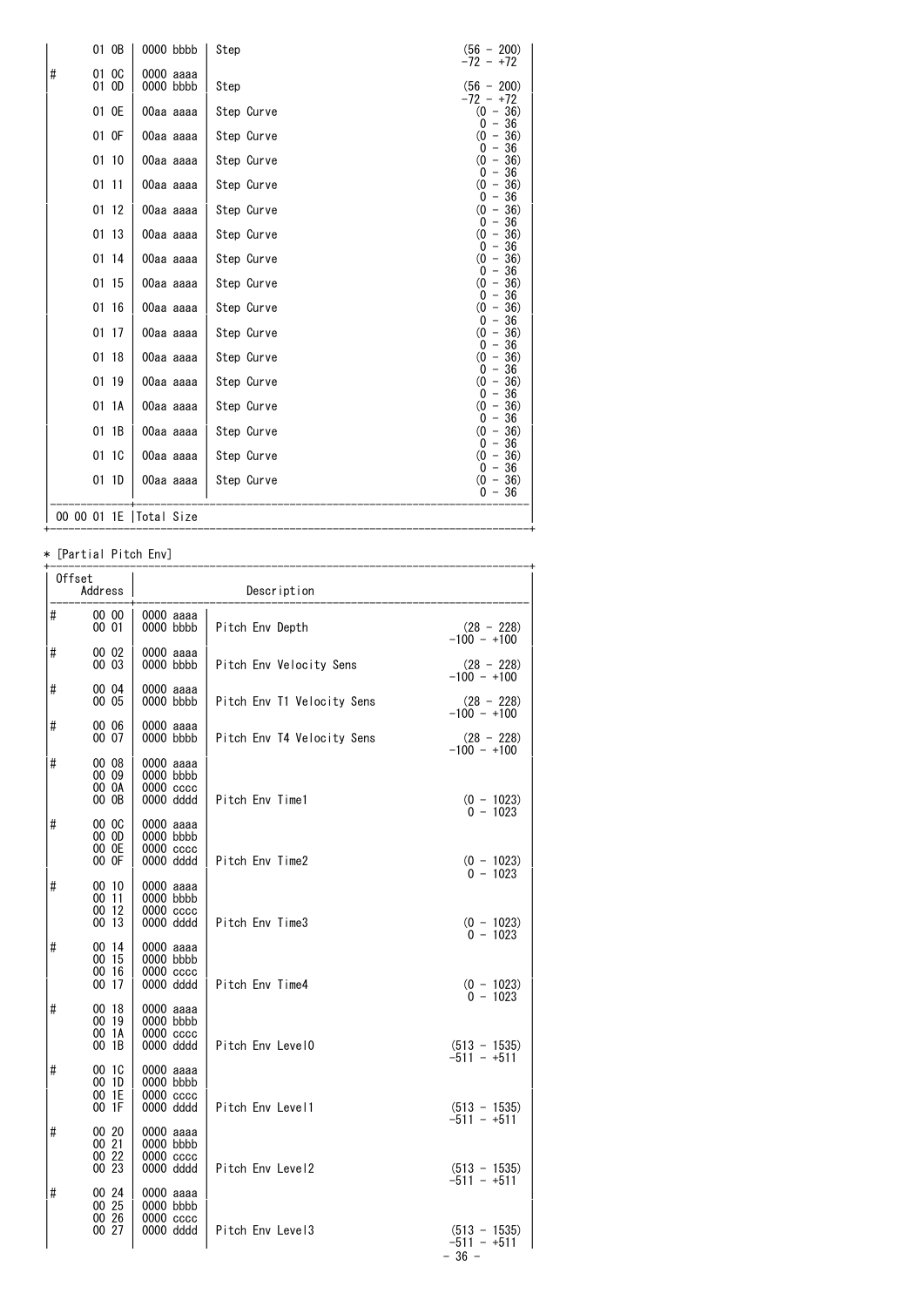| #<br>00 28<br>00 29<br>00 2A<br>00 2B<br>00 2C | 0000 aaaa<br>$0000$ bbbb<br>$0000\,\,$ $cccc$<br>0000 dddd | Pitch Env Level4<br>0000 Oaaa   Pitch Env Velocity Curve | $(513 - 1535)$<br>$-511 - +511$<br>$(0 -$ |
|------------------------------------------------|------------------------------------------------------------|----------------------------------------------------------|-------------------------------------------|
|                                                | 00 00 2D  Total Size                                       |                                                          |                                           |

+------------------------------------------------------------------------------+

#### \* [Partial Filter Env]

|   | Offset<br>Address                    |                                                      | Description              |                                                      |
|---|--------------------------------------|------------------------------------------------------|--------------------------|------------------------------------------------------|
|   | 00 00                                | 0aaa aaaa                                            | TVF Env Depth            | $(1 - 127)$<br>$-63 - +63$                           |
|   | 00 01                                | 0000 0aaa                                            | TVF Env Velocity Curve   | $(0 - 7)$<br>$0 - 7$                                 |
| # | 00 02<br>00 03                       | 0000 aaaa<br>$0000$ bbbb                             | TVF Env Velocity Sens    | $(28 - 228)$<br>$-100 - +100$                        |
| # | 00 04<br>00 05                       | 0000 aaaa<br>0000 bbbb                               | TVF Env T1 Velocity Sens | $(28 - 228)$<br>$-100 - +100$                        |
| # | 00 06<br>00 07                       | 0000 aaaa<br>0000 bbbb                               | TVF Env T4 Velocity Sens | $(28 - 228)$<br>-100 - +100                          |
| # | 00 08<br>00 09<br>00 0A<br>00 OB     | 0000 aaaa<br>0000 bbbb<br>0000 cccc<br>0000 dddd     | TVF Env Time1            | $(0 - 1023)$                                         |
| # | 00 OC<br>00 OD<br>00 OE<br>00 OF     | 0000 aaaa<br>0000 bbbb<br>$0000$ $cccc$<br>0000 dddd | TVF Env Time2            | $0 - 1023$                                           |
| # | 00 10<br>00 11<br>00 12<br>00 13     | 0000 aaaa<br>0000 bbbb<br>0000 cccc<br>0000 dddd     | TVF Env Time3            | $(0 - 1023)$<br>0 - 1023<br>$(0 - 1023)$<br>0 - 1023 |
| # | 00 14<br>00 15<br>00 16<br>00 17     | 0000 aaaa<br>0000 bbbb<br>$0000$ $cccc$<br>0000 dddd | TVF Env Time4            | $(0 - 1023)$<br>0 - 1023                             |
| # | 00 18<br>00 19<br>00 1A<br>00 1B     | 0000 aaaa<br>0000 bbbb<br>0000 cccc<br>0000 dddd     | TVF Env Level0           | $(0 - 1023)$<br>$0 - 1023$                           |
| # | 00 1C<br>00 1D<br>00 1E<br>00 1F     | 0000 aaaa<br>$0000$ bbbb<br>0000 cccc<br>0000 dddd   | TVF Env Level1           | $(0 - 1023)$<br>0 - 1023                             |
| # | 00 20<br>00 21<br>00 22<br>00 23     | 0000 aaaa<br>0000 bbbb<br>0000 cccc<br>0000 dddd     | TVF Env Level2           | $(0 - 1023)$<br>$0 - 1023$                           |
| # | 00 24<br>00 25<br>00 26<br>00 27     | 0000 aaaa<br>0000 bbbb<br>0000 cccc<br>0000 dddd     | TVF Env Level3           | $(0 - 1023)$                                         |
| # | 00 28<br>$00\, 29$<br>00 2A<br>00 2B | 0000 aaaa<br>0000 bbbb<br>0000 cccc<br>0000 dddd     | TVF Env Level4           | $0 - 1023$<br>$(0 - 1023)$<br>$0 - 1023$             |
|   |                                      | 00 00 00 20   Total Size                             |                          |                                                      |

#### \* [Partial Amp Env]

|    | Offset<br>Address             |                                          | Description                 |                               |
|----|-------------------------------|------------------------------------------|-----------------------------|-------------------------------|
| #  | 00 00<br>00 01                | 0000 aaaa<br>$0000$ bbbb                 | TVA Env Time1 Velocity Sens | $(28 - 228)$<br>$-100 - +100$ |
| #  | 00 02<br>00 03                | 0000 aaaa<br>$0000$ bbbb                 | TVA Env Time4 Velocity Sens | $(28 - 228)$<br>$-100 - +100$ |
| #  | 00 04<br>00 05<br>00 06       | 0000<br>aaaa<br>$0000$ bbbb<br>0000 cccc |                             |                               |
| ∥# | 00 07<br>00 08                | 0000 dddd<br>0000 aaaa                   | TVA Env Time1               | $(0 - 1023)$<br>$0 - 1023$    |
|    | 00 09<br>0A<br>00<br>0B<br>00 | $0000$ bbbb<br>0000<br>CCCC<br>0000 dddd | TVA Env Time2               | (0)<br>$-1023$<br>$-37$       |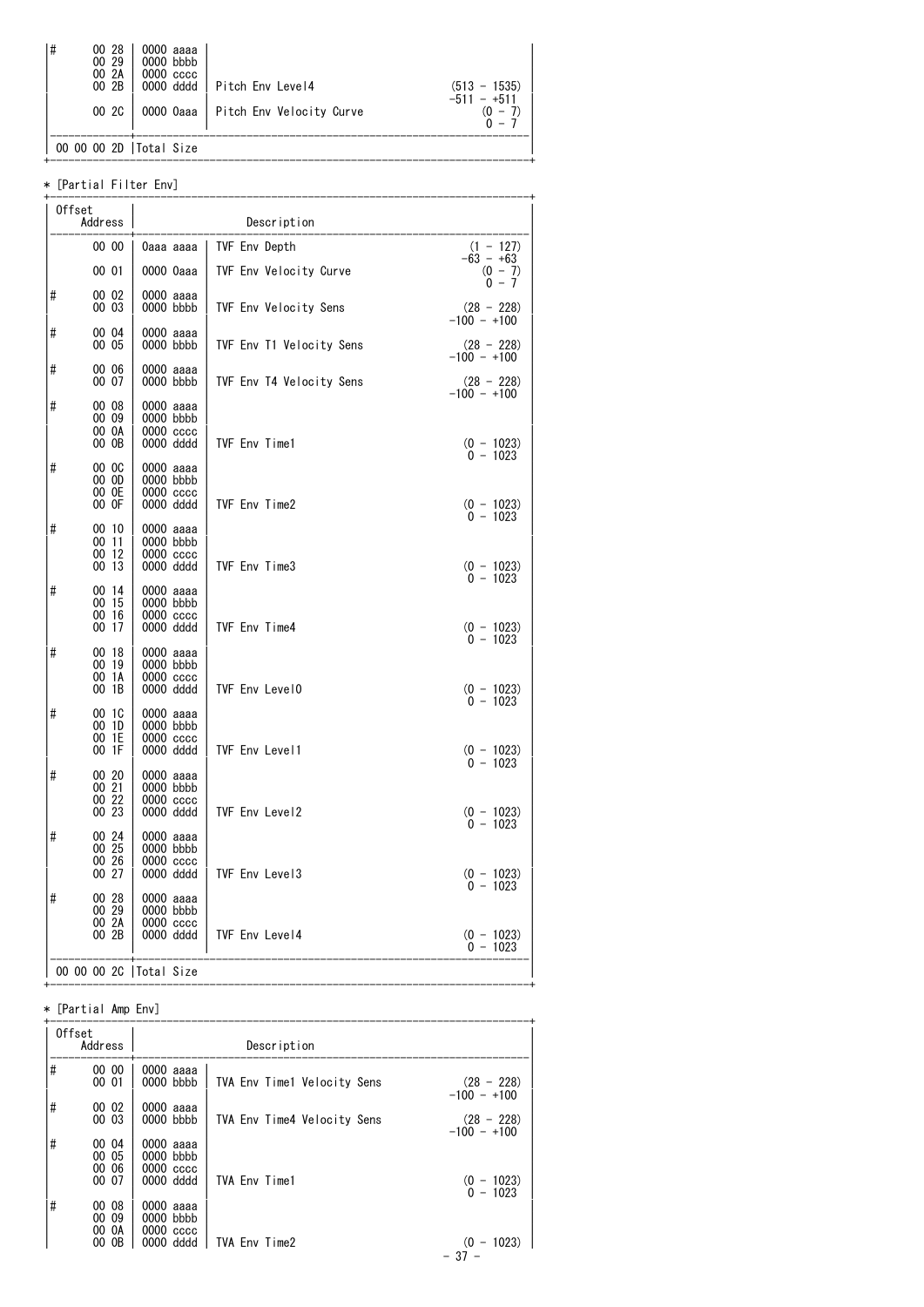| # | 00 OC<br>00 OD             | 0000 aaaa<br>$0000$ bbbb                  |                | $0 - 1023$                 |
|---|----------------------------|-------------------------------------------|----------------|----------------------------|
|   | 00 OE<br>00 OF             | 0000 cccc<br>0000 dddd                    | TVA Env Time3  | $(0 - 1023)$<br>$0 - 1023$ |
| # | 00 10<br>0011<br>-12<br>00 | 0000 aaaa<br>$0000$ bbbb<br>$0000$ $cccc$ |                |                            |
|   | 13<br>00                   | 0000 dddd                                 | TVA Env Time4  | $(0 - 1023)$<br>$0 - 1023$ |
| # | 00 14<br>00 15<br>00 16    | 0000 aaaa<br>$0000$ bbbb<br>0000 cccc     |                |                            |
|   | 00 17                      | 0000 dddd                                 | TVA Env Level1 | $(0 - 1023)$<br>$0 - 1023$ |
| # | 00 18<br>00 19<br>1A<br>00 | 0000 aaaa<br>$0000$ bbbb<br>$0000$ $cccc$ |                |                            |
|   | $00$ 1B                    | 0000 dddd                                 | TVA Env Level2 | $(0 - 1023)$<br>$0 - 1023$ |
| # | 00 1C<br>1D<br>00<br>00 1E | 0000 aaaa<br>0000 bbbb<br>0000 cccc       |                |                            |
|   | 00 1F                      | 0000 dddd                                 | TVA Env Level3 | $(0 - 1023)$<br>$0 - 1023$ |
|   |                            | 00 00 00 20   Total Size                  |                |                            |

\* [Tone Common]

| Offset<br>Address                              |                                                               | Description               |                                                              |
|------------------------------------------------|---------------------------------------------------------------|---------------------------|--------------------------------------------------------------|
| 00 00                                          | 0aaa aaaa                                                     | Name                      | $(32 - 127)$                                                 |
| 00 01                                          | 0aaa aaaa                                                     | Name                      | $32 - 127$ [ASCII]<br>$(32 - 127)$                           |
| 00 02                                          | 0aaa aaaa                                                     | Name                      | 32 - 127 [ASCII]<br>(32 - 127)                               |
| 00 03                                          | 0aaa aaaa                                                     | Name                      | 32 - 127 [ASCII]<br>$(32 - 127)$                             |
| 00 04                                          | 0aaa aaaa                                                     | Name                      | 32 - 127 [ASCII]<br>(32 - 127)                               |
| 00 05                                          | 0aaa aaaa                                                     | Name                      | 32 - 127 [ASCII]<br>(32 - 127)                               |
| 00 06                                          | 0aaa aaaa                                                     | Name                      | 32 - 127 [ASCII]<br>$(32 - 127)$                             |
| 00 07                                          | 0aaa aaaa                                                     | Name                      | $32 - 127$ [ASCII]<br>(32 - 127)                             |
| 00 08                                          | 0aaa aaaa                                                     | Name                      | 32 - 127 [ASCII]<br>(32 - 127)                               |
| 00 09                                          | 0aaa aaaa                                                     | Name                      | 32 - 127 [ASCII]<br>$(32 - 127)$                             |
| 00 OA                                          | 0aaa aaaa                                                     | Name                      | 32 - 127 [ASCII]<br>(32 - 127)                               |
| 00 OB                                          | 0aaa aaaa                                                     | Name                      | 32 - 127 [ASCII]<br>(32 - 127)                               |
| 00 OC                                          | 0aaa aaaa                                                     | Name                      | 32 - 127 [ASCII]<br>$(32 - 127)$                             |
| 00 OD                                          | 0aaa aaaa                                                     | Name                      | 32 - 127 [ASCII]<br>(32 - 127)                               |
| 00 OE                                          | 0aaa aaaa                                                     | Name                      | 32 - 127 [ASCII]<br>(32 - 127)<br>32 - 127 [ASCII]           |
| 00 OF                                          | 0aaa aaaa                                                     | Name                      | $(32 - 127)$<br>32 - 127 [ASCII]                             |
| 00 10                                          | 00aa aaaa                                                     | Category                  | $(0 - 49)$<br>$0 - 49$                                       |
| #<br>00 11<br>00 12<br>00 13<br>00 14<br>00 15 | 0000 aaaa<br>0000 bbbb<br>0000 cccc<br>0000 dddd<br>0aaa aaaa | Reserved<br>Level         | $(0 - 0)$<br>$(0 - 127)$                                     |
| 00 16                                          | 0aaa aaaa                                                     | Pan                       | $0 - 127$<br>$(0 - 127)$                                     |
| 00 17                                          | 0000 000a                                                     | Priority                  | $L64 - 63R$<br>$(0 - 1)$                                     |
| 00 18                                          | 0aaa aaaa                                                     | Tone Coarse Tune          | LAST, LOUDEST<br>$(16 - 112)$                                |
| 00 19                                          | 0aaa aaaa                                                     | Tone Fine Tune            | $-48 - +48$ [semitone]<br>$(14 - 114)$<br>$-50 - +50$ [cent] |
| 00 1A                                          | 0aaa aaaa                                                     | Octave Shift              | $(61 - 67)$<br>$-3 - +3$                                     |
| 00 1B                                          | 0000 00aa                                                     | Stretch Tune Depth        | $(0 - 3)$<br>OFF, 1, 2,<br>3                                 |
| 00 1C                                          | 0aaa aaaa                                                     | Analog Feel               | $(0 - 127)$<br>$0 - 127$                                     |
| 00 1D                                          | 0000 000a                                                     | Mono/Poly                 | $(0 - 1)$<br>MONO, POLY                                      |
| 00 1E                                          | 0000 000a                                                     | Legato Switch             | $(0 - 1)$<br>OFF, ON                                         |
| 00 1F                                          | 0000 aaaa                                                     | Legato Retrigger Interval | $(0 - 13)$<br>0, 1, 2, 3, 4, 5, 6, 7, 8, 9, 10, 11, 12, OFF  |
| 00 20                                          | 0000 000a                                                     | Portamento Switch         | $(0 - 1)$<br>OFF, ON                                         |
| 00 21                                          | 0000 000a                                                     | Portamento Mode           | $(0 - 1)$<br>- 38 -                                          |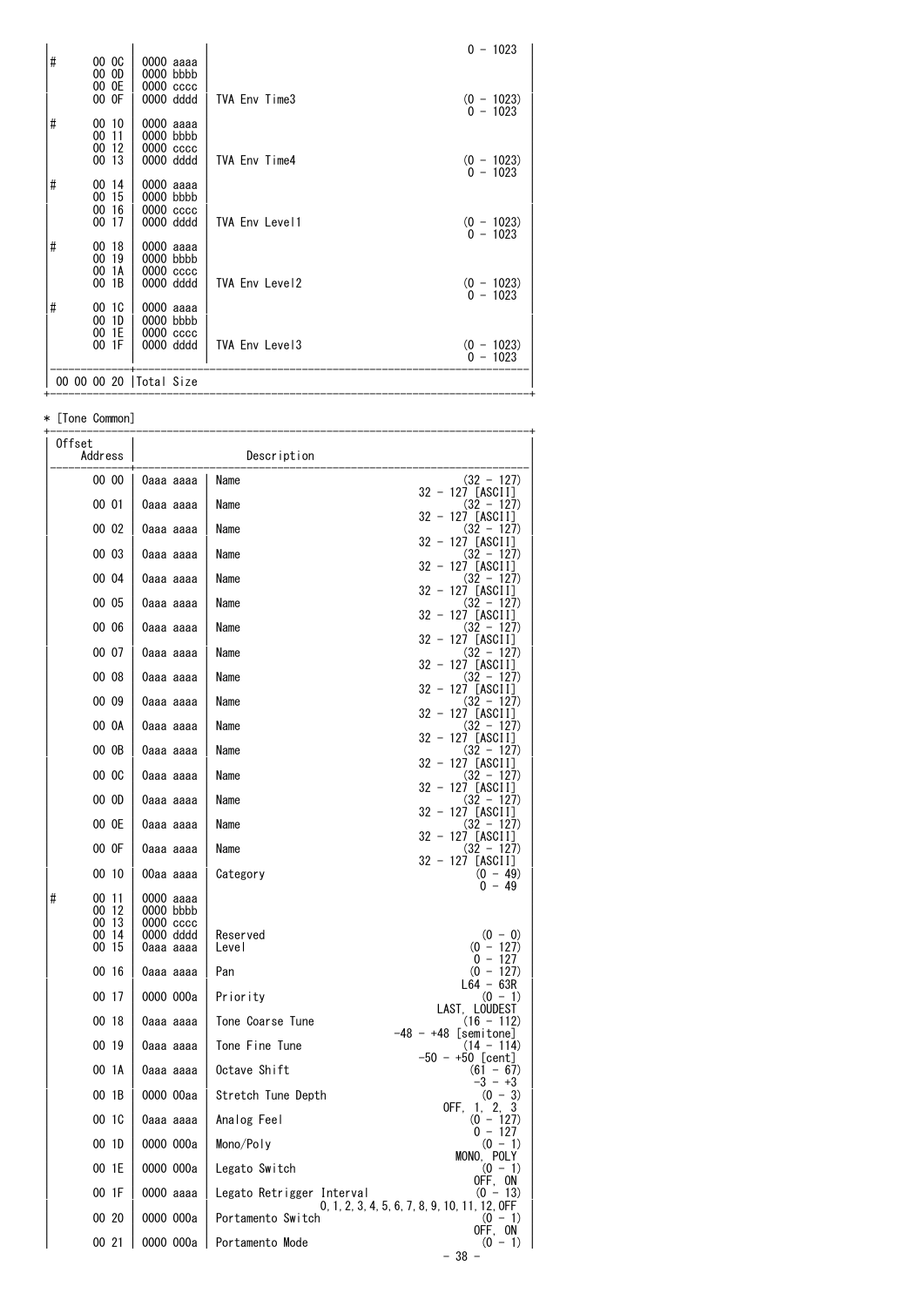| 00 22                                                                                                                         | 0000 000a                                                                                                                      | Portamento Type                                                                   | NORMAL, LEGATO<br>$(0 - 1)$<br>RATE, TIME                                                             |
|-------------------------------------------------------------------------------------------------------------------------------|--------------------------------------------------------------------------------------------------------------------------------|-----------------------------------------------------------------------------------|-------------------------------------------------------------------------------------------------------|
| 00 23                                                                                                                         | 0000 000a                                                                                                                      | Portamento Start                                                                  | $(0 - 1)$<br>PITCH, NOTE                                                                              |
| #<br>00 24<br>00 25<br>00 26<br>00 27                                                                                         | 0000 aaaa<br>0000 bbbb<br>0000 cccc<br>0000 dddd                                                                               | Portamento Time                                                                   | $(0 - 1023)$<br>$0 - 1023$                                                                            |
| 00 28                                                                                                                         | 00aa aaaa                                                                                                                      | Bend Range Up                                                                     | $(0 - 48)$<br>$-48$<br>0                                                                              |
| 00 29                                                                                                                         | 00aa aaaa                                                                                                                      | Bend Range Down                                                                   | (0)<br>$-48)$<br>$0 - 48$                                                                             |
| 00 2A                                                                                                                         | 0000 000a                                                                                                                      | Bend Mode                                                                         | $(0 - 1)$<br>NORMAL.<br>CATCH+LAST                                                                    |
| 00 2B                                                                                                                         | 0aaa aaaa                                                                                                                      | Soft Level Sens                                                                   | $(0 - 100)$<br>$0 - 100$                                                                              |
| $\sharp$<br>00 2C<br>00 2D<br>#<br>2E<br>00<br>2F<br>00<br>#<br>00 30<br>00 31<br>#<br>32<br>00<br>33<br>00<br>00 34<br>00 35 | 0000 aaaa<br>0000 bbbb<br>0000 aaaa<br>0000 bbbb<br>0000 aaaa<br>0000 bbbb<br>0000 aaaa<br>0000 bbbb<br>0000 00aa<br>0000 000a | Reserved<br>Reserved<br>Reserved<br>Reserved<br>Portamento Curve Type<br>Reserved | $(0 - 0)$<br>$(0 - 0)$<br>$(0 - 0)$<br>$(0 - 0)$<br>$(0 - 2)$<br>$\overline{2}$<br>$0 -$<br>$(0 - 0)$ |
| 00 00 00 36   Total Size                                                                                                      |                                                                                                                                |                                                                                   |                                                                                                       |

\* [Tone PartialMixTable]

| Offset<br>Address |           | Description      |                                                                      |
|-------------------|-----------|------------------|----------------------------------------------------------------------|
| 00 00             | 0000 00aa | Velocity Control | $(0 - 3)$                                                            |
| 00 01             | 0000 000a | PMT Level Curve  | OFF, ON, RANDOM,<br>CYCLE<br>$(0 - 1)$                               |
| 00 02             | 0000 000a | Partial Switch   | EXP.<br>LINEAR<br>$(0 - 1)$                                          |
| 00 03             | 0aaa aaaa | KeyRange Lower   | OFF, ON<br>$(0 - 127)$<br>0 - 127                                    |
| 00 04             | 0aaa aaaa | KeyRange Upper   | $(0 - 127)$<br>0                                                     |
| 00 05             | 0aaa aaaa | KeyFade Lower    | $-127$<br>$\left( 0 \right)$<br>$-127$<br>0                          |
| 00 06             | 0aaa aaaa | KeyFade Upper    | $-127$<br>$\overline{\phantom{0}}$<br>(0<br>127)<br>0                |
| 00 07             | 0aaa aaaa | VeloRange Lower  | - 127<br>(1)<br>$-127$                                               |
| 00 08             | 0aaa aaaa | VeloRange Upper  | 127<br>-<br>(1)<br>127)                                              |
| 00 09             | 0aaa aaaa | VeloFade Lower   | 127<br>1<br>$\qquad \qquad -$<br>127)<br>$^{(0)}$                    |
| 00 0A             | 0aaa aaaa | VeloFade Upper   | 0<br>$-127$<br>$(0 - 127)$<br>0 - 127                                |
| 00 OB             | 0000 000a | Partial Switch   | $(0 - 1)$                                                            |
| 00 OC             | 0aaa aaaa | KeyRange Lower   | OFF,<br>0N<br>$(0 - 127)$                                            |
| 00 OD             | 0aaa aaaa | KeyRange Upper   | $0 - 127$<br>$-127$<br>$\omega$                                      |
| 00 OE             | 0aaa aaaa | KeyFade Lower    | $-127$<br>0<br>$(0 -$<br>127)                                        |
| 00 OF             | 0aaa aaaa | KeyFade Upper    | 0<br>$-127$<br>$(0 - 127)$                                           |
| 00 10             | 0aaa aaaa | VeloRange Lower  | 0<br>$\overline{\phantom{0}}$<br>127<br>(1)<br>$-127$                |
| 00 11             | 0aaa aaaa | VeloRange Upper  | 1<br>127<br>(1)<br>127)                                              |
| 00 12             | 0aaa aaaa | VeloFade Lower   | 127<br>1<br>$\omega$<br>$-127$                                       |
| 00 13             | 0aaa aaaa | VeloFade Upper   | 0<br>$-127$<br>$(0 - 127)$                                           |
| 00 14             | 0000 000a | Partial Switch   | 0 - 127<br>$(0 - 1)$                                                 |
| 00 15             | 0aaa aaaa | KeyRange Lower   | OFF,<br>ON.<br>$(0 - 127)$                                           |
| 00 16             | 0aaa aaaa | KeyRange Upper   | $0 - 127$<br>$(0 - 127)$                                             |
| 00 17             | 0aaa aaaa | KeyFade Lower    | $\overline{\phantom{0}}$<br>127<br>0<br>(0<br>$\overline{a}$<br>127) |
| 00 18             | 0aaa aaaa | KeyFade Upper    | 0<br>$-127$<br>(0<br>$-127$                                          |
| 00 19             | 0aaa aaaa | VeloRange Lower  | 0<br>$\qquad \qquad -$<br>-127<br>(1)<br>127)                        |
| 00 1A             | 0aaa aaaa | VeloRange Upper  | 127<br>1<br>(1)<br>- 127)                                            |
| 00 1B             | 0aaa aaaa | VeloFade Lower   | 127<br>$-127$<br>$^{(0)}$                                            |
| 00 1C             | 0aaa aaaa | VeloFade Upper   | 0<br>$-127$<br>$\overline{\phantom{0}}$<br>127)<br>(0                |
| 00 1D             | 0000 000a | Partial Switch   | $-127$<br>0<br>(0 –<br>-1)                                           |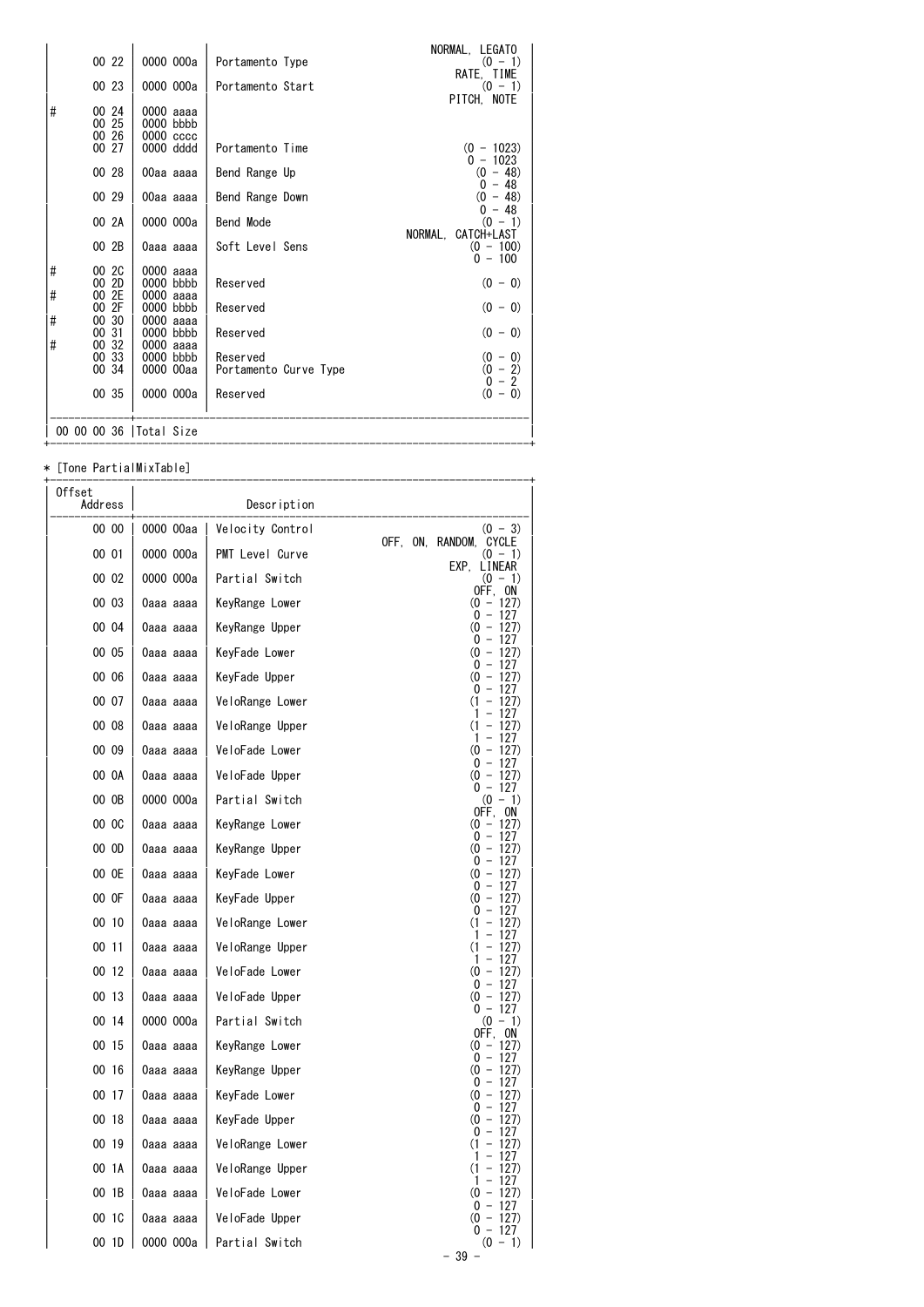| 00 1E                    | 0aaa aaaa | KeyRange Lower  | OFF. ON<br>$-127$<br>(0<br>$-127$ |
|--------------------------|-----------|-----------------|-----------------------------------|
| 00 1F                    | 0aaa aaaa | KeyRange Upper  | $-127$<br>0)<br>$-127$            |
| 00 20                    | 0aaa aaaa | KeyFade Lower   | $-127$<br>0)                      |
| 00 21                    | 0aaa aaaa | KeyFade Upper   | $-127$<br>0)<br>$-127$<br>U       |
| 00 22                    | 0aaa aaaa | VeloRange Lower | $-127$<br>$-127$                  |
| 00 23                    | 0aaa aaaa | VeloRange Upper | $-127$<br>$-127$                  |
| 00 24                    | 0aaa aaaa | VeloFade Lower  | $-127$<br>$-127$<br>0)            |
| 00 25                    | 0aaa aaaa | VeloFade Upper  | $-127$<br>$-127$<br>(0            |
|                          |           |                 | $0 - 127$                         |
| 00 00 00 26   Total Size |           |                 |                                   |

| ∗      | [Tone Partial] |                            |                                                                                                               |
|--------|----------------|----------------------------|---------------------------------------------------------------------------------------------------------------|
| Offset | Address        |                            | Description                                                                                                   |
|        | 00 00          | Oaaa aaaa                  | Level<br>$(0 - 127)$                                                                                          |
|        | 00 01          | 0aaa aaaa                  | $0 - 127$<br>Coarse Tune<br>(16 - 112)                                                                        |
|        | 00 02          | 0aaa aaaa                  | $-48 - 48$<br>Fine Tune<br>$(14 - 114)$                                                                       |
| #      | 00 03          | 0000 aaaa                  | $-50 - 50$ [cent]                                                                                             |
|        | 00 04<br>00 05 | $0000$ bbbb<br>$0000 \csc$ |                                                                                                               |
|        | 00 06          | 0000 dddd                  | Random Pitch Depth<br>$(0 - 1200)$<br>$0 - 1200$ [cent]                                                       |
|        | 00 07          | 0aaa aaaa                  | Pan<br>$(0 - 127)$<br>L64 - 63R                                                                               |
| #      | 00 08<br>00 09 | 0000 aaaa<br>0000 bbbb     | Pan Keyfollow<br>$(28 - 228)$                                                                                 |
|        |                |                            | $-100 - +100$                                                                                                 |
|        | 00 OA          | 00aa aaaa                  | Random Pan Depth<br>$(0 - 63)$<br>0 - 63                                                                      |
|        | 00 OB          | 0aaa aaaa                  | Alternate Pan Depth<br>$(0 - 127)$<br>$L64 - 63R$                                                             |
|        | 00 OC          | 0000 000a                  | Envelope Mode<br>$(0 - 1)$<br>NO-SUS, SUSTAIN                                                                 |
|        | 00 OD          | 0000 00aa                  | Delay Mode<br>(0 - 3)<br>NORMAL, HOLD, KEYOFF-NORMAL, KEYOFF-DECAY                                            |
|        | 00 OE          | 0000 000a                  | DelayTime Sync<br>$(0 - 1)$<br>OFF, ON                                                                        |
|        | 00 OF          | 000a aaaa                  | DelayTime (note)<br>$(0 - 21)$<br>$1/64$ T, $1/64$ , $1/32$ T, $1/32$ , $1/16$ T, $1/32$ ., $1/16$ ,<br>1/8T. |
| #      | 00 10          | 0000 aaaa                  | $1/16$ , $1/8$ , $1/4$ T, $1/8$ , $1/4$ , $1/2$ T, $1/4$ , $1/2$ , $1$ T, $1/2$ , $1$ , $2$ T, $1$ , $2$      |
|        | 0011           | 0000 bbbb                  |                                                                                                               |
|        | 00 12<br>00 13 | $0000 \csc$<br>0000 dddd   | DelayTime<br>$(0 - 1023)$                                                                                     |
|        | 00 14          | 0aaa aaaa                  | $0 - 1023$<br>Chorus Send Level<br>$(0 - 127)$                                                                |
|        | 00 15          | 0aaa aaaa                  | $0 - 127$<br>Reverb Send Level<br>$(0 - 127)$                                                                 |
|        | 00 16          | 0000 000a                  | 0 - 127<br>Receive Bender<br>$(0 - 1)$                                                                        |
|        | 00 17          | 0000 000a                  | OFF, ON<br>Receive Expression<br>$(0 - 1)$                                                                    |
|        | 00 18          | 0000 000a                  | OFF, ON<br>Receive Hold-1<br>$(0 - 1)$                                                                        |
|        | 00 19          | 0000 000a                  | OFF. ON<br>Redamper Switch<br>$(0 - 1)$                                                                       |
|        | 00 1A          | 0000 000a                  | OFF. ON<br>Output Assign<br>$(0 - 1)$                                                                         |
|        | 00 1B          | 0000 00aa                  | DRY. MFX<br>Wave Group Type<br>$(0 - 3)$                                                                      |
| #      | 00 1C          | 0000 аааа                  | INT, EXP, SAMP, MSAMP                                                                                         |
|        | 00 1D<br>00 1E | 0000 bbbb<br>0000 cccc     |                                                                                                               |
|        | 00 1F          | 0000 dddd                  | Wave Group ID<br>$(0 - 16383)$<br>$0 - 16383$                                                                 |
| #      | 00 20<br>00 21 | 0000 aaaa<br>0000 bbbb     |                                                                                                               |
|        | 00 22          | $0000$ $cccc$              |                                                                                                               |
|        | 00 23          | 0000 dddd                  | Wave Number L<br>$(0 - 16383)$<br>$0 - 16383$                                                                 |
| #      | 00 24<br>00 25 | 0000 aaaa<br>0000 bbbb     |                                                                                                               |
|        | 00 26<br>00 27 | $0000$ $cccc$<br>0000 dddd | Wave Number R<br>$(0 - 16383)$                                                                                |
|        | 00 28          | 0000 0aaa                  | $0 - 16383$<br>Gain<br>$(0 - 5)$                                                                              |
|        | 00 29          | 0000 000a                  | $-18$ , $-12$ , $-6$ , 0, $+6$ , $+12$ [dB]<br>FXM Switch<br>$(0 - 1)$                                        |
|        | 00 2A          | 0000 0aaa                  | OFF, ON<br>FXM Color<br>$(1 - 4)$                                                                             |
|        |                |                            | $1 - 4$                                                                                                       |
|        |                |                            | - 40 -                                                                                                        |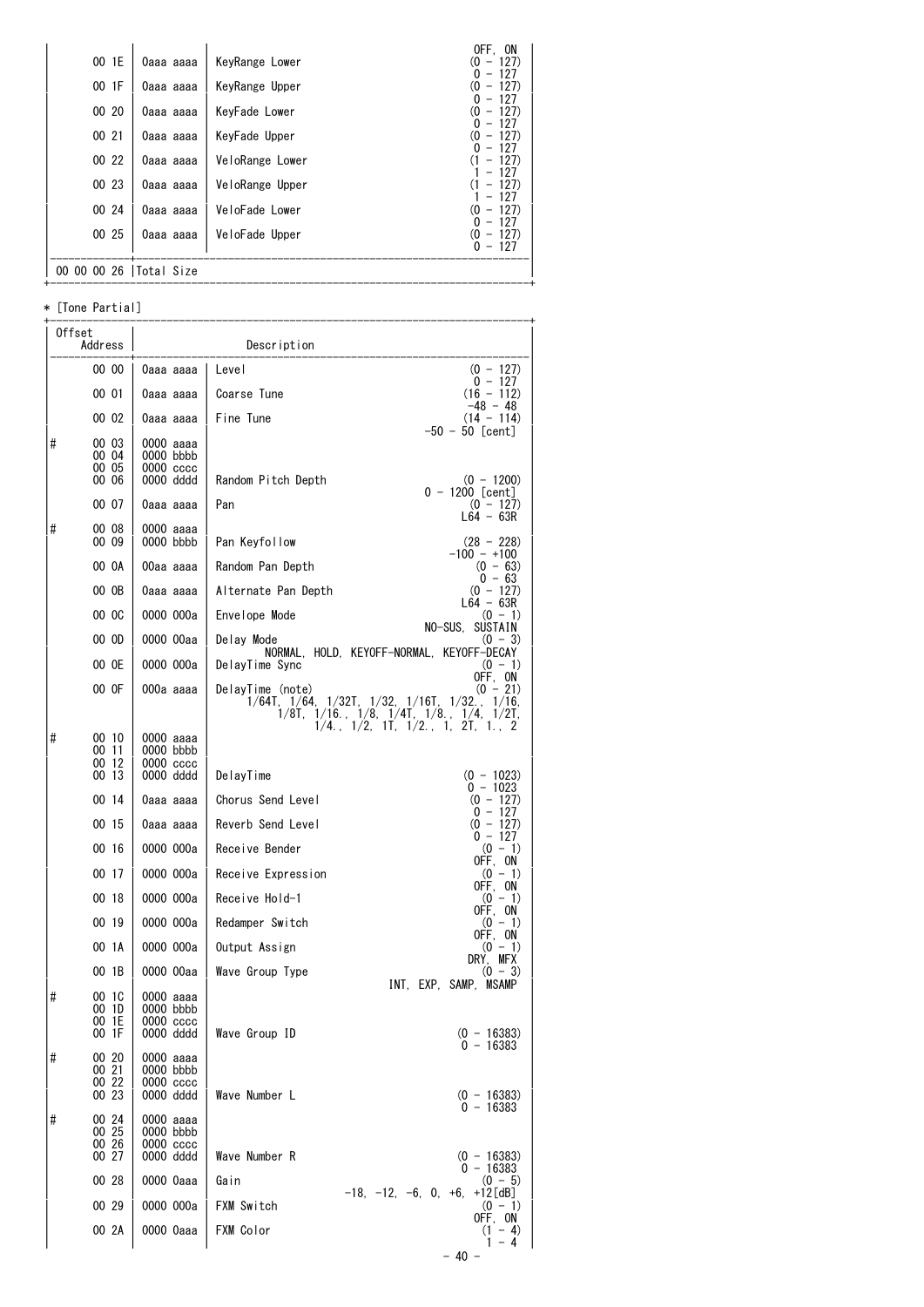|   | 00 2B                            | 000a aaaa                                           | FXM Depth                                                                                                                                                                                                                                                                                                                                                                                                                                                                                                                                                                                                                                                                                                                                          | $(0 - 16)$<br>$0 - 16$                         |
|---|----------------------------------|-----------------------------------------------------|----------------------------------------------------------------------------------------------------------------------------------------------------------------------------------------------------------------------------------------------------------------------------------------------------------------------------------------------------------------------------------------------------------------------------------------------------------------------------------------------------------------------------------------------------------------------------------------------------------------------------------------------------------------------------------------------------------------------------------------------------|------------------------------------------------|
| # | 00 2C<br>00 2D<br>00 2E<br>00 2F | 0000 aaaa<br>0000 bbbb<br>$0000 \csc$<br>0000 dddd  | Pitch Keyfollow                                                                                                                                                                                                                                                                                                                                                                                                                                                                                                                                                                                                                                                                                                                                    | $(824 - 1224)$                                 |
|   | 00 30                            | 0aaa aaaa                                           | Soft EQ Sens                                                                                                                                                                                                                                                                                                                                                                                                                                                                                                                                                                                                                                                                                                                                       | $-200 - +200$<br>$(0 - 100)$                   |
|   | 00 31                            | 0000 0aaa                                           | TVF Filter Type                                                                                                                                                                                                                                                                                                                                                                                                                                                                                                                                                                                                                                                                                                                                    | $0 - 100$<br>$(0 - 6)$                         |
| # | 00 32<br>00 33<br>00 34<br>00 35 | 0000 aaaa<br>0000 bbbb<br>$0000\,\csc$<br>0000 dddd | OFF, LPF, BPF, HPF, PKG, LPF2, LPF3<br><b>TVF Cutoff Frequency</b>                                                                                                                                                                                                                                                                                                                                                                                                                                                                                                                                                                                                                                                                                 | $(0 - 1023)$                                   |
| # | 00 36<br>00 37<br>00 38<br>00 39 | 0000 aaaa<br>0000 bbbb<br>$0000\,\csc$<br>0000 dddd | TVF Cutoff Keyfollow                                                                                                                                                                                                                                                                                                                                                                                                                                                                                                                                                                                                                                                                                                                               | $0 - 1023$<br>$(824 - 1224)$                   |
|   | 00 3A                            | 0000 0aaa                                           | TVF Cutoff Velocity Curve                                                                                                                                                                                                                                                                                                                                                                                                                                                                                                                                                                                                                                                                                                                          | $-200 - +200$<br>$(0 - 7)$                     |
| # | 00 3B<br>00 3C                   | 0000 aaaa<br>0000 bbbb                              | TVF Cutoff Velocity Sens                                                                                                                                                                                                                                                                                                                                                                                                                                                                                                                                                                                                                                                                                                                           | $0 - 7$<br>$(28 - 228)$<br>$-100 - +100$       |
| # | 00 3D<br>00 3E<br>00 3F<br>00 40 | 0000 aaaa<br>0000 bbbb<br>$0000 \csc$<br>0000 dddd  | <b>TVF Resonance</b>                                                                                                                                                                                                                                                                                                                                                                                                                                                                                                                                                                                                                                                                                                                               | $(0 - 1023)$                                   |
| # | 00 41                            | 0000 aaaa                                           |                                                                                                                                                                                                                                                                                                                                                                                                                                                                                                                                                                                                                                                                                                                                                    | $0 - 1023$                                     |
| # | 00 42<br>00 43                   | 0000 bbbb<br>0000 aaaa                              | TVF Resonance Velocity Sens                                                                                                                                                                                                                                                                                                                                                                                                                                                                                                                                                                                                                                                                                                                        | $(28 - 228)$<br>$-100 - +100$                  |
|   | 00 44                            | 0000 bbbb                                           | Bias Level                                                                                                                                                                                                                                                                                                                                                                                                                                                                                                                                                                                                                                                                                                                                         | $(28 - 228)$<br>$-100 - +100$                  |
|   | 00 45                            | 0aaa aaaa                                           | Bias Position                                                                                                                                                                                                                                                                                                                                                                                                                                                                                                                                                                                                                                                                                                                                      | $(0 - 127)$<br>$0 - 127$                       |
|   | 00 46<br>00 47                   | 0000 00aa<br>0000 0aaa                              | Bias Direction<br>LOWER, UPPER, LOWER&UPPER, ALL<br>TVA Level Velocity Curve                                                                                                                                                                                                                                                                                                                                                                                                                                                                                                                                                                                                                                                                       | $(0 - 3)$                                      |
| # | 00 48<br>00 49                   | 0000 aaaa<br>0000 bbbb                              | TVA Level Velocity Sens                                                                                                                                                                                                                                                                                                                                                                                                                                                                                                                                                                                                                                                                                                                            | $(0 - 7)$<br>0 - 7<br>$(28 - 228)$             |
| # | 00 4A<br>00 4B                   | 0000 aaaa<br>0000 bbbb                              | Pitch Env Time Keyfollow                                                                                                                                                                                                                                                                                                                                                                                                                                                                                                                                                                                                                                                                                                                           | $-100 - +100$<br>$(28 - 228)$<br>$-100 - +100$ |
| # | 00 4C<br>$00 \t 4D$              | 0000 aaaa<br>0000 bbbb                              | TVF Env Time Keyfollow                                                                                                                                                                                                                                                                                                                                                                                                                                                                                                                                                                                                                                                                                                                             | $(28 - 228)$                                   |
| # | 00 4E<br>00 4F                   | 0000 aaaa<br>0000 bbbb                              | TVA Env Time Keyfollow                                                                                                                                                                                                                                                                                                                                                                                                                                                                                                                                                                                                                                                                                                                             | $-100 - +100$<br>$(28 - 228)$<br>$-100 - +100$ |
| # | 00 50<br>00 51                   | 0000 aaaa<br>0000 bbbb                              | Vibrato Pitch Sens                                                                                                                                                                                                                                                                                                                                                                                                                                                                                                                                                                                                                                                                                                                                 | $(28 - 228)$                                   |
| # | 00 52<br>00 53                   | 0000 aaaa<br>0000 bbbb                              | Vibrato Cutoff Sens                                                                                                                                                                                                                                                                                                                                                                                                                                                                                                                                                                                                                                                                                                                                | $-100 - +100$<br>$(28 - 228)$<br>$-100 - 100$  |
| # | 00 54<br>00 55                   | 0000 aaaa<br>0000 bbbb                              | Vibrato Level Sens                                                                                                                                                                                                                                                                                                                                                                                                                                                                                                                                                                                                                                                                                                                                 | $(28 - 228)$                                   |
|   | 00 56                            | 0aaa aaaa                                           | Source                                                                                                                                                                                                                                                                                                                                                                                                                                                                                                                                                                                                                                                                                                                                             | $-100 - +100$<br>$(0 - 108)$                   |
|   |                                  |                                                     | OFF. CCO1. CCO2. CCO3. CCO4. CCO5. CCO6.<br>CCO7, CCO8, CCO9, CC10, CC11, CC12, CC13, CC14, CC15, CC16,<br>CC17, CC18, CC19, CC20, CC21, CC22, CC23, CC24, CC25, CC26,<br>CC27, CC28, CC29, CC30, CC31, CC33, CC34, CC35, CC36, CC37,<br>CC38, CC39, CC40, CC41, CC42, CC43, CC44, CC45, CC46, CC47,<br>CC48, CC49, CC50, CC51, CC52, CC53, CC54, CC55, CC56, CC57,<br>CC58, CC59, CC60, CC61, CC62, CC63, CC64, CC65, CC66, CC67,<br>CC68, CC69, CC70, CC71, CC72, CC73, CC74, CC75, CC76, CC77,<br>CC78, CC79, CC80, CC81, CC82, CC83, CC84, CC85, CC86, CC87,<br>CC88, CC89, CC90, CC91, CC92, CC93, CC94, CC95, BEND, AFT,<br>SYS-CTRL1, SYS-CTRL2, SYS-CTRL3, SYS-CTRL4, VELOCITY,<br>KEYFOLLOW, TEMPO, LFO1, LFO2, PIT-ENV, TVF-ENV, TVA-ENV |                                                |
|   | 00 57                            | 00aa aaaa                                           | Destination 1<br>OFF, PCH, CUT, RES, LEV, PAN, CHO, REV, PIT-LF01,<br>PIT-LF02, TVF-LF01, TVF-LF02, TVA-LF01, TVA-LF02,<br>PAN-LF01, PAN-LF02, LF01-RATE, LF02-RATE, PIT-ATK,<br>PIT-DCY, PIT-REL, TVF-ATK, TVF-DCY, TVF-REL, TVA-ATK,<br>TVA-DCY,TVA-REL,PMT,FXM, MFX-CTRL1, MFX-CTRL2,<br>MFX-CTRL3, MFX-CTRL4, PW, PWM, FAT, XMOD,<br>LF01_STEP, LF02_STEP, SSAW-DETN, PIT_DEPTH,<br>TVF-DEPTH, TVA-DEPTH, XMOD2, ATT, RING-OSC1-LEV,                                                                                                                                                                                                                                                                                                           | $(0 - 48)$                                     |
|   | 00 58                            | 0aaa aaaa                                           | RING-OSC2-LEV. XMOD-OSC1-LEV. XMOD-OSC2-LEV<br>Sens 1                                                                                                                                                                                                                                                                                                                                                                                                                                                                                                                                                                                                                                                                                              | $(1 - 127)$<br>$-63 - +63$                     |
|   | 00 59                            | 00aa aaaa                                           | Destination 2<br>OFF, PCH, CUT, RES, LEV, PAN, CHO, REV, PIT-LF01,<br>PIT-LF02, TVF-LF01, TVF-LF02, TVA-LF01, TVA-LF02,<br>PAN-LF01, PAN-LF02, LF01-RATE, LF02-RATE, PIT-ATK,<br>PIT-DCY, PIT-REL, TVF-ATK, TVF-DCY, TVF-REL, TVA-ATK,<br>TVA-DCY, TVA-REL, PMT, FXM, MFX-CTRL1, MFX-CTRL2,<br>MFX-CTRL3, MFX-CTRL4, PW, PWM, FAT, XMOD,<br>LF01_STEP, LF02_STEP, SSAW-DETN, PIT_DEPTH,<br>TVF-DEPTH, TVA-DEPTH, XMOD2, ATT, RING-OSC1-LEV,                                                                                                                                                                                                                                                                                                        | $(0 - 48)$<br>$-41 -$                          |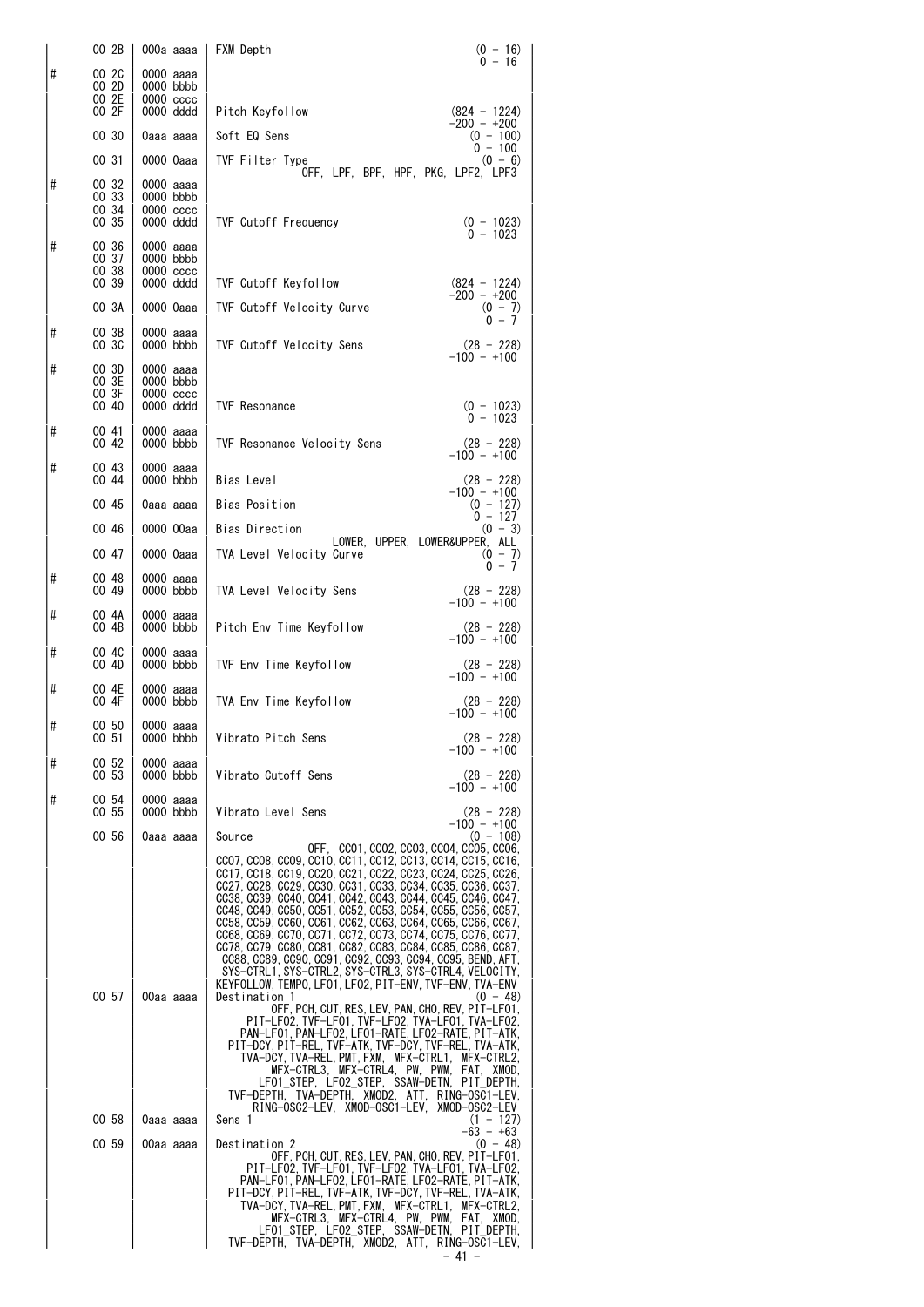|                |                        | RING-OSC2-LEV, XMOD-OSC1-LEV, XMOD-OSC2-LEV                                                                                                                                                                                                                                                                                                                                                                                                                                                                                                                                                                                                                                                                                                                                                                                                                                                                                                                                                                                                                                                 |
|----------------|------------------------|---------------------------------------------------------------------------------------------------------------------------------------------------------------------------------------------------------------------------------------------------------------------------------------------------------------------------------------------------------------------------------------------------------------------------------------------------------------------------------------------------------------------------------------------------------------------------------------------------------------------------------------------------------------------------------------------------------------------------------------------------------------------------------------------------------------------------------------------------------------------------------------------------------------------------------------------------------------------------------------------------------------------------------------------------------------------------------------------|
| 00 5A          | 0aaa aaaa              | Sens 2<br>$(1 - 127)$<br>$-63 - +63$                                                                                                                                                                                                                                                                                                                                                                                                                                                                                                                                                                                                                                                                                                                                                                                                                                                                                                                                                                                                                                                        |
| 00 5B          | 00aa aaaa              | Destination 3<br>$(0 - 48)$<br>OFF. PCH. CUT. RES. LEV. PAN. CHO. REV. PIT-LFO1.<br>PIT-LF02, TVF-LF01, TVF-LF02, TVA-LF01, TVA-LF02,<br>PAN-LFO1, PAN-LFO2, LFO1-RATE, LFO2-RATE, PIT-ATK,<br>PIT-DCY PIT-REL TVF-ATK TVF-DCY TVF-REL TVA-ATK.<br>TVA-DCY, TVA-REL, PMT, FXM, MFX-CTRL1, MFX-CTRL2,<br>MFX-CTRL3, MFX-CTRL4, PW, PWM, FAT, XMOD,                                                                                                                                                                                                                                                                                                                                                                                                                                                                                                                                                                                                                                                                                                                                           |
|                |                        | LF01 STEP, LF02 STEP, SSAW-DETN, PIT DEPTH,<br>TVF-DEPTH, TVA-DEPTH, XMOD2, ATT, RING-OSC1-LEV,<br>RING-OSC2-LEV, XMOD-OSC1-LEV, XMOD-OSC2-LEV                                                                                                                                                                                                                                                                                                                                                                                                                                                                                                                                                                                                                                                                                                                                                                                                                                                                                                                                              |
| 00 5C          | 0aaa aaaa              | Sens 3<br>$(1 - 127)$<br>$-63 - +63$                                                                                                                                                                                                                                                                                                                                                                                                                                                                                                                                                                                                                                                                                                                                                                                                                                                                                                                                                                                                                                                        |
| 00 5D          | 00aa aaaa              | $(0 - 48)$<br>Destination 4<br>OFF, PCH, CUT, RES, LEV, PAN, CHO, REV, PIT-LF01,<br>PIT-LF02, TVF-LF01, TVF-LF02, TVA-LF01, TVA-LF02,<br>PAN-LF01, PAN-LF02, LF01-RATE, LF02-RATE, PIT-ATK,<br>PIT-DCY, PIT-REL, TVF-ATK, TVF-DCY, TVF-REL, TVA-ATK,<br>TVA-DCY, TVA-REL, PMT, FXM, MFX-CTRL1,<br>MFX-CTRL2.<br>MFX-CTRL3, MFX-CTRL4, PW, PWM, FAT, XMOD,<br>LFO1_STEP, LFO2_STEP, SSAW-DETN, PIT_DEPTH,                                                                                                                                                                                                                                                                                                                                                                                                                                                                                                                                                                                                                                                                                    |
|                |                        | TVF-DEPTH, TVA-DEPTH, XMOD2, ATT, RING-OSC1-LEV,<br>RING-OSC2-LEV. XMOD-OSC1-LEV. XMOD-OSC2-LEV                                                                                                                                                                                                                                                                                                                                                                                                                                                                                                                                                                                                                                                                                                                                                                                                                                                                                                                                                                                             |
| 00 5E          | Оааа аааа              | Sens 4<br>$(1 - 127)$<br>$-63 - +63$                                                                                                                                                                                                                                                                                                                                                                                                                                                                                                                                                                                                                                                                                                                                                                                                                                                                                                                                                                                                                                                        |
| 00 5F<br>00 60 | 0aaa aaaa<br>00aa aaaa | $(0 - 108)$<br>Source<br>OFF, CCO1, CCO2, CCO3, CCO4, CCO5, CCO6,<br>CCO7, CCO8, CCO9, CC10, CC11, CC12, CC13, CC14, CC15, CC16,<br>CC17, CC18, CC19, CC20, CC21, CC22, CC23, CC24, CC25, CC26,<br>CC27, CC28, CC29, CC30, CC31, CC33, CC34, CC35, CC36, CC37,<br>CC38, CC39, CC40, CC41, CC42, CC43, CC44, CC45, CC46, CC47,<br>CC48, CC49, CC50, CC51, CC52, CC53, CC54, CC55, CC56, CC57,<br>CC58, CC59, CC60, CC61, CC62, CC63, CC64, CC65, CC66, CC67,<br>CC68, CC69, CC70, CC71, CC72, CC73, CC74, CC75, CC76, CC77,<br>CC78, CC79, CC80, CC81, CC82, CC83, CC84, CC85, CC86, CC87,<br>CC88, CC89, CC90, CC91, CC92, CC93, CC94, CC95, BEND, AFT,<br>SYS-CTRL1, SYS-CTRL2, SYS-CTRL3, SYS-CTRL4, VELOCITY,<br>KEYFOLLOW, TEMPO, LFO1, LFO2, PIT-ENV, TVF-ENV, TVA-ENV<br>Destination 1<br>$(0 - 48)$<br>OFF, PCH, CUT, RES, LEV, PAN, CHO, REV, PIT-LF01,<br>PIT-LF02, TVF-LF01, TVF-LF02, TVA-LF01, TVA-LF02,<br>PAN-LF01. PAN-LF02. LF01-RATE. LF02-RATE. PIT-ATK.<br>PIT-DCY, PIT-REL, TVF-ATK, TVF-DCY, TVF-REL, TVA-ATK,<br>TVA-DCY, TVA-REL, PMT, FXM, MFX-CTRL1,<br>MFX-CTRL2. |
| 00 61<br>00 62 | 0aaa aaaa<br>00aa aaaa | MFX-CTRL3, MFX-CTRL4, PW, PWM, FAT, XMOD,<br>LF01_STEP, LF02_STEP, SSAW-DETN, PIT_DEPTH,<br>TVF-DEPTH. TVA-DEPTH. XMOD2. ATT. RING-OSC1-LEV.<br>RING-OSC2-LEV. XMOD-OSC1-LEV. XMOD-OSC2-LEV<br>Sens 1<br>$(1 - 127)$<br>$-63 - +63$<br>$(0 - 48)$<br>Destination 2<br>OFF, PCH, CUT, RES, LEV, PAN, CHO, REV, PIT-LF01,<br>PIT-LF02. TVF-LF01. TVF-LF02. TVA-LF01. TVA-LF02.<br>PAN-LF01, PAN-LF02, LF01-RATE, LF02-RATE, PIT-ATK,<br>PIT-DCY, PIT-REL, TVF-ATK, TVF-DCY, TVF-REL, TVA-ATK,<br>TVA-DCY, TVA-REL, PMT, FXM, MFX-CTRL1, MFX-CTRL2,<br>MFX-CTRL3, MFX-CTRL4, PW, PWM, FAT, XMOD,                                                                                                                                                                                                                                                                                                                                                                                                                                                                                               |
|                |                        | LFO1_STEP, LFO2_STEP, SSAW-DETN, PIT_DEPTH,<br>TVF-DEPTH, TVA-DEPTH, XMOD2, ATT, RING-OSC1-LEV,                                                                                                                                                                                                                                                                                                                                                                                                                                                                                                                                                                                                                                                                                                                                                                                                                                                                                                                                                                                             |
| 00 63          | 0aaa aaaa              | RING-OSC2-LEV, XMOD-OSC1-LEV, XMOD-OSC2-LEV<br>Sens 2<br>$(1 - 127)$                                                                                                                                                                                                                                                                                                                                                                                                                                                                                                                                                                                                                                                                                                                                                                                                                                                                                                                                                                                                                        |
| 00 64          | 00aa aaaa              | $-63 - +63$<br>Destination 3<br>$(0 - 48)$<br>OFF, PCH, CUT, RES, LEV, PAN, CHO, REV, PIT-LF01,<br>PIT-LF02, TVF-LF01, TVF-LF02, TVA-LF01, TVA-LF02,<br>PAN-LFO1, PAN-LFO2, LFO1-RATE, LFO2-RATE, PIT-ATK,<br>PIT-DCY, PIT-REL, TVF-ATK, TVF-DCY, TVF-REL, TVA-ATK,<br>TVA-DCY TVA-REL PMT FXM MFX-CTRL1 MFX-CTRL2.<br>MFX-CTRL3. MFX-CTRL4. PW. PWM. FAT. XMOD.<br>LF01 STEP, LF02 STEP, SSAW-DETN, PIT DEPTH,<br>TVF-DEPTH, TVA-DEPTH, XMOD2, ATT, RING-OSC1-LEV,<br>RING-OSC2-LEV, XMOD-OSC1-LEV, XMOD-OSC2-LEV                                                                                                                                                                                                                                                                                                                                                                                                                                                                                                                                                                          |
| 00 65          | 0aaa aaaa              | Sens 3<br>$(1 - 127)$<br>$-63 - +63$                                                                                                                                                                                                                                                                                                                                                                                                                                                                                                                                                                                                                                                                                                                                                                                                                                                                                                                                                                                                                                                        |
| 00 66<br>00 67 | 00aa aaaa              | Destination 4<br>(0 - 48)<br>OFF, PCH, CUT, RES, LEV, PAN, CHO, REV, PIT-LFO1,<br>PIT-LF02, TVF-LF01, TVF-LF02, TVA-LF01, TVA-LF02,<br>PAN-LF01. PAN-LF02. LF01-RATE. LF02-RATE. PIT-ATK.<br>PIT-DCY, PIT-REL, TVF-ATK, TVF-DCY, TVF-REL, TVA-ATK,<br>TVA-DCY,TVA-REL,PMT,FXM, MFX-CTRL1, MFX-CTRL2,<br>MFX-CTRL3, MFX-CTRL4, PW, PWM, FAT, XMOD,<br>LF01_STEP, LF02_STEP, SSAW-DETN, PIT_DEPTH,<br>TVF-DEPTH, TVA-DEPTH, XMOD2, ATT, RING-OSC1-LEV,<br>RING-OSC2-LEV, XMOD-OSC1-LEV, XMOD-OSC2-LEV<br>Sens 4<br>$(1 - 127)$                                                                                                                                                                                                                                                                                                                                                                                                                                                                                                                                                                |
|                | 0aaa aaaa              | $-63 - +63$                                                                                                                                                                                                                                                                                                                                                                                                                                                                                                                                                                                                                                                                                                                                                                                                                                                                                                                                                                                                                                                                                 |
| 00 68          | 0aaa aaaa              | $(0 - 108)$<br>Source<br>OFF, CCO1, CCO2, CCO3, CCO4, CCO5, CCO6,<br>CC07, CC08, CC09, CC10, CC11, CC12, CC13, CC14, CC15, CC16,<br>CC17, CC18, CC19, CC20, CC21, CC22, CC23, CC24, CC25, CC26,<br>CC27, CC28, CC29, CC30, CC31, CC33, CC34, CC35, CC36, CC37,<br>CC38, CC39, CC40, CC41, CC42, CC43, CC44, CC45, CC46, CC47,<br>CC48, CC49, CC50, CC51, CC52, CC53, CC54, CC55, CC56, CC57,<br>CC58, CC59, CC60, CC61, CC62, CC63, CC64, CC65, CC66, CC67,<br>CC68, CC69, CC70, CC71, CC72, CC73, CC74, CC75, CC76, CC77,<br>CC78, CC79, CC80, CC81, CC82, CC83, CC84, CC85, CC86, CC87,                                                                                                                                                                                                                                                                                                                                                                                                                                                                                                   |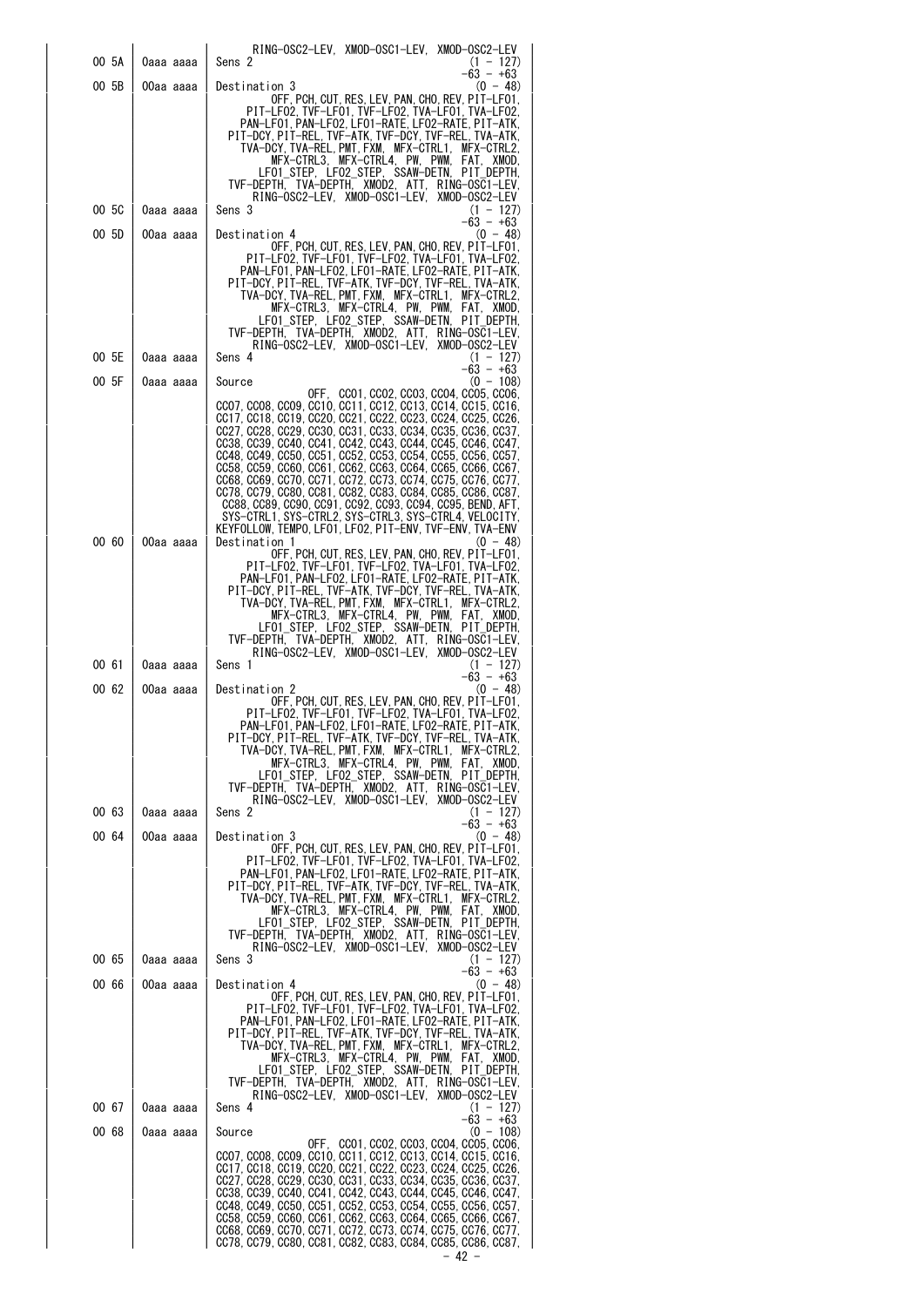| 00 69           | 00aa aaaa | CC88, CC89, CC90, CC91, CC92, CC93, CC94, CC95, BEND, AFT,<br>SYS-CTRL1, SYS-CTRL2, SYS-CTRL3, SYS-CTRL4, VELOCITY,<br>KEYFOLLOW, TEMPO, LFO1, LFO2, PIT-ENV, TVF-ENV, TVA-ENV<br>Destination 1<br>$(0 - 48)$<br>OFF, PCH, CUT, RES, LEV, PAN, CHO, REV, PIT-LF01<br>PIT-LF02, TVF-LF01, TVF-LF02, TVA-LF01, TVA-LF02,<br>PAN-LF01, PAN-LF02, LF01-RATE, LF02-RATE, PIT-ATK,<br>PIT-DCY PIT-REL. TVF-ATK. TVF-DCY. TVF-REL. TVA-ATK.<br>TVA-DCY.TVA-REL.PMT.FXM.MFX-CTRL1.<br>MFX-CTRL2.<br>MFX-CTRL3, MFX-CTRL4, PW, PWM,<br>FAT.<br>XMOD.<br>LFO1_STEP, LFO2_STEP, SSAW-DETN, PIT_DEPTH.<br>TVF-DEPTH, TVA-DEPTH, XMOD2, ATT,<br>RING-OSC1-LEV.                                                                                                                                                                                                                                                                                                                                                                                                                                                                                                                                                               |
|-----------------|-----------|-----------------------------------------------------------------------------------------------------------------------------------------------------------------------------------------------------------------------------------------------------------------------------------------------------------------------------------------------------------------------------------------------------------------------------------------------------------------------------------------------------------------------------------------------------------------------------------------------------------------------------------------------------------------------------------------------------------------------------------------------------------------------------------------------------------------------------------------------------------------------------------------------------------------------------------------------------------------------------------------------------------------------------------------------------------------------------------------------------------------------------------------------------------------------------------------------------------------|
| 00 6A           | Oaaa aaaa | RING-OSC2-LEV, XMOD-OSC1-LEV,<br>XMOD-OSC2-LEV<br>Sens 1<br>$(1 - 127)$                                                                                                                                                                                                                                                                                                                                                                                                                                                                                                                                                                                                                                                                                                                                                                                                                                                                                                                                                                                                                                                                                                                                         |
| 00 6B           | 00aa aaaa | $-63 - +63$<br>$(0 - 48)$<br>Destination 2                                                                                                                                                                                                                                                                                                                                                                                                                                                                                                                                                                                                                                                                                                                                                                                                                                                                                                                                                                                                                                                                                                                                                                      |
|                 |           | OFF, PCH, CUT, RES, LEV, PAN, CHO, REV, PIT-LF01,<br>PIT-LF02. TVF-LF01. TVF-LF02. TVA-LF01. TVA-LF02.<br>PAN-LF01, PAN-LF02, LF01-RATE, LF02-RATE, PIT-ATK,<br>PIT-DCY, PIT-REL, TVF-ATK, TVF-DCY, TVF-REL, TVA-ATK,<br>TVA-DCY, TVA-REL, PMT, FXM, MFX-CTRL1,<br>MFX-CTRL2.<br>MFX-CTRL3, MFX-CTRL4, PW, PWM,<br>FAT. XMOD.<br>LFO1 STEP, LFO2 STEP, SSAW-DETN, PIT DEPTH,<br>TVF-DEPTH. TVA-DEPTH, XMOD2, ATT, RING-OSC1-LEV,<br>RING-OSC2-LEV, XMOD-OSC1-LEV,<br>XMOD-OSC2-LEV                                                                                                                                                                                                                                                                                                                                                                                                                                                                                                                                                                                                                                                                                                                              |
| 00 <sub>6</sub> | 0aaa aaaa | Sens 2<br>$(1 - 127)$<br>$-63 - +63$                                                                                                                                                                                                                                                                                                                                                                                                                                                                                                                                                                                                                                                                                                                                                                                                                                                                                                                                                                                                                                                                                                                                                                            |
| 006             | 00aa aaaa | $(0 - 48)$<br>Destination 3                                                                                                                                                                                                                                                                                                                                                                                                                                                                                                                                                                                                                                                                                                                                                                                                                                                                                                                                                                                                                                                                                                                                                                                     |
|                 |           | OFF, PCH, CUT, RES, LEV, PAN, CHO, REV, PIT-LF01,<br>PIT-LF02, TVF-LF01, TVF-LF02, TVA-LF01, TVA-LF02,<br>PAN-LF01. PAN-LF02. LF01-RATE. LF02-RATE. PIT-ATK.<br>PIT-DCY PIT-REL TVF-ATK TVF-DCY TVF-REL TVA-ATK.<br>TVA-DCY, TVA-REL, PMT, FXM, MFX-CTRL1,<br>MFX-CTRL2.<br>MFX-CTRL3, MFX-CTRL4, PW, PWM,<br>FAT.<br>XMOD.<br>LFO1 STEP. LFO2 STEP. SSAW-DETN.<br>PIT DEPTH.<br>TVF-DEPTH, TVA-DEPTH, XMOD2, ATT, RING-OSC1-LEV,<br>RING-OSC2-LEV, XMOD-OSC1-LEV, XMOD-OSC2-LEV                                                                                                                                                                                                                                                                                                                                                                                                                                                                                                                                                                                                                                                                                                                                |
| 00 6E           | 0aaa aaaa | $(1 - 127)$<br>Sens 3<br>$-63 - +63$                                                                                                                                                                                                                                                                                                                                                                                                                                                                                                                                                                                                                                                                                                                                                                                                                                                                                                                                                                                                                                                                                                                                                                            |
| 00 6F           | 00aa aaaa | $(0 - 48)$<br>Destination 4<br>OFF, PCH, CUT, RES, LEV, PAN, CHO, REV, PIT-LFO1,                                                                                                                                                                                                                                                                                                                                                                                                                                                                                                                                                                                                                                                                                                                                                                                                                                                                                                                                                                                                                                                                                                                                |
|                 |           | PIT-LF02, TVF-LF01, TVF-LF02, TVA-LF01, TVA-LF02,<br>PAN-LF01, PAN-LF02, LF01-RATE, LF02-RATE, PIT-ATK,<br>PIT-DCY, PIT-REL, TVF-ATK, TVF-DCY, TVF-REL, TVA-ATK,<br>TVA-DCY.TVA-REL.PMT.FXM.MFX-CTRL1.<br>MFX-CTRL2,<br>MFX-CTRL3, MFX-CTRL4, PW, PWM,<br>FAT.<br>XMOD.<br>LF01 STEP, LF02 STEP, SSAW-DETN, PIT DEPTH,<br>TVF-DEPTH. TVA-DEPTH. XMOD2. ATT. RING-OSC1-LEV.<br>RING-OSC2-LEV. XMOD-OSC1-LEV. XMOD-OSC2-LEV                                                                                                                                                                                                                                                                                                                                                                                                                                                                                                                                                                                                                                                                                                                                                                                       |
| 00 70           | Oaaa aaaa | Sens 4<br>$(1 - 127)$<br>$-63 - +63$                                                                                                                                                                                                                                                                                                                                                                                                                                                                                                                                                                                                                                                                                                                                                                                                                                                                                                                                                                                                                                                                                                                                                                            |
| 00 71           | 0aaa aaaa | $(0 - 108)$<br>Source<br>OFF. CCO1. CCO2. CCO3. CCO4. CCO5. CCO6.                                                                                                                                                                                                                                                                                                                                                                                                                                                                                                                                                                                                                                                                                                                                                                                                                                                                                                                                                                                                                                                                                                                                               |
| 00 72           | 00aa aaaa | CC07. CC08. CC09. CC10. CC11. CC12. CC13. CC14. CC15. CC16.<br>CC17, CC18, CC19, CC20, CC21, CC22, CC23, CC24, CC25, CC26,<br>CC27, CC28, CC29, CC30, CC31, CC33, CC34, CC35, CC36, CC37,<br>CC38, CC39, CC40, CC41, CC42, CC43, CC44, CC45, CC46, CC47,<br>CC48, CC49, CC50, CC51, CC52, CC53, CC54, CC55, CC56, CC57,<br>CC58, CC59, CC60, CC61, CC62, CC63, CC64, CC65, CC66, CC67,<br>CC68, CC69, CC70, CC71, CC72, CC73, CC74, CC75, CC76, CC77,<br>CC78, CC79, CC80, CC81, CC82, CC83, CC84, CC85, CC86, CC87,<br>CC88, CC89, CC90, CC91, CC92, CC93, CC94, CC95, BEND, AFT,<br>SYS-CTRL1. SYS-CTRL2. SYS-CTRL3. SYS-CTRL4. VELOCITY.<br>KEYFOLLOW. TEMPO. LFO1. LFO2. PIT-ENV. TVF-ENV. TVA-ENV<br>$(0 - 48)$<br>Destination 1<br>OFF, PCH, CUT, RES, LEV, PAN, CHO, REV, PIT-LF01,<br>PIT-LF02, TVF-LF01, TVF-LF02, TVA-LF01, TVA-LF02,<br>PAN-LF01, PAN-LF02, LF01-RATE, LF02-RATE, PIT-ATK,<br>PIT-DCY, PIT-REL, TVF-ATK, TVF-DCY, TVF-REL, TVA-ATK,<br>TVA-DCY.TVA-REL.PMT.FXM. MFX-CTRL1. MFX-CTRL2.<br>MFX-CTRL3. MFX-CTRL4. PW. PWM. FAT. XMOD.<br>LF01 STEP, LF02 STEP, SSAW-DETN, PIT DEPTH,<br>TVF-DEPTH, TVA-DEPTH, XMOD2, ATT, RING-OSC1-LEV,<br>RING-OSC2-LEV, XMOD-OSC1-LEV, XMOD-OSC2-LEV |
| 00 73           | Oaaa aaaa | Sens 1<br>$(1 - 127)$<br>$-63 - +63$                                                                                                                                                                                                                                                                                                                                                                                                                                                                                                                                                                                                                                                                                                                                                                                                                                                                                                                                                                                                                                                                                                                                                                            |
| 00 74           | 00aa aaaa | $(0 - 48)$<br>Destination 2<br>OFF, PCH, CUT, RES, LEV, PAN, CHO, REV, PIT-LFO1,<br>PIT-LF02, TVF-LF01, TVF-LF02, TVA-LF01, TVA-LF02,<br>PAN-LF01. PAN-LF02. LF01-RATE. LF02-RATE. PIT-ATK.<br>PIT-DCY, PIT-REL, TVF-ATK, TVF-DCY, TVF-REL, TVA-ATK,<br>TVA-DCY,TVA-REL,PMT,FXM, MFX-CTRL1, MFX-CTRL2,<br>MFX-CTRL3, MFX-CTRL4, PW, PWM, FAT, XMOD,<br>LFO1_STEP, LFO2_STEP, SSAW-DETN, PIT_DEPTH,<br>TVF-DEPTH. TVA-DEPTH. XMOD2. ATT. RING-OSC1-LEV.<br>RING-OSC2-LEV. XMOD-OSC1-LEV. XMOD-OSC2-LEV                                                                                                                                                                                                                                                                                                                                                                                                                                                                                                                                                                                                                                                                                                           |
| 00 75           | 0aaa aaaa | Sens 2<br>$(1 - 127)$<br>$-63 - +63$                                                                                                                                                                                                                                                                                                                                                                                                                                                                                                                                                                                                                                                                                                                                                                                                                                                                                                                                                                                                                                                                                                                                                                            |
| 00 76           | 00aa aaaa | $(0 - 48)$<br>Destination 3<br>OFF, PCH, CUT, RES, LEV, PAN, CHO, REV, PIT-LF01,<br>PIT-LF02, TVF-LF01, TVF-LF02, TVA-LF01, TVA-LF02,<br>PAN-LF01, PAN-LF02, LF01-RATE, LF02-RATE, PIT-ATK,<br>PIT-DCY, PIT-REL, TVF-ATK, TVF-DCY, TVF-REL, TVA-ATK,<br>TVA-DCY.TVA-REL.PMT.FXM. MFX-CTRL1. MFX-CTRL2.<br>MFX-CTRL3, MFX-CTRL4, PW, PWM, FAT, XMOD,<br>LFO1_STEP, LFO2_STEP, SSAW-DETN, PIT_DEPTH,<br>TVF-DEPTH, TVA-DEPTH, XMOD2, ATT, RING-OSC1-LEV,<br>RING-OSC2-LEV. XMOD-OSC1-LEV. XMOD-OSC2-LEV                                                                                                                                                                                                                                                                                                                                                                                                                                                                                                                                                                                                                                                                                                           |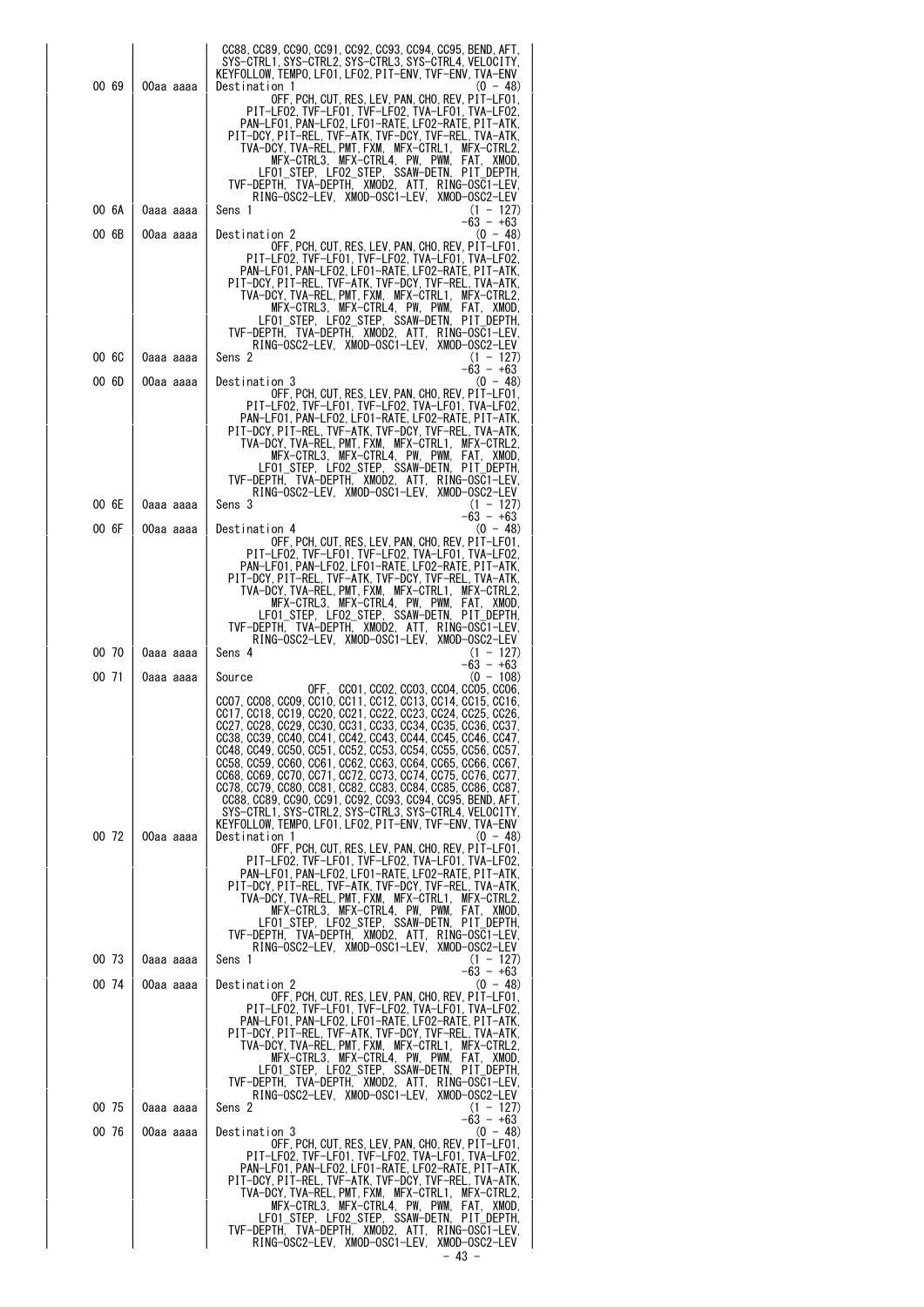| 00 77                    | 0aaa aaaa              | Sens 3                                                                                                                                                                                                                                                                                                                                                                                                                                                                                                                                                  | $(1 - 127)$<br>$-63 - +63$                             |
|--------------------------|------------------------|---------------------------------------------------------------------------------------------------------------------------------------------------------------------------------------------------------------------------------------------------------------------------------------------------------------------------------------------------------------------------------------------------------------------------------------------------------------------------------------------------------------------------------------------------------|--------------------------------------------------------|
| 00 78                    | 00aa aaaa              | Destination 4<br>OFF. PCH. CUT. RES. LEV. PAN. CHO. REV. PIT-LF01.<br>PIT-LF02. TVF-LF01. TVF-LF02. TVA-LF01. TVA-LF02.<br>PAN-LF01. PAN-LF02. LF01-RATE. LF02-RATE. PIT-ATK.<br>PIT-DCY PIT-REL TVF-ATK TVF-DCY TVF-REL TVA-ATK.<br>TVA-DCY TVA-REL PMT FXM MFX-CTRL1 MFX-CTRL2.<br>MFX-CTRL3. MFX-CTRL4. PW. PWM. FAT. XMOD.<br>LF01 STEP, LF02 STEP, SSAW-DETN, PIT DEPTH,<br>TVF-DEPTH. TVA-DEPTH. XMOD2. ATT. RING-OSC1-LEV.<br>RING-OSC2-LEV. XMOD-OSC1-LEV. XMOD-OSC2-LEV                                                                        | (0 - 48)                                               |
| 00 79                    | 0aaa aaaa              | Sens 4                                                                                                                                                                                                                                                                                                                                                                                                                                                                                                                                                  | $(1 - 127)$<br>$-63 - +63$                             |
| 00 7A                    | 0aaa aaaa              | Damper Free Note<br>OFF. 1. 2. 3. 4. 5. 6. 7. 8. 9. 10. 11. 12. 13. 14. 15.<br>16, 17, 18, 19, 20, 21, 22, 23, 24, 25, 26, 27, 28, 29,<br>30, 31, 32, 33, 34, 35, 36, 37, 38, 39, 40, 41, 42, 43,<br>44, 45, 46, 47, 48, 49, 50, 51, 52, 53, 54, 55, 56, 57,<br>58, 59, 60, 61, 62, 63, 64, 65, 66, 67, 68, 69, 70, 71,<br>72, 73, 74, 75, 76, 77, 78, 79, 80, 81, 82, 83, 84, 85,<br>86, 87, 88, 89, 90, 91, 92, 93, 94, 95, 96, 97, 98, 99,<br>100, 101, 102, 103, 104, 105, 106, 107, 108, 109,<br>110, 111, 112, 113, 114, 115, 116, 117, 118, 119, | $(0 - 127)$<br>120, 121, 122, 123, 124, 125, 126, 127, |
| 00 7B                    | 0aaa aaaa              | Stereo Width                                                                                                                                                                                                                                                                                                                                                                                                                                                                                                                                            | $(0 - 100)$<br>$0 - 100$                               |
| 00 7C                    | 0aaa aaaa              | Stereo Detune                                                                                                                                                                                                                                                                                                                                                                                                                                                                                                                                           | $(14 - 114)$<br>$-50 - +50$ [cent]                     |
| #<br>00 7D<br>00 7E      | 0000 aaaa<br>0000 bbbb | Damper Free Decay Offset                                                                                                                                                                                                                                                                                                                                                                                                                                                                                                                                | $(28 - 228)$                                           |
| 00 7F                    | 0000 000a              | Wave Tempo Sync                                                                                                                                                                                                                                                                                                                                                                                                                                                                                                                                         | $-100 - +100$<br>$(0 - 1)$<br>OFF. ON                  |
| 00 00 01 00   Total Size |                        |                                                                                                                                                                                                                                                                                                                                                                                                                                                                                                                                                         |                                                        |

#### \* [Tone Synth Common]

| Offset<br>Address |                |                          | Description          |                                                           |
|-------------------|----------------|--------------------------|----------------------|-----------------------------------------------------------|
|                   | 00 00          | 0000 000a                | Unison Switch        | $(0 - 1)$                                                 |
| 00 01             |                | 0000 aaaa                | Unison Size          | OFF. ON<br>(2)<br>$-8)$                                   |
|                   | 00 02          | 0aaa aaaa                | Unison Detune        | 2<br>-8<br>$\overline{\phantom{a}}$<br>$^{(0)}$<br>$-100$ |
|                   | 00 03          | 0aaa aaaa                | Bend Range Fine Up   | $-100$<br>0<br>$-100$<br>(0                               |
|                   | 00 04          | 0aaa aaaa                | Bend Range Fine Down | $-100$<br>$\Omega$<br>(0<br>$-100$<br>$0 - 100$           |
| #                 | 00 05<br>00 06 | 0000 aaaa<br>$0000$ bbbb | Pitch Drift          | $(0 - 255)$<br>$0 - 255$                                  |
|                   | 00 07          | 0000 aaaa                | Reserved             | $(0 - 0)$                                                 |
|                   | 00 08          | 0aaa aaaa                | Condition            | $-100$<br>(0)<br>$-100$<br>0                              |
| 00 00 00 09       |                | Total Size               |                      |                                                           |

+------------------------------------------------------------------------------+

#### \* [Tone Synth PartialMixTable]

| Offset<br>Address                                   |                                                               | Description         |                  |                                                  |
|-----------------------------------------------------|---------------------------------------------------------------|---------------------|------------------|--------------------------------------------------|
| 00 00                                               | 0000 Oaaa                                                     | Structure1-2        |                  | $(0 - 4)$<br>OFF, SYNC, RING, XMOD, XMOD2        |
| 00 01                                               | 0000 0aaa                                                     | Structure3-4        | OFF, SYNC, RING, | $-4)$<br>0)<br>XMOD.<br>XMOD2                    |
| 00 02                                               | 0aaa aaaa                                                     | RING1-2 Level       |                  | $-127$<br>$^{(0)}$<br>$-127$<br>0                |
| 00 03                                               | 0aaa aaaa                                                     | RING3-4 Level       |                  | $(0 - 127)$<br>$-127$<br>0                       |
| 00 04                                               | 0aaa aaaa                                                     | RING OSC1 Level     |                  | $(0 - 127)$<br>$-127$<br>$\Omega$                |
| 00 05                                               | 0aaa aaaa                                                     | RING OSC2 Level     |                  | $(0 - 127)$<br>$0 - 127$                         |
| 00 06                                               | 0aaa aaaa                                                     | RING OSC3 Level     |                  | $(0 - 127)$<br>$0 - 127$                         |
| 00 07                                               | 0aaa aaaa                                                     | RING OSC4 Level     |                  | $(0 - 127)$<br>$0 - 127$                         |
| #<br>00 08<br>00 09<br>00 0A<br>00 OB<br>#<br>00 OC | 0000 aaaa<br>0000 bbbb<br>0000 cccc<br>0000 dddd<br>0000 aaaa | CrossMod1-2 Depth   |                  | $(0 - 10800)$<br>$0 - 10800$ [cent]              |
| 00 OD<br>00 OE<br>00 OF                             | 0000 bbbb<br>0000 cccc<br>0000 dddd                           | CrossMod3-4 Depth   |                  | $(0 - 10800)$                                    |
| 00 10                                               | 0aaa aaaa                                                     | CrossMod OSC1 Level |                  | $0 - 10800$ [cent]<br>$(0 - 127)$<br>$-127$<br>0 |
| 0011                                                | 0aaa aaaa                                                     | CrossMod OSC2 Level |                  | $-127$<br>$^{(0)}$<br>- 44 -                     |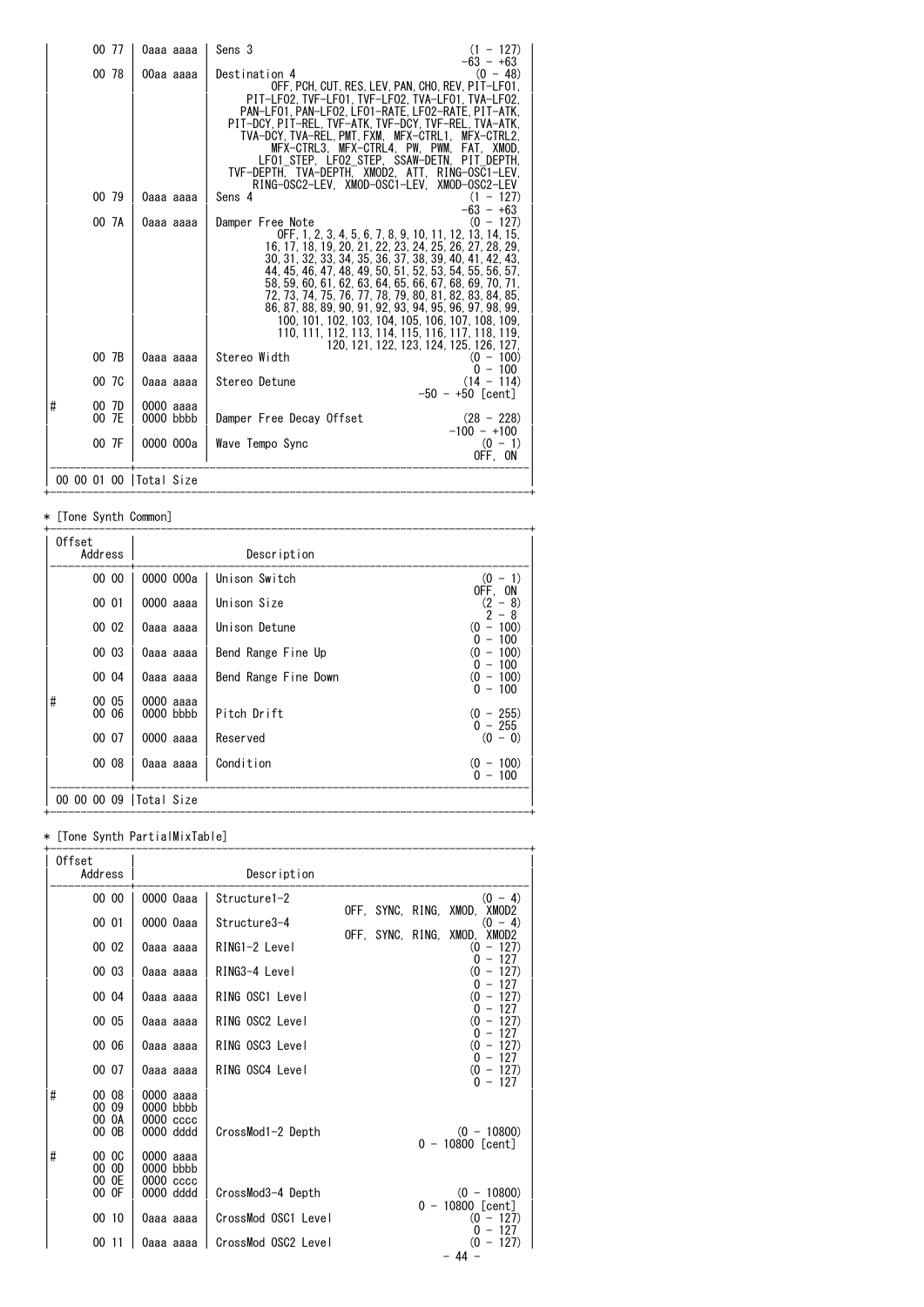| 00 12 | 0aaa aaaa  | CrossMod OSC3 Level | $0 - 127$<br>$-127$<br>(0            |
|-------|------------|---------------------|--------------------------------------|
| 00 13 | 0aaa aaaa  | CrossMod OSC4 Level | $0 - 127$<br>$-127$<br>(0)<br>$-127$ |
| 00 14 | 0000 000a  | Partial Phase Lock  | $(0 - 1)$<br>OFF. ON                 |
| 00 15 | 0aaa aaaa  | CrossMod2 1-2 Depth | $-127$<br>(0<br>$-127$               |
| 0016  | 0aaa aaaa  | CrossMod2 3-4 Depth | $-127$<br>(0<br>$0 - 127$            |
|       | Total Size |                     |                                      |

+------------------------------------------------------------------------------+

\* [Tone Synth Partial]

|   | Offset<br>Address |                          | Description                                                                                                        |
|---|-------------------|--------------------------|--------------------------------------------------------------------------------------------------------------------|
|   | 00 00             | 0000 Oaaa                | OSC Type<br>$(0 - 4)$                                                                                              |
|   | 00 01             | $0000$ aaaa              | PCM, VA, PCM-Sync, SuperSAW, Noise<br>VA Waveform<br>$(0 - 8)$<br>SAW, SQR, TRI, SIN, RAMP, JUNO, TRI2, TRI3, SIN2 |
| # | 00 02             | 0000 aaaa                |                                                                                                                    |
|   | 00 03<br>00 04    | 0000 bbbb<br>0000 cccc   |                                                                                                                    |
|   | 00 05             | 0000 dddd                | PCM-Sync Wave Number<br>$(0 - 16383)$<br>$0 - 16383$                                                               |
|   | 00 06             | 0aaa aaaa                | Pulse Width<br>$(0 - 127)$<br>$0 - 127$                                                                            |
|   | 00 07             | 0aaa aaaa                | $(1 - 127)$<br>PWM Depth<br>$-63 - +63$                                                                            |
|   | 00 08             | 0aaa aaaa                | $(0 - 127)$<br>SuperSAW Detune<br>$0 - 127$                                                                        |
|   | 00 09             | 0000 00aa                | $(0 - 3)$<br>Click Type<br>SOFT. HARD. NATURAL. OFF                                                                |
| # | 00 OA<br>00 OB    | 0000 aaaa<br>$0000$ bbbb |                                                                                                                    |
|   | 00 OC<br>000      | 0000 cccc<br>0000 dddd   | HPF Cutoff<br>$(0 - 1023)$                                                                                         |
|   |                   |                          | $0 - 1023$                                                                                                         |
|   | 00 OE             | 0000 000a                | Filter Type<br>$(0 - 1)$<br>TVF, VCF                                                                               |
|   | 00 OF             | 0000 00aa                | Filter Slope<br>$(0 - 2)$<br>$-12$ , $-18$ , $-24$ [dB/0ct]                                                        |
|   | 00 10             | 0000 000a                | ADSREnv Switch<br>$(0 - 1)$<br>OFF, ON                                                                             |
|   | 00 11             | 0aaa aaaa                | $(0 - 127)$<br>Fat<br>$0 - 127$                                                                                    |
|   | 00 12             | 0000 00aa                | VCF Type<br>$(0 - 3)$<br>1, 2, 3, 4                                                                                |
| # | 00 13<br>00 14    | $0000$ aaaa<br>0000 bbbb | OSC Attenuator<br>$(0 - 255)$                                                                                      |
|   | 00 15             | 0aaa aaaa                | $0 - 255$<br>Cutoff Keyfollow Base Point<br>$(0 - 127)$                                                            |
|   | 00 16             | 0000 000a                | $0 - 127$<br>VA Waveform Invert Switch<br>$(0 - 1)$                                                                |
|   | 00 17             | 0aaa aaaa                | OFF, ON<br>TVF Env Fine Depth<br>$(1 - 127)$                                                                       |
|   | 00 18             | 0000 000a                | $-63 - +63$<br>PENV LFO Trigger Switch<br>$(0 - 1)$                                                                |
|   | 00 19             | 0000 000a                | OFF, ON<br>FENV LFO Trigger Switch<br>$(0 - 1)$                                                                    |
|   | 00 1A             | 0000 000a                | OFF, ON<br>AENV LFO Trigger Switch<br>$(0 - 1)$                                                                    |
|   | 001B              | 0aaa aaaa                | OFF. ON<br>Reserved<br>$(0 - 0)$                                                                                   |
|   | 00 1C             | 0aaa aaaa                | Reserved<br>$(0 - 0)$                                                                                              |
|   |                   | 00 00 00 1D   Total Size |                                                                                                                    |

# \* [MFX]

| Offset<br>Address |           | Description                                                                                                                                                                                                                                                                                                                                                                                                                                                                                                                                  |                        |
|-------------------|-----------|----------------------------------------------------------------------------------------------------------------------------------------------------------------------------------------------------------------------------------------------------------------------------------------------------------------------------------------------------------------------------------------------------------------------------------------------------------------------------------------------------------------------------------------------|------------------------|
| 00 00             | 0aaa aaaa | MFX Type                                                                                                                                                                                                                                                                                                                                                                                                                                                                                                                                     | $(0 - 92)$             |
| 00 01             | 0000 000a | MFX Switch                                                                                                                                                                                                                                                                                                                                                                                                                                                                                                                                   | $(0 - 1)$              |
| 00 02             | 0aaa aaaa | MFX Chorus Send Level                                                                                                                                                                                                                                                                                                                                                                                                                                                                                                                        | $(0 - 127)$            |
| 00 03             | 0aaa aaaa | MFX Reverb Send Level                                                                                                                                                                                                                                                                                                                                                                                                                                                                                                                        | $-127$<br>$-127$<br>0) |
| 00 04             | 0aaa aaaa | MFX CtrlSrc 1<br>OFF CCO1. CCO2. CCO3. CCO4. CCO5. CCO6. CCO7. CCO8.<br>CC09. CC10. CC11. CC12. CC13. CC14. CC15. CC16. CC17.<br>CC18, CC19, CC20, CC21, CC22, CC23, CC24, CC25, CC26,<br>CC27. CC28. CC29. CC30. CC31. CC33. CC34. CC35. CC36.<br>CC37, CC38, CC39, CC40, CC41, CC42, CC43, CC44, CC45,<br>CC46. CC47. CC48. CC49. CC50. CC51. CC52. CC53. CC54.<br>CC55, CC56, CC57, CC58, CC59, CC60, CC61, CC62, CC63,<br>CC64, CC65, CC66, CC67, CC68, CC69, CC70, CC71, CC72,<br>CC73. CC74. CC75. CC76. CC77. CC78. CC79. CC80. CC81. | $-127$<br>$(0 - 100)$  |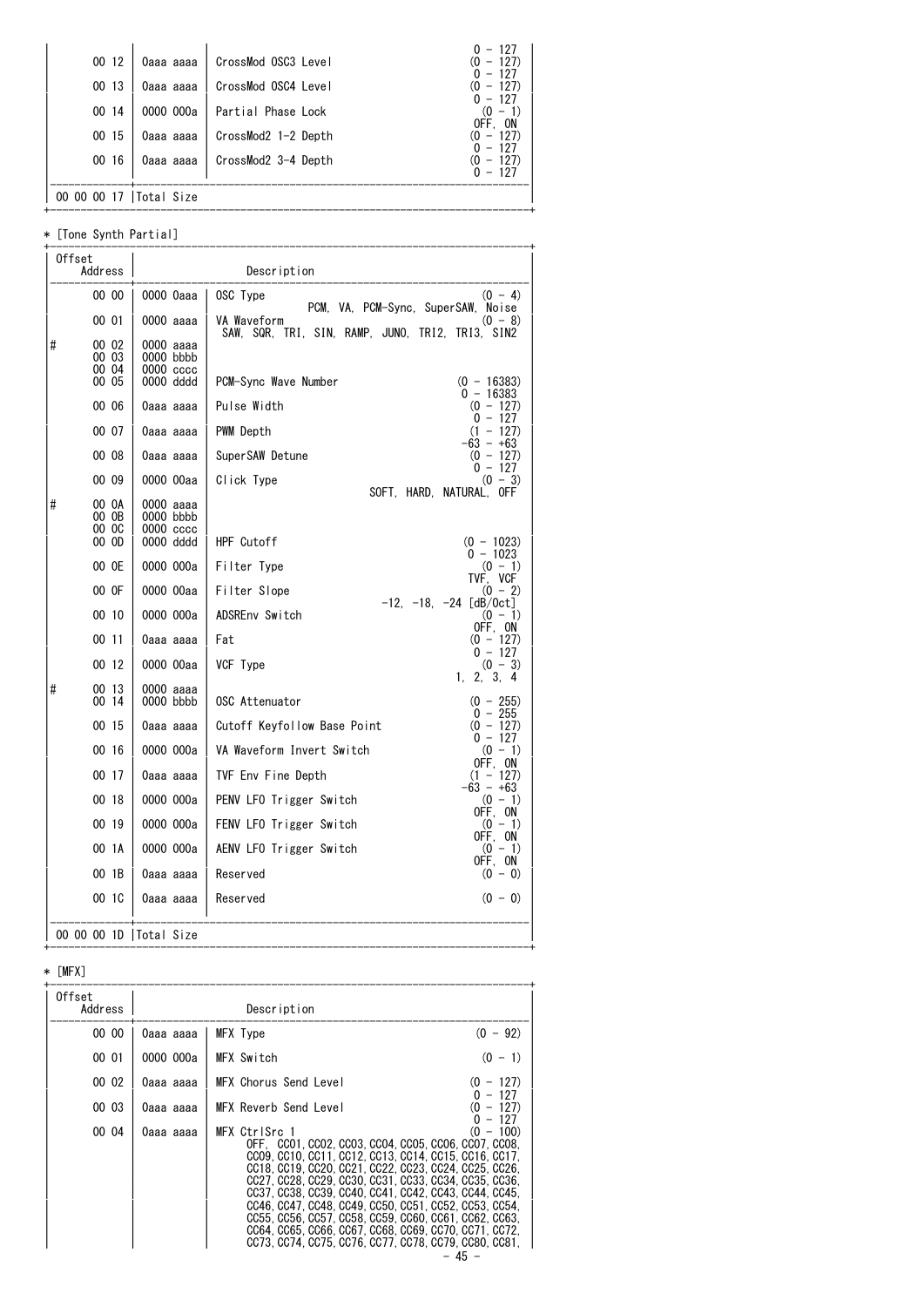|   |                                  |                                                       | CC82, CC83, CC84, CC85, CC86, CC87, CC88, CC89, CC90,                                                                                                                                                                                                                                                                                                                                                                                                                                                                                                                                                                            |
|---|----------------------------------|-------------------------------------------------------|----------------------------------------------------------------------------------------------------------------------------------------------------------------------------------------------------------------------------------------------------------------------------------------------------------------------------------------------------------------------------------------------------------------------------------------------------------------------------------------------------------------------------------------------------------------------------------------------------------------------------------|
|   | 00 05                            |                                                       | CC91, CC92, CC93, CC94, CC95, BEND, AFT,<br>SYS-CTRL1, SYS-CTRL2, SYS-CTRL3, SYS-CTRL4<br>MFX CtrlSens 1                                                                                                                                                                                                                                                                                                                                                                                                                                                                                                                         |
|   | 00 06                            | 0aaa aaaa                                             | $(1 - 127)$<br>-63 - +63<br>$(0 - 100)$<br>MFX CtrlSrc 2                                                                                                                                                                                                                                                                                                                                                                                                                                                                                                                                                                         |
|   |                                  | 0aaa aaaa                                             | OFF CCO1, CCO2, CCO3, CCO4, CCO5, CCO6, CCO7, CCO8,<br>CC09, CC10, CC11, CC12, CC13, CC14, CC15, CC16, CC17,<br>CC18, CC19, CC20, CC21, CC22, CC23, CC24, CC25, CC26,<br>CC27, CC28, CC29, CC30, CC31, CC33, CC34, CC35, CC36,<br>CC37, CC38, CC39, CC40, CC41, CC42, CC43, CC44, CC45,<br>CC46, CC47, CC48, CC49, CC50, CC51, CC52, CC53, CC54,<br>CC55, CC56, CC57, CC58, CC59, CC60, CC61, CC62, CC63,<br>CC64. CC65. CC66. CC67. CC68. CC69. CC70. CC71. CC72.<br>CC73, CC74, CC75, CC76, CC77, CC78, CC79, CC80, CC81,<br>CC82, CC83, CC84, CC85, CC86, CC87, CC88, CC89, CC90,<br>CC91, CC92, CC93, CC94, CC95, BEND, AFT, |
|   | 00 07                            | 0aaa aaaa                                             | SYS-CTRL1, SYS-CTRL2, SYS-CTRL3, SYS-CTRL4<br>MFX CtrlSens 2<br>$(1 - 127)$                                                                                                                                                                                                                                                                                                                                                                                                                                                                                                                                                      |
|   | 00 08                            | 0aaa aaaa                                             | $-63 - +63$<br>MFX CtrlSrc 3<br>$(0 - 100)$                                                                                                                                                                                                                                                                                                                                                                                                                                                                                                                                                                                      |
|   |                                  |                                                       | OFF CCO1, CCO2, CCO3, CCO4, CCO5, CCO6, CCO7, CCO8,<br>CC09, CC10, CC11, CC12, CC13, CC14, CC15, CC16, CC17,<br>CC18, CC19, CC20, CC21, CC22, CC23, CC24, CC25, CC26,<br>CC27. CC28. CC29. CC30. CC31. CC33. CC34. CC35. CC36.<br>CC37, CC38, CC39, CC40, CC41, CC42, CC43, CC44, CC45,<br>CC46, CC47, CC48, CC49, CC50, CC51, CC52, CC53, CC54,<br>CC55. CC56. CC57. CC58. CC59. CC60. CC61. CC62. CC63.<br>CC64, CC65, CC66, CC67, CC68, CC69, CC70, CC71, CC72,<br>CC73, CC74, CC75, CC76, CC77, CC78, CC79, CC80, CC81,<br>CC82, CC83, CC84, CC85, CC86, CC87, CC88, CC89, CC90,<br>CC91, CC92, CC93, CC94, CC95, BEND, AFT, |
|   | 00 09                            | 0aaa aaaa                                             | SYS-CTRL1, SYS-CTRL2, SYS-CTRL3, SYS-CTRL4<br>MFX CtrlSens 3<br>$(1 - 127)$                                                                                                                                                                                                                                                                                                                                                                                                                                                                                                                                                      |
|   | 00 OA                            | 0aaa aaaa                                             | $-63 - +63$<br>$(0 - 100)$<br>MFX CtrlSrc 4                                                                                                                                                                                                                                                                                                                                                                                                                                                                                                                                                                                      |
|   |                                  |                                                       | OFF CCO1, CCO2, CCO3, CCO4, CCO5, CCO6, CCO7, CCO8,<br>CC09, CC10, CC11, CC12, CC13, CC14, CC15, CC16, CC17,<br>CC18, CC19, CC20, CC21, CC22, CC23, CC24, CC25, CC26,<br>CC27, CC28, CC29, CC30, CC31, CC33, CC34, CC35, CC36,<br>.0037, 0038, 0039, 0040, 0041, 0042, 0043, 0044, 0045<br>CC46, CC47, CC48, CC49, CC50, CC51, CC52, CC53, CC54,<br>CC55, CC56, CC57, CC58, CC59, CC60, CC61, CC62, CC63,<br>CC64, CC65, CC66, CC67, CC68, CC69, CC70, CC71, CC72,<br>CC73, CC74, CC75, CC76, CC77, CC78, CC79, CC80, CC81,<br>CC82, CC83, CC84, CC85, CC86, CC87, CC88, CC89, CC90,<br>CC91, CC92, CC93, CC94, CC95, BEND, AFT, |
|   | 00 OB                            | 0aaa aaaa                                             | SYS-CTRL1, SYS-CTRL2, SYS-CTRL3, SYS-CTRL4<br>MFX CtrlSens 4<br>$(1 - 127)$                                                                                                                                                                                                                                                                                                                                                                                                                                                                                                                                                      |
|   | 00 OC                            | 0000 aaaa                                             | $-63 - +63$<br>MFX CtrlAsgn<br>$(0 - 11)$                                                                                                                                                                                                                                                                                                                                                                                                                                                                                                                                                                                        |
|   | 00 OD                            | 0000 aaaa                                             | MFX CtrlAsgn<br>$(0 - 11)$                                                                                                                                                                                                                                                                                                                                                                                                                                                                                                                                                                                                       |
|   | 00 OE                            | 0000 aaaa                                             | MFX CtrlAsgn<br>$(0 - 11)$                                                                                                                                                                                                                                                                                                                                                                                                                                                                                                                                                                                                       |
|   | 00 OF                            | 0000 aaaa                                             | MFX CtrlAsgn<br>$(0 - 11)$                                                                                                                                                                                                                                                                                                                                                                                                                                                                                                                                                                                                       |
| # | 00 10<br>00 11<br>00 12<br>00 13 | 0000 aaaa<br>$0000$ bbbb<br>$0000 \csc$<br>0000 dddd  | MFX Parameter 1<br>$(12768 - 52768)$<br>$-20000 - 20000$                                                                                                                                                                                                                                                                                                                                                                                                                                                                                                                                                                         |
| # | 00 14<br>00 15<br>00 16<br>00 17 | 0000 aaaa<br>0000 bbbb<br>0000 cccc<br>0000 dddd      | MFX Parameter 2<br>$(12768 - 52768)$<br>$-20000 - 20000$                                                                                                                                                                                                                                                                                                                                                                                                                                                                                                                                                                         |
| # | 00 18<br>00 19<br>00 1A<br>00 1B | 0000 aaaa<br>$0000$ bbbb<br>0000 cccc<br>0000 dddd    | MFX Parameter 3<br>$(12768 - 52768)$                                                                                                                                                                                                                                                                                                                                                                                                                                                                                                                                                                                             |
| # | 00 1C<br>00 1D<br>00 1E<br>00 1F | 0000 aaaa<br>0000 bbbb<br>$0000$ $cccc$<br>0000 dddd  | $-20000 - 20000$<br>MFX Parameter 4<br>$(12768 - 52768)$                                                                                                                                                                                                                                                                                                                                                                                                                                                                                                                                                                         |
| # | 00 20<br>00 21<br>00 22<br>00 23 | 0000 aaaa<br>$0000$ bbbb<br>$0000\,\csc$<br>0000 dddd | $-20000 - 20000$<br>MFX Parameter 5<br>$(12768 - 52768)$                                                                                                                                                                                                                                                                                                                                                                                                                                                                                                                                                                         |
| # | 00 24<br>00 25<br>00 26<br>00 27 | 0000 aaaa<br>$0000$ bbbb<br>0000 cccc<br>0000 dddd    | $-20000 - 20000$<br>MFX Parameter 6<br>$(12768 - 52768)$                                                                                                                                                                                                                                                                                                                                                                                                                                                                                                                                                                         |
| # | 00 28<br>00 29<br>00 2A<br>00 2B | 0000 aaaa<br>$0000$ bbbb<br>$0000 \csc$<br>0000 dddd  | $-20000 - 20000$<br>MFX Parameter 7<br>$(12768 - 52768)$                                                                                                                                                                                                                                                                                                                                                                                                                                                                                                                                                                         |
| # | 00 2C<br>00 2D<br>00 2E<br>00 2F | 0000 aaaa<br>0000 bbbb<br>$0000$ $cccc$<br>0000 dddd  | $-20000 - 20000$<br>MFX Parameter 8<br>$(12768 - 52768)$<br>$-20000 - 20000$<br>$-46 -$                                                                                                                                                                                                                                                                                                                                                                                                                                                                                                                                          |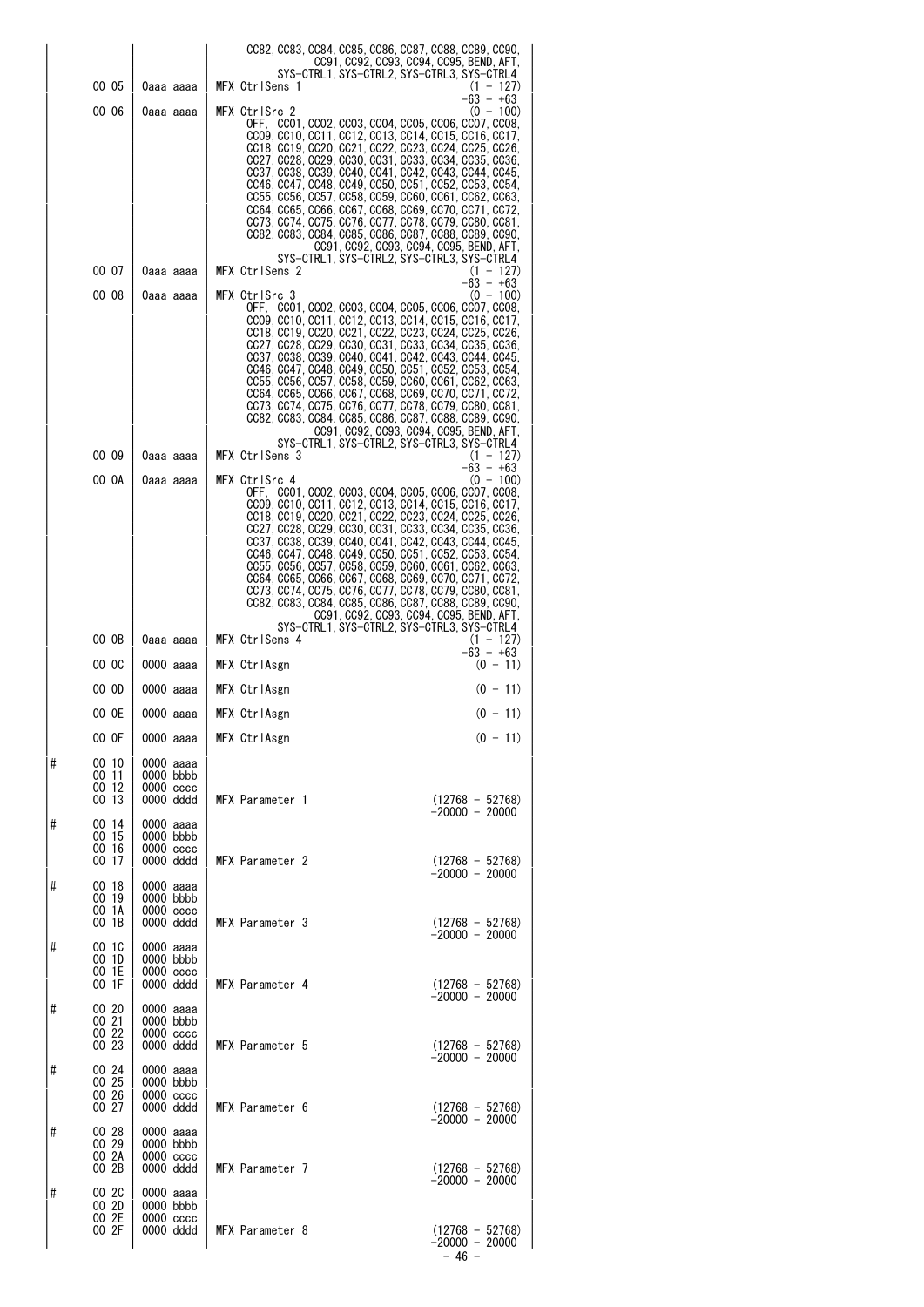| # | 00 30<br>00 31                   | 0000 aaaa<br>$0000$ bbbb                               |                  |                                       |
|---|----------------------------------|--------------------------------------------------------|------------------|---------------------------------------|
|   | 00 32<br>00 33                   | $0000$ $cccc$<br>0000 dddd                             | MFX Parameter 9  | $(12768 - 52768)$<br>$-20000 - 20000$ |
| # | 00 34<br>00 35<br>00 36<br>00 37 | 0000 aaaa<br>$0000$ bbbb<br>$0000$ $cccc$<br>0000 dddd | MFX Parameter 10 | $(12768 - 52768)$<br>$-20000 - 20000$ |
| # | 00 38<br>00 39<br>00 3A<br>00 3B | 0000 aaaa<br>0000 bbbb<br>$0000 \csc$<br>0000 dddd     | MFX Parameter 11 | $(12768 - 52768)$                     |
| # | 00 3C<br>00 3D<br>00 3E<br>00 3F | 0000 aaaa<br>$0000$ bbbb<br>$0000 \csc$<br>0000 dddd   | MFX Parameter 12 | $-20000 - 20000$                      |
| # | 00 40<br>00 41<br>00 42<br>00 43 | 0000 aaaa<br>$0000$ bbbb<br>$0000$ $cccc$<br>0000 dddd | MFX Parameter 13 | $(12768 - 52768)$<br>-20000 - 20000   |
| # | 00 44<br>00 45<br>00 46          | 0000 aaaa<br>$0000$ bbbb<br>0000 cccc                  |                  | $(12768 - 52768)$<br>$-20000 - 20000$ |
| # | 00 47<br>00 48<br>00 49<br>00 4A | 0000 dddd<br>0000 aaaa<br>$0000$ bbbb<br>0000 cccc     | MFX Parameter 14 | $(12768 - 52768)$<br>$-20000 - 20000$ |
| # | 00 4B<br>00 4C                   | 0000 dddd<br>0000 aaaa                                 | MFX Parameter 15 | $(12768 - 52768)$<br>$-20000 - 20000$ |
| # | 00 4D<br>00 4E<br>00 4F<br>00 50 | 0000 bbbb<br>$0000 \csc$<br>0000 dddd<br>0000 aaaa     | MFX Parameter 16 | $(12768 - 52768)$<br>$-20000 - 20000$ |
|   | 00 51<br>00 52<br>00 53          | $0000$ bbbb<br>$0000 \csc$<br>0000 dddd                | MFX Parameter 17 | $(12768 - 52768)$<br>$-20000 - 20000$ |
| # | 00 54<br>00 55<br>00 56<br>00 57 | 0000 aaaa<br>$0000$ bbbb<br>$0000 \csc$<br>0000 dddd   | MFX Parameter 18 | $(12768 - 52768)$<br>-20000 - 20000   |
| # | 00 58<br>00 59<br>00 5A<br>00 5B | 0000 aaaa<br>$0000$ bbbb<br>0000 cccc<br>0000 dddd     | MFX Parameter 19 | $(12768 - 52768)$                     |
| # | 00 5C<br>00 5D<br>00 5E<br>00 5F | 0000 aaaa<br>0000 bbbb<br>$0000 \csc$<br>0000 dddd     | MFX Parameter 20 | $-20000 - 20000$<br>$(12768 - 52768)$ |
| # | 00 60<br>00 61<br>00 62          | 0000 aaaa<br>0000 bbbb<br>$0000$ $cccc$                |                  | $-20000 - 20000$                      |
| # | 00 63<br>00 64<br>00 65<br>00 66 | 0000 dddd<br>0000 aaaa<br>0000 bbbb<br>$0000$ $cccc$   | MFX Parameter 21 | $(12768 - 52768)$<br>$-20000 - 20000$ |
| # | 00 67<br>00 68<br>00 69          | 0000 dddd<br>0000 aaaa<br>0000 bbbb                    | MFX Parameter 22 | $(12768 - 52768)$<br>-20000 - 20000   |
| # | 00 6A<br>00 6B<br>00 6C          | $0000 \csc$<br>0000 dddd<br>0000 aaaa                  | MFX Parameter 23 | $(12768 - 52768)$<br>-20000 - 20000   |
|   | 00 6D<br>00 6E<br>00 6F          | $0000$ bbbb<br>$0000$ $cccc$<br>0000 dddd              | MFX Parameter 24 | $(12768 - 52768)$<br>$-20000 - 20000$ |
| # | 00 70<br>00 71<br>00 72<br>00 73 | 0000 aaaa<br>$0000$ bbbb<br>$0000 \csc$<br>0000 dddd   | MFX Parameter 25 | $(12768 - 52768)$                     |
| # | 00 74<br>00 75<br>00 76<br>00 77 | 0000 aaaa<br>0000 bbbb<br>$0000$ $cccc$<br>0000 dddd   | MFX Parameter 26 | $-20000 - 20000$<br>$(12768 - 52768)$ |
| # | 00 78<br>00 79<br>00 7A          | 0000 aaaa<br>0000 bbbb<br>$0000$ $cccc$                |                  | $-20000 - 20000$                      |
| # | 00 7B<br>00 7C<br>00 7D<br>00 7E | 0000 dddd<br>0000 aaaa<br>$0000$ bbbb<br>$0000$ $cccc$ | MFX Parameter 27 | $(12768 - 52768)$<br>-20000 - 20000   |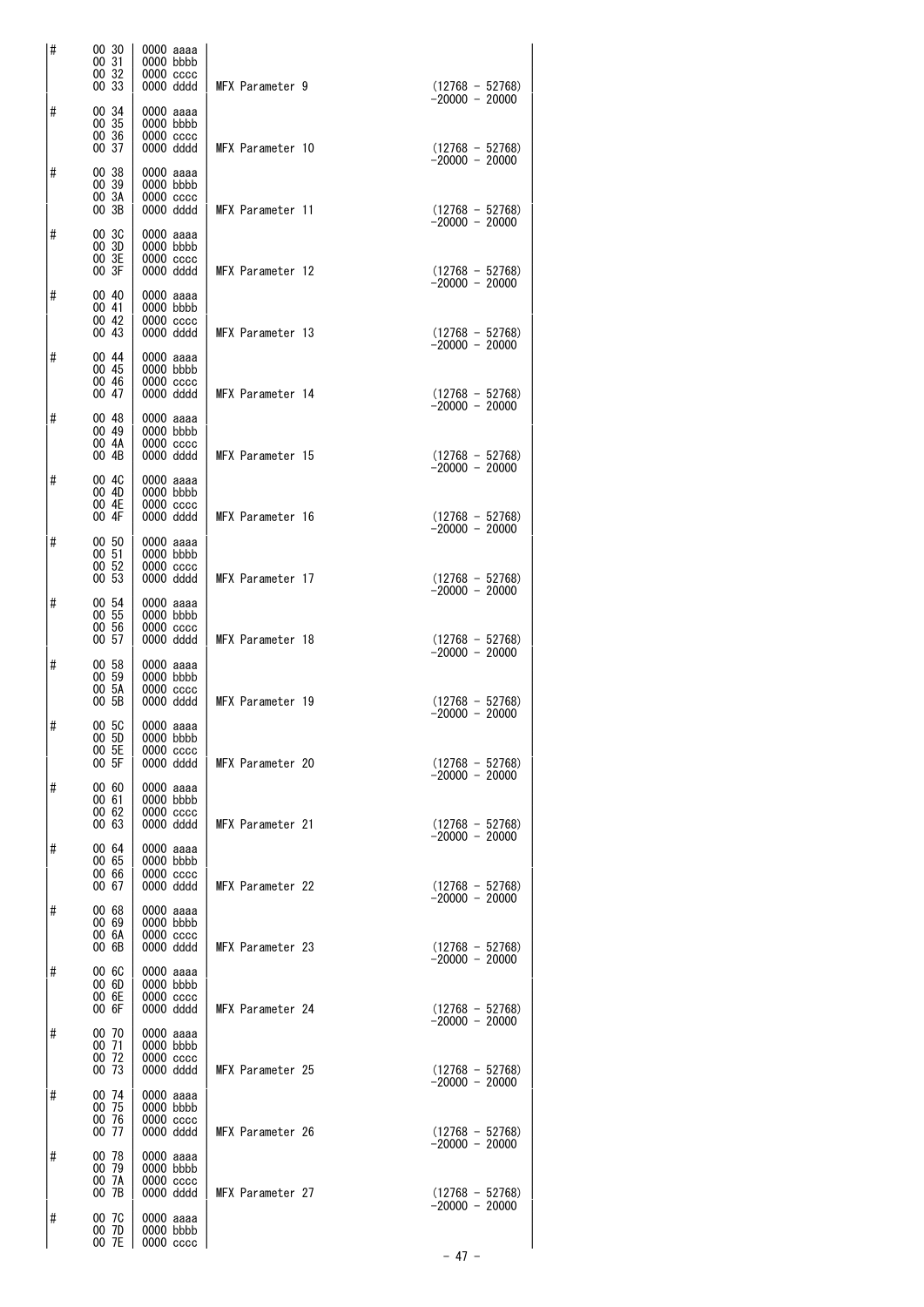|   | 00 7F                         | 0000 dddd                                 | MFX Parameter 28 | $(12768 - 52768)$<br>$-20000 - 20000$ |
|---|-------------------------------|-------------------------------------------|------------------|---------------------------------------|
| # | 01 00<br>01 01<br>01 02       | 0000 aaaa<br>$0000$ bbbb<br>$0000$ $cccc$ |                  |                                       |
|   | 01 03                         | 0000 dddd                                 | MFX Parameter 29 | $(12768 - 52768)$<br>$-20000 - 20000$ |
| # | 01 04<br>05<br>01<br>06<br>01 | 0000 aaaa<br>$0000$ bbbb<br>$0000 \csc$   |                  |                                       |
|   | 01 07                         | 0000 dddd                                 | MFX Parameter 30 | $(12768 - 52768)$<br>$-20000 - 20000$ |
| # | 01 08<br>01 09                | 0000 aaaa<br>$0000$ bbbb                  |                  |                                       |
|   | 0A<br>01<br>01 OB             | $0000$ $cccc$<br>0000 dddd                | MFX Parameter 31 | $(12768 - 52768)$<br>$-20000 - 20000$ |
| # | 01 OC<br>01 OD                | 0000 aaaa<br>0000 bbbb                    |                  |                                       |
|   | 01 OE<br>01 OF                | 0000 cccc<br>0000 dddd                    | MFX Parameter 32 | $(12768 - 52768)$<br>$-20000 - 20000$ |
|   |                               | 00 00 01 10   Total Size                  |                  |                                       |

\* [Reverb]

| Offset<br>Address |                                  |                                                        | Description         |                                                          |
|-------------------|----------------------------------|--------------------------------------------------------|---------------------|----------------------------------------------------------|
|                   | 00 00                            | 0000 000a l                                            | Switch              | $(0 - 1)$<br>OFF, ON                                     |
|                   | 00 01                            | 0000 0aaa                                              | Reverb Type         | $(0 - 7)$                                                |
|                   | 00 02                            | 0aaa aaaa                                              | Reverb Level        | $(0 - 127)$                                              |
| #                 | 00 03<br>00 04<br>00 05<br>00 06 | 0000 aaaa<br>$0000$ bbbb<br>$0000 \csc$<br>0000 dddd   | Reverb Parameter 1  | $(12768 - 52768)$<br>-20000 - 20000                      |
| #                 | 00 07<br>00 08<br>00 09<br>00 OA | 0000 aaaa<br>0000 bbbb<br>$0000$ $cccc$<br>0000 dddd   | Reverb Parameter 2  | $(12768 - 52768)$                                        |
| #                 | 00 OB<br>00 OC<br>00 OD<br>00 OE | 0000 aaaa<br>$0000$ bbbb<br>$0000 \csc$<br>0000 dddd   | Reverb Parameter 3  | $-20000 - 20000$<br>$(12768 - 52768)$                    |
| #                 | 00 OF<br>00 10<br>0011<br>00 12  | 0000 aaaa<br>$0000$ bbbb<br>$0000$ $cccc$<br>0000 dddd | Reverb Parameter 4  | $-20000 - 20000$                                         |
| #                 | 00 13<br>00 14<br>00 15<br>00 16 | 0000 aaaa<br>$0000$ bbbb<br>0000 cccc<br>0000 dddd     | Reverb Parameter 5  | $(12768 - 52768)$<br>-20000 - 20000<br>$(12768 - 52768)$ |
| #                 | 00 17<br>00 18<br>00 19<br>00 1A | 0000 aaaa<br>$0000$ bbbb<br>$0000$ $cccc$<br>0000 dddd | Reverb Parameter 6  | $-20000 - 20000$<br>$(12768 - 52768)$<br>-20000 - 20000  |
| #                 | 00 1B<br>00 1C<br>001D<br>00 1E  | 0000 aaaa<br>$0000$ bbbb<br>$0000$ $cccc$<br>0000 dddd | Reverb Parameter 7  | $(12768 - 52768)$<br>-20000 - 20000                      |
| #                 | 00 1F<br>00 20<br>00 21<br>00 22 | 0000 aaaa<br>$0000$ bbbb<br>$0000$ $cccc$<br>0000 dddd | Reverb Parameter 8  | $(12768 - 52768)$                                        |
| #                 | 00 23<br>00 24<br>00 25<br>00 26 | 0000 aaaa<br>$0000$ bbbb<br>$0000 \csc$<br>0000 dddd   | Reverb Parameter 9  | $-20000 - 20000$<br>$(12768 - 52768)$                    |
| #                 | 00 27<br>00 28<br>00 29<br>00 2A | 0000 aaaa<br>$0000$ bbbb<br>0000 cccc<br>0000 dddd     | Reverb Parameter 10 | $-20000 - 20000$<br>$(12768 - 52768)$                    |
| #                 | 00 2B<br>00 2C<br>00 2D<br>00 2E | 0000 aaaa<br>0000 bbbb<br>0000 cccc<br>0000 dddd       | Reverb Parameter 11 | $-20000 - 20000$<br>$(12768 - 52768)$                    |
| #                 | 00 2F<br>00 30<br>00 31<br>00 32 | 0000 aaaa<br>0000 bbbb<br>$0000 \csc$<br>0000 dddd     | Reverb Parameter 12 | $-20000 - 20000$<br>$(12768 - 52768)$                    |
| 1#                | 00 33                            | $\vert$ 0000 aaaa                                      |                     | $-20000 - 20000$                                         |
|                   |                                  |                                                        |                     | $-48 -$                                                  |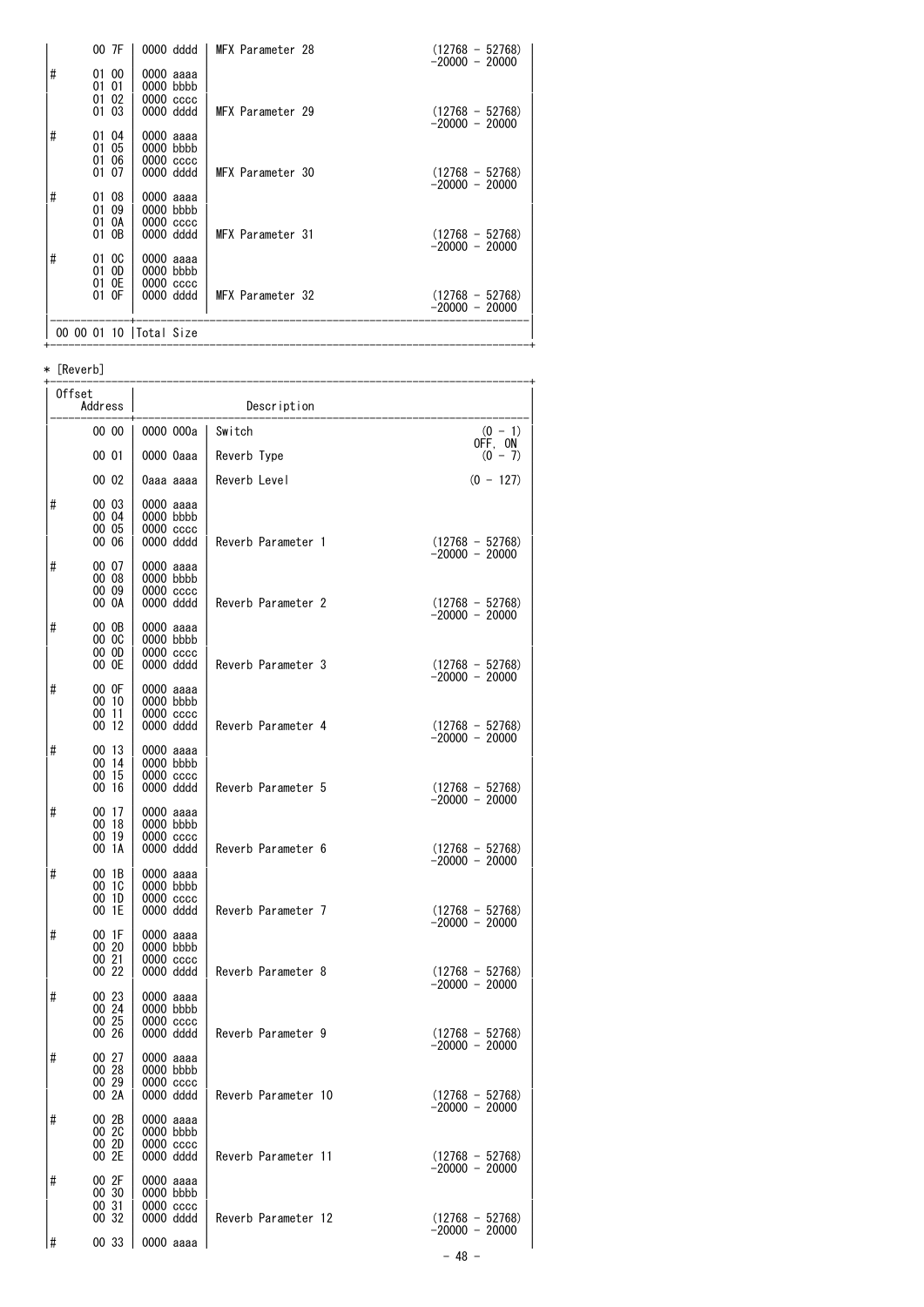|   | 00 34<br>00 35<br>00 36          | 0000 bbbb<br>0000 cccc<br>0000 dddd                    | Reverb Parameter 13 | $(12768 - 52768)$<br>$-20000 - 20000$ |
|---|----------------------------------|--------------------------------------------------------|---------------------|---------------------------------------|
| # | 00 37<br>00 38<br>00 39<br>00 3A | 0000 aaaa<br>0000 bbbb<br>$0000$ $cccc$<br>0000 dddd   | Reverb Parameter 14 | $(12768 - 52768)$                     |
| # | 00 3B<br>00 3C<br>00 3D<br>00 3E | 0000 aaaa<br>0000 bbbb<br>$0000$ $cccc$<br>0000 dddd   | Reverb Parameter 15 | $-20000 - 20000$<br>$(12768 - 52768)$ |
| # | 00 3F<br>00 40<br>0041<br>00 42  | 0000 aaaa<br>0000 bbbb<br>$0000$ $cccc$<br>0000 dddd   | Reverb Parameter 16 | $-20000 - 20000$<br>$(12768 - 52768)$ |
| # | 00 43<br>00 44<br>00 45          | 0000 aaaa<br>$0000$ bbbb<br>0000 cccc                  |                     | $-20000 - 20000$                      |
| # | 00 46<br>00 47<br>00 48<br>00 49 | 0000 dddd<br>0000 aaaa<br>$0000$ bbbb<br>0000 cccc     | Reverb Parameter 17 | $(12768 - 52768)$<br>$-20000 - 20000$ |
| # | 00 4A<br>00 4B<br>00 4C<br>00 4D | 0000 dddd<br>0000 aaaa<br>$0000$ bbbb<br>$0000$ $cccc$ | Reverb Parameter 18 | $(12768 - 52768)$<br>-20000 - 20000   |
| # | 00 4E<br>00 4F<br>00 50          | 0000 dddd<br>0000 aaaa<br>$0000$ bbbb                  | Reverb Parameter 19 | $(12768 - 52768)$<br>-20000 - 20000   |
|   | 00 51<br>00 52                   | 0000 cccc<br>0000 dddd                                 | Reverb Parameter 20 | $(12768 - 52768)$<br>-20000 - 20000   |
|   |                                  | 00 00 00 53   Total Size                               |                     |                                       |

\* [Chorus/Delay]

| Offset<br>Address |                                  |                                                        | Description        |                                                         |
|-------------------|----------------------------------|--------------------------------------------------------|--------------------|---------------------------------------------------------|
|                   | 00 00                            | 0000 000a                                              | Switch             | $(0 - 1)$<br>OFF, ON                                    |
|                   | 00 01                            | 0000 aaaa                                              | Chorus Type        | $(0 - 9)$                                               |
|                   | 00 02                            | 0aaa aaaa                                              | Chorus Level       | $(0 - 127)$                                             |
|                   | 00 03                            | 0aaa aaaa                                              | Reverb Send Level  | $(0 - 127)$                                             |
| #                 | 00 04<br>00 05<br>00 06<br>00 07 | 0000 aaaa<br>0000 bbbb<br>0000 cccc<br>0000 dddd       | Chorus Parameter 1 | $(12768 - 52768)$<br>-20000 - 20000                     |
| #                 | 00 08<br>00 09<br>00 OA<br>00 OB | 0000 aaaa<br>$0000$ bbbb<br>$0000 \csc$<br>0000 dddd   | Chorus Parameter 2 | $(12768 - 52768)$<br>$-20000 - 20000$                   |
| #                 | 00 OC<br>00 OD<br>00 OE<br>00 OF | 0000 aaaa<br>$0000$ bbbb<br>$0000 \csc$<br>0000 dddd   | Chorus Parameter 3 | $(12768 - 52768)$<br>$-20000 - 20000$                   |
| #                 | 00 10<br>00 11<br>00 12<br>00 13 | $0000$ aaaa<br>0000 bbbb<br>$0000$ $cccc$<br>0000 dddd | Chorus Parameter 4 | $(12768 - 52768)$<br>$-20000 - 20000$                   |
| #                 | 00 14<br>00 15<br>00 16<br>00 17 | 0000 aaaa<br>0000 bbbb<br>0000 cccc<br>0000 dddd       | Chorus Parameter 5 | $(12768 - 52768)$<br>$-20000 - 20000$                   |
| #                 | 00 18<br>00 19<br>00 1A<br>00 1B | 0000 aaaa<br>$0000$ bbbb<br>0000 cccc<br>0000 dddd     | Chorus Parameter 6 | $(12768 - 52768)$                                       |
| #                 | 00 1C<br>001D<br>00 1E<br>00 1F  | 0000 aaaa<br>0000 bbbb<br>$0000 \csc$<br>0000 dddd     | Chorus Parameter 7 | $-20000 - 20000$<br>$(12768 - 52768)$                   |
| #                 | 00 20<br>00 21<br>00 22<br>00 23 | 0000 aaaa<br>0000 bbbb<br>0000 cccc<br>0000 dddd       | Chorus Parameter 8 | $-20000 - 20000$<br>$(12768 - 52768)$<br>-20000 - 20000 |
| #                 | 00 24<br>00 25                   | 0000 aaaa<br>0000 bbbb                                 |                    |                                                         |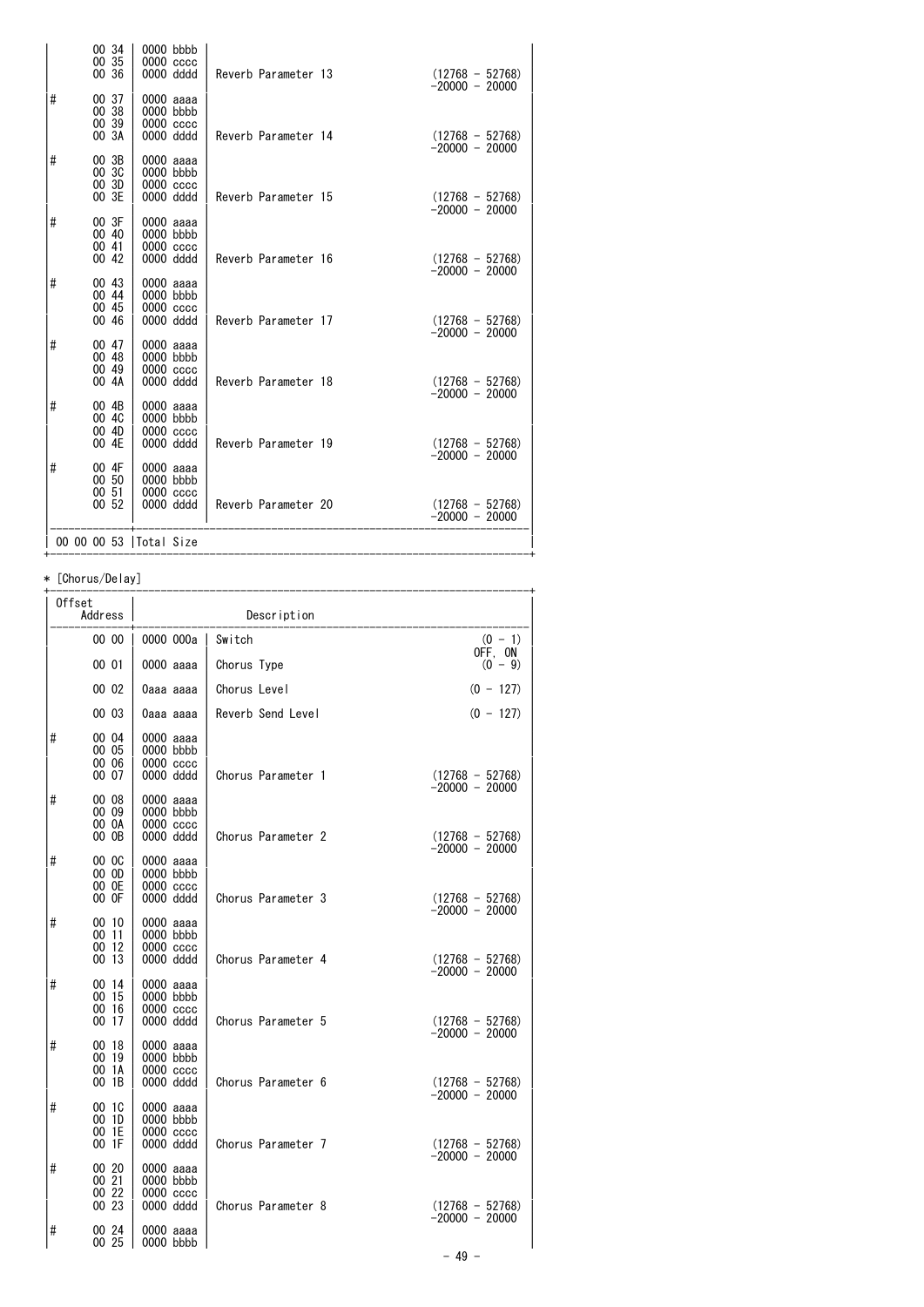|   | 00 26<br>00 27                               | $0000 \csc$<br>0000 dddd                               | Chorus Parameter 9  | $(12768 - 52768)$<br>-20000 - 20000   |
|---|----------------------------------------------|--------------------------------------------------------|---------------------|---------------------------------------|
| # | 00 28<br>$00\,29$<br>00 2A<br>00 2B          | 0000 aaaa<br>$0000$ bbbb<br>$0000 \csc$<br>0000 dddd   | Chorus Parameter 10 | $(12768 - 52768)$                     |
| # | 00 2C<br>00 2D<br>$00\overline{2}E$<br>00 2F | 0000 aaaa<br>0000 bbbb<br>$0000$ $cccc$<br>0000 dddd   | Chorus Parameter 11 | $-20000 - 20000$<br>$(12768 - 52768)$ |
| # | 00 30<br>00 31<br>00 32<br>00 33             | 0000 aaaa<br>$0000$ bbbb<br>0000 cccc<br>0000 dddd     | Chorus Parameter 12 | $-20000 - 20000$<br>$(12768 - 52768)$ |
| # | 00 34<br>$00\,35$<br>$00\,36$<br>00 37       | 0000 aaaa<br>$0000$ bbbb<br>$0000$ $cccc$<br>0000 dddd | Chorus Parameter 13 | $-20000 - 20000$<br>$(12768 - 52768)$ |
| # | 00 38<br>00 39<br>00 3A<br>00 3B             | 0000 aaaa<br>0000 bbbb<br>$0000$ $cccc$<br>0000 dddd   | Chorus Parameter 14 | $-20000 - 20000$<br>$(12768 - 52768)$ |
| # | 00 3C<br>00 3D<br>003E<br>00 3F              | 0000 aaaa<br>$0000$ bbbb<br>0000 cccc<br>0000 dddd     | Chorus Parameter 15 | $-20000 - 20000$<br>$(12768 - 52768)$ |
| # | 00 40<br>00 41<br>00 42                      | 0000 aaaa<br>0000 bbbb<br>$0000$ $cccc$                |                     | $-20000 - 20000$                      |
| # | 00 43<br>00 44<br>00 45<br>00 46             | 0000 dddd<br>0000 aaaa<br>$0000$ bbbb<br>$0000$ $cccc$ | Chorus Parameter 16 | $(12768 - 52768)$<br>-20000 - 20000   |
| # | 00 47<br>00 48<br>00 49<br>00 4A             | 0000 dddd<br>0000 aaaa<br>0000 bbbb<br>$0000$ $cccc$   | Chorus Parameter 17 | $(12768 - 52768)$<br>$-20000 - 20000$ |
| # | 00 4B<br>00 4C<br>00 4D                      | 0000 dddd<br>0000 aaaa<br>$0000$ bbbb                  | Chorus Parameter 18 | $(12768 - 52768)$<br>$-20000 - 20000$ |
| # | 00 4E<br>00 4F<br>00 50<br>00 51             | 0000 cccc<br>0000 dddd<br>0000 aaaa<br>0000 bbbb       | Chorus Parameter 19 | $(12768 - 52768)$<br>$-20000 - 20000$ |
|   | 00 52<br>00 53                               | 0000 cccc<br>0000 dddd                                 | Chorus Parameter 20 | $(12768 - 52768)$<br>-20000 - 20000   |
|   |                                              | 00 00 00 54   Total Size                               |                     |                                       |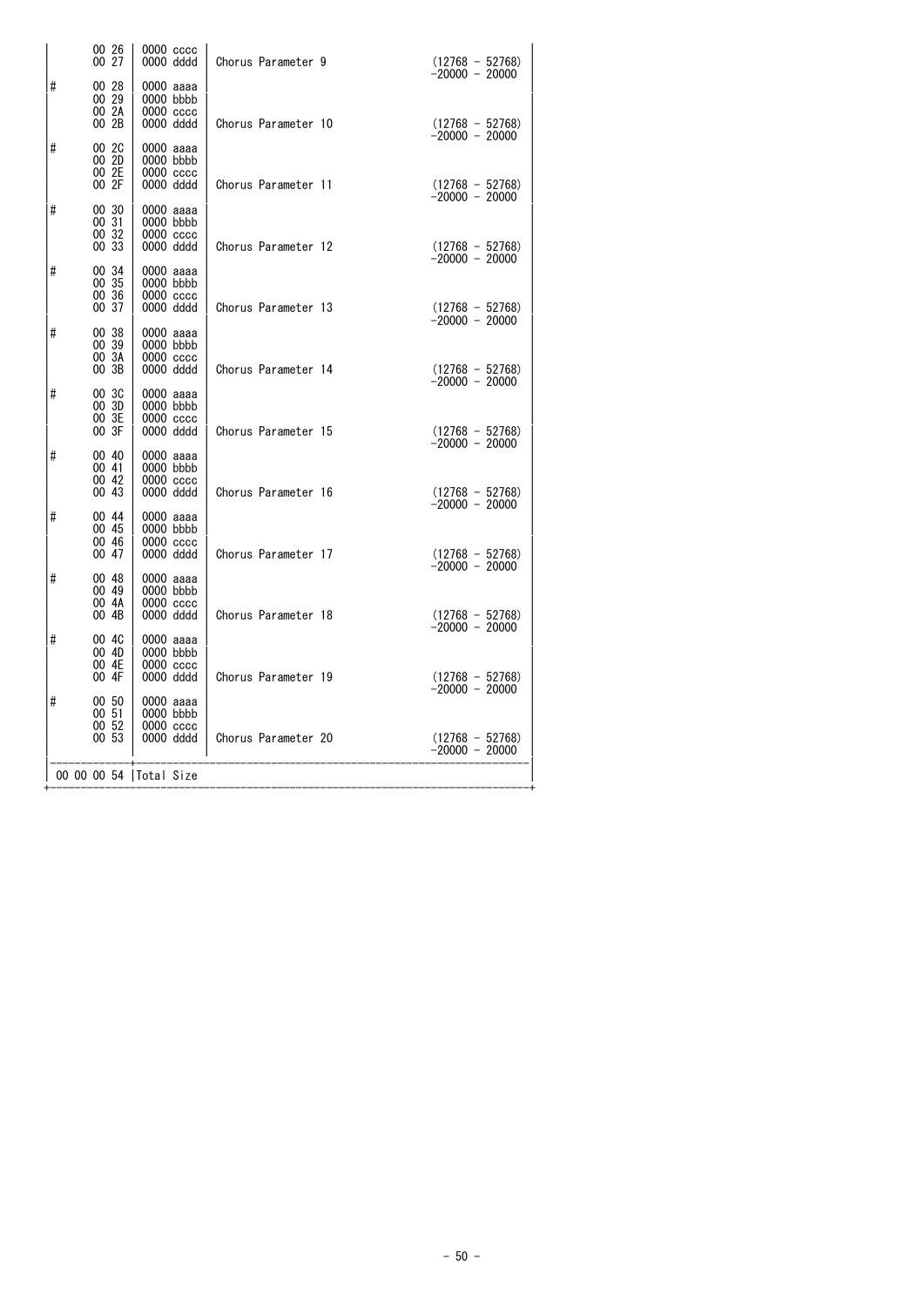4. Supplementary Material ■ Decimal and Hexadecimal Table

(An "H" is appended to the end of numbers in hexadecimal notation.)

In MIDI documentation, data values and addresses/sizes of Exclusive messages, etc. are expressed as hexadecimal values for each 7 bits. The following table shows how these correspond to decimal numbers. +------+------++------+------++------+------++------+------+

| D                                                                                                                                                      | Н                                                                                                                                                                                                                            | D                                                                                                                                                                                            | Н                                                                                                                                                                                                                            | D                                                                                                                                                                                            | Η                                                                                                                                                                                                                            | D                                                                                                                                                                                                                        | Н                                                                                                                                                                                                                            |
|--------------------------------------------------------------------------------------------------------------------------------------------------------|------------------------------------------------------------------------------------------------------------------------------------------------------------------------------------------------------------------------------|----------------------------------------------------------------------------------------------------------------------------------------------------------------------------------------------|------------------------------------------------------------------------------------------------------------------------------------------------------------------------------------------------------------------------------|----------------------------------------------------------------------------------------------------------------------------------------------------------------------------------------------|------------------------------------------------------------------------------------------------------------------------------------------------------------------------------------------------------------------------------|--------------------------------------------------------------------------------------------------------------------------------------------------------------------------------------------------------------------------|------------------------------------------------------------------------------------------------------------------------------------------------------------------------------------------------------------------------------|
| 0<br>1<br>23456789<br>10<br>11<br>i2<br>13<br>14<br>15<br>16<br>17<br>18<br>19<br>20<br>21<br>22<br>23<br>24<br>25<br>26<br>27<br>28<br>29<br>30<br>31 | 00H<br>01H<br>02H<br>03H<br>04H<br>05H<br>06H<br>07H<br>08H<br>09H<br>OAH<br>0BH<br>OCH<br>0DH<br>0EH<br>0FH<br>10H<br>11H<br>12H<br>13H<br>14H<br>15H<br>16H<br>17H<br>18H<br>19H<br>1AH<br>1BH<br>1CH<br>1DH<br>1EH<br>1FH | 32<br>33<br>34<br>35<br>36<br>37<br>38<br>39<br>40<br>41<br>42<br>43<br>44<br>45<br>46<br>47<br>48<br>49<br>50<br>51<br>52<br>53<br>54<br>55<br>56<br>57<br>58<br>59<br>60<br>61<br>62<br>63 | 20H<br>21H<br>22H<br>23H<br>24H<br>25H<br>26H<br>27H<br>28H<br>29H<br>2AH<br>2BH<br>2CH<br>2DH<br>2EH<br>2FH<br>30H<br>31H<br>32H<br>33H<br>34H<br>35H<br>36H<br>37H<br>38H<br>39H<br>3AH<br>3BH<br>3CH<br>3DH<br>3EH<br>3FH | 64<br>65<br>66<br>67<br>68<br>69<br>70<br>71<br>72<br>73<br>74<br>75<br>76<br>77<br>78<br>79<br>80<br>81<br>82<br>83<br>84<br>85<br>86<br>87<br>88<br>89<br>90<br>91<br>92<br>93<br>94<br>95 | 40H<br>41H<br>42H<br>43H<br>44H<br>45H<br>46H<br>47H<br>48H<br>49H<br>4AH<br>4BH<br>4CH<br>4DH<br>4EH<br>4FH<br>50H<br>51H<br>52H<br>53H<br>54H<br>55H<br>56H<br>57H<br>58H<br>59H<br>5AH<br>5BH<br>5CH<br>5DH<br>5EH<br>5FH | 96<br>97<br>98<br>99<br>100<br>101<br>102<br>103<br>104<br>105<br>106<br>107<br>108<br>109<br>110<br>111<br>112<br>113<br>114<br>115<br>116<br>117<br>118<br>119<br>120<br>121<br>122<br>123<br>124<br>125<br>126<br>127 | 60H<br>61H<br>62H<br>63H<br>64H<br>65H<br>66H<br>67H<br>68H<br>69H<br>6AH<br>6BH<br>6CH<br>6DH<br>6EH<br>6FH<br>70H<br>71H<br>72H<br>73H<br>74H<br>75H<br>76H<br>77H<br>78H<br>79H<br>7AH<br>7BH<br>7CH<br>7DH<br>7EH<br>7FH |

D: decimal

H: hexadecimal

\* Decimal values such as MIDI channel, bank select, and program change are listed as one greater than the values given in the above table.

\* A 7-bit byte can express data in the range of 128 steps. For data where greater precision is required, we must use two or more bytes. For example, two hexadecimal numbers aa bbH expressing two 7-bit bytes would indicate a value of aa x 128 + bb.

 $*$  In the case of values which have a +/- sign, 00H = -64, 40H = +/-0, and 7FH = +63, so that the decimal expression would be 64 less than the value given in the above chart. In the case of two types, OO OOH = -8192, 40 OOH = +/-O, and 7F 7FH = +8191.<br>For example, if aa bbH were expressed as decimal, this would be aa bbH - 40 OOH = aa x 128 + bb - 64 x 1

of a x 16 + b.

<Example1> What is the decimal expression of 5AH? From the preceding table, 5AH = 90

<Example2>

What is the decimal expression of the value 12 34H given as hexadecimal for each 7 bits? From the preceding table, since 12H = 18 and 34H = 52 18 x 128 + 52 = 2356

<Example3>

What is the decimal expression of the nibbled value 0A 03 09 0D? From the preceding table, since 0AH = 10, 03H = 3, 09H = 9, 0DH = 13 ((10 x 16 + 3) x 16 + 9) x 16 + 13 = 41885

<Example4> What is the nibbled expression of the decimal value 1258?

 $\begin{array}{c} 16 \\ 16 \end{array}$  ) 1258<br>16 ) 78  $\begin{array}{c} 16 \\ 16 \end{array}$  78 ... 10<br>16 ) 4 14 16 ) 4 ...14 ----------  $0...4$ 

Since from the preceding table,  $0 = 00H$ ,  $4 = 04H$ ,  $14 = 0H$ ,  $10 = 0H$ , the result is: 00 04 0E 0AH

■ Examples of Actual MIDI Messages <Example1> 92 3E 5F<br>9n is the Note-on status, and n is the MIDI channel number. Since 2H = 2, 3EH = 62, and 5FH = 95, this is a Note-on message with MIDI CH<br>= 3, note number 62 (note name is D4), and velocity 95.<br><Example2 CnH is the Program Change status, and n is the MIDI channel number. Since EH = 14 and 49H = 73, this is a Program Change message with MIDI CH = 15, program number 74.<br><Example3> EA 00 28<br>EnH is the Pitch Bend Change status, and n is the MIDI channel number. The 2nd byte (00H = 0) is the LSB and the 3rd byte (28H = 40) is<br>EnH is the Pitch Bend Value is a If the Pitch Bend Sensitivity is set to 2 semitones, -8192 (00 00H) will cause the pitch to change -200 cents, so in this case -200 x<br>(-3072) / (-8192) = -75 cents of Pitch Bend is being applied to MIDI channel 11.<br><Exampl byte is the value. In a case in which two or more messages consecutive messages have the same status, MIDI has a provision called "running status" which allows the status byte of the second and following messages to be omitted. Thus, the above messages have the following meaning.<br>B3 64 00 MIDI ch.4, lower byte of RPN parameter number: 00H<br>(B3) 65 00 (MIDI ch.4) upper byte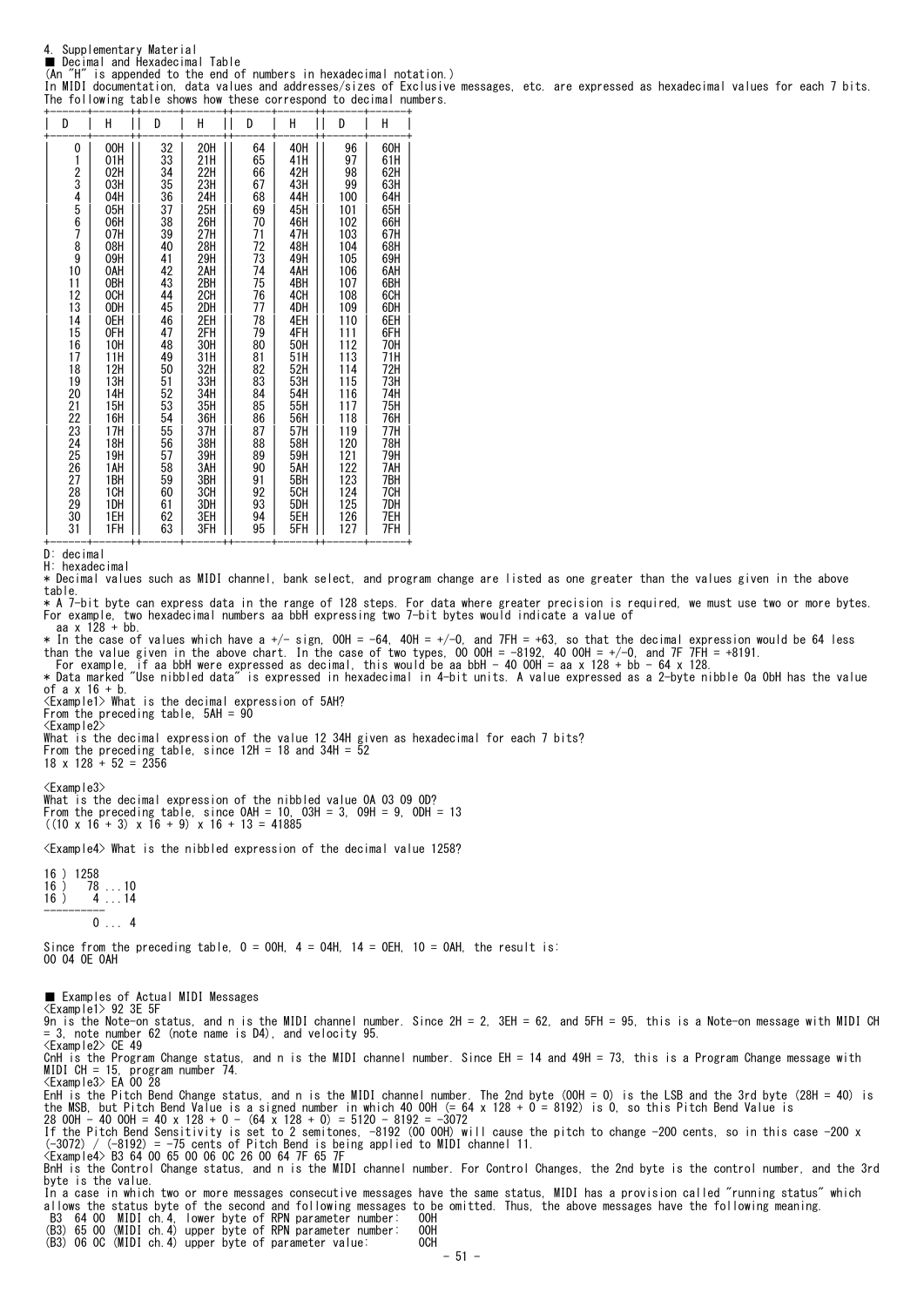(B3) 26 00 (MIDI ch.4) lower byte of parameter value: 00H (B3) 64 7F (MIDI ch.4) lower byte of RPN parameter number: 7FH (B3) 65 7F (MIDI ch.4) upper byte of RPN parameter number: 7FH In other words, the above messages specify a value of 0C 00H for RPN parameter number 00 00H on MIDI channel 4, and then set the RPN parameter number to 7F 7FH.<br>RPN parameter number 00 00H is Pitch Bend Sensitivity, and the MSB of the value indicates semitone units, so a value of OCH = 12 sets<br>the maximum pitch bend range to +/-12 semitones (1 octave). after the desired value has been transmitted, it is a good idea to set the parameter number to 7F 7FH to prevent accidents. This is the reason for the (B3) 64 7F (B3) 65 7F at the end.<br>It is not desirable for performance d \* TPQN: Ticks Per Quarter Note ■ Example of an Exclusive Message and Calculating a Checksum Roland Exclusive messages (RQ1, DT1) are transmitted with a checksum at the end (before F7) to make sure that the message was correctly<br>received. The value of the checksum is determined by the address and data (or size) of ● How to calculate the checksum (hexadecimal numbers are indicated by "H") The checksum is a value derived by adding the address, size, and checksum itself and inverting the lower 7 bits.<br>Here's an example of how the checksum is calculated. We will assume that in the Exclusive message we are tran aabbccddH and the data or size is eeffH. aa + bb + cc + dd + ee + ff = sum sum / 128 = quotient ... remainder 128 - remainder = checksum <Example> Setting program level to 74 (DT1). According to the Parameter Address Map, the start address of Temporary Program is 01 00 00 00H, the offset address of Program common is<br>00 00 00H, and the address of Program level is 00 18H. Therefore the address is; 01 00 00 00H  $(+)$  00 00 00H<br>+) 00 18H +) 00 18H ---------------- 01 00 00 18H Level 74 of the Program has the value of 4AH. So the system exclusive message should be sent is:<br>F0 41 10 00 00 00 7D 12 01 00 00 18 4A ?? F7<br>(1) (2) (3) (4)  $(5)$  address data checksum (6)<br>(1) Exclusive Status (2) ID (Ro

Then calculate the checksum.

 $01H + 00H + 00H + 18H + 4AH = 1 + 0 + 0 + 24 + 74 = 99$  (sum)

91 (sum) / 128 = 0 (quotient) … 99 (remainder) checksum = 128 - 91 (remainder) = 29 = 1DH This means that F0 41 10 00 00 00 7D 12 01 00 00 18 4A 1D F7 is the message should be sent.

ASCII Code Table

Program Name, etc., of MIDI data are described the ASCII code in the table below.

| D                                                                                                                                                                                                         | Н                                                                                                                                                                                                                            | Char                                                                                                                     | D                                                                                                                                                                                                                      | Н                                                                                                                                                                                                                            | Char                                                                                                                                                    | D                                                                                                                                                                                                                 | Н                                                                                                                                                                                                              | Char                                                                                                                                 |
|-----------------------------------------------------------------------------------------------------------------------------------------------------------------------------------------------------------|------------------------------------------------------------------------------------------------------------------------------------------------------------------------------------------------------------------------------|--------------------------------------------------------------------------------------------------------------------------|------------------------------------------------------------------------------------------------------------------------------------------------------------------------------------------------------------------------|------------------------------------------------------------------------------------------------------------------------------------------------------------------------------------------------------------------------------|---------------------------------------------------------------------------------------------------------------------------------------------------------|-------------------------------------------------------------------------------------------------------------------------------------------------------------------------------------------------------------------|----------------------------------------------------------------------------------------------------------------------------------------------------------------------------------------------------------------|--------------------------------------------------------------------------------------------------------------------------------------|
| 32<br>33<br>34<br>35<br>36<br>37<br>38<br>39<br>40<br>41<br>42<br>43<br>44<br>45<br>46<br>47<br>48<br>49<br>50<br>$\frac{51}{52}$<br>52<br>53<br>54<br>55<br>56<br>57<br>58<br>59<br>60<br>61<br>62<br>63 | 20H<br>21H<br>22H<br>23H<br>24H<br>25H<br>26H<br>27H<br>28H<br>29H<br>2AH<br>2BH<br>2CH<br>2DH<br>2EH<br>2FH<br>30H<br>31H<br>32H<br>33H<br>34H<br>35H<br>36H<br>37H<br>38H<br>39H<br>3AH<br>3BH<br>3CH<br>3DH<br>3EH<br>3FH | SP<br>ļ,<br>#\$%&<br>$\binom{1}{2}$<br>$\ast$<br>$\ddot{}$<br>$\overline{\phantom{a}}$<br><b>/0123456789‥‥&lt;=&gt;?</b> | 64<br>65<br>66<br>67<br>68<br>69<br>70<br>71<br>72<br>73<br>74<br>75<br>76<br>77<br>78<br>79<br>80<br>81<br>82<br>$8\overline{3}$<br>84<br>85<br>86<br>$\overline{87}$<br>88<br>89<br>90<br>91<br>92<br>93<br>94<br>95 | 40H<br>41H<br>42H<br>43H<br>44H<br>45H<br>46H<br>47H<br>48H<br>49H<br>4AH<br>4BH<br>4CH<br>4DH<br>4EH<br>4FH<br>50H<br>51H<br>52H<br>53H<br>54H<br>55H<br>56H<br>57H<br>58H<br>59H<br>5AH<br>5BH<br>5CH<br>5DH<br>5EH<br>5FH | @<br>A<br>В<br>C<br>D<br>E<br>F<br>G<br>H<br>I<br>J<br>Κ<br>L<br>M<br>N<br>0<br>P<br>Q<br>R<br>S<br>T<br>U<br>٧<br>W<br>X<br>Y<br>N<br>N<br>K<br>N<br>N | 96<br>97<br>98<br>99<br>100<br>101<br>102<br>103<br>104<br>105<br>106<br>107<br>108<br>109<br>110<br>111<br>112<br>113<br>114<br>115<br>116<br>117<br>118<br>119<br>$\frac{120}{121}$<br>122<br>123<br>124<br>125 | 60H<br>61H<br>62H<br>63H<br>64H<br>65H<br>66H<br>67H<br>68H<br>69H<br>6AH<br>6BH<br>6CH<br>6DH<br>6EH<br>6FH<br>70H<br>71H<br>72H<br>73H<br>74H<br>75H<br>76H<br>77H<br>78H<br>79H<br>7AH<br>7BH<br>7CH<br>7DH | а<br>þ<br>C<br>d<br>ef <sub>gh</sub><br>J<br>k<br>I<br>m<br>$\mathsf{n}$<br>o<br>р<br>q<br>r<br>s<br>t<br>u<br>V<br>W<br>X<br>y<br>Z |

+------+------+------++------+------+------+

D: decimal

H: hexadecimal<br>\* "SP" is spac  $\frac{1}{1}$  is space.